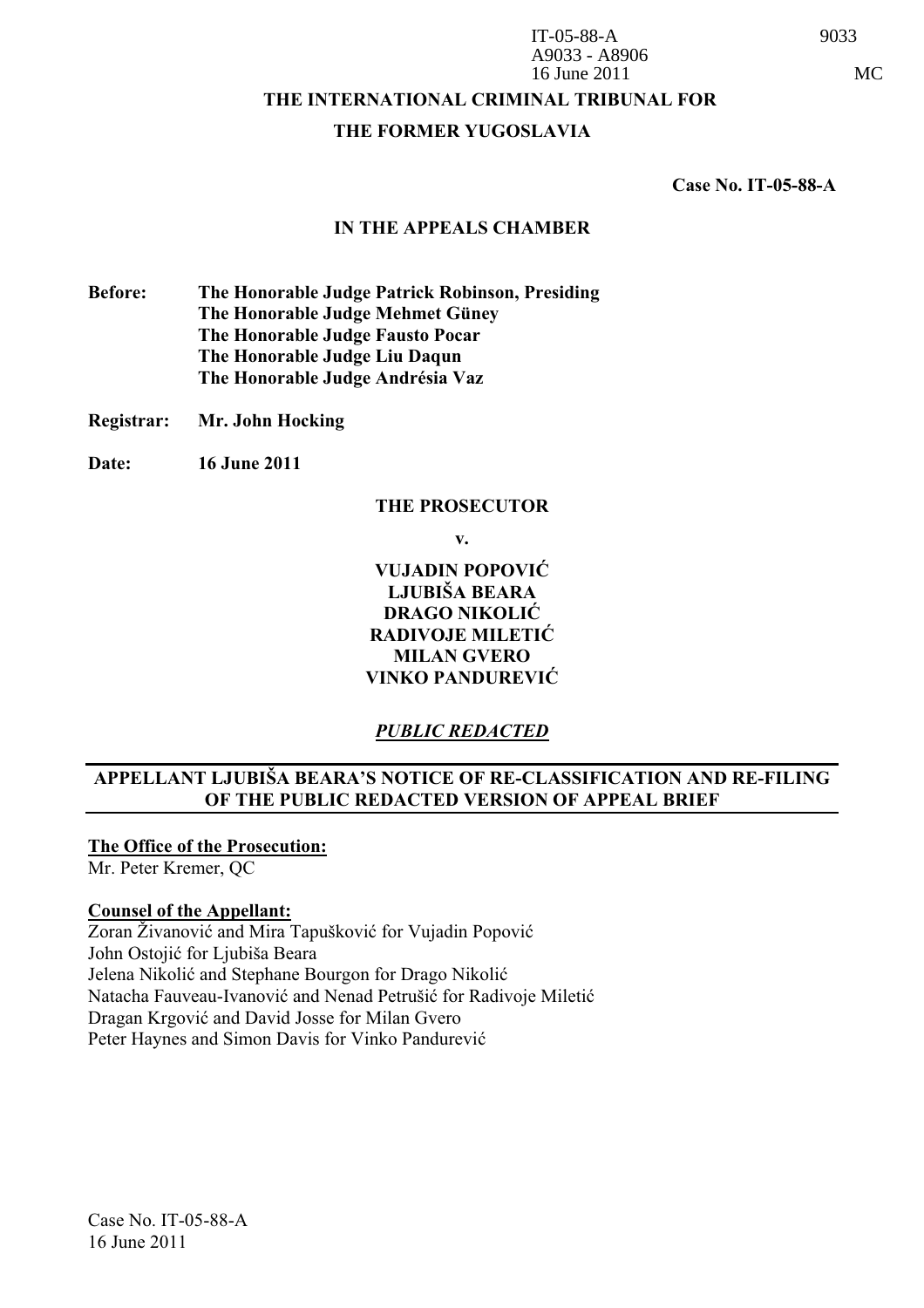- 1. On 27 April 2001 the Defense for Ljubisa Beara filed its Public Redacted Version of the Appeal Brief and on 10 June 2011 it re-filled the Public Redacted Version of the Appeal Brief. On 14 June 2011 one error was discovered in the Public Redacted Version of the Appeal Brief that could inadvertently reveal the confidential information.
- 2. The Defense therefore requests that the Public Redacted Appeal Briefs filed on 27 April 2011 and 10 June 2011 be RE-CLASSIFIED as confidential.
- 3. The Defense of Ljubisa Beara hereby files a new and corrected Public Redacted Version of the Appeal Brief on behalf of Ljubisa Beara.

Respectfully submitted,

Lead Counsel for Mr.Ljubisa Beara

John R. Ostonc Lead Counsel for Ljubiša Beara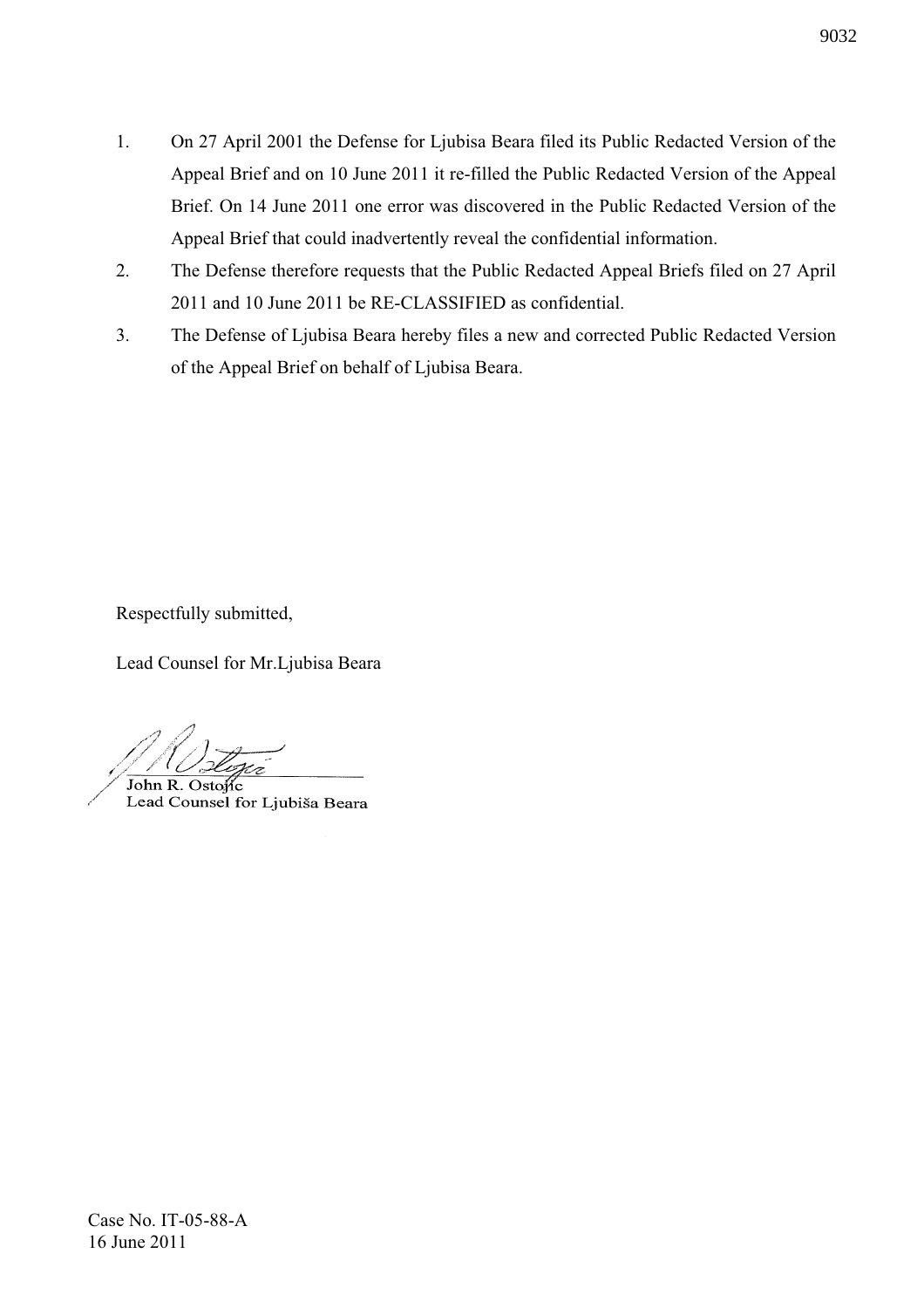# ANNEX A

Case No. IT-05-88-A 16 June 2011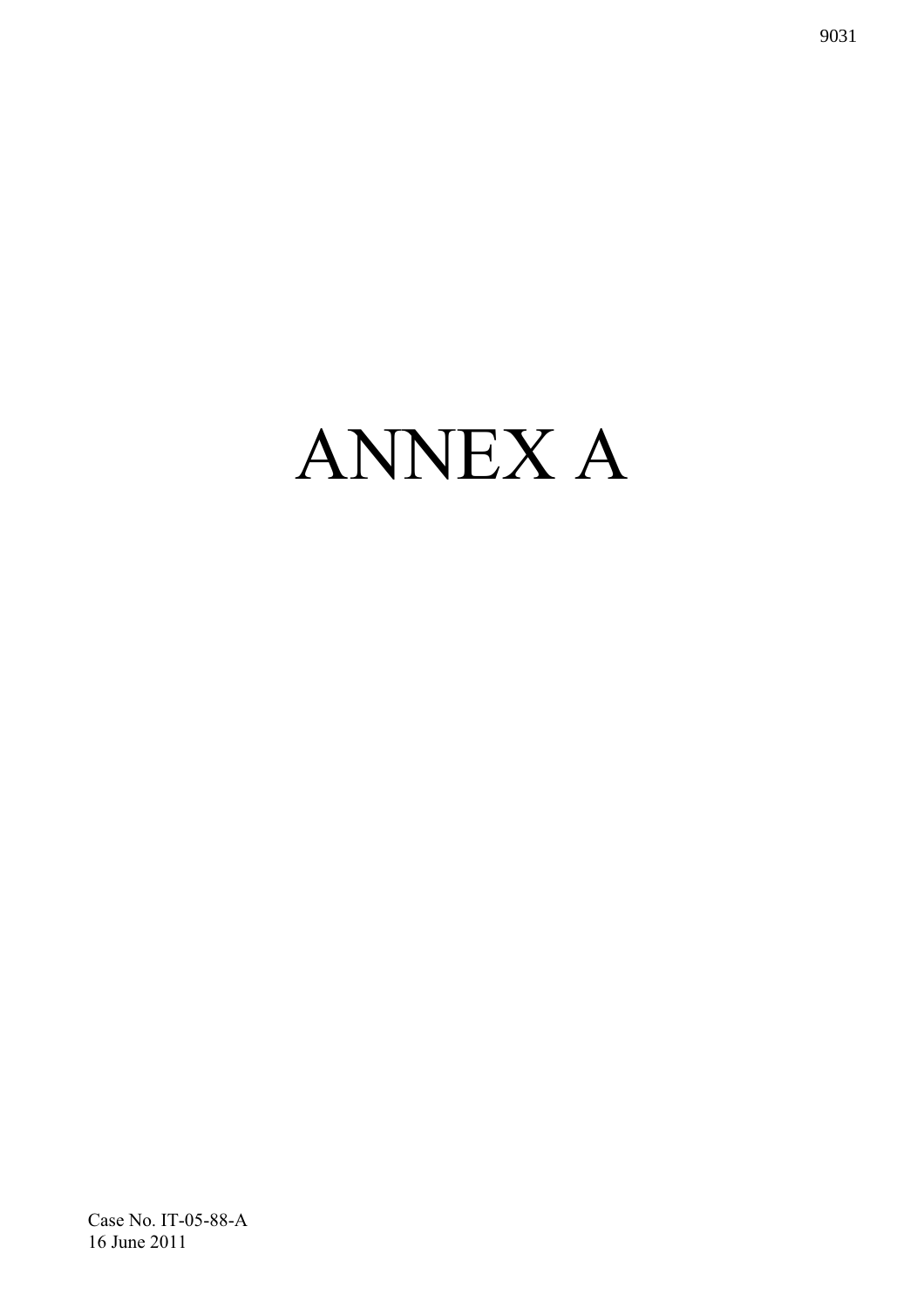# **THE INTERNATIONAL CRIMINAL TRIBUNAL FOR THE FORMER YUGOSLAVIA**

 **Case No. IT-05-88-A** 

## **IN THE APPEALS CHAMBER**

**Before: The Honorable Judge Patrick Robinson, Presiding The Honorable Judge Mehmet Güney The Honorable Judge Fausto Pocar The Honorable Judge Liu Daqun The Honorable Judge Andrésia Vaz** 

**Registrar: Mr. John Hocking** 

**Date: 16 June 2011** 

## **THE PROSECUTOR**

**v.** 

**VUJADIN POPOVI LJUBIŠA BEARA DRAGO NIKOLI RADIVOJE MILETI MILAN GVERO VINKO PANDUREVI** 

# *PUBLIC REDACTED*

# **APPELLANT LJUBIŠA BEARA'S APPEAL BRIEF**

# **The Office of the Prosecution:**

Mr. Peter Kremer, QC

# **Counsel of the Appellant:**

Zoran Živanović and Mira Tapušković for Vujadin Popović John Ostojić for Ljubiša Beara Jelena Nikolić and Stephane Bourgon for Drago Nikolić Natacha Fauveau-Ivanović and Nenad Petrušić for Radivoje Miletić Dragan Krgović and David Josse for Milan Gvero Peter Haynes and Simon Davis for Vinko Pandurevi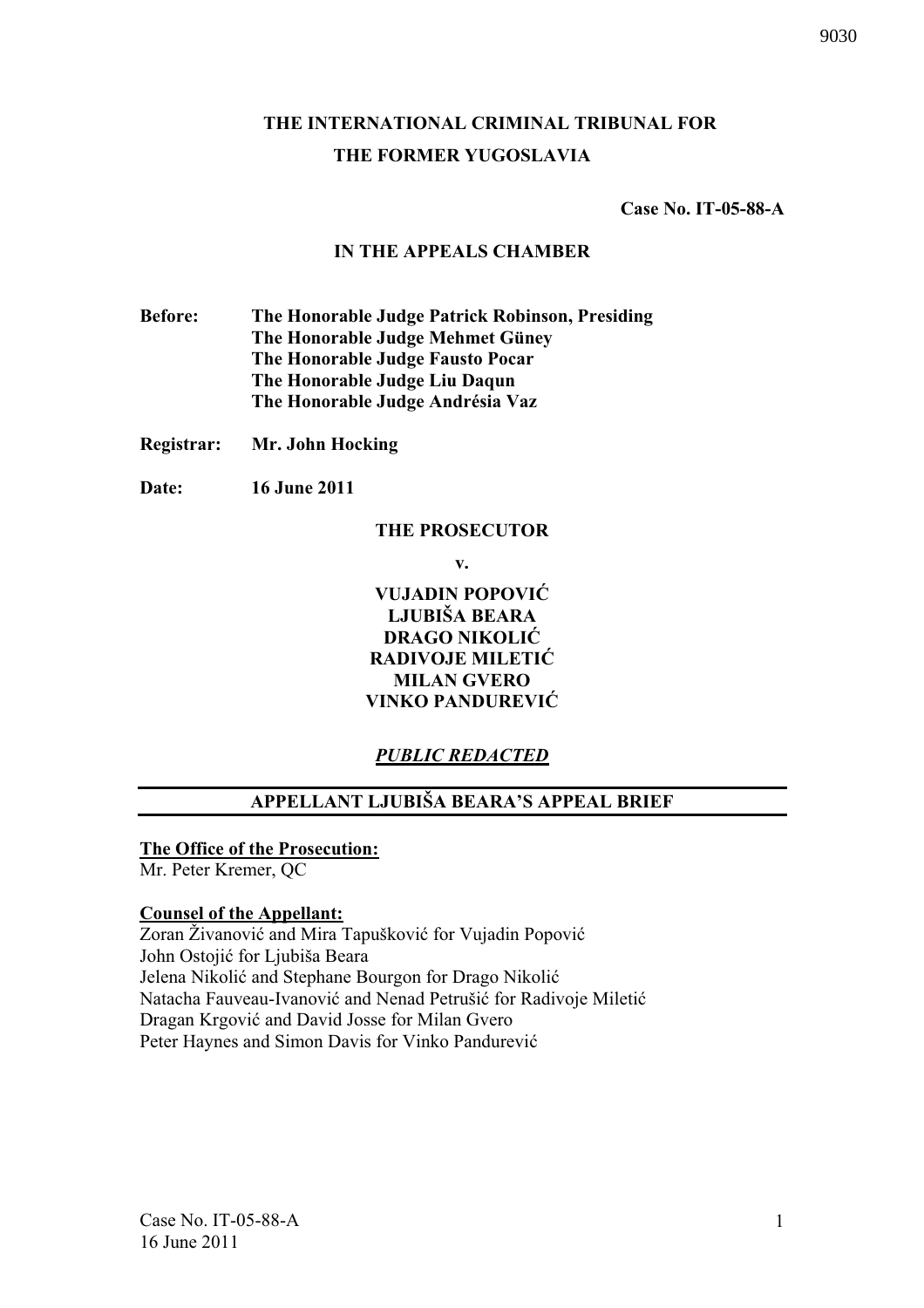# **Table of Contents**

| ERRORS OF LAW AND FACT BY THE TRIAL CHAMBER DURING THE                                                                                                                                                                                                                                                                                                                                                                                           |
|--------------------------------------------------------------------------------------------------------------------------------------------------------------------------------------------------------------------------------------------------------------------------------------------------------------------------------------------------------------------------------------------------------------------------------------------------|
| <b>GROUND 1</b><br>The Trial Chamber erred as a matter of law and abused its discretion during the<br>course of the trial when it denied the appellant, Ljubiša Beara, the right to call<br>evidence which would refute, rebut and/or contradict the evidence of the OTP,<br>including the denial of the right to introduce relevant documentary evidence<br>thereby denying appellant Ljubiša Beara a fair trial, constituting a miscarriage of |
| The Trial Chamber erred as a matter of law and abused its discretion during the<br>course of the trial while admitting certain evidence, including improper Rule 92<br>quater testimony, to which the Defence objected; this evidence was unfairly<br>prejudicial to the right afforded to Appellant, Ljubiša Beara, thereby denying                                                                                                             |
| The Trial Chamber erred as a matter of law and abused its discretion during the<br>course of the trial by admitting evidence and giving it undue weight, including<br>statement of co-Appellant Ljubomir Borovčanin and the improper 92 bis testimony<br>of PW116; this evidence being unfairly prejudicial to the rights afforded to<br>Appellant, Ljubiša Beara, thereby denying him a fair trial, constituting a                              |
| The Trial Chamber erred as a matter of law and abused its discretion when<br>admitting certain documentary evidence that is grossly unreliable and<br>untrustworthy including, but not limited to, the following: intercept transcripts,<br>aerial images and the Zvornik brigade notebook, said evidence being unfairly<br>prejudicial to the rights afforded to Appellant Ljubiša Beara thereby denying him a                                  |
| The Trial Chamber erred as a matter of law and abused its discretion when it<br>permitted, and gave undue weight to, evidence which is grossly unreliable,                                                                                                                                                                                                                                                                                       |
| ERRORS OF LAW AND FACT BY THE TRIAL CHAMBER IN ITS<br>JUDGEMENT LEADING TO A MISCARRIAGE OF JUSTICE                                                                                                                                                                                                                                                                                                                                              |
| The Trial Chamber made erroneous, uncorroborated and unsupported factual<br>findings in the following paragraphs, inter alia, and thus erred as a matter of law,                                                                                                                                                                                                                                                                                 |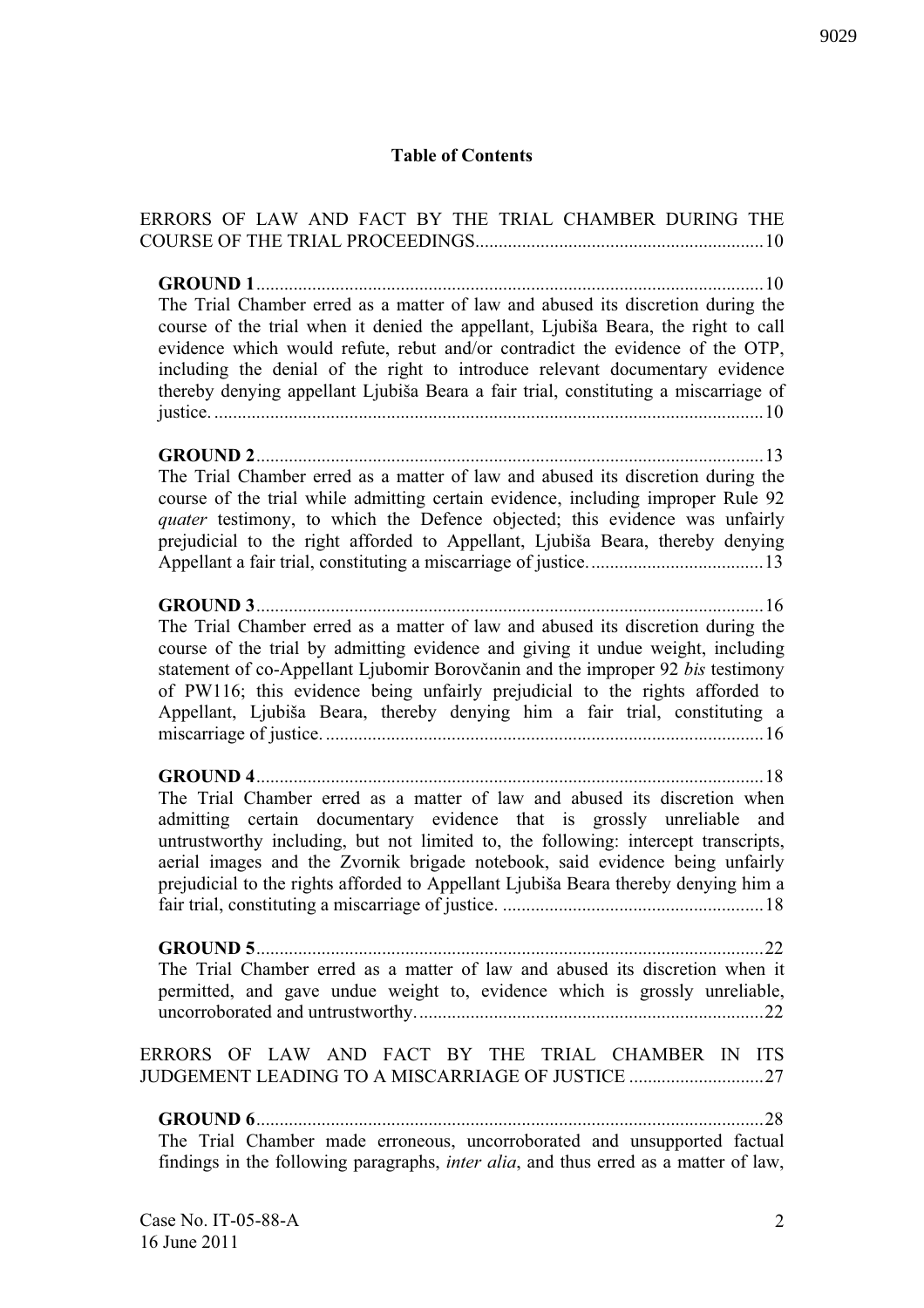all of which resulted in a miscarriage of justice which denied the Appellant, Ljubiša Beara, the fundamental right to a fair trial...............................................................28

**GROUND 7**.............................................................................................................43 The Trial Chamber erred as a matter of law and abused its discretion in applying different standards to assess the credibility of various witnesses and was grossly inconsistent while weighing the evidence and testimony presented by the Appellant, Ljubiša Beara, thereby violating the applicable rules of evidence and procedure in violation of the principle of presumption of innocence, the principle of burden of proof "beyond a reasonable doubt" and further the principle that all inferences should be made in favor of Appellant, which constituted a miscarriage of justice, thereby violating Appellant Ljubiša Beara's right to a fair trial. ................43

**GROUND 8**.............................................................................................................46 The Trial Chamber drew inferences from the circumstantial evidence that are impermissible as a matter of law under the ICTY Statute, Article 21(3), which invalidated the Trial Chamber's decision relating to counts 1, 3, 5 and 6 and denied Appellant, Ljubiša Beara, a fair trial.......................................................................46

**GROUND 9**.............................................................................................................49

The Trial Chamber erred when it refused to properly consider the testimony of defence witnesses which contradicted the OTP's evidence in relation to the whereabouts of the Appellant Ljubiša Beara and ignored all reasonable inferences which conflicted with such a finding, in violation of the principle of presumption of innocence, the principle of burden of proof "beyond a reasonable doubt" and further the principle that all inferences should be made in favor of appellant, which constituted a miscarriage of justice, thereby violating Appellant Ljubiša Beara's right to a fair trial. ....................................................................................................49

**GROUND 10**...........................................................................................................50

The Trial Chamber erred as a matter of law and abused its discretion in finding that lack of a photo line-up did not reduce the probative value of Appellant, Ljubiša Beara's identification by witnesses and ignored all inferences which conflicted with such a finding, in violation of the principle of presumption of innocence, the principle of burden of proof "beyond a reasonable doubt" and further the principle that all inferences should be made in favor of Appellant, which constituted a miscarriage of justice, thereby violating Appellant Ljubiša Beara's right to a fair trial. ..........................................................................................................................50

**GROUND 11**...........................................................................................................52 The Trial Chamber erred as a matter of law and abused its discretion in finding that intercept evidence is reliable and abuse its discretion when not relying on the only linguistic expert's, Slobodan Remetic, testimony and ignored credible testimony and inferences which conflicted with such a finding, in violation of the principle of presumption of innocence, the principle of burden of proof "beyond a reasonable doubt" and further the principle that all inferences should be made in favor of appellant, which constituted a miscarriage of justice, thereby violating Appellant Ljubiša Beara's right to a fair trial...........................................................................52

**GROUND 12**...........................................................................................................54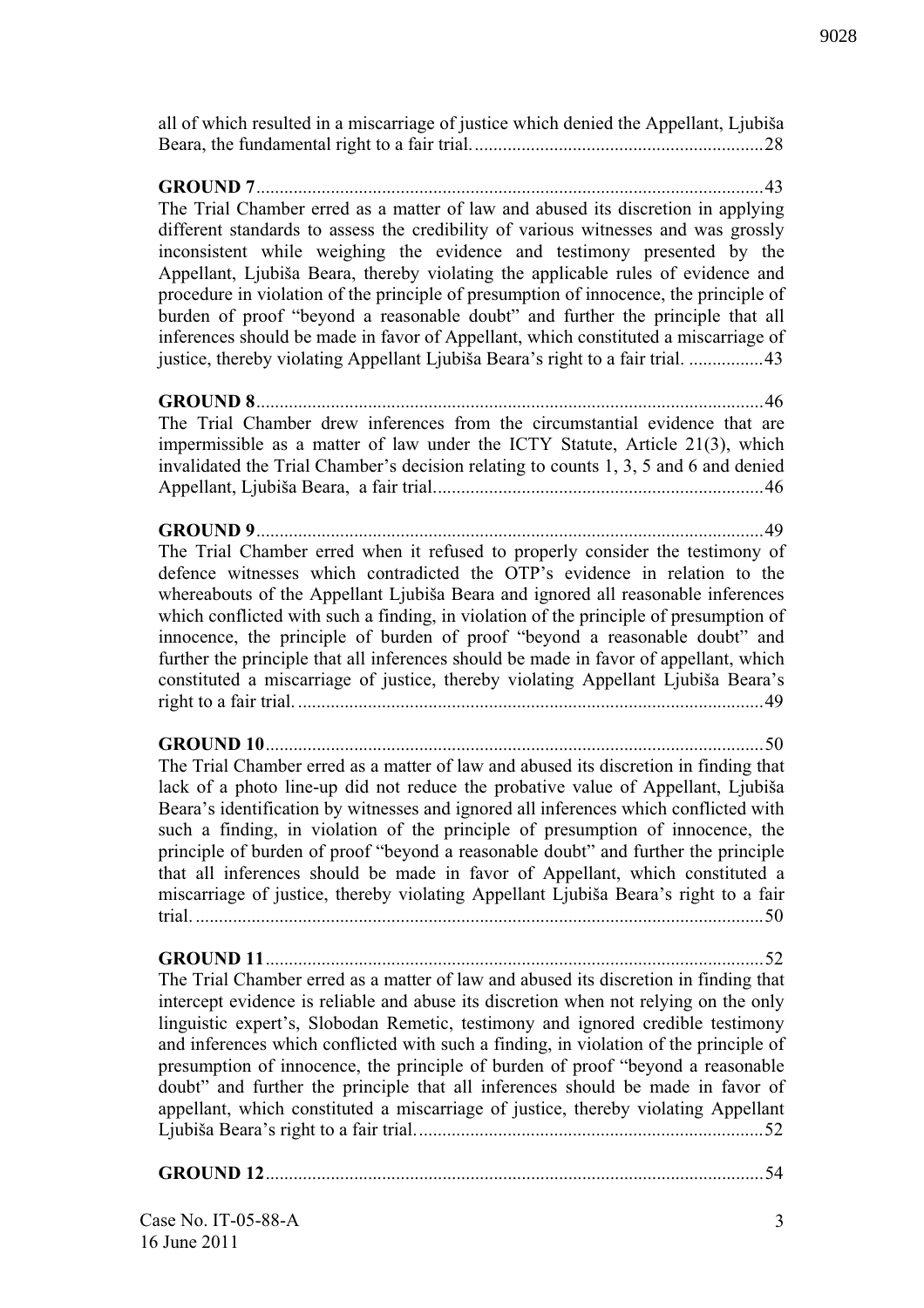The Trial Chamber erred as a matter of law and abused its discretion in finding that the Appellant Ljubiša Beara's evidence as to his whereabouts is not reasonably true and ignored all credible testimony and inferences which conflicted with such a finding, in violation of the principle of presumption of innocence, the principle of burden of proof "beyond a reasonable doubt" and further the principle that all inferences should be made in favor of appellant, which constituted a miscarriage of justice, thereby violating Appellant Ljubiša Beara's right to a fair trial. ....................54

**GROUND 13**...........................................................................................................55 The Trial Chamber erred as a matter of law and abused its discretion in finding that at least 5.336 individuals were killed in the executions following the fall of Srebrenica and ignored all credible testimony and inferences which conflicted with such a finding, in violation of the principle of presumption of innocence, the principle of burden of proof "beyond a reasonable doubt" and further the principle that all inferences should be made in favor of appellant, which constituted a miscarriage of justice, thereby violating Appellant, Ljubiša Beara's right to a fair trial. ..........................................................................................................................55

# **GROUND 14**...........................................................................................................57

The Trial Chamber erred as a matter of law and abused its discretion when it did not properly consider and failed to give adequate weight to the testimony of experts Dušan Dunjić, Debra Komar, Miladin Kovacević, Svetlana Radovanović and Oliver Stojkovic and instead found prosecution's experts conclusions reliable in relation to the timeframe, manner and cause of death, minimum number of individuals in each grave, demographic facts and DNA results and ignored all credible testimony and inferences which conflicted with such a finding, in violation of the principle of presumption of innocence, the principle of burden of proof "beyond a reasonable doubt" and further the principle that all inferences should be made in favor of appellant, which constituted a miscarriage of justice, thereby violating Appellant, Ljubiša Beara's right to a fair trial..........................................57

# ERRORS OF LAW AND FACT IN THE APPLICATION OF JCE..........................60

**GROUND 15**...........................................................................................................60 The Trial Chamber erred as a matter of law and abused its discretion in its application of the JCE standard while finding that the Appellant, Ljubiša Beara, significantly contributed to the common purpose to murder and ignored all credible testimony and inferences which conflicted with such a finding, in violation of the principle of presumption of innocence, the principle of burden of proof "beyond a reasonable doubt" and further the principle that all inferences should be made in favor of appellant, which constituted a miscarriage of justice, thereby violating Appellant Ljubiša Beara's right to a fair trial. .........................................................60

**GROUND 16**...........................................................................................................64 The Trial Chamber erred as a matter of law and abused its discretion in its application of the JCE standard while finding that the Appellant, Ljubiša Beara shared the intent to carry out the common purpose to murder and ignored all credible testimony and inferences which conflicted with such a finding in violation of the principle of presumption of innocence, the principle of burden of proof "beyond a reasonable doubt" and further the principle that all inferences should be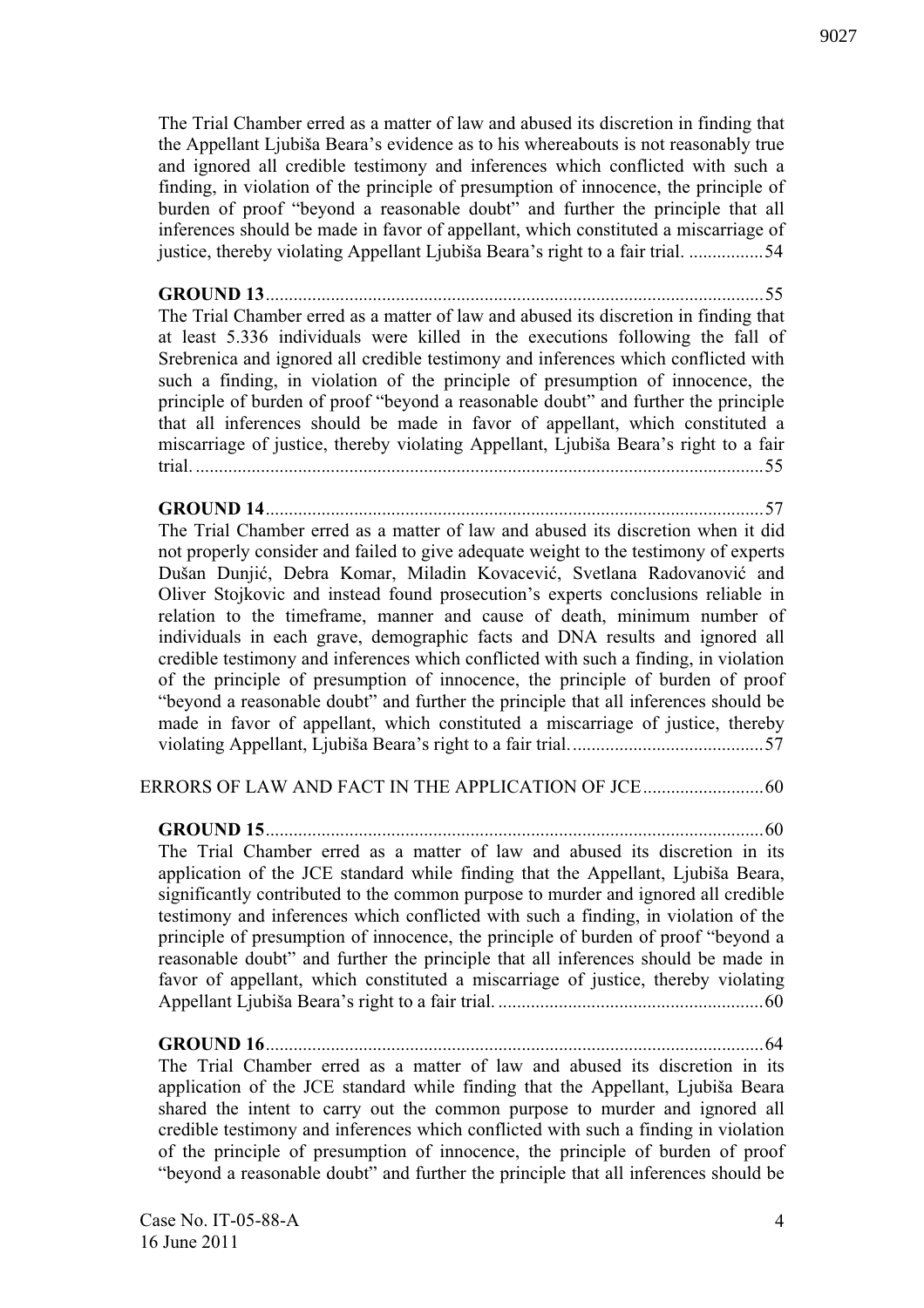made in favor of the appellant, which constituted a miscarriage of justice, thereby violating Appellant, Ljubiša Beara's right to a fair trial..........................................64

**GROUND 17**...........................................................................................................67 The Trial Chamber erred as a matter of law and abused its discretion in finding that certain killings, such as and particularly the killings in Kravica, Cerska, Jadar river and Trnovo, fall within the common criminal purpose of JCE to murder and ignored all inferences which conflicted with such a finding in violation of the principle of presumption of innocence, the principle of burden of proof "beyond a reasonable doubt" and further the principle that all inferences should be made in favor of appellant, which constituted a miscarriage of justice, thereby violating Appellant Ljubiša Beara's right to a fair trial. .........................................................67

**GROUND 18**...........................................................................................................69 The Trial Chamber erred as a matter of law and abused its discretion in finding that it was foreseeable to the Appellant, Ljubiša Beara, that the opportunistic killings would occur, that he willingly took that risk and that a necessary link between principal perpetrators and Beara existed while ignoring all credible testimony and inferences to the contrary in violation of the principle of presumption of innocence, the principle of burden of proof "beyond a reasonable doubt" and further the principle that all inferences should be made in favor of Appellant, which constituted a miscarriage of justice, thereby violating Appellant Ljubiša Beara's right to a fair trial. ....................................................................................................69

ERRORS OF LAW AND FACT IN THE APPLICATION OF ARTICLE 4 (GENOCIDE) ..............................................................................................................70

**GROUND 19**...........................................................................................................70 The Trial Chamber erred as a matter of law and abused its discretion when it found Appellant, Ljubiša Beara, guilty of Genocide pursuant to Article 4 of the Statute (specifically Count 1 of the Indictment) when it misapplied the element of *mens rea* required for the crime of Genocide. In finding that Beara had specific genocidal intent to destroy the targeted group and ignoring all credible testimony and inferences which conflicted with such a finding in violation of the principle of presumption of innocence, the principle of burden of proof "beyond a reasonable doubt" and, further, the principle that all inferences should be made in favor of appellant, the findings constituted a miscarriage of justice, thereby violating Appellant Ljubiša Beara's right to a fair trial. .........................................................70

**GROUND 21**...........................................................................................................78 The Trial Chamber erred as a matter of law and abused its discretion in finding that the targeted part of Bosnian Muslims were Muslims of Eastern Bosnia, specifically Bosnian Muslims from Srebrenica, and that, as such, it constituted a substantial component of the entire group of Bosnian Muslims and ignored all credible testimony and inferences which conflicted with such a finding, in violation of the principle of presumption of innocence, the principle of burden of proof "beyond a reasonable doubt" and further the principle that all inferences should be made in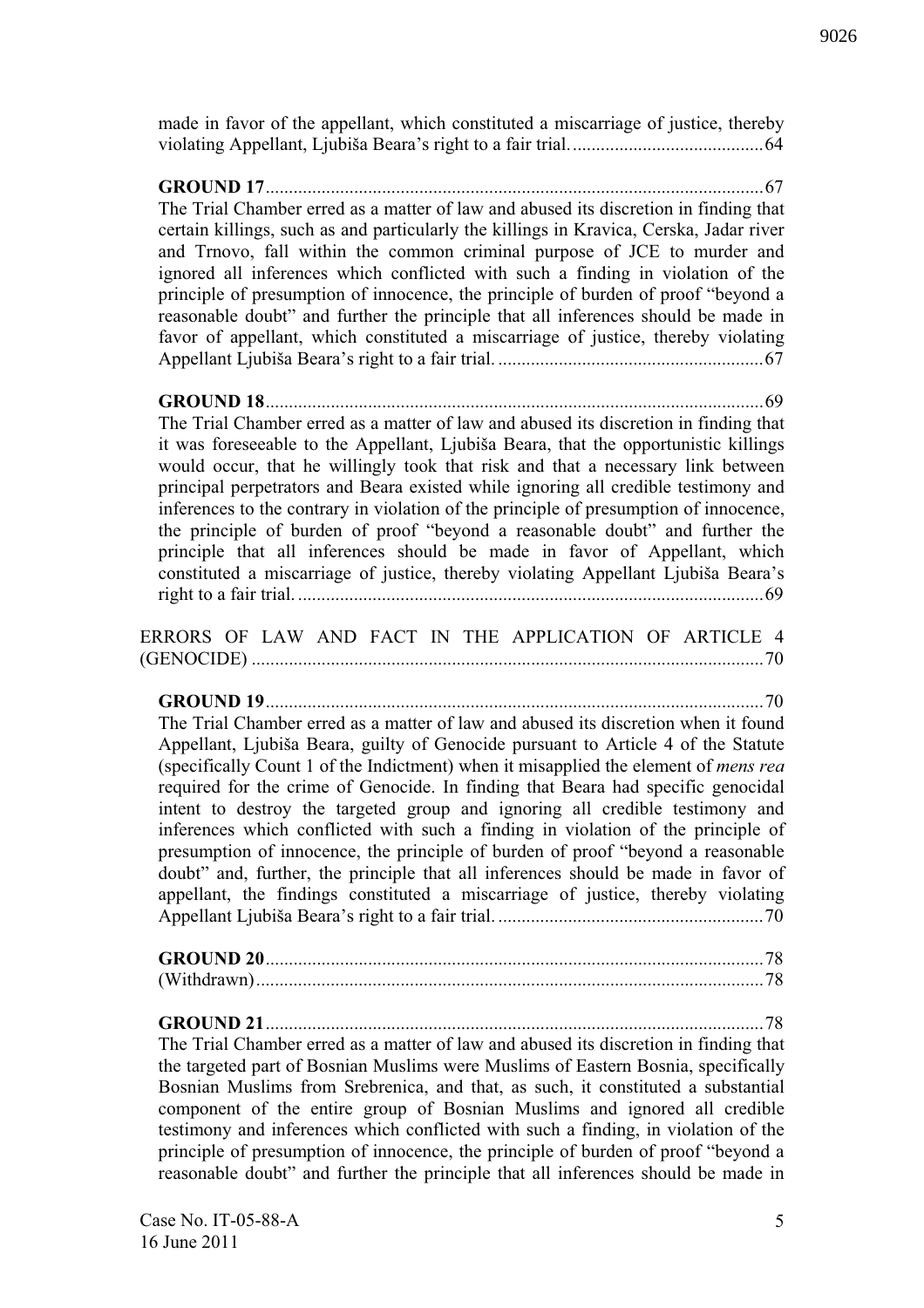favor of appellant, which constituted a miscarriage of justice, thereby violating Appellant Ljubisa Beara's right to a fair trial. .........................................................78

**GROUND 22**...........................................................................................................82 The Trial Chamber erred as a matter of law and abused its discretion when it found Appellant Ljubisa Beara guilty of conspiracy to commit genocide when it modified, altered, and misapplied the elements required for conspiracy in finding that conspiracy is a continuing crime in direct violation of the fundamental principle of non-retroactive application of substantive criminal law NULLUM CRIMEN SINE LEGE. ......................................................................................................................82

**GROUND 23**...........................................................................................................85 The Trial Chamber erred as a matter of law and abused its discretion in finding that the Appellant, Ljubisa Beara, planned and ordered the murder of Bosnian Muslim males from Srebrenica constituting crimes of genocide, extermination, persecution and murder, as a violation of the laws or customs of war, without giving any reasonable findings or analysis for such a conclusion and ignoring all credible testimony and inferences which conflicted with such a finding. This is in violation of the principle of presumption of innocence, the principle of burden of proof "beyond a reasonable doubt" and further the principle that all inferences should be made in favor of appellant, which constituted a miscarriage of justice, thereby violating Appellant's right to a fair trial. .................................................................85

#### ERRORS OF LAW AND FACT IN THE APPLICATION OF ARTICLE 5.............89

**GROUND 24**...........................................................................................................89 The Trial Chamber erred as a matter of law and abused its discretion in finding that the Appellant, Ljubisa Beara, satisfies the knowledge requirement for the commission of a crime under Article 5 of the Statute; it ignored all credible testimony and inferences which conflicted with such a finding in violation of the principle of presumption of innocence, the principle of burden of proof "beyond a reasonable doubt" and, further, the principle that all inferences should be made in favor of Appellant. This constituted a miscarriage of justice, thereby violating Appellant Ljubisa Beara's right to a fair trial. .........................................................89

**GROUND 25**...........................................................................................................92 The Trial Chamber erred as a matter of law and abused its discretion in finding that the attack was widespread and systematic directed against a civilian population of Srebrenica and Žepa and ignored all credible testimony and inferences which conflicted with such a finding, in violation of the principle of presumption of innocence, the principle of burden of proof "beyond a reasonable doubt" and further the principle that all inferences should be made in favor of appellant, which constituted a miscarriage of justice, thereby violating Appellant Ljubiša Beara's right to a fair trial. ....................................................................................................92

**GROUND 26**...........................................................................................................97 The Trial Chamber erred as a matter of law and abused its discretion in finding that

the attack on the column of men who departed Srebrenica earlier was part of the continuing widespread and systematic attack against the civilian population and ignored all credible testimony and inferences which conflicted with such a finding,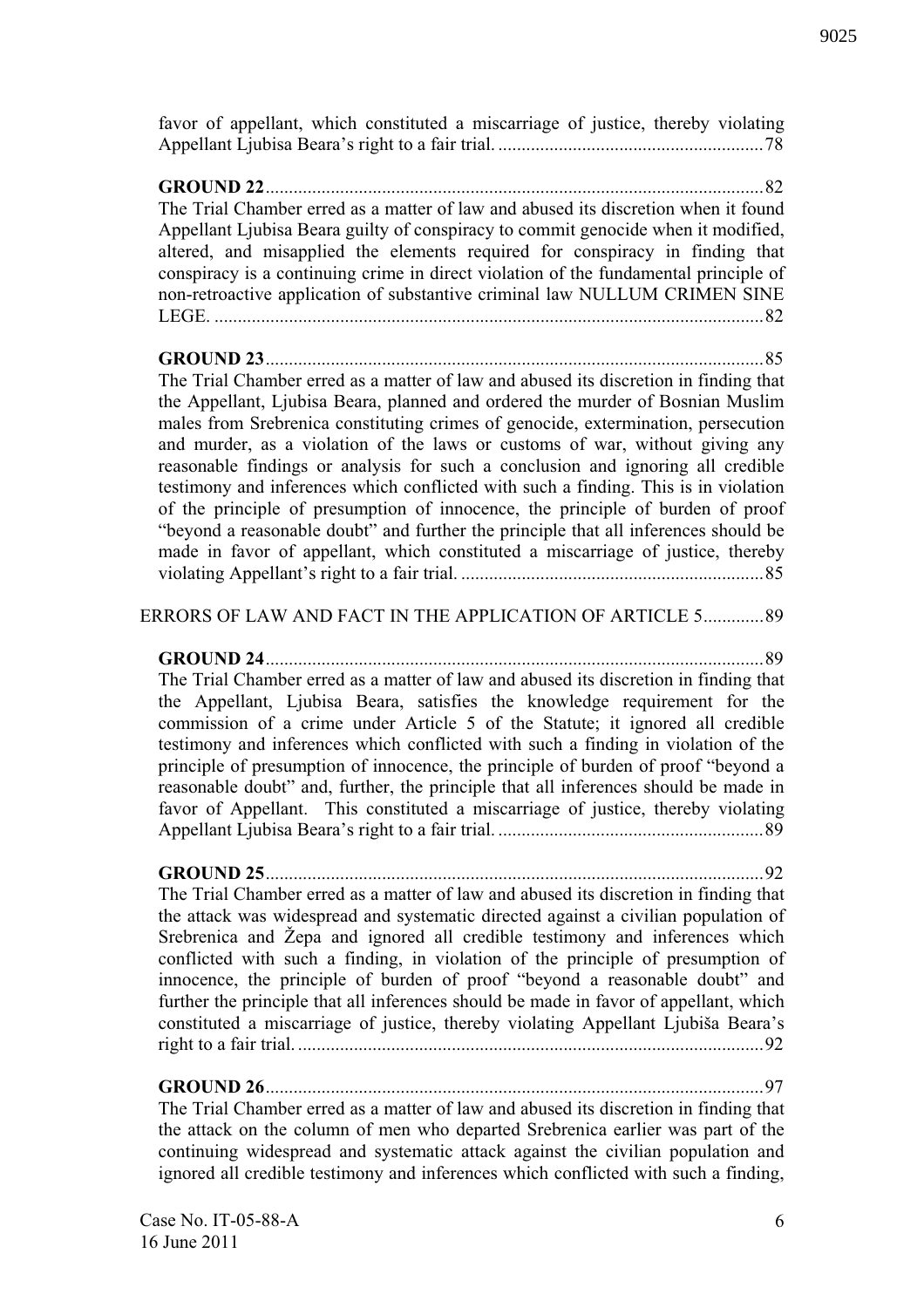in violation of the principle of presumption of innocence, the principle of burden of proof "beyond a reasonable doubt" and further the principle that all inferences should be made in favor of appellant, which constituted a miscarriage of justice, thereby violating Appellant Ljubiša Beara's right to a fair trial..............................97

# **GROUND 27**...........................................................................................................97 The Trial Chamber erred as a matter of law and abused its discretion when it found Appellant, Ljubiša Beara, guilty of extermination pursuant to Article 5 of the Statute (specifically count 3 of the Indictment), when it misapplied, misconstrued and misinterpreted the element of *actus reus* required for the crime of extermination by including as victims the persons that were taking active part in hostilities or/and were not part of a widespread and systematic attack on a civilian population, in direct violation of the fundamental principles of non-retroactive application of substantive criminal law NULLUM CRIMEN SINE LEGE............97

# **GROUND 28**.........................................................................................................100 The Trial Chamber erred as a matter of law and abused its discretion when it found Appellant, Ljubiša Beara, guilty of extermination pursuant to Article 5 of the Statute (specifically Count 3 of the Indictment) when it failed to consider the totality of the evidence offered on the issue of Appellant Ljubiša Beara's *mens rea* which is required for the crime of extermination in violation of his right to a fair trial. ........................................................................................................................100

# **GROUND 29**.........................................................................................................103

The Trial Chamber erred as a matter of law and abused its discretion when it found the appellant, Ljubiša Beara, guilty of persecutions and that he acted with discriminatory intent pursuant to Article 5 of the Statute, (specifically count 6 of the Indictment), when it failed to consider the totality of the evidence on the issue of Appellant Ljubiša Beara's *mens rea* in violation of the principle of presumption of innocence, the principle of burden of proof "beyond a reasonable doubt" and further the principle that all inferences should be made in favor of appellant, which constituted a miscarriage of justice, thereby violating Appellant Ljubiša Beara's right to a fair trial. ..................................................................................................103

# **GROUND 30**.........................................................................................................106

The Trial Chamber erred as a matter of law and abused its discretion in finding that it was foreseeable to the Appellant, Ljubisa Beara, that the opportunistic killings would be carried out with persecutory intent and misapplied the element of *mens rea* required for the crime of persecution by erroneously finding that the specific intent crime can be committed through the third category of JCE in direct violation of the fundamental principles of non-retroactive application of substantive criminal law NULLUM CRIMEN SINE LEGE..................................................................106

# ERRORS OF LAW AND FACT IN THE APPLICATION OF ARTICLE 3...........110

**GROUND 31**.........................................................................................................110 **T**he Trial Chamber erred as a matter of law and abused its discretion in finding the Appellant Ljubiša Beara guilty of murder pursuant to Article 3, specifically count 5 of the Indictment when it misapplied the definition of murder to include a distinctly new and broader definition of murder not contemplated by the Statute or Decisional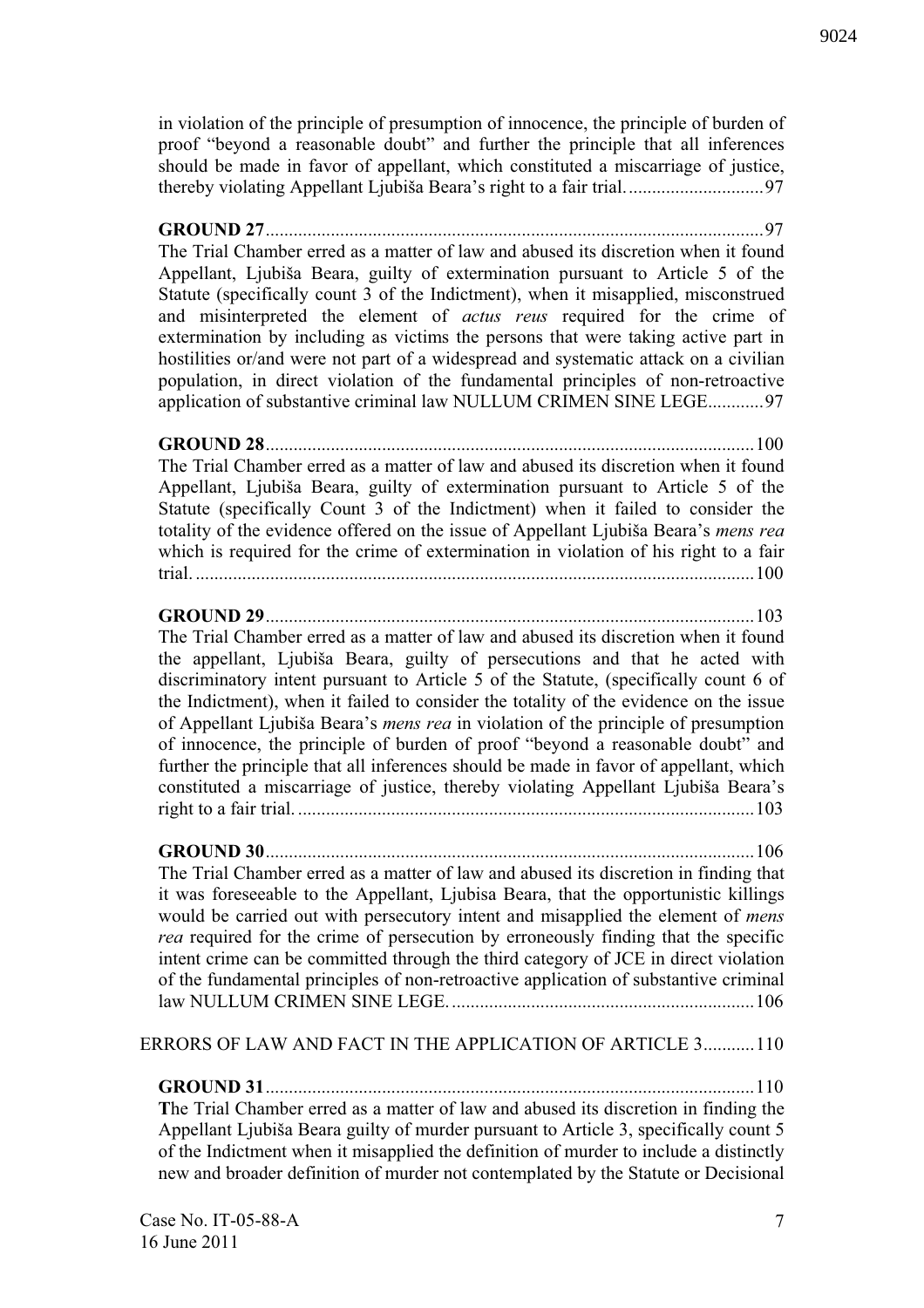authority of the ICTY including as victims the persons that were taking active part in hostilities in direct violation of the fundamental principle of non-retroactive application of substantive criminal law NULLUM CRIMEN SINE LEGE..........110

| The Trial Chamber erred as a matter of law and abused its discretion when it found<br>Appellant, Ljubiša Beara guilty of murder pursuant to Article 3 of the Statute<br>(specifically count 5 of the Indictment) when it failed to consider the totality of the<br>evidence on the issue of Appellant. Ljubiša Beara's mens rea in violation of the<br>principle of presumption of innocence, the principle of burden of proof "beyond a<br>reasonable doubt" and further the principle that all inferences should be made in<br>favor of appellant, which constituted a miscarriage of justice, thereby violating |
|--------------------------------------------------------------------------------------------------------------------------------------------------------------------------------------------------------------------------------------------------------------------------------------------------------------------------------------------------------------------------------------------------------------------------------------------------------------------------------------------------------------------------------------------------------------------------------------------------------------------|
| ERRORS OF LAW AND FACT BY THE TRIAL CHAMBER ON THE ISSUE OF                                                                                                                                                                                                                                                                                                                                                                                                                                                                                                                                                        |
| The Trial Chamber erred as a matter of law in imposing a life sentence on<br>Appellant Ljubiša Beara by failing to consider the totality of the evidence, the lack<br>of credible evidence adduced against Appellant Ljubisa Beara and the lack of                                                                                                                                                                                                                                                                                                                                                                 |
| The Trial Chamber erred as a matter of law and violated the principle of nullum<br>crimen, nulla poena sine praevia lege poenali in imposing a life sentence on                                                                                                                                                                                                                                                                                                                                                                                                                                                    |
| 117<br>The Trial Chamber erred as a matter of law and violated Article 7 of the<br>International Covenant which prohibits cruel, inhumane and degrading punishment                                                                                                                                                                                                                                                                                                                                                                                                                                                 |
| The Trial Chamber erred as a matter of law and abused its discretion when it did<br>not adequately, properly and sufficiently contemplate and consider the sentencing<br>practices of the former SFRY as guidance in sentencing while imposing a life                                                                                                                                                                                                                                                                                                                                                              |
| The Trial Chamber erred as a matter of law and abused its discretion when it did<br>not adequately, properly and sufficiently contemplate and consider the sentencing<br>practices in the International Criminal Tribunal for the former Yugoslavia while                                                                                                                                                                                                                                                                                                                                                          |
| The Trial Chamber erred as a matter of law and abused its discretion when it<br>exclusively relied on the factors of deterrence and retribution to impose its sentence                                                                                                                                                                                                                                                                                                                                                                                                                                             |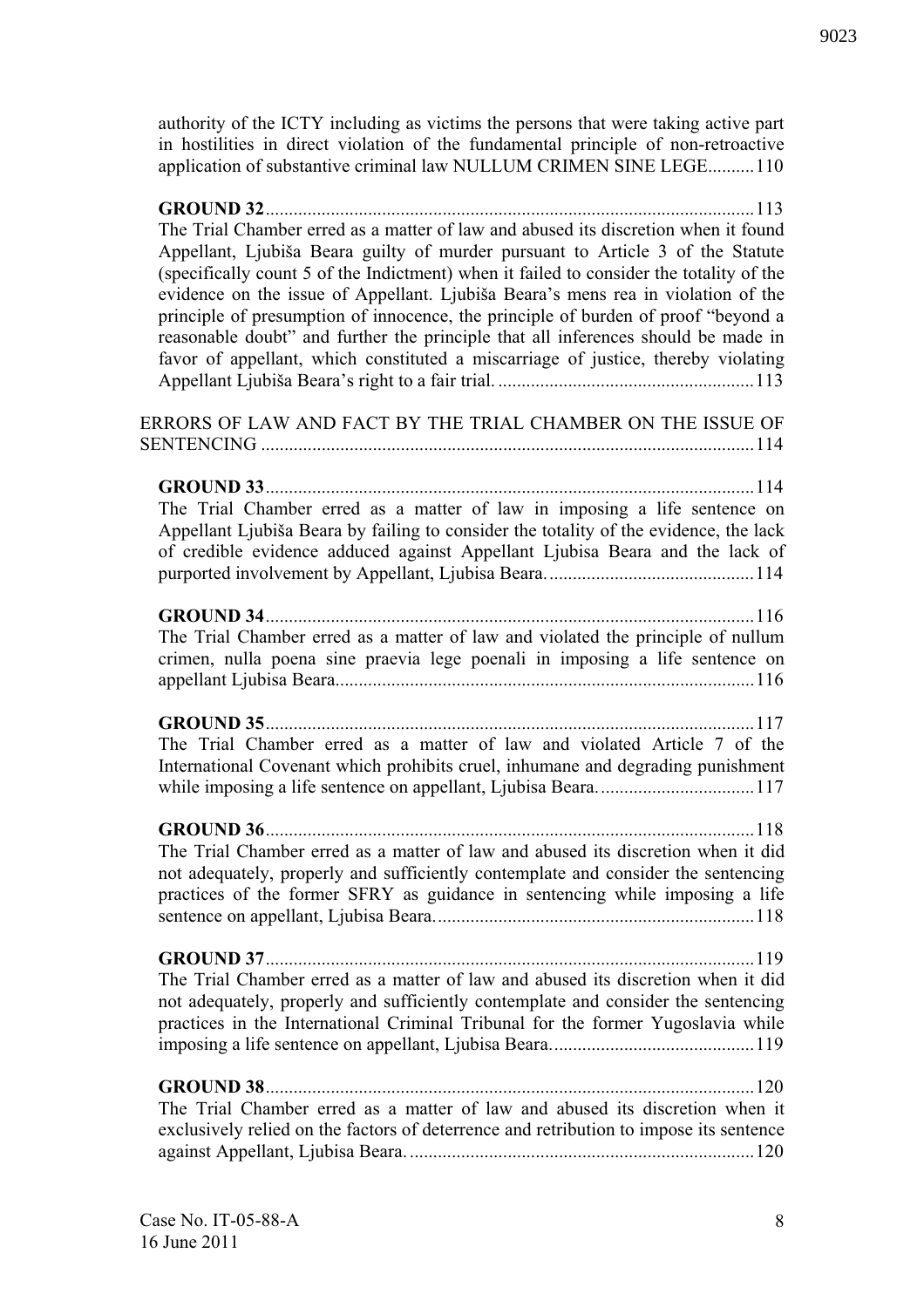| The Trial Chamber erred as a matter of law and abused its discretion when it failed |  |
|-------------------------------------------------------------------------------------|--|
| to adequately and appropriately consider and give any weight to the mitigating      |  |
| evidence offered by the Defence while imposing a life sentence against Appellant,   |  |
|                                                                                     |  |
|                                                                                     |  |
|                                                                                     |  |
| The Trial Chamber erred as a matter of law and abused its discretion when it        |  |
| considered aggravating factors in imposing a life sentence against appellant,       |  |
|                                                                                     |  |
|                                                                                     |  |
|                                                                                     |  |
| The Trial Chamber erred as a matter of law and abused its discretion in imposing    |  |
| excessive and disproportionate sentence in comparison to the sentences imposed on   |  |
| those of his co-accused while failing to give any weight to Appellant Ljubisa       |  |
| Beara's conduct before, during and after the war, and to his correct behaviour      |  |
|                                                                                     |  |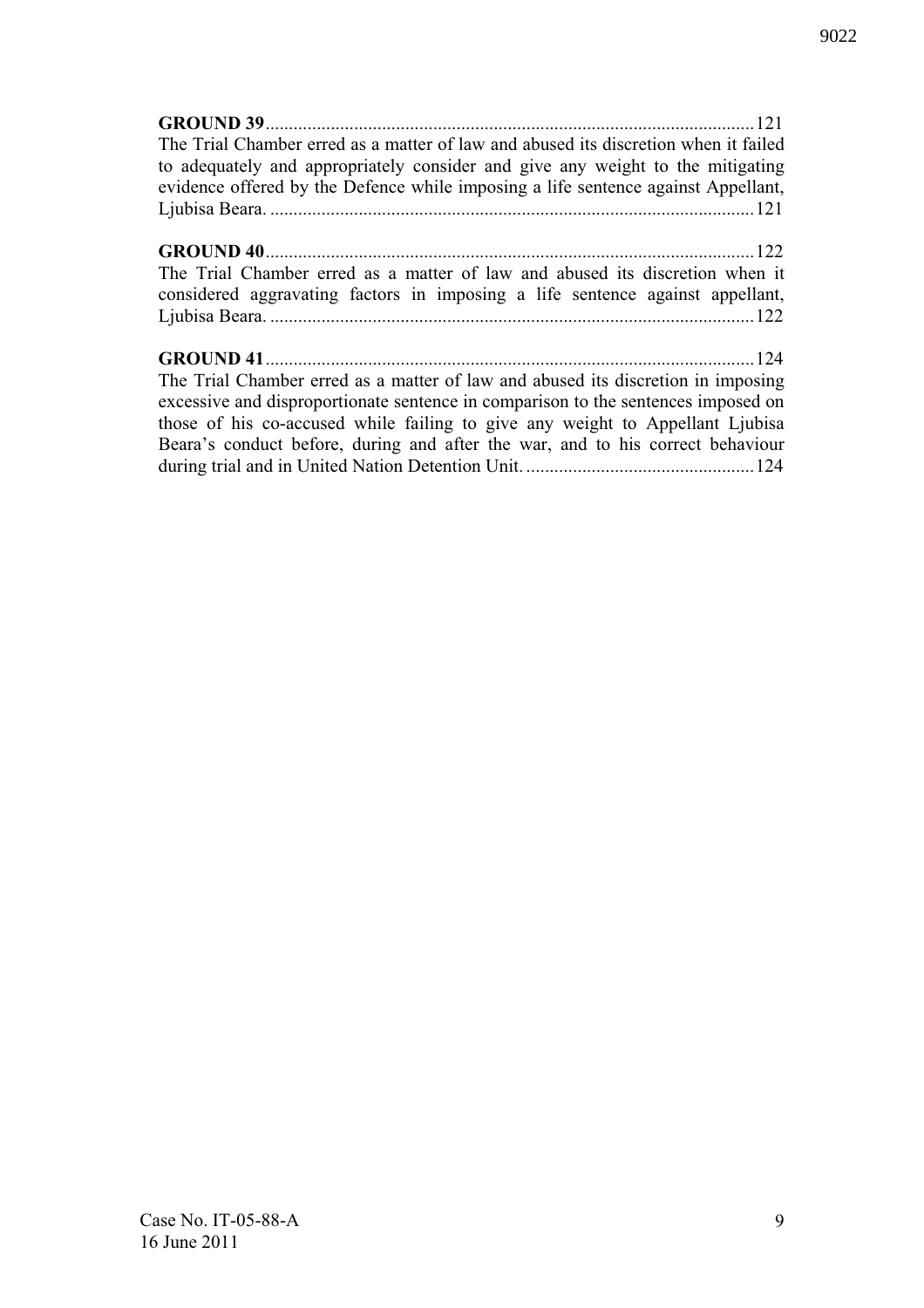1. On 10 June 2010, Ljubiša Beara ("the Appellant") was convicted by Trial Chamber II of the International Criminal Tribunal for the former Yugoslavia on four counts of the Indictment: genocide, extermination, murder as a violation of the laws and customs of war and persecution. The Appellant was sentenced to life imprisonment.

2. The Appellant filed its Notice of Appeal on 8 September 2010. Appellant, by and through his attorney, John Ostojić, and pursuant to Rule 111 of the Rules of Procedure and Evidence hereby presents the following Appellant Brief and arguments in support of its Notice of Appeal.

# **ERRORS OF LAW AND FACT BY THE TRIAL CHAMBER DURING THE COURSE OF THE TRIAL PROCEEDINGS**

# **GROUND 1**

THE TRIAL CHAMBER ERRED AS A MATTER OF LAW AND ABUSED ITS DISCRETION DURING THE COURSE OF THE TRIAL WHEN IT DENIED THE APPELLANT, LJUBIŠA BEARA, THE RIGHT TO CALL EVIDENCE WHICH WOULD REFUTE, REBUT AND/OR CONTRADICT THE EVIDENCE OF THE OTP, INCLUDING THE DENIAL OF THE RIGHT TO INTRODUCE RELEVANT DOCUMENTARY EVIDENCE THEREBY DENYING APPELLANT LJUBIŠA BEARA A FAIR TRIAL, CONSTITUTING A MISCARRIAGE OF JUSTICE.

3. The Defence submits that the Trial Chamber erred in law and abused its discretion by not allowing the Appellant to introduce evidence that would have refuted, rebutted and/or contradicted evidence presented by the Prosecution thereby infringing on Ljubiša Beara's right to a fair trial. This section of the Appeal will focus on: a) the refusal to admit interview records and written statement of Miloš Tomović, the Appellant's personal driver (sought to be introduced in order to challenge the credibility of co-Appellant Vinko Pandurević when testifying as a witness), and b) the lack of credibility of the Prosecution's case-in-chief.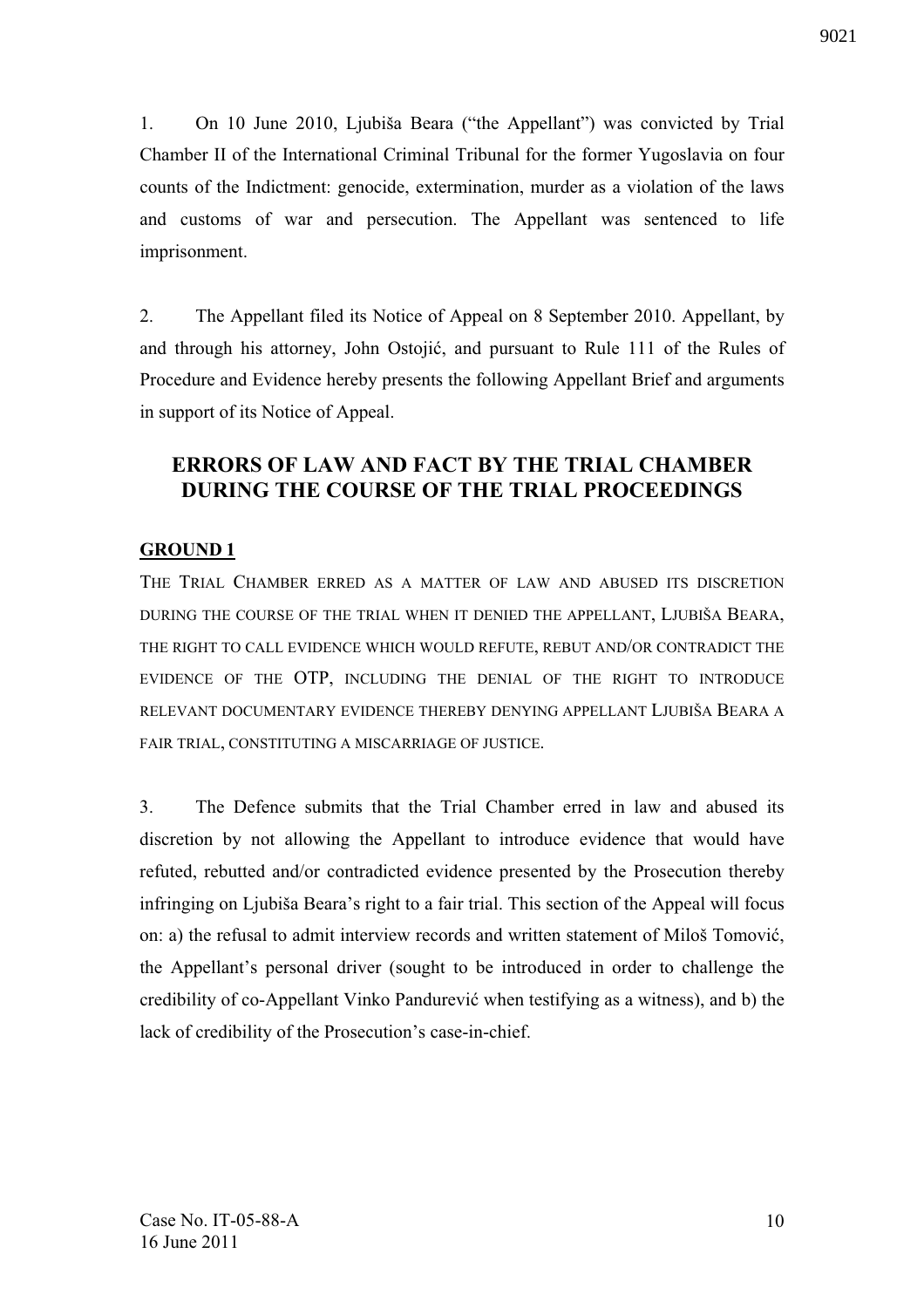4. Appellant is entitled to examine witnesses against him and to call witnesses on his behalf under the same conditions as those called by the Prosecution.<sup>1</sup> The Rules of Evidence provide that "a Chamber shall apply rules of evidence which will *best favour a fair determination of the matter before* it and are consonant with the spirit of the Statute and the general principles of law".<sup>2</sup> Introduction of written evidence is also permissible where it is in the interests of justice.<sup>3</sup> Furthermore, according to the Rules, the Defence can cross-examine witnesses both on the subject matter of the evidence in chief and, more importantly, for the issue presented here, on the matters affecting their credibility.<sup>4</sup> In the case of cross-examination, "Rule  $90(h)(i)$  does not limit the matters that may be raised during a cross-examination that is directed solely at the credibility of the witness."<sup>5</sup> Defence, while conducting cross-examination, is free to confront a witness with testimony of another witness in order to impeach or challenge his credibility.<sup>6</sup> In doing so, it is an obligation to put to the testifying witness the evidence of a previous witness.<sup>7</sup>

5. On 12 March 2009, during the cross-examination of Vinko Pandurević, the Trial Chamber rejected a Defence motion to introduce evidence challenging the credibility of the witness as part of its cross-examination.<sup>8</sup> The request pertained to three documents: an OTP interview with Miloš Tomović; a statement on information procured by Bruce Bursik; and, a supplemental statement of Miloš Tomović.<sup>9</sup> Introduction of the OTP interview with Miloš Tomović, which contradicted the testimony of Pandurević, was rejected by the Trial Chamber because some parts of it had already been read into the record by the Defence counsel.<sup>10</sup> In addition, the admission of the remaining two documents was rejected because they were not "put to the witness".<sup>11</sup> The Defence argues that the Trial Chamber erred in law and abused its

<sup>&</sup>lt;sup>1</sup> ICTY Statute, Article 21(4)(e); *International Covenant on Civil and Political Rights*, Article 14(3)(e); *European Convention on Human Rights*, Article 6(3)(d).

 $2$  ICTY Rule 90(A).

<sup>3</sup> ICTY Rule 90(F) and Rules 92 *bis, ter* and *quater.*

 $4$  ICTY Rule 90(H)(i).

<sup>&</sup>lt;sup>5</sup> *Prosecutor v. Martić*, IT-95-11, Revised Version of the Decision Adopting Guidelines on the Standards Governing the Presentation of Evidence and the Conduct of Counsel in Court, 19 May 2006, para.9.

<sup>6</sup> *Id*., para.12. 7 *Id*.

<sup>8</sup> T.32687-32688.

<sup>9</sup> *Id*; 2D639, 2D644, 2D645. <sup>10</sup> *Id*.

 $\overline{11}$  *Id.*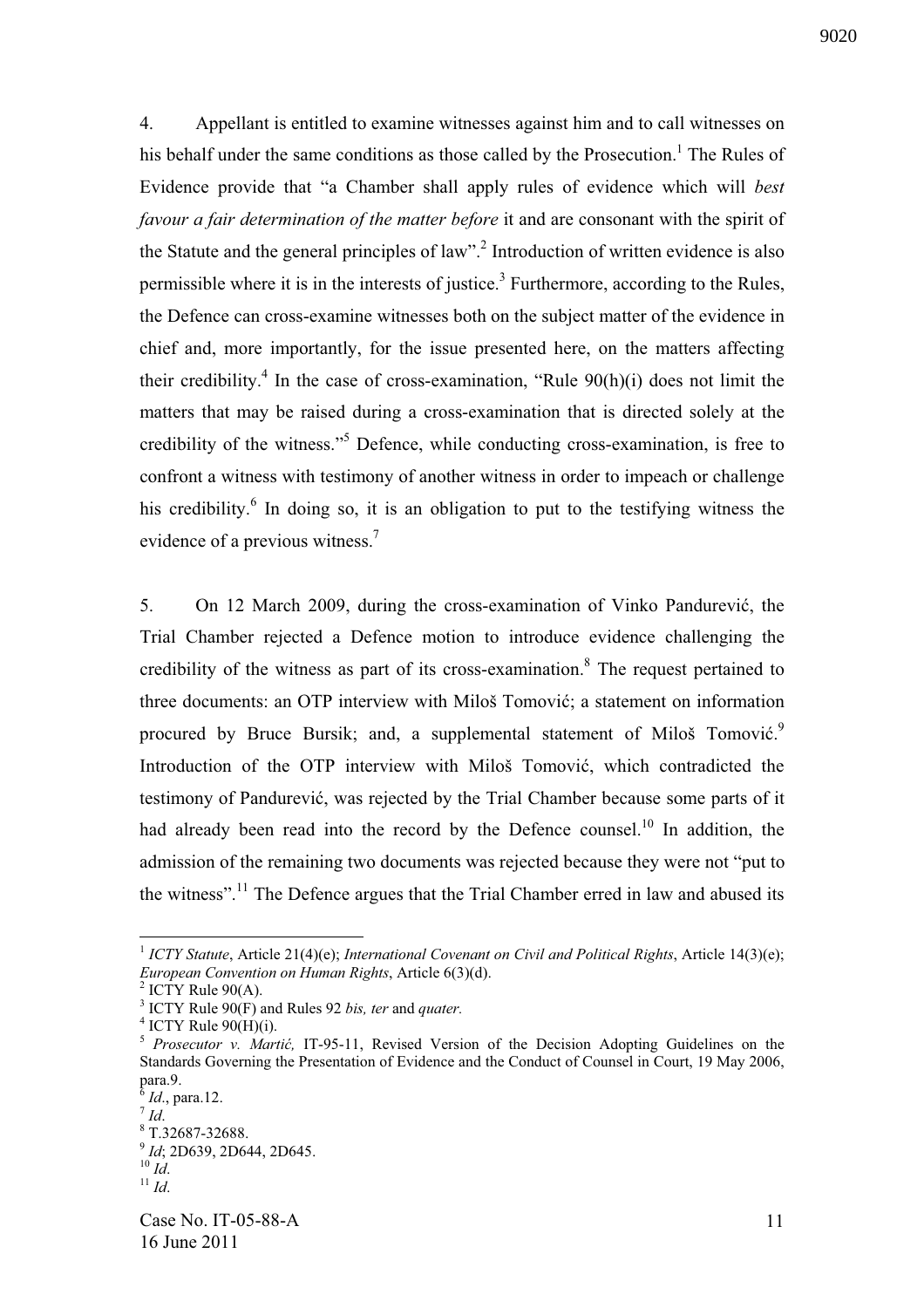discretion by not permitting Beara to rely on these pieces of evidence in order to impeach the testimony given by Pandurević. Not admitting the foregoing documents as evidence for impeachment purposes has severely undermined the Defence's ability to call into question the credibility of this witness. The Trial Chamber's finding that partial introduction of information contained in the interview with Miloš Tomovi sufficed for purpose of the Defence's challenge to Vinko Pandurević's credibility was erroneous.<sup>12</sup> The Defence respectfully submits that a complete and fair trial would have allowed for admission of all three documents. Pursuant to Rule 90(h)(i), the Defence was therefore entitled to use the OTP interview in its entirety, and all information contained therein, as a means to challenge Vinko Pandurević's credibility.

6. The Trial Chamber therefore abused its discretion in making a determination that only partial introduction of the OTP interview was sufficient for this purpose, thereby severely jeopardizing the Appellant's right to challenge the evidence against him through cross-examination. In order to fully appreciate the challenge to Pandurević's credibility, the Trial Chamber should have admitted all three documents for context in order to properly and fully consider his evidence.

7. The Defence also challenges the Trial Chamber's rationale in rejecting the statement on information procured by Bruce Bursik and the supplemental statement of Miloš Tomović.<sup>13</sup> The Trial Chamber restricted the Defence from using these two documents in the testimony of Pandurević, which constituted error.

8. It is respectfully submitted that the Trial Chamber erred in law and abused its discretion by restraining the Appellant's right to confront witnesses against him, among others, Vinko Pandurević. It further abused its discretion in refusing to admit the foregoing three documents into evidence. The three documents contradict the testimony of Pandurević and further substantiate and confirm Beara's whereabouts as presented by the Defence.

 $12$  T.32688.

 $13 \overline{Id}$ .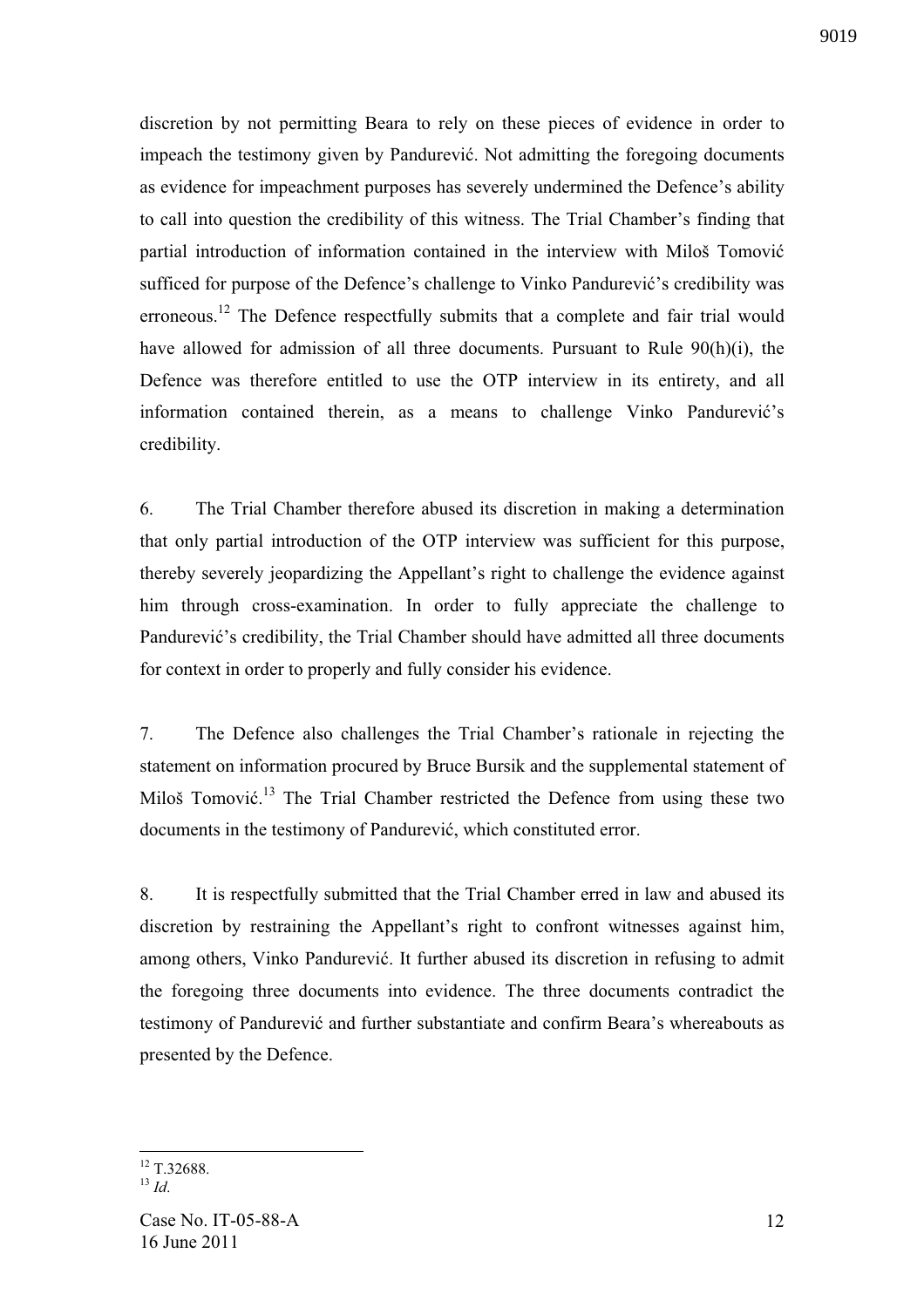# **GROUND 2**

THE TRIAL CHAMBER ERRED AS A MATTER OF LAW AND ABUSED ITS DISCRETION DURING THE COURSE OF THE TRIAL WHILE ADMITTING CERTAIN EVIDENCE, INCLUDING IMPROPER RULE 92 *QUATER* TESTIMONY, TO WHICH THE DEFENCE OBJECTED; THIS EVIDENCE WAS UNFAIRLY PREJUDICIAL TO THE RIGHT AFFORDED TO APPELLANT, LJUBIŠA BEARA, THEREBY DENYING APPELLANT A FAIR TRIAL, CONSTITUTING A MISCARRIAGE OF JUSTICE.

9. The Defence submits that the Trial Chamber erred in law and abused its discretion when it allowed into evidence an improper statement of Miroslav Deronjić, pursuant to Rule 92 *quater*. The Defence acknowledges that "[t]here is no provision in the Rules for requests for reconsideration, which are a product of the Tribunal's jurisprudence, and are permissible only under certain conditions".<sup>14</sup> Nonetheless, the Defence relies on the position of this Tribunal, as well as that of the ICTR, which allows for exceptional review of a prior interlocutory decision under its "inherent discretionary power", specifically, "'if a clear error of reasoning has been demonstrated or if it is necessary to do so to prevent injustice".<sup>15</sup> It is respectfully submitted that both a clear error of reasoning and a necessity to prevent injustice is applicable with respect to the erroneous admission of Deronjić's Rule 92 *quater* testimony.

10. The admission of the 92 *quater* statement of Miroslav Deronjić was first challenged in 2008. At that time, the Defence stressed that the testimony does not meet the requirements of Rules 89 and 92 *quater,* specifically highlighting that its admission would undermine the fairness of proceedings given its shortcomings, as well as the fact that it was a central piece of evidence on acts and conduct of the Appellant.

11. At all times, the Defence argued that Deronjic's statements should not be introduced as evidence for several reasons, such as the impossibility of cross-

<sup>&</sup>lt;sup>14</sup> Prosecutor v. Karadžić, IT-95-5/18-T ("Karadžić"), Decision on Prosecution's Motion for Reconsideration, Alternatively for Certification, of the Decision Concerning the Evidence of Miroslav Deronjić, 20 April 2010 ("*Karadžić* Deronjić Reconsideration Decision"), para.7.

*<sup>15</sup> Id.*; *Ndindabahizi v. Prosecutor,* ICTR-01-71-A ("*Ndindabahizi"*), Decision on Defence "Requete de l'Appelant en Reconsideration de la Decision du 4 avril 2006 en Raison d'une Erreur Materielle", 14 June 2006, para.2; *Prosecutor v. Galić*, IT-98-29-A ("*Galić*"), Decision on Defence's Request for Reconsideration, 16 July 2004, p. 2.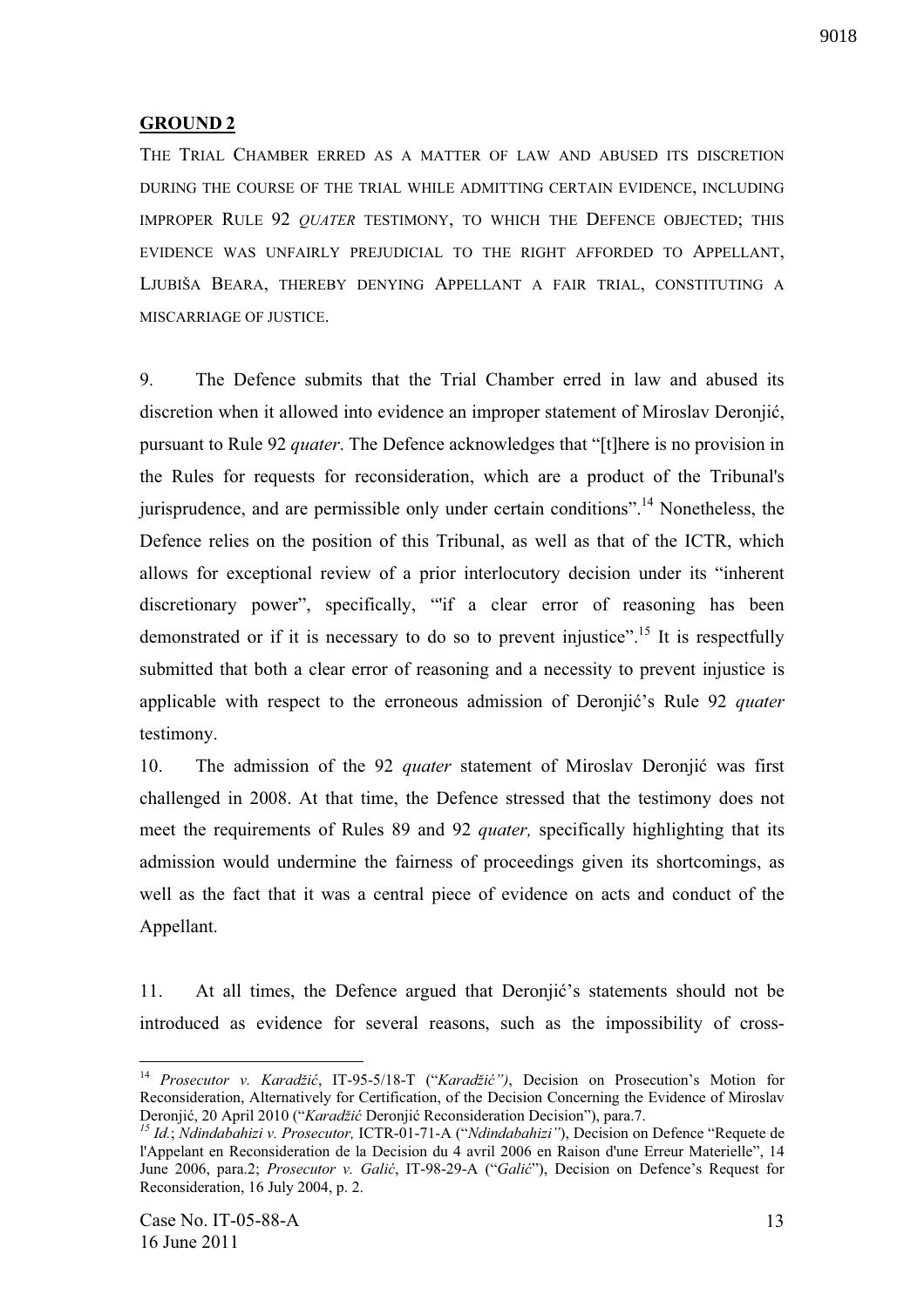examination by the Beara Defence, lack of any corroboration and known changes and inconsistencies throughout the testimony. The admission of the Deronjić testimony seriously undermined the Appellant's right to a fair trial in violation of Rules 89(D)

12. The same issue, whether to admit the testimony of Miroslav Deronjić, was addressed by the *Karadžić* Trial Chamber with a completely differing result. In *Karadžić*, the Trial Chamber refused to admit the testimony of Miroslav Deronjić as its probative value was considered to have been outweighed by the need to ensure a fair trial.<sup>16</sup> Further, in *Karadžić*, the Trial Chamber specifically noted the considerable amount of evidence offered by Deronjić on acts and conduct of the Accused Karadžić; this was a central point in its rejection of Deronjić's testimony. Moreover, the *Karadžić* Trial Chamber properly recognized the severe shortcomings of the Deronjić evidence, such as lack of corroboration and its inherent inconsistencies and, therefore, barred its admission in order to allow the accused to have a fair trial.<sup>17</sup>

13. Prior decisions of both the Trial Chamber and the Appeals Chamber, were respectfully erroneous and lead to an injustice as both Chambers failed to take the *Karadžić* approach and to review all relevant factors associated with Deronjić's testimony. The Trial Chamber relied heavily on Deronjić's uncorroborated, inconsistent testimony pertaining to, among other things, an alleged meeting held on 13 July finding that Beara played a "pivotal and high level role in the murder operation"<sup>18</sup> and that Beara was acting at all times with a certain mind set<sup>19</sup> thereby convicting him on various counts, including genocide and crimes against humanity. Further, and perhaps most importantly, the Appellant was denied the right to crossexamine a witness, whose testimony was specifically tendered to address acts and conduct of the Appellant, which is a direct violation of the rights guaranteed by the ICTY Statute, the ICCPR and the ECHR.

1

and 92 *quater*(B).

<sup>&</sup>lt;sup>16</sup> *Karadžić*, Decision on Prosecution's Motion for Admission of the Evidence of KDZ297 (Miroslav Deroniić) Pursuant to Rule 92 *quarter*, 23 March 2010 ("Karadžić Deronjić Decision"), para.39; see *also*, *Karadžić* Deronjić Reconsideration Decision.

<sup>&</sup>lt;sup>17</sup> *Karadžić* Deronjić Decision, paras.16-39.

<sup>&</sup>lt;sup>18</sup> *Prosecutor v. Popović et al.*, IT-05-88-T ("*Popović et al.*"), Trial Judgement, 10 June 2010 ("Judgement"), para.1300.

<sup>19</sup> *Id*., para.1314.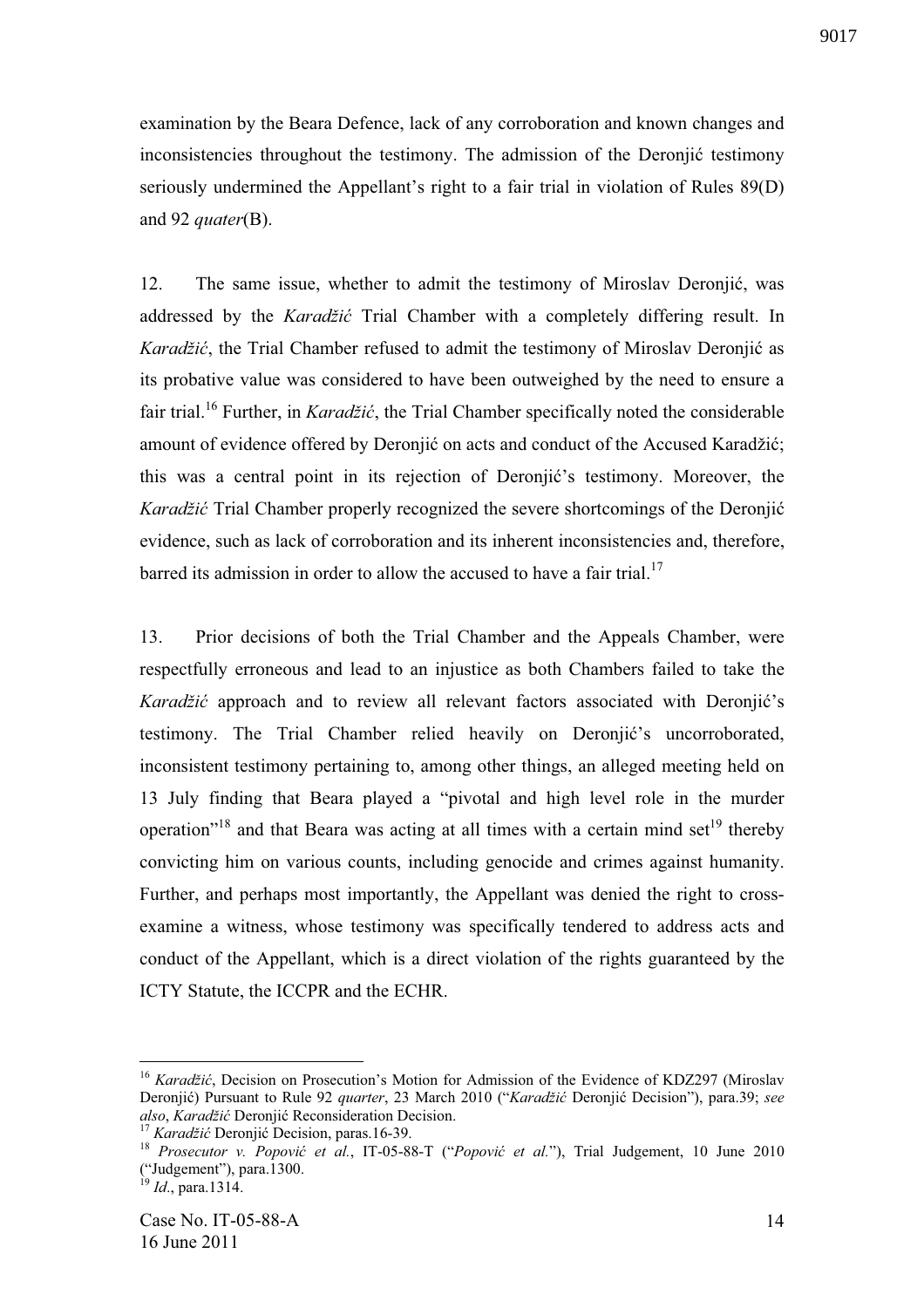14. The Appellant respectfully submits that the same analysis and conclusion that applied in the *Karadžić* Decision applies to this case as well. The Defence further submits that the Trial Chamber erred in law and abused its discretion in allowing the Rule 92 *quater* testimony of Deronjić to be admitted into evidence in violation of the Appellant's right to a fair trial, thereby prejudicing the Appellant and invalidating the Judgement.

15. Likewise, the Trial Chamber erred in its admission of the testimony of Nada Stojanović, another Rule 92 *quater* witness. This testimony was admitted pursuant to a motion by a co-Appellant.<sup>20</sup> As in the case of Deroniić, the information contained in Stojanović's statements substantially pertains to the acts and conduct of the Appellant by placing him at one of the sites of mass executions.<sup>21</sup> The Trial Chamber erroneously relied on this testimony in determining this allegation<sup>22</sup> and considered it in finding Beara guilty of crimes charged.<sup>23</sup> The testimony of Stojanović was not offered by the Prosecution likely because of its clear inadmissibility. The Trial Chamber admitted the testimony of Stojanović despite the fact that it was not given under oath and was not subject to cross-examination.<sup>24</sup> Moreover, the Prosecution acknowledged that her testimony, had she been alive to testify, should have been taken with a caveat as to the weight to be assessed by the Trial Chamber.<sup>25</sup> Likewise, the Trial Chamber erred and failed to consider that her testimony would have no credibility given her status as a suspect.<sup>26</sup> In addition, the Stojanović evidence was not corroborated by other credible and reliable evidence.<sup>27</sup> [Redacted]<sup>28</sup>

16. Given the foregoing, the admission of Stojanović's testimony substantially violated the Appellant's right to a fair trial. Further, the Trial Chamber erred in law and abused its discretion in allowing the Rule 92 *quater* testimony of Stojanović to be

<sup>&</sup>lt;sup>20</sup> Popović et al., Decision on Motion on Behalf of Drago Nikolić Seeking Admission of Evidence Pursuant to Rule 92 *quater*, 18 December 2008 ("Nikolić 92*qtr* Decision").

 $21$  Judgement, para.1277.

 $^{22}$  *Id.* 

<sup>23</sup> *Id*., paras.1300-1302.

<sup>&</sup>lt;sup>24</sup> Nikolić 92*qtr* Decision, para.46.

<sup>25</sup> *Id.*, para.22.

<sup>26</sup> *Id*.

<sup>27</sup> *Id.*, para.47.

<sup>&</sup>lt;sup>28</sup> [Redacted]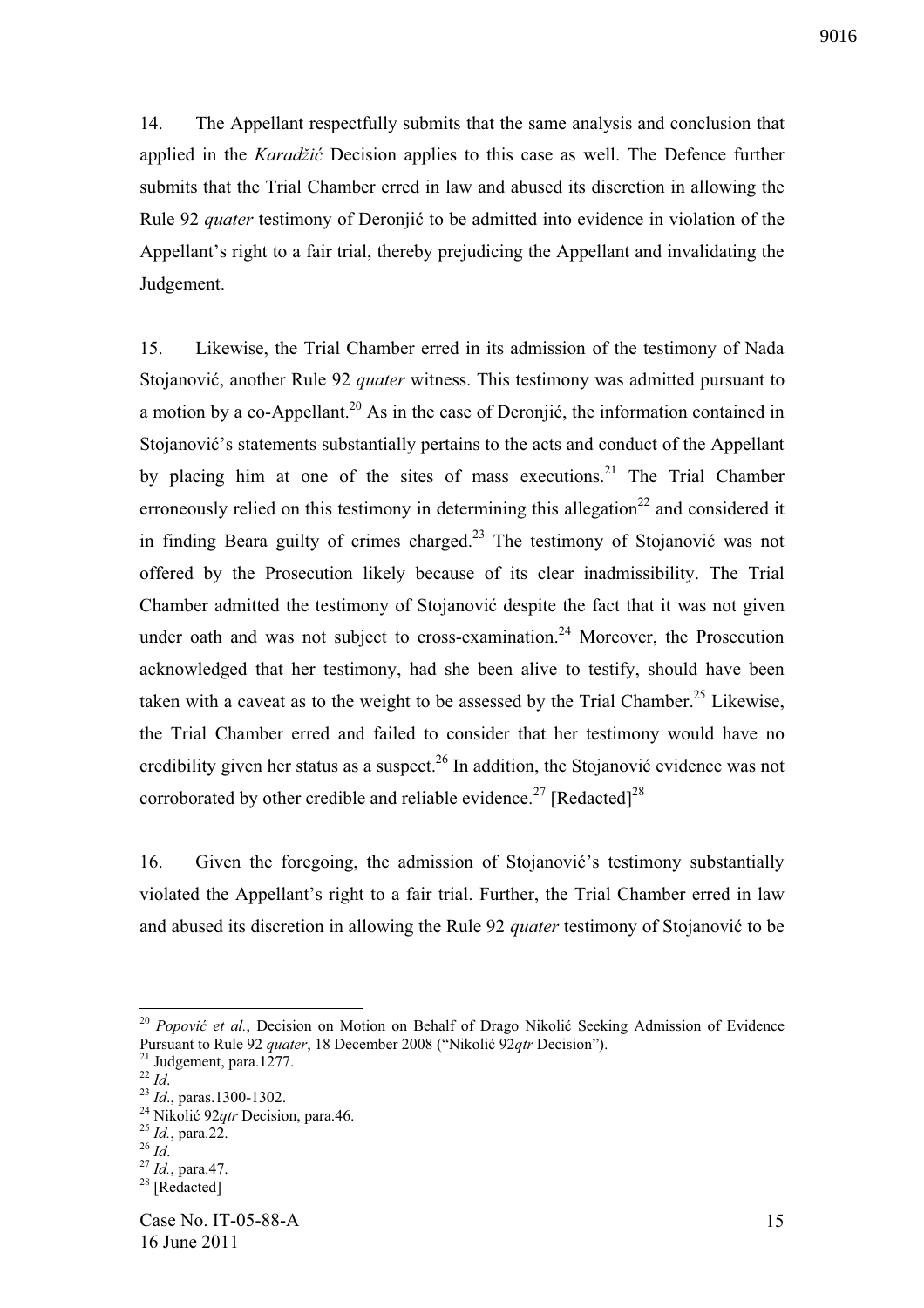admitted into evidence in violation of the Appellant's right to a fair trial, thereby prejudicing the Appellant and invalidating the Judgement.

#### **GROUND 3**

THE TRIAL CHAMBER ERRED AS A MATTER OF LAW AND ABUSED ITS DISCRETION DURING THE COURSE OF THE TRIAL BY ADMITTING EVIDENCE AND GIVING IT UNDUE WEIGHT, INCLUDING STATEMENT OF CO-APPELLANT LJUBOMIR BOROVČANIN AND THE IMPROPER 92 *BIS* TESTIMONY OF PW116; THIS EVIDENCE BEING UNFAIRLY PREJUDICIAL TO THE RIGHTS AFFORDED TO APPELLANT, LJUBIŠA BEARA, THEREBY DENYING HIM A FAIR TRIAL, CONSTITUTING A MISCARRIAGE OF JUSTICE.

17. The Defence submits that the Trial Chamber erred in law and abused its discretion when it allowed into evidence an improper statement of Ljubomir Borovčanin.

18. Borovčanin's statement asserted acts and conduct relating to Beara<sup>29</sup> and was thereby admitted in violation of the Rules and jurisprudence. The Trial Chamber knew that the Appellant had no opportunity to cross-examine Borovčanin and failed to properly weigh that evidence which was a further abuse of its discretion.

19. The Trial Chamber abused its discretion and relied on Borovčanin's statement to prove that Appellant was: in the area of Potočari on 12 July 1995; that on the afternoon of the same day the Appellant was with Deronjić in the centre of Bratunac<sup>30</sup>; and, that around 8pm on 13 July he overheard Deronjić and the Appellant arguing about where Bosnian Muslim captives were to be brought.<sup>31</sup> Borovčanin's allegations were later used to prove Beara's involvement in a plan to murder.<sup>32</sup> As shown in this Brief, these allegations are in conflict with other evidence presented to the Trial Chamber.<sup>33</sup> It was error by the Trial Chamber to admit and give any weight to the Borovčanin statement which constituted a miscarriage of justice.

 $29$  Judgement, para.1265.

<sup>&</sup>lt;sup>30</sup> *Id*, para.1255.

<sup>31</sup> *Id*., para.1265.

<sup>32</sup> *Id*., paras.1265 & 1270.

<sup>&</sup>lt;sup>33</sup> *See* Grounds 6 & 28 of this Brief.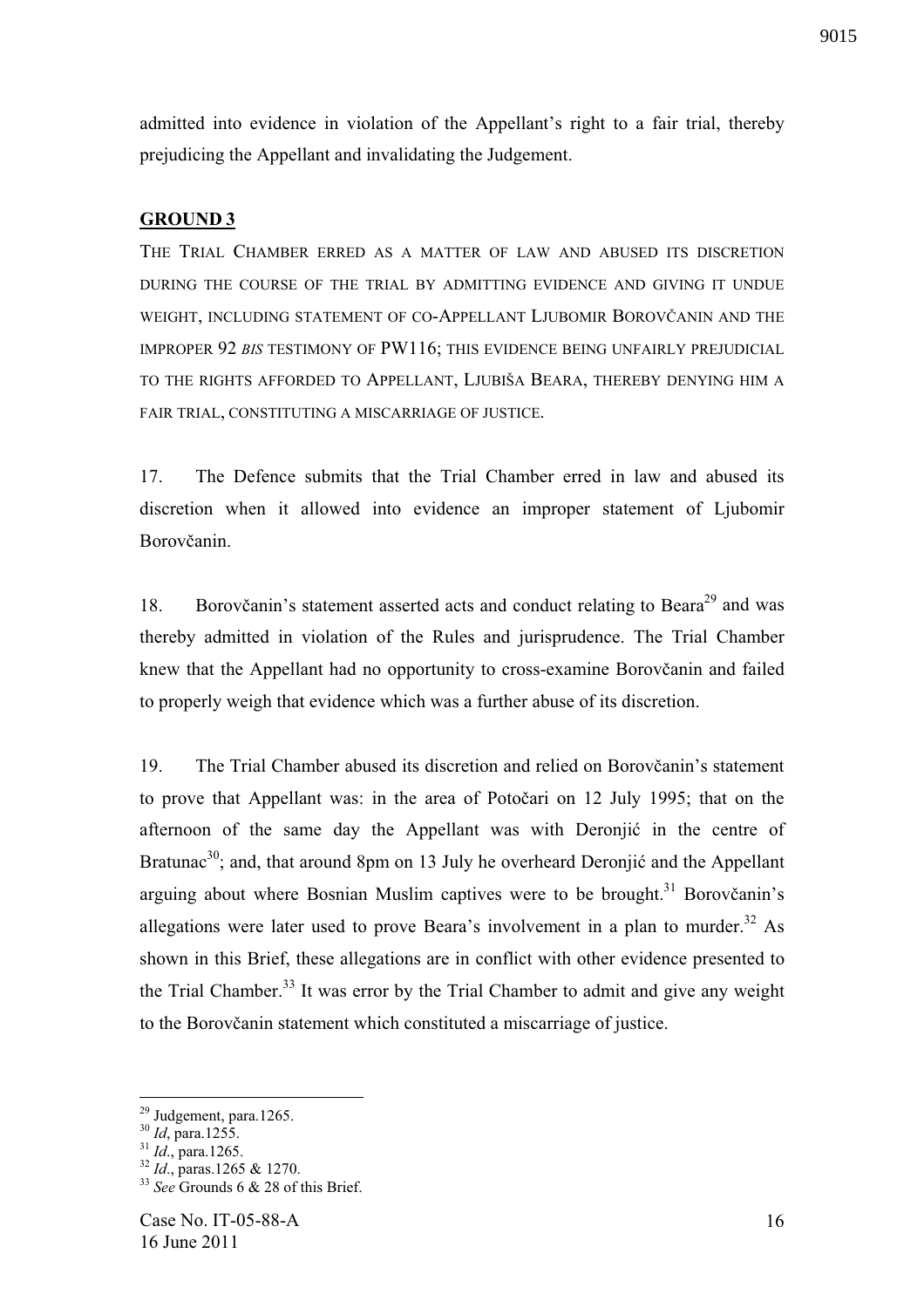20. Similarly, the Trial Chamber erred when it admitted and gave undue weight to the testimony of PW116. The statement of PW116 was the only evidence of the specific beatings and killings near the Kravica Supermarket.<sup>34</sup> The jurisprudence of the Tribunal holds that when the Appellant was not given adequate and proper opportunity to challenge the evidence and to question the witness, the evidence may lead to a conviction *only* if there is other corroborative evidence.<sup>35</sup> Further, the Appeals Chamber has held that evidence which had not been the subject of crossexamination and goes to the acts and conduct of the Appellant cannot be relied upon as the sole basis to establish a conviction.<sup>36</sup>

21. It is respectfully submitted that the Trial Chamber, by majority, erred and abused its discretion when it distinguished and relied up on the statement of  $PW116$ <sup>37</sup> The Trial Chamber reasoned and found that the allegations in relation to opportunistic killings in Kravica based on PW116's uncorroborated evidence cannot be basis for a conviction of any of the accused for genocide, crimes against humanity or war crimes, but it could be basis of conviction for opportunistic killings.<sup>38</sup>

22. The Defence agrees with the dissenting opinion of the Honorable Judge Kwon on this matter in his assessment that this conclusion of the majority in the Trial Chamber is incorrect.<sup>39</sup> It is respectfully submitted that the evidence offered by PW116 should be assessed in accordance with the jurisprudence with respect to each separate charge against an accused, not it the context of each count such as crimes against humanity.<sup>40</sup>

23. Finally, it is respectfully submitted that the Trial Chamber erred in admitting the evidence of PW116 and agrees with the Honorable Judge Kwon that the opportunity of an accused to cross-examine the witness is far too important to be put

<sup>&</sup>lt;sup>34</sup> Judgement, para.448.

<sup>&</sup>lt;sup>35</sup> *Galić*, Decision on Interlocutory Appeal Concerning Rule 92*bis*(C), 7 June 2002, para.12.

<sup>36</sup> *Prosecutor v. Prli et al.*, IT-04-74 ("*Prli et al.*"), Decision on Appeals against Decision Admitting Transcript of Jadranko *Prlić's* Questioning in Evidence, 23 November 2007, para.53; *see also Martić*, Decision on Appeal Against the Trial Chamber's Decision on the Evidence of Witness Milan Babić, 14 September 2006, para.20.

 $37 \text{ J}$ udgement, para.63.

<sup>38</sup> *Id*., para.448.

<sup>&</sup>lt;sup>39</sup> Judgement, Dissenting and Separate Opinions of Judge Kwon, paras.43-45.

<sup>40</sup> *Id.*, para.43.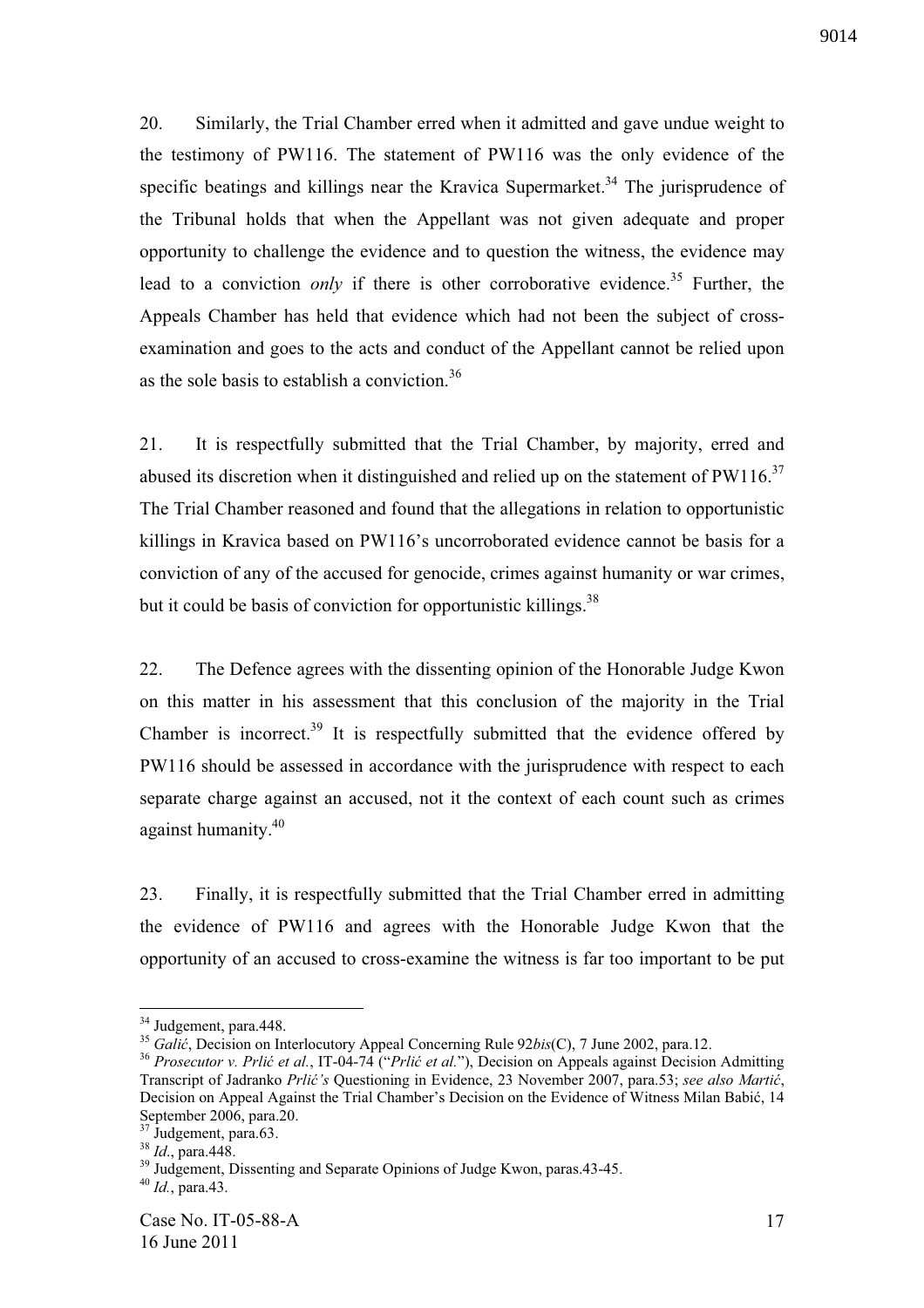to a balancing test with the right to an expeditious trial.<sup>41</sup> Further, the Trial Chamber erred in law and abused its discretion in allowing the testimony of Borovčanin to be admitted into evidence in violation of the Appellant's right to a fair trial, thereby prejudicing the Appellant and invalidating the Judgement.

#### **GROUND 4**

THE TRIAL CHAMBER ERRED AS A MATTER OF LAW AND ABUSED ITS DISCRETION WHEN ADMITTING CERTAIN DOCUMENTARY EVIDENCE THAT IS GROSSLY UNRELIABLE AND UNTRUSTWORTHY INCLUDING, BUT NOT LIMITED TO, THE FOLLOWING: INTERCEPT TRANSCRIPTS, AERIAL IMAGES AND THE ZVORNIK BRIGADE NOTEBOOK, SAID EVIDENCE BEING UNFAIRLY PREJUDICIAL TO THE RIGHTS AFFORDED TO APPELLANT LJUBIŠA BEARA THEREBY DENYING HIM A FAIR TRIAL, CONSTITUTING A MISCARRIAGE OF JUSTICE.

24. The Trial Chamber erred as a matter of law in assessing the reliability of the transcripts of intercepted conversations when it stated that it placed reliance on the general procedures employed by the intercept operators.<sup>42</sup> It is respectfully submitted that the Trial Chamber erred in admitting the unreliable intercept communications and thereafter ascribed improper weight to this evidence.

25. Moreover, it is respectfully submitted that the Trial Chamber erred in failing to apply the principle that all reasonable inferences should be made in favor of an accused. Further, the Trial Chamber failed to recognize reasonable interpretations of vague conversations in favor of the Appellant.

#### *Intercept P1130*

26. With respect to intercept P1130, the Trial Chamber completely disregarded the trial testimony of PW127 and instead relied on a typed version of the conversation as being authentic and reliable. This version identifies the Appellant as one of the participants. PW127 confirmed that the original handwritten manuscript was more authoritative than the typed version of the conversation.<sup>43</sup> PW127 further confirmed

<u>.</u>

<sup>41</sup> *Id.*, para.45.

<sup>&</sup>lt;sup>42</sup> Judgement, para.1232.

 $43 \overline{T}$ .5825-5833.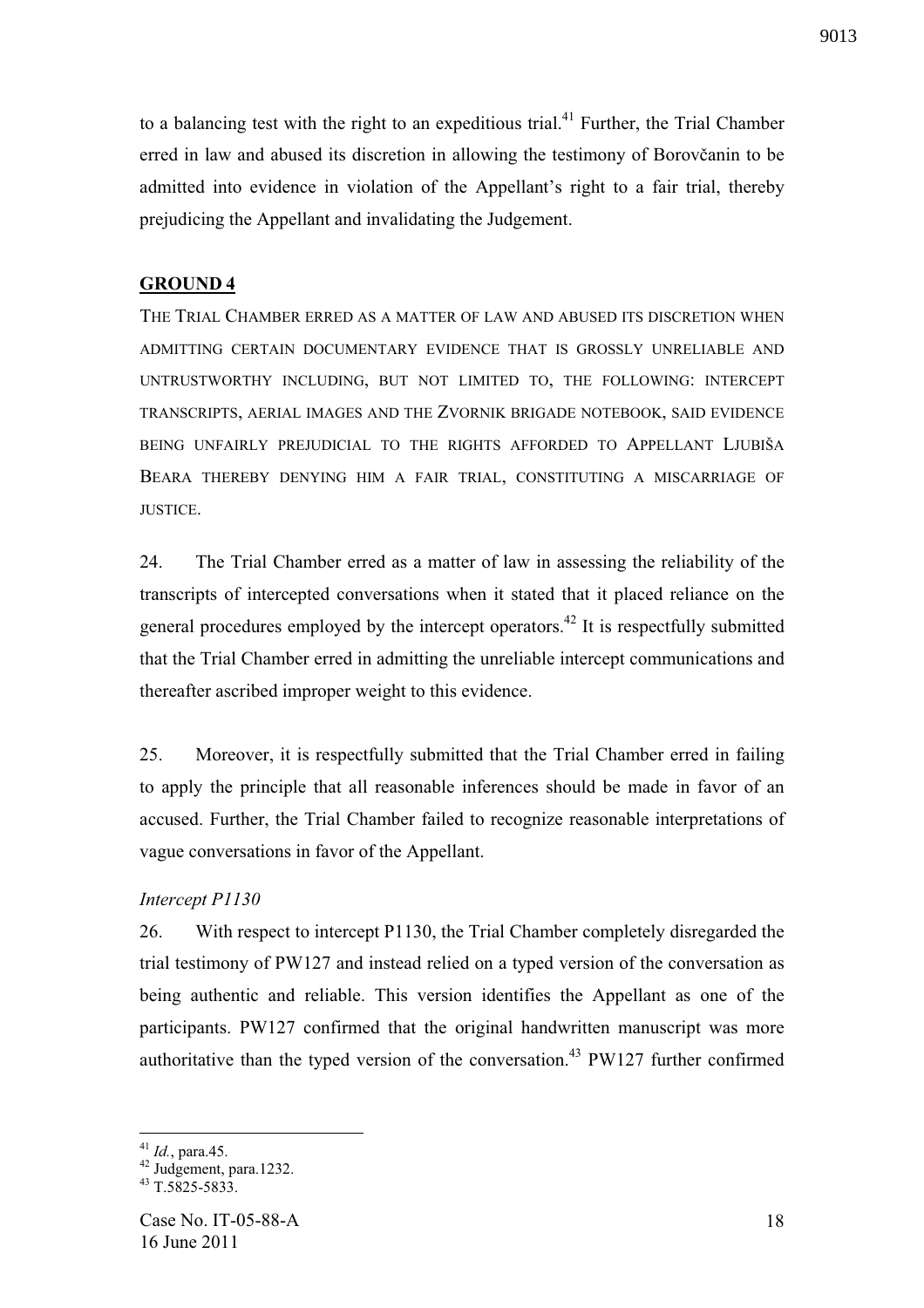that all the words attributed to Beara in the typed version of the intercept should be attributed to Lučić.<sup>44</sup>

# *Intercept P1164*

27. With respect to P1164, the Trial Chamber erred when it ignored the multiple alterations, modifications and changes made within the document in finding that it was authentic and reliable. The Trial Chamber erred when it found that the corrections in the notebook improved the reliability of the identification of the participants.<sup>45</sup> Moreover, the Trial Chamber erred in admitting P1164 following the testimony of PW132. In essence, PW132 acknowledged that he never wrote Beara's name in the transcript and instead used a series of cryptic letters. He further testified that this conversation was the most revised and edited of any transcribed by him and that he did not add the name 'Beara' to the line designating participants but, rather, stated that it was done subsequently.<sup>46</sup> Therefore, this document should not have been admitted.

# *Intercept P1179*

28. Similarly, the Trial Chamber erred in admitting intercept conversation P1179 as evidence despite the testimony of PW133. It is respectfully submitted that the testimony of PW133 further supports that P1179 should not have been admitted or, at the very least, should be given little or no weight. PW133 allegedly recognized Beara's voice in this intercept, although there was no introduction between the participants of the intercept conversation. By his own admission, PW133 never reviewed any tape with a purported conversation which included a participant that was allegedly Beara.<sup>47</sup> Instead, PW133 surmised that he was able to identify participants in these intercept conversations through voice recognition. The Trial Chamber completely disregarded the fact that PW133 only mentioned this voice recognition for the first time when he came to The Hague to testify in the present case.<sup>48</sup> When testifying in the *Blagojevic*<sup>49</sup> case, the witness did not mention recognizing Beara's voice in connection with P1179. Nevertheless, PW133 tried to explain that he was familiar with the conversation and that he was certain that Beara's

<u>.</u>

<sup>44</sup> T.5826.

<sup>45</sup> Judgement, para.1234.

 $^{46}$  T.4457.

 $47$  T.5511.

<sup>48</sup> T.5495.

<sup>49</sup> *Prosecutor v. Blagojevi et al.*, IT-02-60 ("*Blagojevi et al.")*.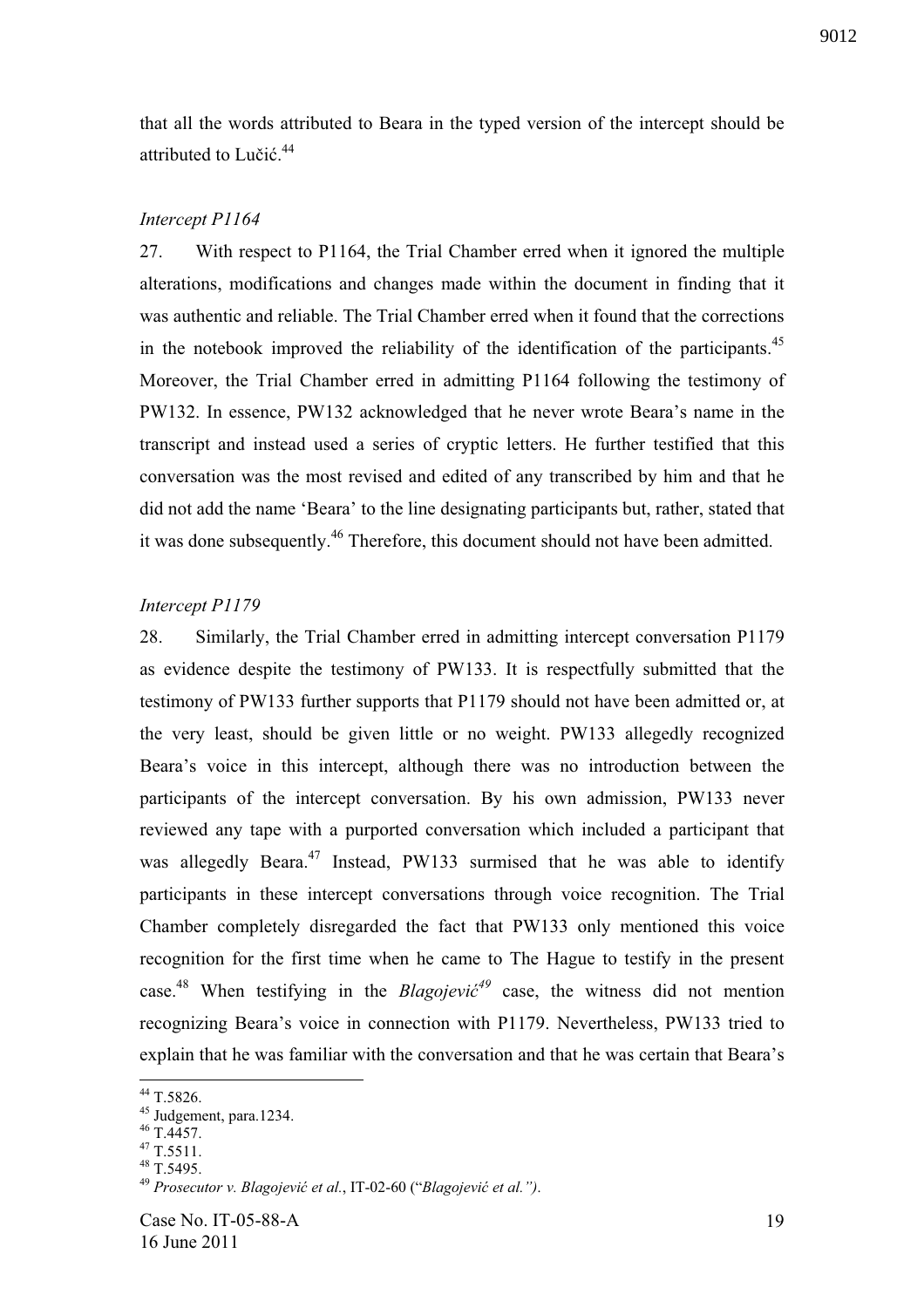name was mentioned on the switchboard, but it was not transcribed.<sup>50</sup> However, PW133's revised testimony was inconsistent with Stephanie Frease's report, which was noted that PW133 was shown this particular intercept and that he could not remember its contents or participants.<sup>51</sup> Furthermore, with respect to PW133's claim of voice recognition, the witness ultimately conceded there was no other entry involving Liubiša Beara in the notebooks which he transcribed.<sup>52</sup> In addition, PW133 acknowledged that the Prosecution did not show him any other intercept conversations which purport to involve Beara.<sup>53</sup> It is plain from this evidence that PW133 could not have recognized Beara's voice. Therefore, the Trial Chamber made an error in admitting P1179 and further erred in giving it any weight.

# *Intercepts P1178 and P1179*

29. The testimony of PW157 should, respectfully, be given no weight as being untruthful and contradictory. PW157 acknowledged that he cannot remember any of Beara's voice characteristics.<sup>54</sup> However, while testifying in *Krstic*<sup>55</sup>, PW157 said that the participant in P1178 was 'most probably' Beara looking for Živanović. In the present trial, PW157 changed his testimony from *Krstić*, stating that he had read the transcript of the *Krstic* proceedings and determined that the 'most probably' should be removed.<sup>56</sup> However, the Prosecution conceded that the *Krstić* testimony was never produced in BCS to PW157 and that the witness could not have read it because he doesn't understand English.<sup>57</sup> Therefore, the Trial Chamber made an error while relying on PW157 to authenticate P1178 and P1179.

#### *Intercept P1187*

30. Finally, the Trial Chamber erred when it admitted P1187 insomuch as it was wholly unreliable. The Trial Chamber completely disregarded the fact that witness Trkulja had testified before the Trial Chamber and claimed that he had never asked to see or talk to Beara as alleged in the intercept conversation.<sup>58</sup> Beara's name was

<sup>54</sup> T.7222.

<u>.</u>

<sup>56</sup> T.7221.

 $50$  T.5556-7.

<sup>51</sup> T.5559; 2D1D70.  $52$  T.5532.

<sup>53</sup> *Id.* 

<sup>&</sup>lt;sup>55</sup> Prosecutor v. Krstić, IT-98-33 (Krstić).

<sup>57</sup> *Id.*

<sup>58</sup> T.15133; P1187.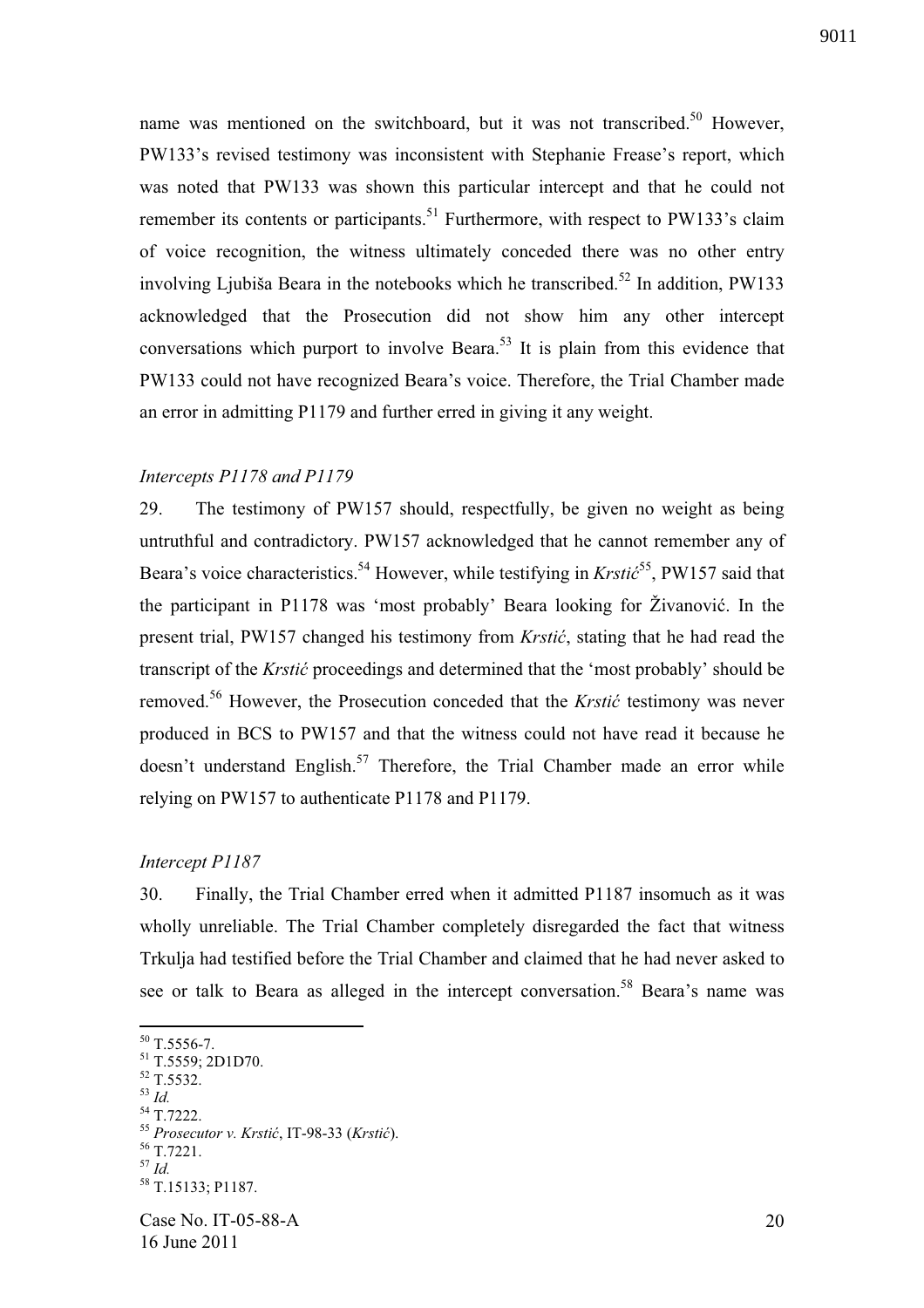added by the operator in the middle of the conversation. Further, the Trial Chamber completely disregarded that if Beara was on the line he should know the reference to extension 155. Although the Prosecution expert, Richard Butler, dismissed this as a little anomaly, he nevertheless testified that his belief was that Beara would have known the number of the Main Staff operation office.<sup>59</sup> It is respectfully submitted that, given the foregoing, Beara was not a participant to the conversation as reflected in exhibit P1187. Had the Trial Chamber properly taken account of the testimony of Trkulja, it would not have admitted the intercept conversation P1187 or have given it any weight. Therefore, the Trial Chamber made an error in its reliance on P1187.

## *Zvornik Brigade Notebook*

31. With respect to the Zvornik Brigade Notebook ("Notebook"), the Trial Chamber erred in admitting it into evidence and further erred by relying upon it in the Judgement. It is respectfully submitted that the Notebook was not maintained contemporaneously and was altered or modified. Further, it is respectfully submitted that the Trial Chamber failed to consider any of the arguments presented by the Appellant.

32. Specifically, the Trial Chamber ignored that, despite analysis of two handwriting experts, the Notebook contains ten pages of a yet-unknown author. $60$ Additionally, it was not established when certain entries were made or whether the entries were added at a later date.<sup>61</sup> Furthermore, the Trial Chamber ignored the expert testimony that several entries that mention Beara were written asynchronously.<sup>62</sup> Therefore, the Trial Chamber made an error admitting the Notebook and further erred in giving it any weight.

## *Aerial Images*

33. It is respectfully submitted that the Trial Chamber erred in admitting and relying upon certain aerial images.

<sup>1</sup> <sup>59</sup> T.20606-7; P1187.

<sup>60</sup> P2848, *see also* Testimony of Kathryn Barr, T.13208, T.13219 and T.13225.

 $61$  T.13212 and T.13233.

 $62$  2D582, p.8-9.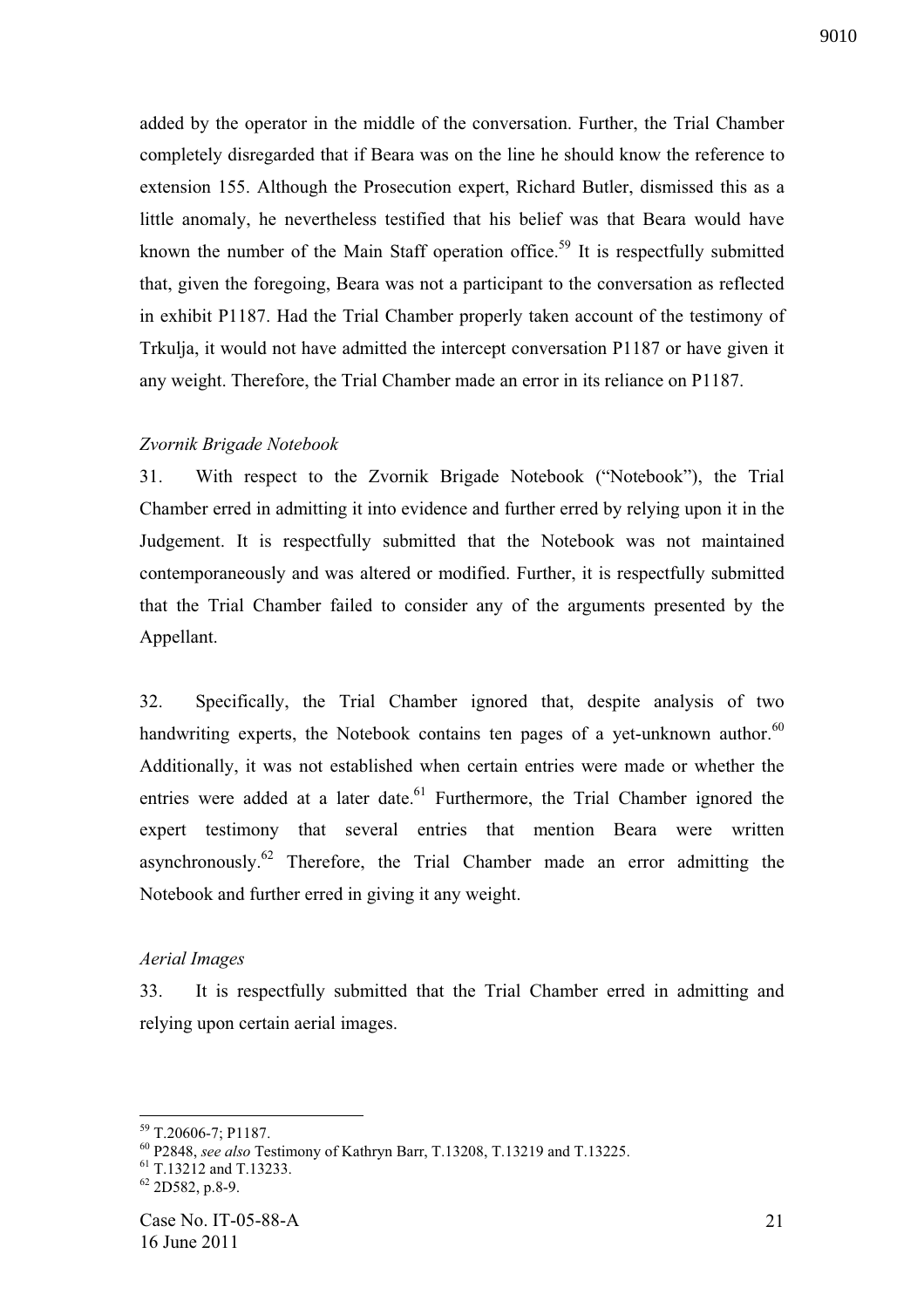34. Specifically, the Trial Chamber failed to reconcile the inconsistent testimony of two Prosecution witnesses: Richard Butler and Jean Rene Ruez. Butler testified that it would be impermissible to add or remove dates within the aerial images. $63$ However, Ruez admitted that he had, in fact, added and removed dates on certain aerial images.<sup>64</sup> Furthermore, the cross-examination of Ruez relating to the aerial images was restricted.<sup>65</sup>

35. It is respectfully submitted that the Trial Chamber failed to consider that reliance on aerial images may be misleading and inaccurate.<sup>66</sup>

36. In noting that these aerial images do not exist for every day,  $67$  it is respectfully submitted that the Trial Chamber erred in admitting these images in a manner that invalidates the Judgement.

## **GROUND 5**

THE TRIAL CHAMBER ERRED AS A MATTER OF LAW AND ABUSED ITS DISCRETION WHEN IT PERMITTED, AND GAVE UNDUE WEIGHT TO, EVIDENCE WHICH IS GROSSLY UNRELIABLE, UNCORROBORATED AND UNTRUSTWORTHY.

37. The testimony of Prosecution experts did not establish criminal liability as it was not supported by the documentary evidence.

#### *Forensic Experts*

38. The reports of the forensic experts did not establish the precise time of death<sup>68</sup> and the cause of death was also undetermined in a significant number of cases<sup>69</sup>. As such, the Trial Chamber should not have admitted the testimony or reports of such experts.

<sup>63</sup> T.20182.

<sup>64</sup> T.1654.

<sup>65</sup> Ruez, 14/15 September 2006.

<sup>66</sup> T.21171-21172.

<sup>67</sup> T.33664.

<sup>&</sup>lt;sup>68</sup> Judgement, para.610.

<sup>69</sup> *Id.*, para.612.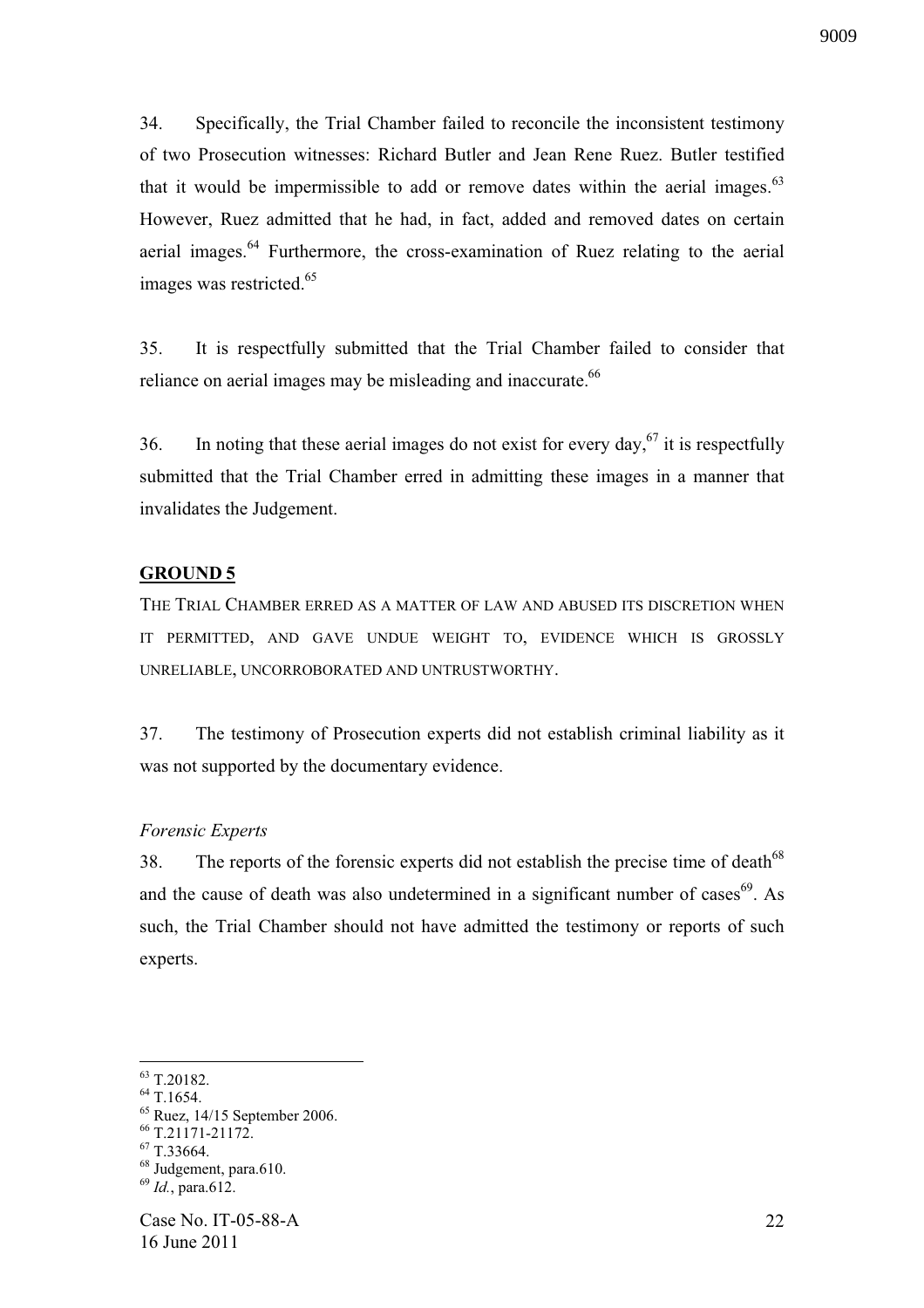39. Specifically, the methodology used by the Prosecution's experts, such as William Haglund, was criticized by colleagues<sup>70</sup> and rejected by other International Tribunals.<sup>71</sup>

40. Further, the forensic expert reports do not allow for independent confirmation of its conclusions. The Trial Chamber erred when it disregarded the testimony of Defence experts stating that the conclusions of Haglund, Lawrence and Clark could not be verified because the descriptions of the injuries were seriously lacking in precision and detail. $^{72}$ 

41. For example, during trial it was established that a forensic expert's conclusions were erroneous: Haglund's report stated that the victims of the Cerska site were executed on site<sup>73</sup> and that it was a primary, undisturbed grave.<sup>74</sup> However, Haglund's conclusion was refuted by the Prosecution investigator, Dušan Janc.<sup>75</sup>

42. Given the foregoing, any reliance on Haglund's report or testimony, as well as the other Prosecution expert evidence, should be given little or no weight.

43. Finally, the conclusions of the Prosecution's experts are based solely on circumstantial evidence. Prosecution expert Haglund recorded the manner of death for all individuals found in the graves as being homicide, even those individuals whose cause of death, he opined, was undetermined.<sup>76</sup> It is respectfully submitted that the Trial Chamber erred when it relied on the forensic experts' reports which were, at best, speculative.

## *Demographic Experts*

44. The Trial Chamber erred when it admitted and gave undue weight to the Prosecution's demographic experts despite flaws in their methodology and errors in

<u>.</u>

 $70$  T.8915.

<sup>71</sup> T.8922; *see Prosecutor v. Rutaganda*, ICTR-96-3 ("*Rutaganda*"), Trial Judgement, 6 December 1999; *Rutaganda*, Appeal Judgement, 26 May 2003.

 $72$  Testimony of Dušan Dunjić, T.22816–22818.

<sup>73</sup> P611, p.66.

<sup>74</sup> T.8910; *see also* Testimony of Dušan Janc, T.33392.

<sup>75</sup> T.33528; *see also* 1D1391 (Cerska 20, Cerska 30, Cerska 32, Cerska 36, Cerska 51, Cerska 65, Cerska 66, Cerska 83, Cerska 101 and Cerska 116).

<sup>76</sup> P616, p.49; P611, p.51; P622, p.50.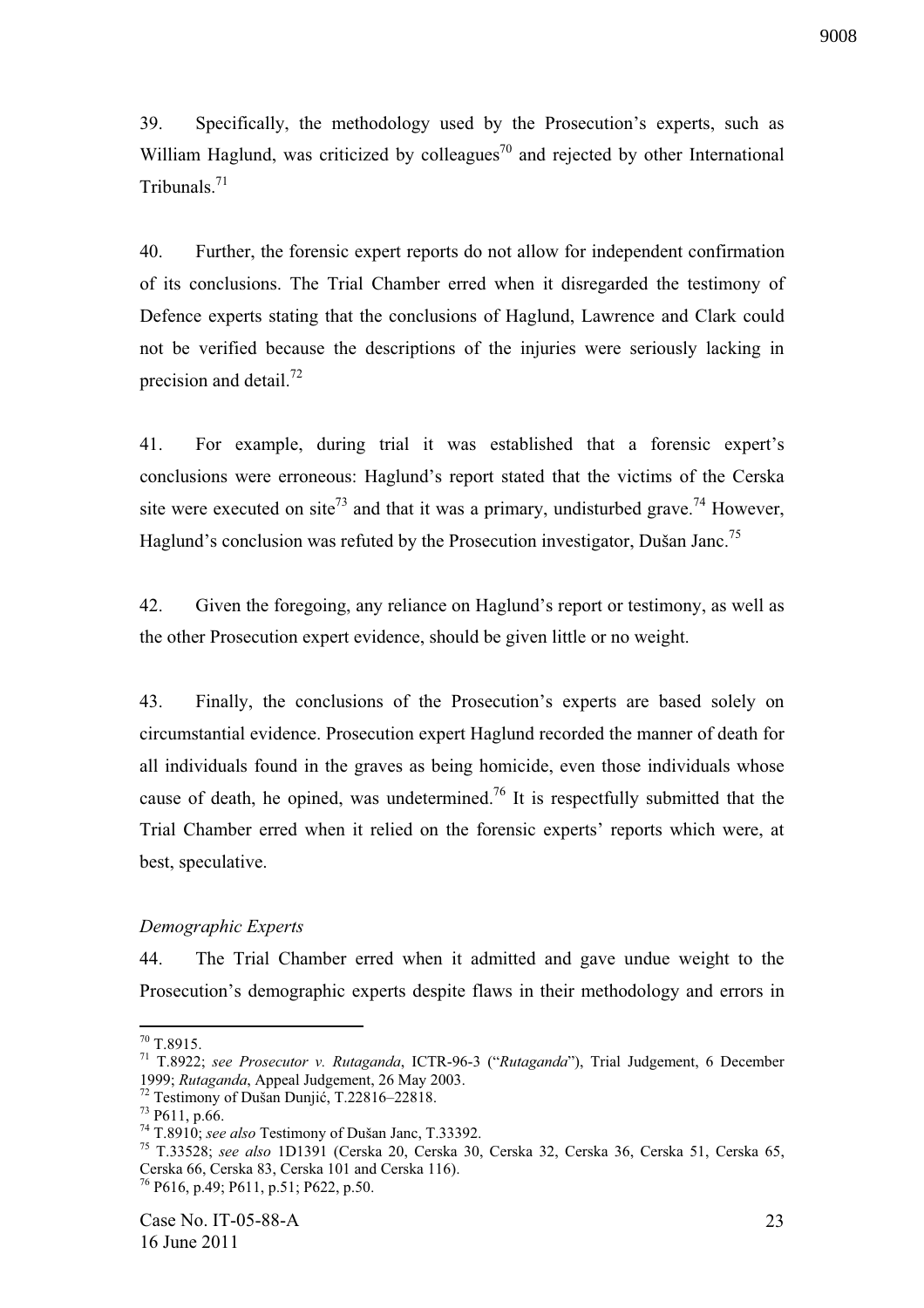their results. Some of the problems include: that the Prosecution experts used an unreasonably large number of keys (71) to match persons between 1991 census and voters list made after 1995 (which enabled them to match almost everybody)<sup>77</sup>; that the Prosecution experts disregarded available sources that would produce a more reliable list of missing persons<sup>78</sup>; that the Prosecution experts did not define the actual territory of Srebrenica<sup>79</sup>; and, that the concrete numbers of missing reached by Prosecution experts turned out to be grossly inaccurate when the process of matching was redone by Defence experts.<sup>80</sup>

## *DNA Experts*

45. It was a discernible error by the Trial Chamber to admit and give undue weight to the DNA expert, Thomas Parsons. The ICMP never provided electropherograms representing the results of the genetic analysis of a DNA sample.<sup>81</sup> The Trial Chamber erred when it denied the Defence Motion requesting disclosure of the records establishing the identity of exhumed bodies $82$  which would allow the Defence to verify and/or dispute the results reached by those experts. The conclusions of Parsons were accepted by the Trial Chamber even though they do not represent a list of closed cases, but rather, DNA match reports; $^{83}$  and, approximately 4,000 identifications were conducted before the ICMP received its professional accreditation.<sup>84</sup>

46. In addition, the methodology used by Parsons to calculate the total number of persons buried in Srebrenica graves<sup>85</sup> was erroneous. Likewise, the assumptions made by Parsons are speculative and cannot be confirmed.<sup>86</sup> Such methodology and assumption cannot suffice for proof beyond reasonable doubt.

 $77$  T.24339.

<sup>&</sup>lt;sup>78</sup> Judgement, para.634; *see also* Testimony of Svetlana Radovanović, T.24326.

 $79$  Radovanović, T.24366.

<sup>&</sup>lt;sup>80</sup> Testimony of Kovačević, T.22665 and T.22685; see also 1D1129, paras.14 & 27.

<sup>81</sup> Judgement, para.646.

<sup>82</sup> *Id.*, para.647.

<sup>83</sup> *Id.*, para.644.

<sup>&</sup>lt;sup>84</sup> Testimony of Oliver Stojković, T.23010.

<sup>85</sup> Judgement, para.641.

 $86$   $\overline{Id}$ .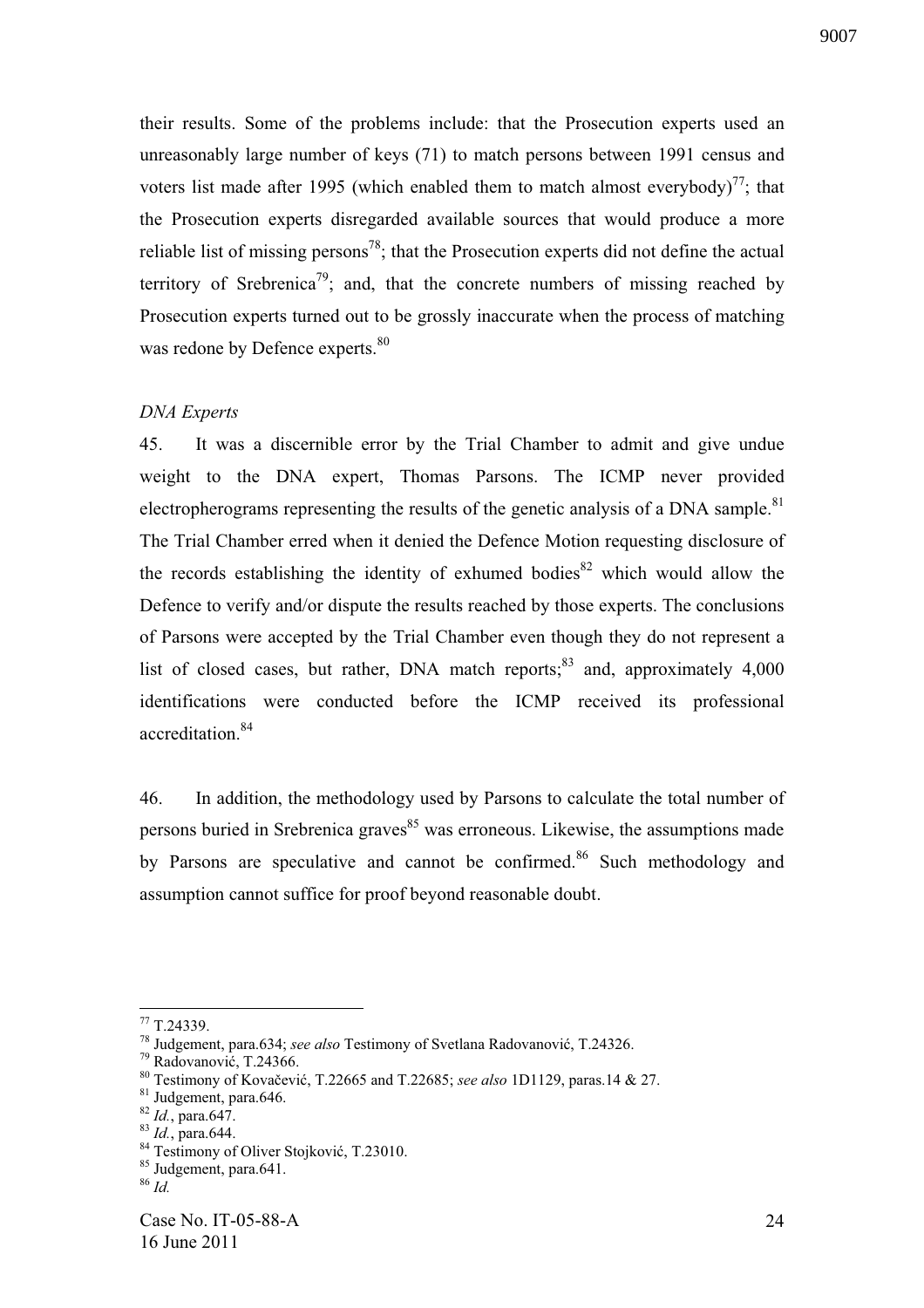47. For the foregoing reasons, the Trial Chamber erred in admitting this evidence and relying on it in the findings of the Judgement.

# *PW168 and Momir Nikoli*

48. It is respectfully submitted that the Trial Chamber erred when it admitted and relied on the evidence of both PW168 and Momir Nikolić. [Redacted]

49. In its Judgement, the Trial Chamber failed to consider PW168's lack of credibility. [Redacted].<sup>87</sup> [Redacted].<sup>88</sup> [Redacted].<sup>89</sup> [Redacted].<sup>90</sup> In fact, the Trial Chamber found several instances where PW168's testimony was insufficient to make a factual finding.<sup>91</sup> [Redacted].<sup>92</sup> It is respectfully submitted that the Trial Chamber erred in giving any weight to the testimony of PW168.

50. Similarly, the Trial Chamber erred when it allowed and relied upon the testimony of Momir Nikolić. M. Nikolić acknowledged that he was willingly prepared to untruthfully admit that he ordered the executions in Sandici and in the warehouse in Kravica in order to secure a reduced sentence.<sup>93</sup> M. Nikolić indicated his willingness to lie in order to obtain a lighter sentence and explained that he did this because, at one point, the whole plea agreement came into question and he was "very keen to reach that agreement because [he] had no other way out".<sup>94</sup> The Trial Chamber erred while ignoring the foregoing testimony and should not have given any weight to the same.

51. It is respectfully submitted that the Trial Chamber's reliance on both PW168 and Momir Nikolić was an abuse of discretion that invalidates the Judgement.

*Vinko Pandurevi* 

<sup>1</sup> <sup>87</sup> T.15939.

<sup>88</sup> T.15933.

<sup>89</sup> T.15938.

<sup>90</sup> T.15942-47.

<sup>&</sup>lt;sup>91</sup> [Redacted]

<sup>&</sup>lt;sup>92</sup> [Redacted]

<sup>&</sup>lt;sup>93</sup> P4485; *see also* Testimony of Momir Nikolić T.33091.

<sup>&</sup>lt;sup>94</sup> T.33091.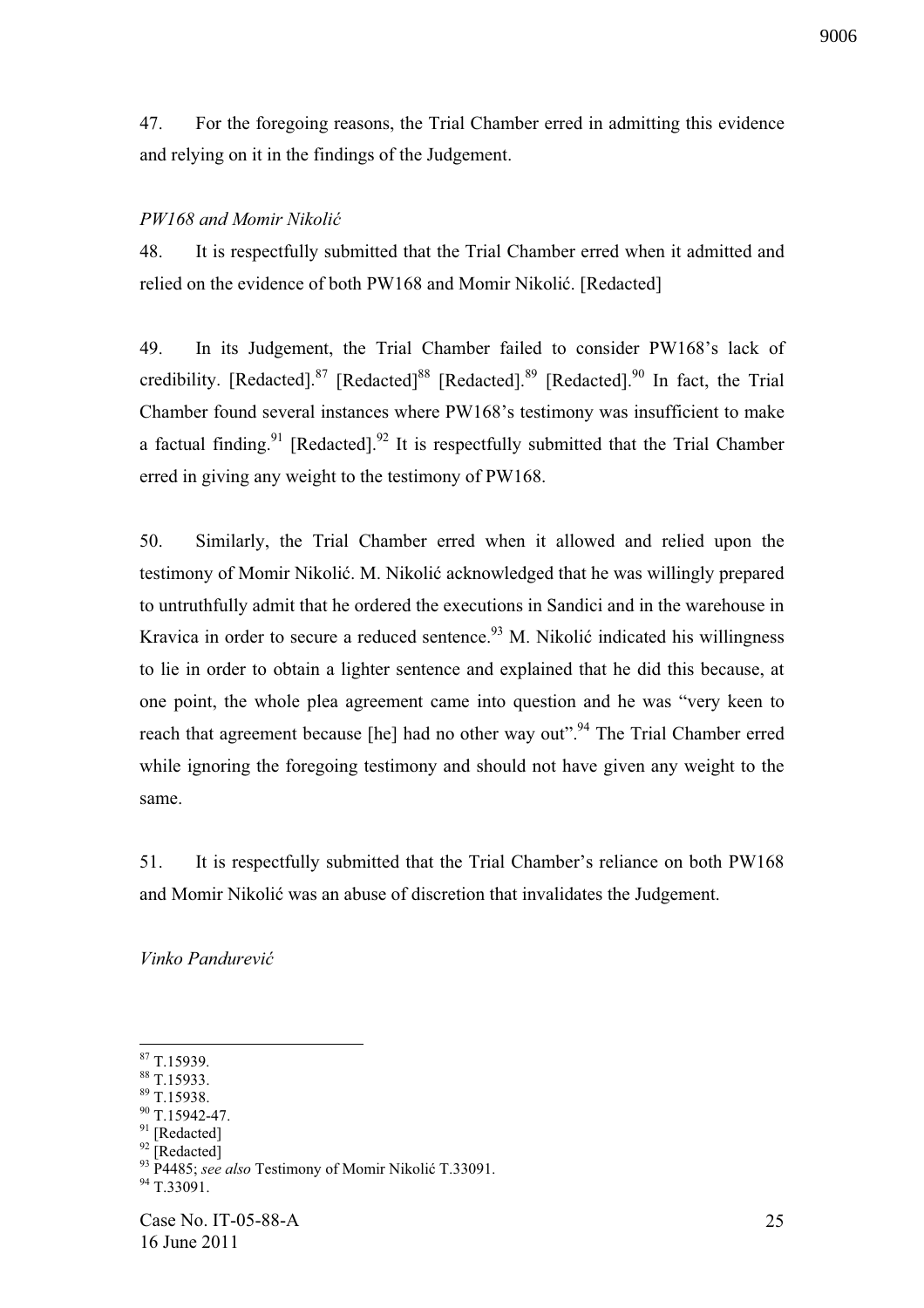52. The Defence respectfully submits that the Trial Chamber erred when it permitted the evidence of Vinko Pandurević and ascribed it inordinate weight. This particular witness, as a co-accused, obviously had the motive to shift his responsibility to the security sector, similar to a strategy undertaken in the *Krstic*<sup>95</sup> and *Obrenovic*<sup>96</sup> cases. The Trial Chamber recognized Pandurević's strategy of shifting the timing of certain events or denying particular facts.<sup>97</sup> When assessing Pandurević's criminal responsibility, the Trial Chamber correctly did not draw inferences from his questionable testimony.<sup>98</sup> Recognizing this, the Trial Chamber erred when it permitted Pandurević to testify as to the acts and conduct of the Appellant.

53. Further, it is respectfully submitted that Pandurević's testimony had one purpose, namely to shift responsibility to the security sector in order to avoid his own personal responsibility. Pandurević was allowed to hear all of the evidence in the case and testified at the end of the trial using the full record to transfer his responsibility to the Appellant and the security sector. It is respectfully submitted that Pandurević's testimony was unreliable and that the Trial Chamber erred when it gave such testimony any weight.<sup>99</sup>

*PW162, PW161, Ljubisav Simi , Božo Mom!ilovi , Zlatan "elanovi , Momir Nikoli , Miroslav Deronjić, Miroslav Deronjić and Ljubomir Borovčanin* 

54. It is respectfully submitted that the Trial Chamber failed to consider the bias and prejudice offered by witnesses PW162, PW161, Ljubisav Simić, Božo Momčilović, Zlatan Čelanović, Momir Nikolić, Miroslav Deronjić and Ljubomir Borovčanin and further erred in giving any weight to their testimony. The unreliability of their testimony is discussed in detail in Ground 6 of this Brief. By way of example, the testimony of M. Nikolić was inconsistent and contradictory to Miroslav Deronjić's statements, admitted pursuant to 92 *quater*, and, as such, should not have been relied upon by the Trial Chamber.

1

<sup>95</sup> *Supra*, n.55.

<sup>&</sup>lt;sup>96</sup> Prosecutor v. Obrenović, IT-02-60/2 ("Obrenović").

<sup>&</sup>lt;sup>97</sup> Judgement, para.23.

<sup>98</sup> *Id*.

<sup>99</sup> *Id.*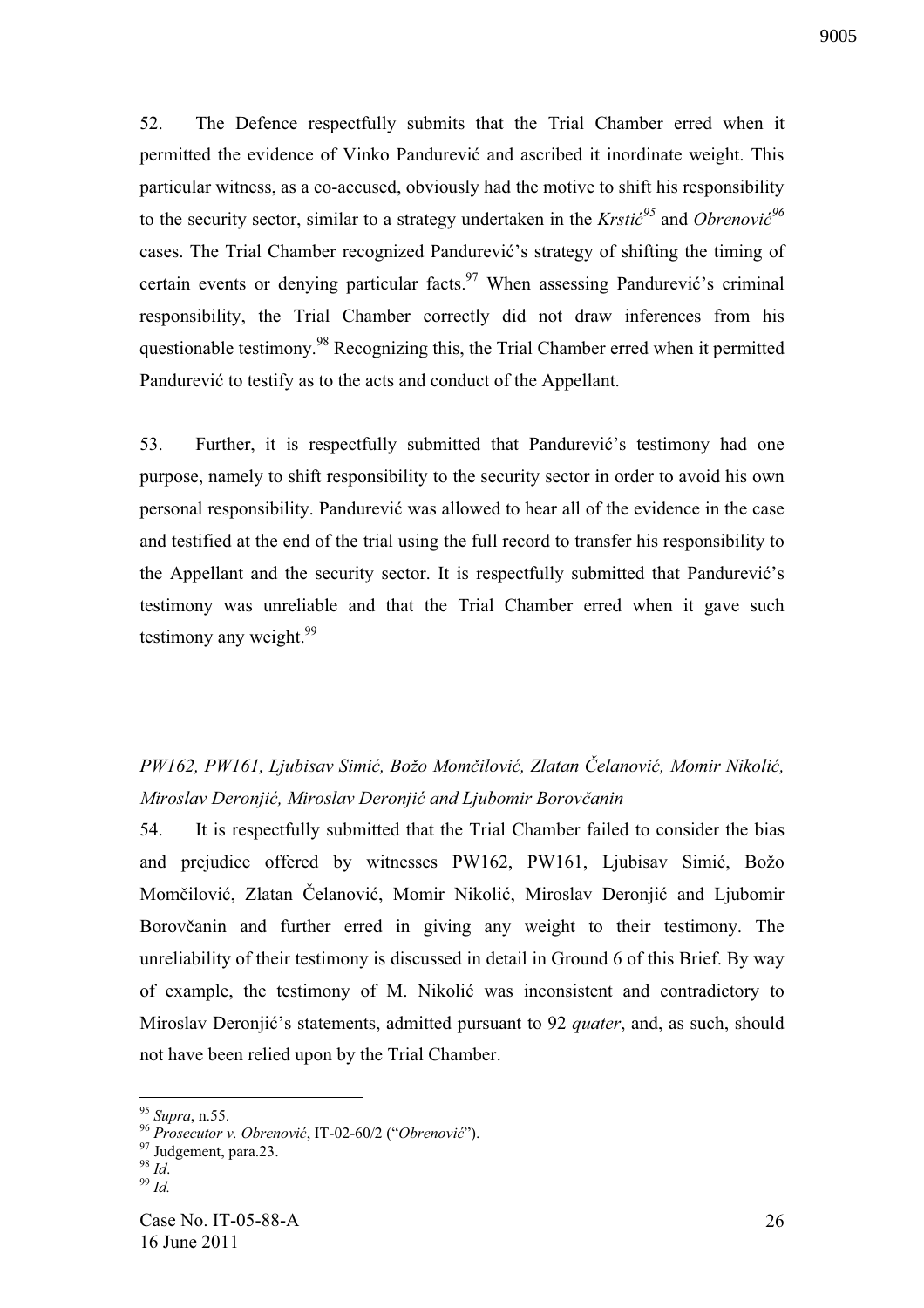9004

55. It is further respectfully submitted that the Trial Chamber ignored the close relationship between these witnesses and failed to give any weight or inference to meeting between them immediately following the Kravica executions. These meetings between the local officials clearly show that the forgoing witnesses were cooperating and working together. One such meeting that the Trial Chamber ignored or refused to consider was the meeting between PW161, PW162, Miroslav Deronjić and Ljubomir Borovčanin<sup>100</sup> which occurred before the alleged phone call to PW161 to meet with Ljubiša Beara and, respectfully, this should have been at least considered by the Trial Chamber as a proof of their knowledge about the crimes and motive to further manipulate the truth about the events in Srebrenica.

56. Likewise the trial record is replete with instances that Deronjić also had meetings with other important players during Srebrenica events namely Dragomir Vasić who, at the time, was the Chief of the CJB Zvornik.<sup>101</sup>

57. Further evidence that contradicts and fails to support the Trial Chamber's conclusion, and erroneous reliance on certain witnesses, is the testimony of Witness 2DPW19. [Redacted].<sup>102</sup>

58. It is respectfully submitted that the Trial Chamber erred and abused its discretion while it failed to address all the evidence and further abused its discretion when it gave any weight to the foregoing witnesses, thus necessitating a new trial.

# **ERRORS OF LAW AND FACT BY THE TRIAL CHAMBER IN ITS JUDGEMENT LEADING TO A MISCARRIAGE OF JUSTICE**

<u>.</u>

<sup>&</sup>lt;sup>100</sup> PW 161, T9364; also T9459;

<sup>101</sup> P59; Zvornik CJB report no.277/95, 12 July 1995; <sup>102</sup> 2D PW19, T.25630-31.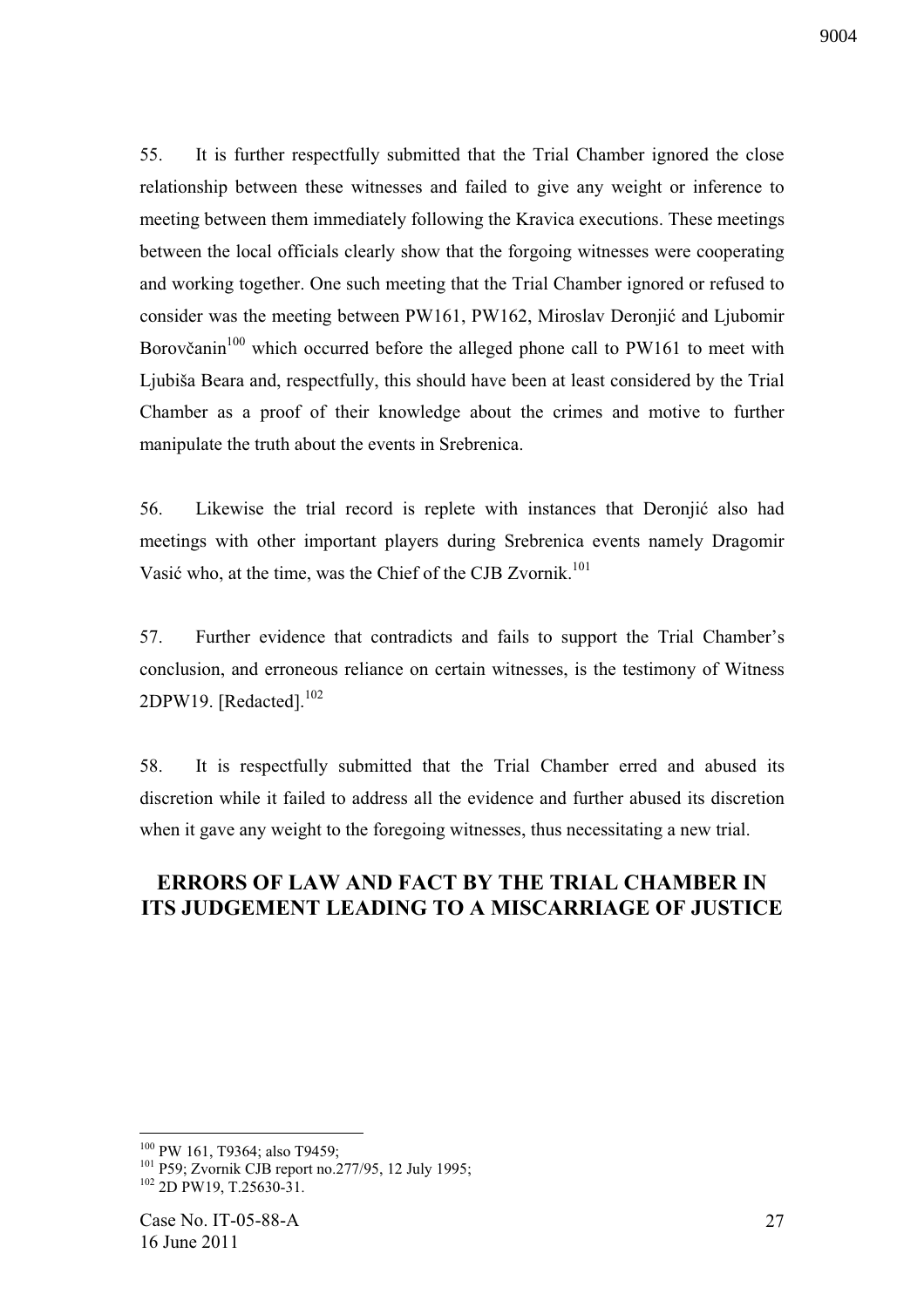## 9003

#### **GROUND 6**

THE TRIAL CHAMBER MADE ERRONEOUS, UNCORROBORATED AND UNSUPPORTED FACTUAL FINDINGS IN THE FOLLOWING PARAGRAPHS, *INTER ALIA*, AND THUS ERRED AS A MATTER OF LAW, ALL OF WHICH RESULTED IN A MISCARRIAGE OF JUSTICE WHICH DENIED THE APPELLANT, LJUBIŠA BEARA, THE FUNDAMENTAL RIGHT TO A FAIR TRIAL.

#### *A Widespread and Systematic Attack, paras.760-765*

59. The Trial Chamber erred when it found that the attack on the civilian population commenced with the issuance of Directive 7 and that Directive 7/1 was simply a further step in an attack against the civilian population of Srebrenica and  $\check{Z}$ epa.<sup>103</sup> The findings in relation to Directive 7/1 ignore a plain reading of the Directive. Directive 7/1 does not repeat the language of Directive 7 regarding the creation of an unbearable situation for the population of Srebrenica and Žepa.<sup>104</sup> Many witnesses with first-hand knowledge confirmed, with Directive 7/1, that the VRS Commander assigned a different task to the Drina Corps than that arising out of Directive 7.<sup>105</sup> The Trial Chamber acknowledged that witnesses, and even an expert report, stated that the tasks given to the Drina Corps in Directive 7 were made null and void.<sup>106</sup> It is respectfully submitted that, despite the foregoing, the Trial Chamber nevertheless erroneously reached a different conclusion and stated that Directive 7/1 did not expressly include any passage replacing Directive 7. It is further respectfully submitted that the Trial Chamber erred in its factual finding which resulted in miscarriage of justice.

#### *Formation and Initial Stages of the Plan to Murder, paras.1051-1054*

60. The findings of the Trial Chamber indicate that the separation process in Potočari marked the commencement of the implementation of the plan to murder the Bosnian males from Srebrenica.<sup>107</sup> It is respectfully submitted that the Trial Chamber was erroneous as the finding is unsupported by the evidence.

 $103$  Judgement, paras.760 & 765.

 $104$  5D361.

 $105$  The Trial Chamber cited the testimonies of Manojlo Milovanović, T.12277, and Mirko Trivić, T.11929.

<sup>106</sup> Judgement, para.763, *citing*, among others, the testimony of Slobodan Kosovac, T.30473-30474 & T.30483.

 $107 \text{Judgement}$ , paras.1052-1054.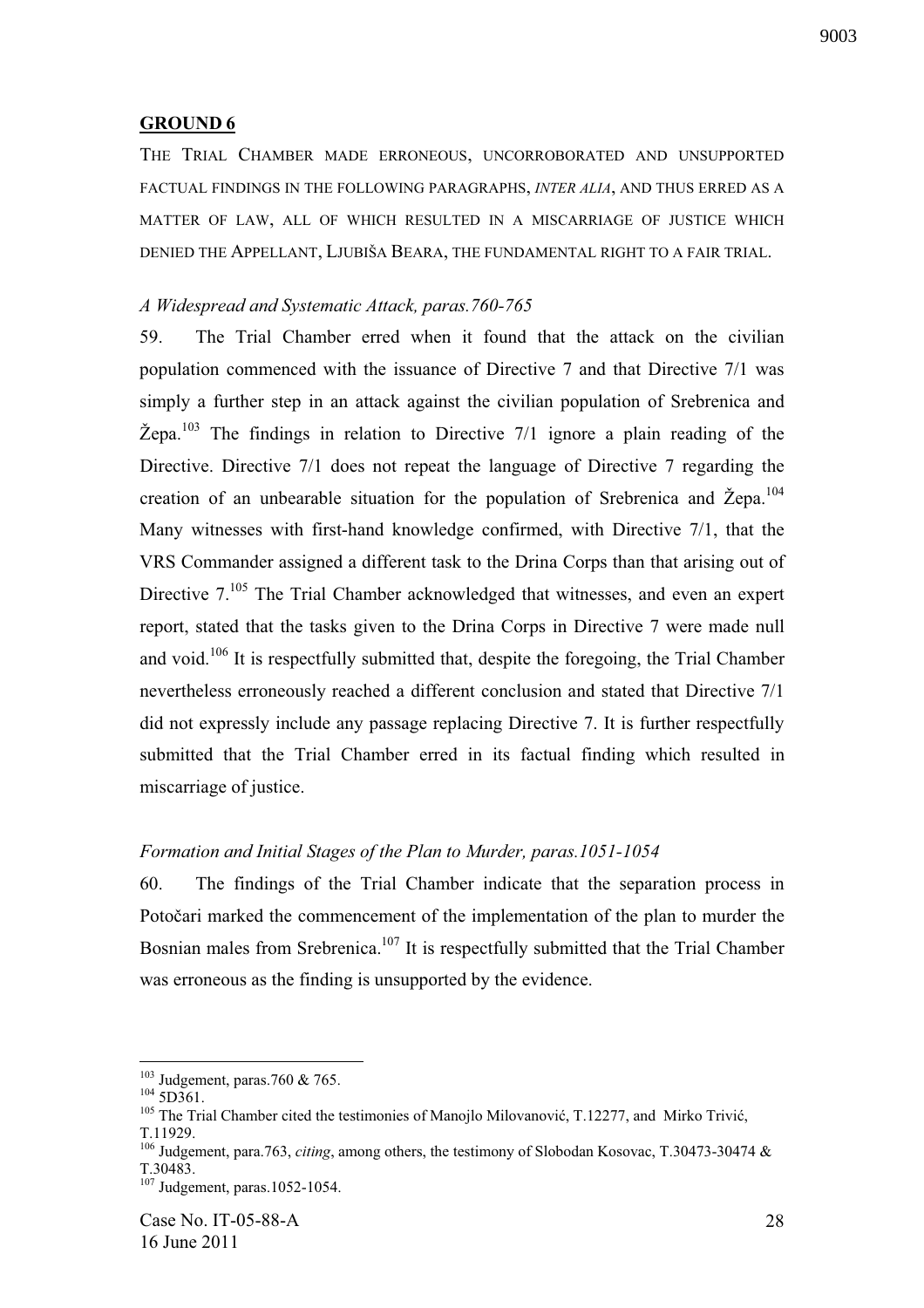61. The Trial Chamber failed to fully recognize and erred in its factual findings relating to the efforts that were made to check the identities of the detained men at Potočari.<sup>108</sup> Although the Trial Chamber found that efforts to check the identities of the detained men did occur, it nevertheless reached an erroneous finding of a plan to murder based solely on Nikolić's statement of facts and acceptance of responsibility. Furthermore, the testimony of Nikolić was contradicted by Kosorić about the purported 12 July meeting and whether the execution of men was discussed. Therefore, the Trial Chamber erred in failing to reconcile the testimony of DutchBat witnesses, failing to fully analyze the efforts to check the identity of the detained men and failing to give proper weight to the fact that the Kosoric testimony was in direct conflict with Momir Nikolić's self-serving testimony.

62. Furthermore, the Trial Chamber erred in determining that the conditions of detention support a conclusion that a plan to kill was in progress.<sup>109</sup> The Trial Chamber relied on circumstantial evidence and failed to appreciate the totality of the situation and, thus, erred in its factual finding. There is no evidence to show another manner of detaining prisoners or civilians under these conditions. The enormous number of civilians could not be placed in Potočari and, thus, it was unreasonable to invoke the conditions of detention as a proof of a plan to kill.

## *Implementation of the Plan, paras.1055-1065*

63. The Trial Chamber's finding that all detained men were targeted for execution was erroneous based on the credible evidence presented during the trial.<sup>110</sup> The detention of Muslim men from the military column, who were trying to break from the encirclement, is supported by legitimate military reasons. The Trial Chamber completely disregarded evidence that the retreating column was a military threat to the town of Zvornik.<sup>111</sup> The Trial Chamber did not address the military effort to capture enemy prisoners. These matters require due attention considering there is

<sup>1</sup> <sup>108</sup> *Id.*, n.3453.

<sup>109</sup> *Id.*, para.1053.

<sup>110</sup> *Id.,* paras.1055-1065.

<sup>111</sup> P1183; 5D303 & P1172; *see also* P200; P201 & P1173.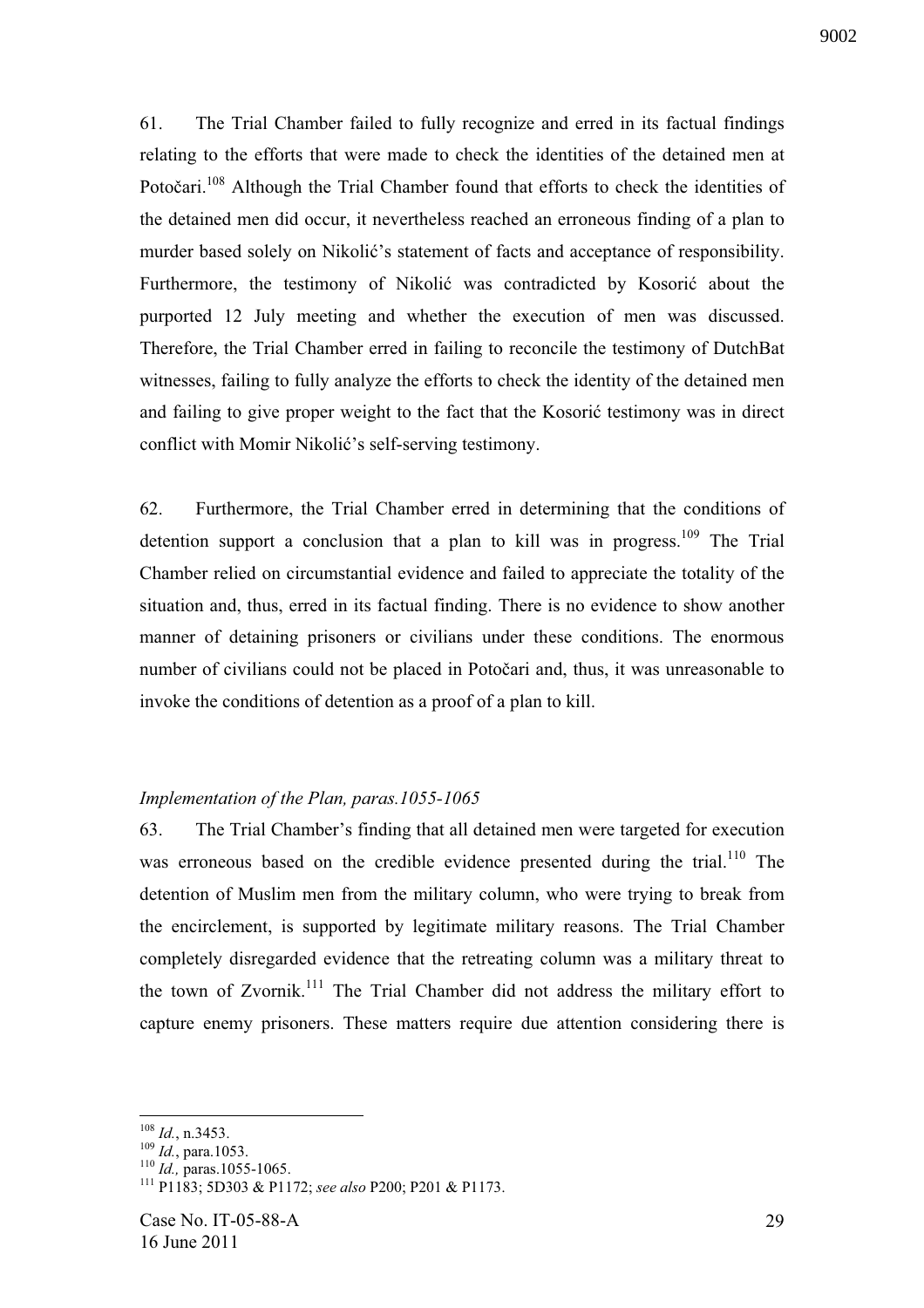evidence before the Trial Chamber that Beara's intent was to transfer the prisoners to Batković camp.<sup>112</sup>

64. The conclusions in paragraph 1058 of the Judgement are not based on any evidence. The Trial Chamber erred when it found that that the reference to combat in the 13 July Order to the Drina Corps was simply an attempt to disguise the true nature of an imminent, killing operation.<sup>113</sup> The Trial Chamber's finding is erroneous and fails to be based on any credible evidence adduced at trial. It is simply an inference of fact erroneously made by the Trial Chamber.

65. It was respectfully an error for the Trial Chamber to go beyond the plain meaning of the words used in the Order issued to the Drina Corps on 13 July. It is respectfully submitted that the Trial Chamber further erred by failing to recognize other inferences such as legitimate military reasons and, thus, resulted in a miscarriage of justice which denied the Appellant his fundamental right to a fair trial.

66. Likewise, the Trial Chamber erred in its factual findings, in paragraph 1059 of the Judgement, when it utilized the massiveness of the killings of 13 July to support a premeditated nature of the events. As discussed within this Appellate Brief, the killings in Kravica, Cerska and Jadar river and the time of death do not support the Trial Chamber's conclusion about a premeditated organization of those killings.<sup>114</sup>

## *Para.1068*

67. The Trial Chamber also erred in its finding, in paragraph 1068 of the Judgement, that heavy hand of the Security Branch was evident in the killing operation. Specifically, the Trial Chamber erred when it wrongfully inferred that Beara was familiar with the acts and intent of others simply by virtue of his position. The Trial Chamber, respectfully, did not cite to any direct evidence of conversations between Beara and other members of the security branch which may be deemed credible or reliable.

<u>.</u>

<sup>112</sup> *See, infra,* Grounds 15-16.

<sup>113</sup> *Id.*, paras.1057-1058.

<sup>114</sup> *See, infra,* Ground 17.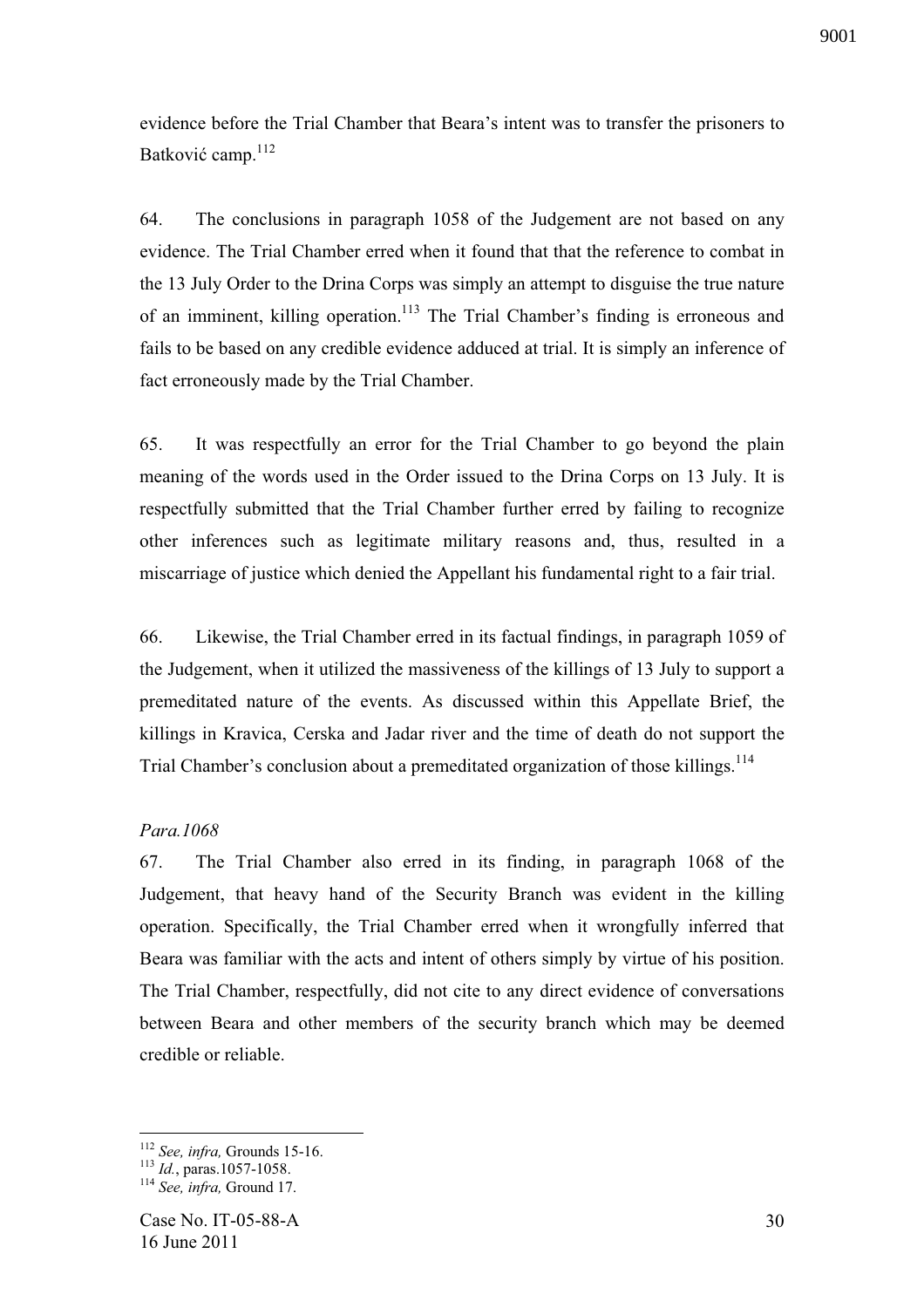68. Similarly the Trial Chamber erred in its factual finding, in paragraph 1069 of the Judgement, that the Security Branch worked in a highly coordinated manner. The Trial Chamber reliance on three separate, independent instances fails to support a basis for its decision. In particular, with respect to the Appellant, there is no direct evidence before the Trial Chamber to provide such a conclusion and thus it was erroneous.

69. It is respectfully submitted that the Trial Chamber's findings, with respect to paragraph 1069, failed to reasonably infer a factual conclusion and were not corroborated by any independent and credible testimony.

70. Based upon the foregoing, the Trial Chamber's conclusion was premised on unsupported and uncorroborated inferences thereby constituting an error of fact and warranting a new trial.

## *Paras.1122-1123*

71. It is respectfully submitted that the Trial Chamber erred in its finding, in paragraphs 1122-1123 of the Judgement, regarding the alleged meeting with Jokić. [Redacted]<sup>115</sup> [Redacted].<sup>116</sup> Moreover, despite PW168's hearsay and disputed evidence, as well as the fact that Jokić did not and never confirmed such a meeting, the Trial Chamber erroneously and without explanation relied on the same. It is respectfully submitted that the Trial Chamber failed to reconcile the contradictory testimony and gave undue weight to hearsay evidence when erroneously reaching its finding.

72. Moreover, the Trial Chamber finding in paragraph 1123 of the Judgement is based on pure speculation and improper inferences. It is further submitted that PW165 did not confirm that he saw Beara at the Standard Barracks on 15 July and that such a finding of the Trial Chamber is a miscarriage of justice which warrants a new trial.

*Para.1210* 

<sup>&</sup>lt;sup>115</sup> Judgement, para.1122.

<sup>116</sup> PW168; T.15879; *see also* T.16539.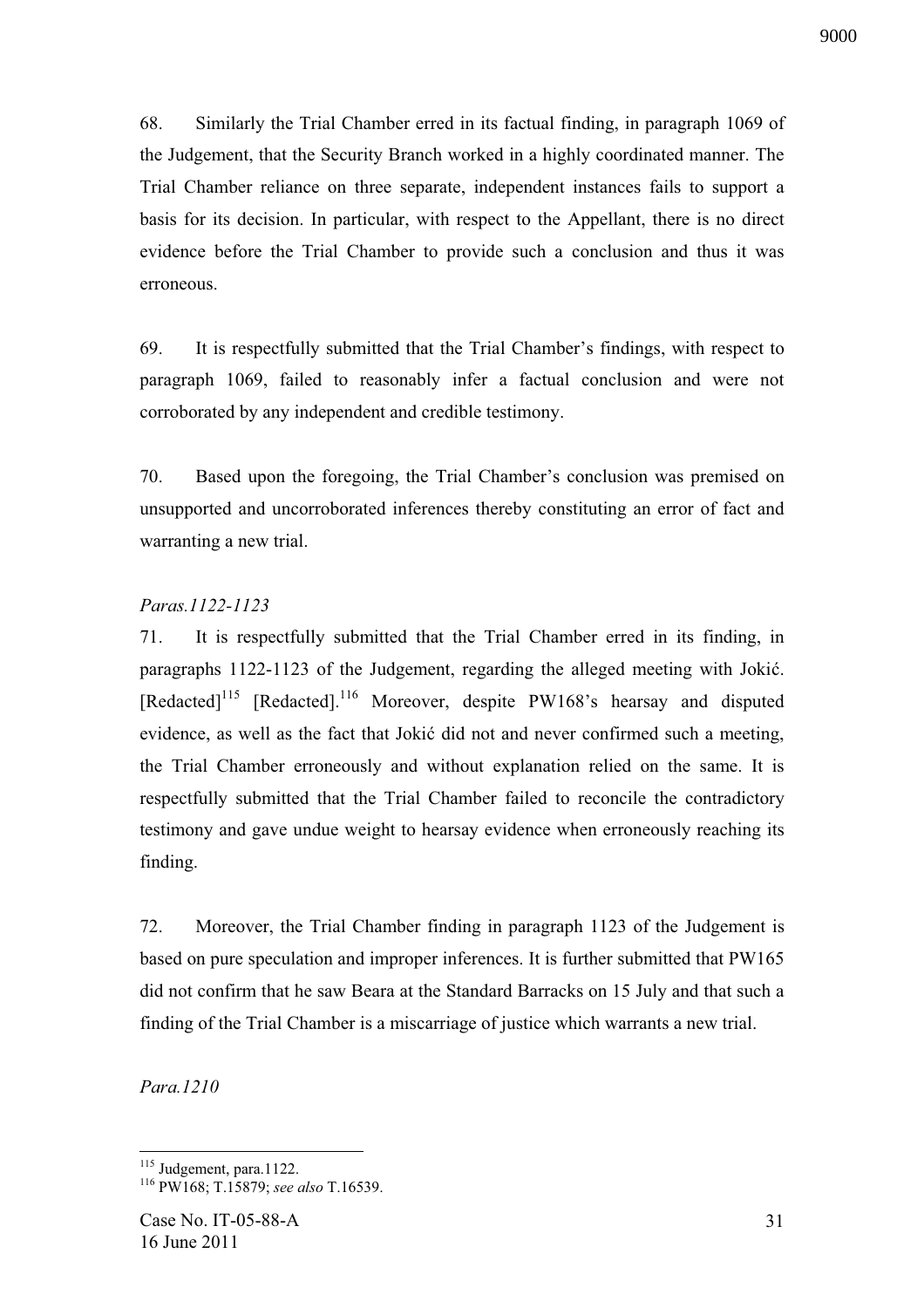73. It is respectfully submitted that the Trial Chamber erred in its finding in paragraph 1210 of the Judgement when it sought to shift the burden of proof to the Appellant with respect to the issue of collusion between various witnesses.<sup>117</sup> A cursory, much less detailed review of the evidence related to Deronjić, Simić, PW161, PW162 and Čelanović, reveals that their testimony was coordinated and constructed in order to shift their responsibility and culpability to Beara. The Trial Chamber failed to recognize that the testimony of these witnesses was unreliable. Therefore the Trial Chamber erred as a matter of law and fact when it shifted the burden to Beara to concretely establish collusion on the part of these witnesses.

74. Moreover, the Defence outlined in its Final Brief several critical and important factors to the foregoing five witnesses which the Trial Chamber nonetheless ignored. Specifically, the Appellant established that Deronjić lied before other Trial Chambers about facts relevant to Beara and, not being cross-examined, is an unreliable witness in every respect. Furthermore, the Defence outlined in detail in its Final Brief that Deronjić admitted that he recounted the events with PW161 and PW162 and that all five witnesses had an opportunity to harmonize their stories before testifying.<sup>118</sup> Likewise, it has been established that the first time these witnesses mentioned Beara's involvement was immediately after Deronjić's plea agreement. Finally, it is respectfully submitted that, given each of the five witnesses' integral involvement in the events unfolding in Bratunac, they were clearly motivated to shift their responsibility to others.

75. It is respectfully submitted that the Trial Chamber's reliance in any respect to the testimony of these five individuals was an error of law and fact leading to a miscarriage of justice.

## *Identification Evidence paras.1219-1229*

76. It is respectfully submitted that the Trial Chamber ignored the testimony and evidence of the only expert called on the issue of identification and recognition. The Trial Chamber erred as a matter of law and fact when it failed to properly and fully

<sup>1</sup>  $117$  Judgement, para.1210.

<sup>118</sup> *See, infra,* Ground 5.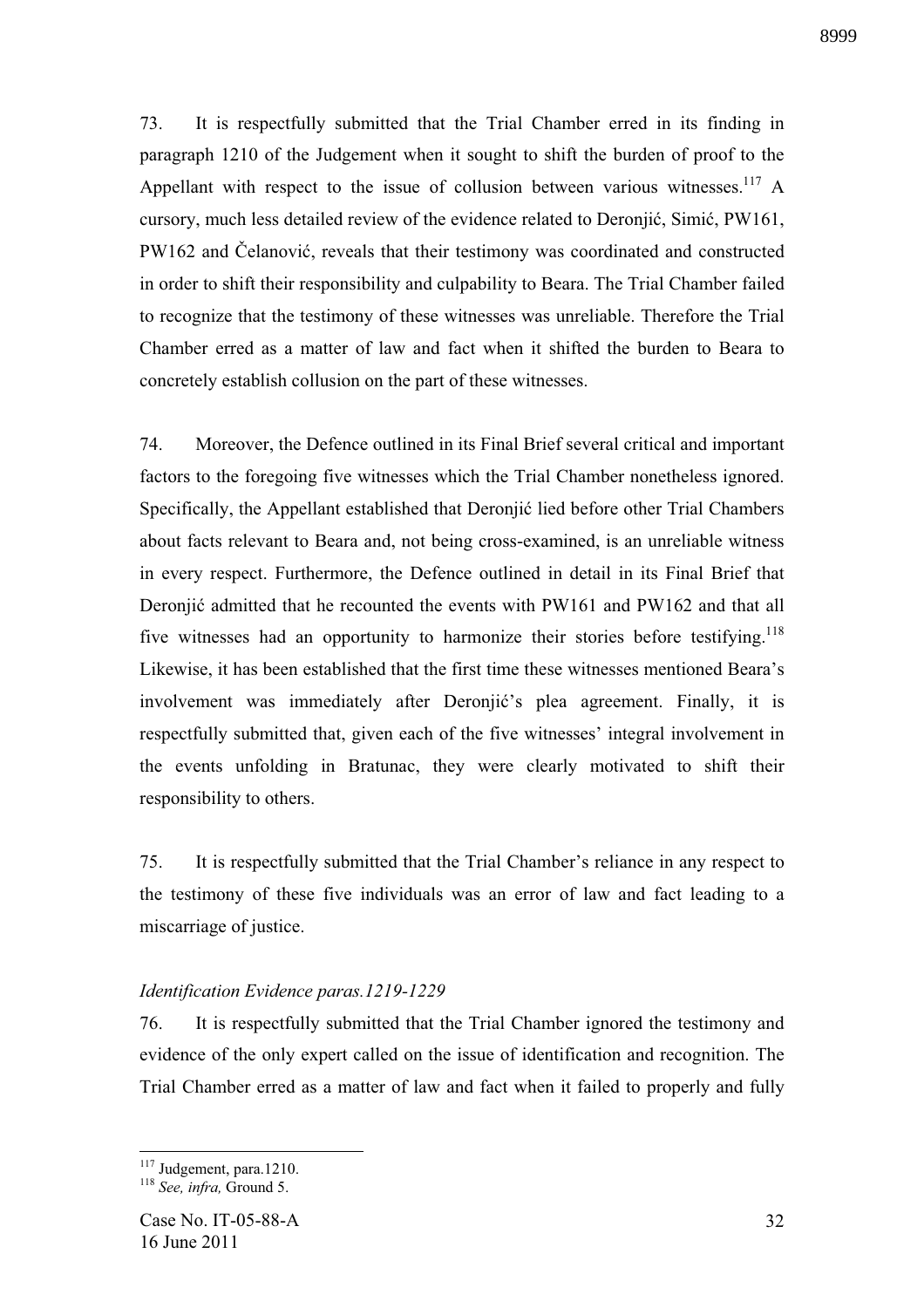assess the identification evidence and erred in its findings in paragraphs 1219-1229 of the Judgement.

77. In relation to Birčaković, the Trial Chamber did not give any weight to the fact that Birčaković did not mentioned Beara in his previous statement<sup>119</sup> and that documentary evidence was at odds with his statement.<sup>120</sup> It should be noted, further, that Birčaković failed to recall that Beara wore glasses and the Trial Chamber nonetheless failed to discuss this inconsistency and Willem Wagenaar's testimony in this regard.<sup>121</sup>

78. The Trial Chamber further erred when it found that the contradictory versions of the chronology given by witness PW161 were simply his inability to clearly recollect the order of the events.<sup>122</sup>

# *12–13 July 1995, paras.1255-1263*

79. It is respectfully submitted that the Trial Chamber erred in its finding, in paragraphs 1255-1263 of the Trial Judgement, regarding Beara's presence in Potočari on 12 July.

80. The Trial Chamber relied solely on the unsubstantiated and uncorroborated statement of Ljubomir Borovčanin.<sup>123</sup> Furthermore, the Trial Chamber failed to recognize that this witness statement was given without the opportunity of crossexamination and was not given under oath. Moreover, in reaching this conclusion, the Trial Chamber did not analyze or provide rationale regarding the *viva voce* testimony of Dragoslav Trisić, who testified that he cannot confirm that he saw Beara in Potočari on  $12 \text{ July.}^{124}$  Furthermore, Borovčanin's testimony was not even corroborated by Miroslav Deronjić whose testimony was admitted pursuant to 92 *quater*. 125

<sup>&</sup>lt;sup>119</sup> Judgement, para.1221.

<sup>120</sup> *See, infra*, paras.83-85.

<sup>121</sup> T.25354; *see also* 2D574, p.11.

<sup>122</sup> Judgement, para.1223.

<sup>123</sup> *Id.*, para.1255.

 $124$  *Id.*, n.4065.

 $125$  P3139a.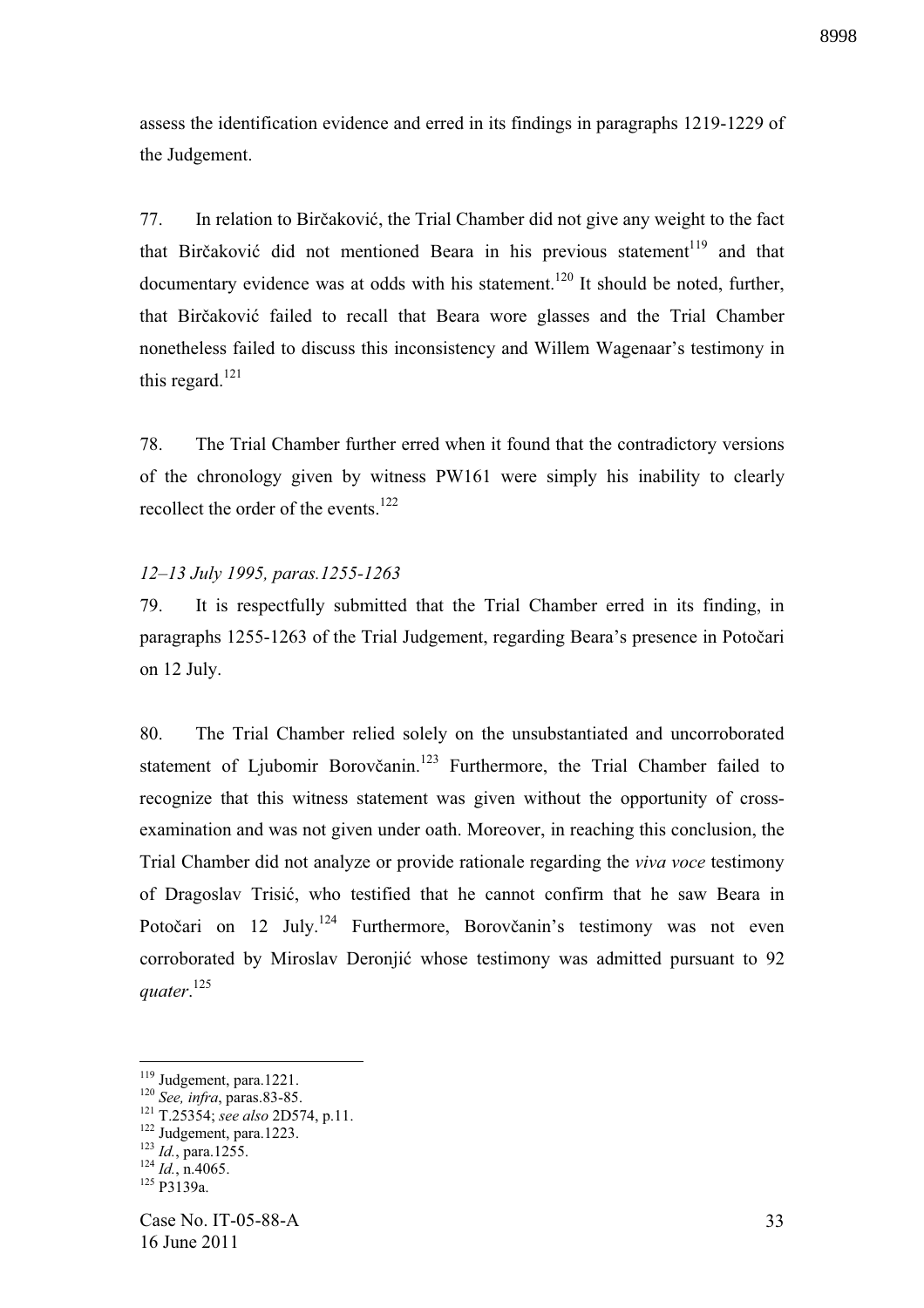81. In relation to the time period of 12-13 July, the Trial Chamber erroneously relied on an intercept conversation from 13 July, at  $10:09$ am.<sup>126</sup> By admitting this conversation into evidence, the Trial Chamber completely disregarded the flaws of this intercept.<sup>127</sup> Further, Trial Chamber erroneously failed to accept the intercept of 13 July at 11:25am which plainly and unequivocally established and proved that Beara did not, at that time or any time, have the necessary *mens rea* and/or knowledge of any existence of a plan to kill Bosnian Muslims. It is respectfully submitted that the Trial Chamber erred in law and fact and further failed to reconcile these two intercepts in a fair and reasonable manner.

# *Conversation on 13 July*

82. It is respectfully submitted that the Trial Chamber erred in its finding, in paragraphs 1060 and 1264-1271, that the Appellant had a series of heated exchanges with Miroslav Deronjić and that the Appellant purportedly told him that he had orders from the top to kill all the Bosnian Muslims who were being held in schools and buses in Bratunac. The Trial Chamber's findings are unreasonable insofar as they relied on testimony that is deemed not credible, was not subject to cross examination and was not corroborated by any other credible testimony.

83. The conclusion of the Trial Chamber regarding the contents of the purported conversations was based solely on the unreliable statement of Deronjić.

84. It is respectfully submitted that the Trial Chamber further erred when it sought to corroborate the purported conversation with further evidence that was not tested under cross-examination and was not given under oath, namely the statement of the co-accused, Borovčanin, as well as the unreliable and tainted testimony of Momir Nikolić.

85. The Trial Chamber further relied on evidence of Momir Nikolić to support Deronjić's allegations despite the fact that Deronjić acknowledged and confirmed that Nikolić was not present at the alleged meeting between Deronjić and Beara on 13

<sup>&</sup>lt;sup>126</sup> Judgement, para.1257.

<sup>127</sup> *See*, *infra,* Grounds 4 & 19.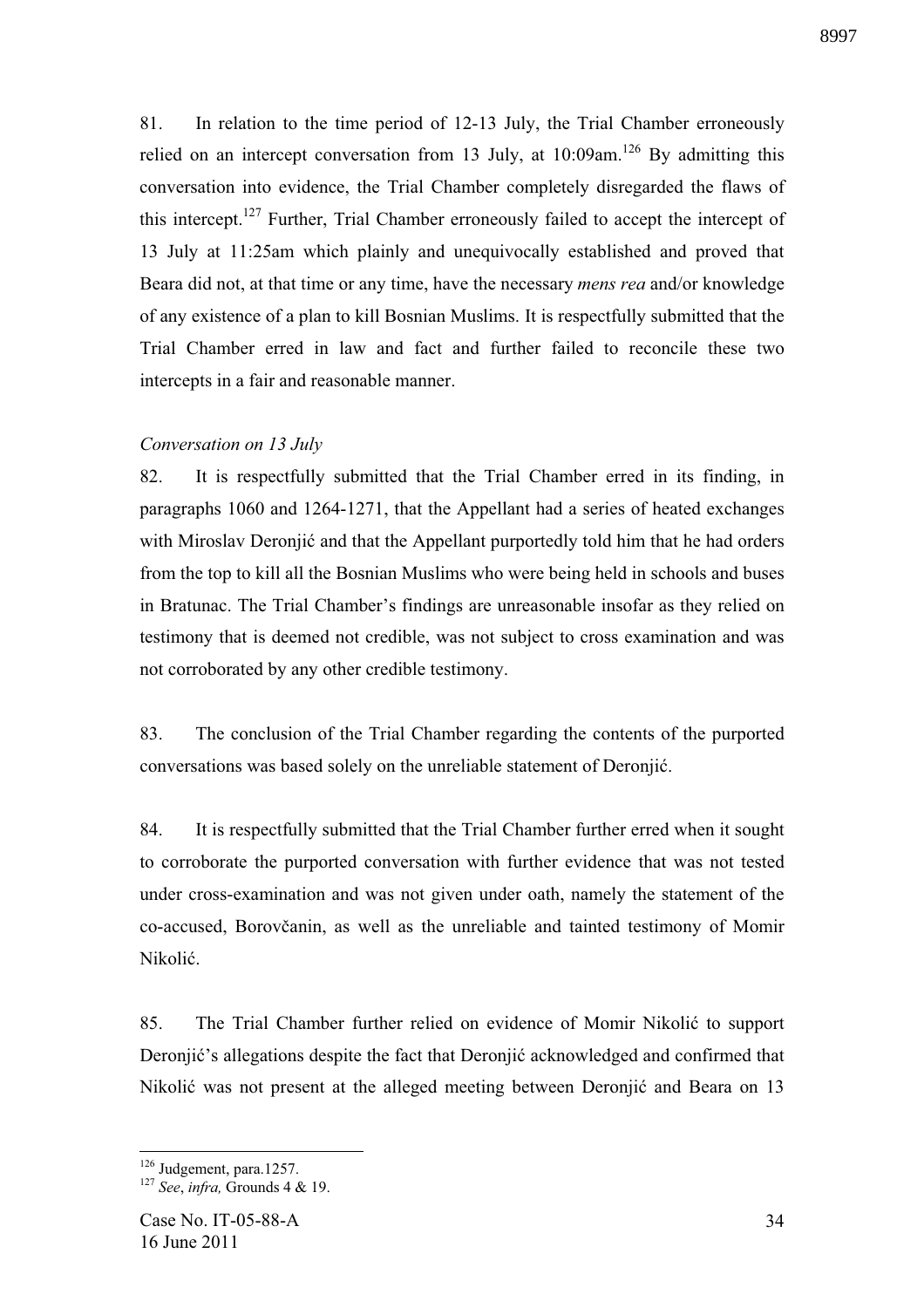July.<sup>128</sup> The Trial Chamber simply stated, without any reasonable rationale, that it accepts Nikolić's uncorroborated version that he was present at the meeting. It is respectfully submitted that these findings by the Trial Chamber were erroneous and failed to fulfil its own cautionary guideline with respect to Momir Nikolić: that it will exercise caution in attributing weight to the testimony of Momir Nikolić given the number and variety of circumstances which affect the credibility of his evidence.<sup>129</sup>

86. Moreover, the Trial Chamber's reliance on a single document to support its foregoing conclusion, namely a transcript of the conversation between Karadžić and Deronji $\acute{\text{c}}^{130}$ , is erroneous. The document the Trial Chamber erroneously relies upon does not corroborate an alleged conversation between the Appellant and Deronjić. The contents of the conversation the Trial Chamber relies upon do not discuss killings and, more importantly do not support or corroborate the existence of a purported meeting between Deronjić and Beara on 13 July. It is respectfully submitted that no reasonable Trial Chamber would find that such evidence may be used as corroboration of a purported meeting between Deronjić and Beara.

#### *Standard Barracks Meeting at 8am, paras.1272-1280*

87. The Trial Chamber erred when it found that Beara, Popović and Nikolić meet at the Standard Barracks on 14 July at 8am, as reflected in the Judgement at paragraphs 1272-1280. The Trial Chamber finding was based solely on the uncorroborated testimony of Birčaković. Further, the Trial Chamber simply disregarded the documentary evidence contradicting Birčaković's testimony.<sup>131</sup> The documentary evidence, namely the vehicle logbook, does not support Birčaković's testimony that he went from the Standard to IKM and back, as he testified before the Trial Chamber.<sup>132</sup>

88. Furthermore, it is respectfully submitted, that the Trial Chamber acknowledged that there is no direct evidence of what was discussed at this purported

1

<sup>130</sup> P1149a; Judgement, n.4112.

<sup>128</sup> Judgement, n.4166, citing P3139a; T .6139-6140.

<sup>129</sup> *Id.*, para.53.

<sup>131</sup> T.11111; *see also* P296, p.4.

<sup>132</sup> T.11052-3; *see also* T.11112.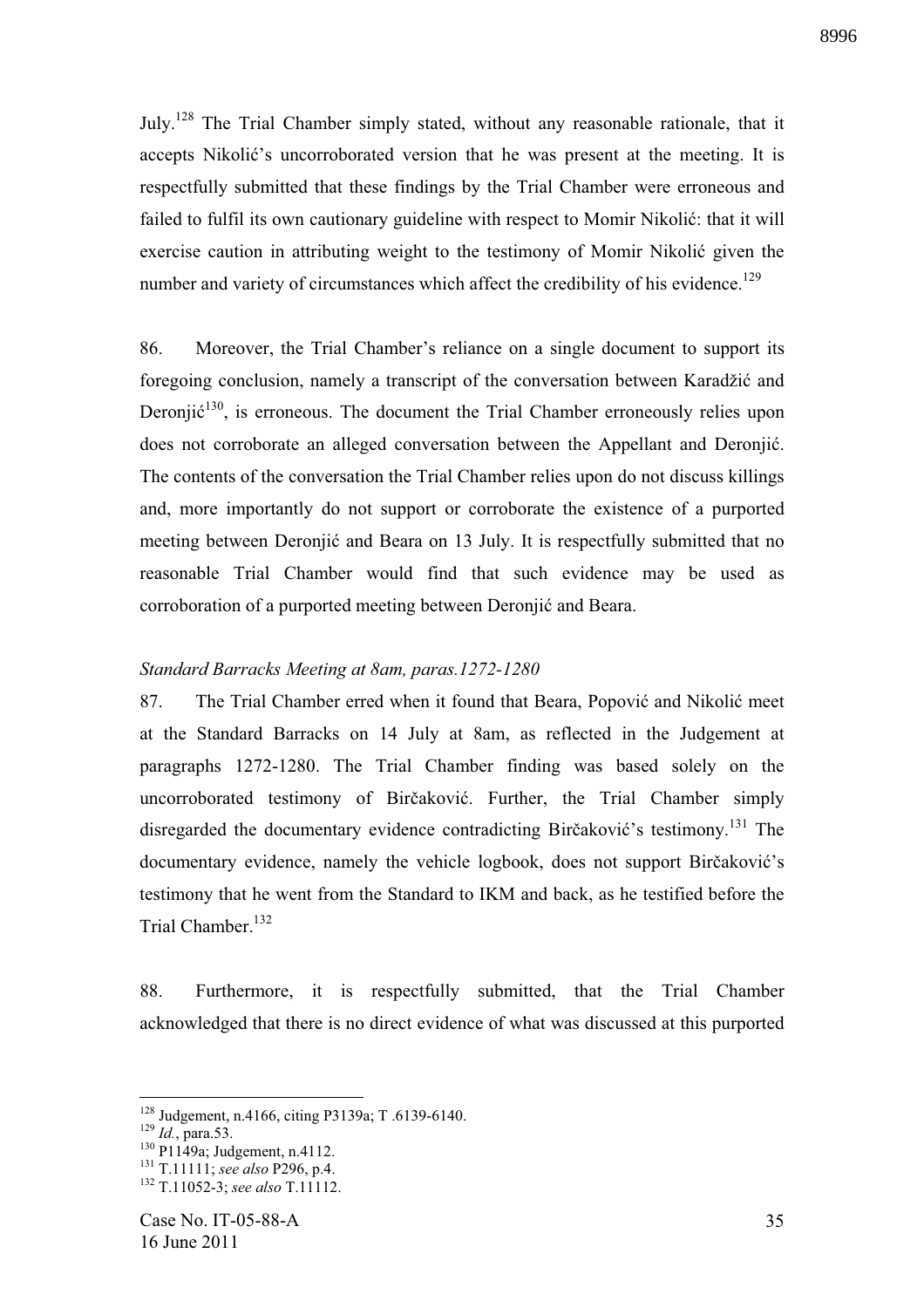meeting on 14 July at 8:00am.<sup>133</sup> No reasonable Trial Chamber would make such a conclusion based on the lack of any evidence.

89. No reasonable Trial Chamber would completely disregard the documentary evidence that contradicts the testimony of witness Birčaković and, at the same time. The Trial Chamber erroneously inferred and concluded from no evidence the contents of this purported meeting and thus while reaching its findings failed to fairly asses the evidence before it, thereby constituted miscarriage of justice.

#### *Brick Factory Visit, para.1275*

90. It is respectfully submitted that the Trial Chamber erred in its finding, in paragraph 1275 of the Judgement, that the Appellant went to the Brick factory in Bratunac and that he was looking for the brick factory in order to place prisoners there with the intention of killing them, based solely on the Miroslav Deronjić 92 *quater* statement.<sup>134</sup> The Trial Chamber's reliance on uncorroborated testimony which was previously considered false and inconsistent, as well as unreliable, warrants a new trial.

#### *Orahovac Presence 14 July, para.1277*

91. It is respectfully submitted that the Trial Chamber erred in its finding, in paragraph 1277, when it gave weight to the unreliable and vague 92 *quater* testimony of Nada Stojanović. Nada Stojanović mentioned Beara only after his name was introduced by the Prosecution investigator which renders it not credible and unreliable. Furthermore, as noted by the Trial Chamber, the testimony of Nada Stojanović was untested<sup>135</sup> by Beara's Defence and further prevented Beara from conducting any cross-examination, or any manner of confrontation as guaranteed by this Tribunal. Likewise, the evidence given by Nada Stojanović was not supported by [Redacted] or the Zvornik Brigade Duty Officer Notebook.

92. Although the Trial Chamber relies on the Zvornik Brigade Duty Officer Notebook which reads "Colonel Beara is coming order to Orovoc, Petkovci, Ročević

<u>.</u>

<sup>&</sup>lt;sup>133</sup> Judgement, para.472.

<sup>134</sup> *Id.*, n.4185.

<sup>135</sup> *Id.*, para.1277.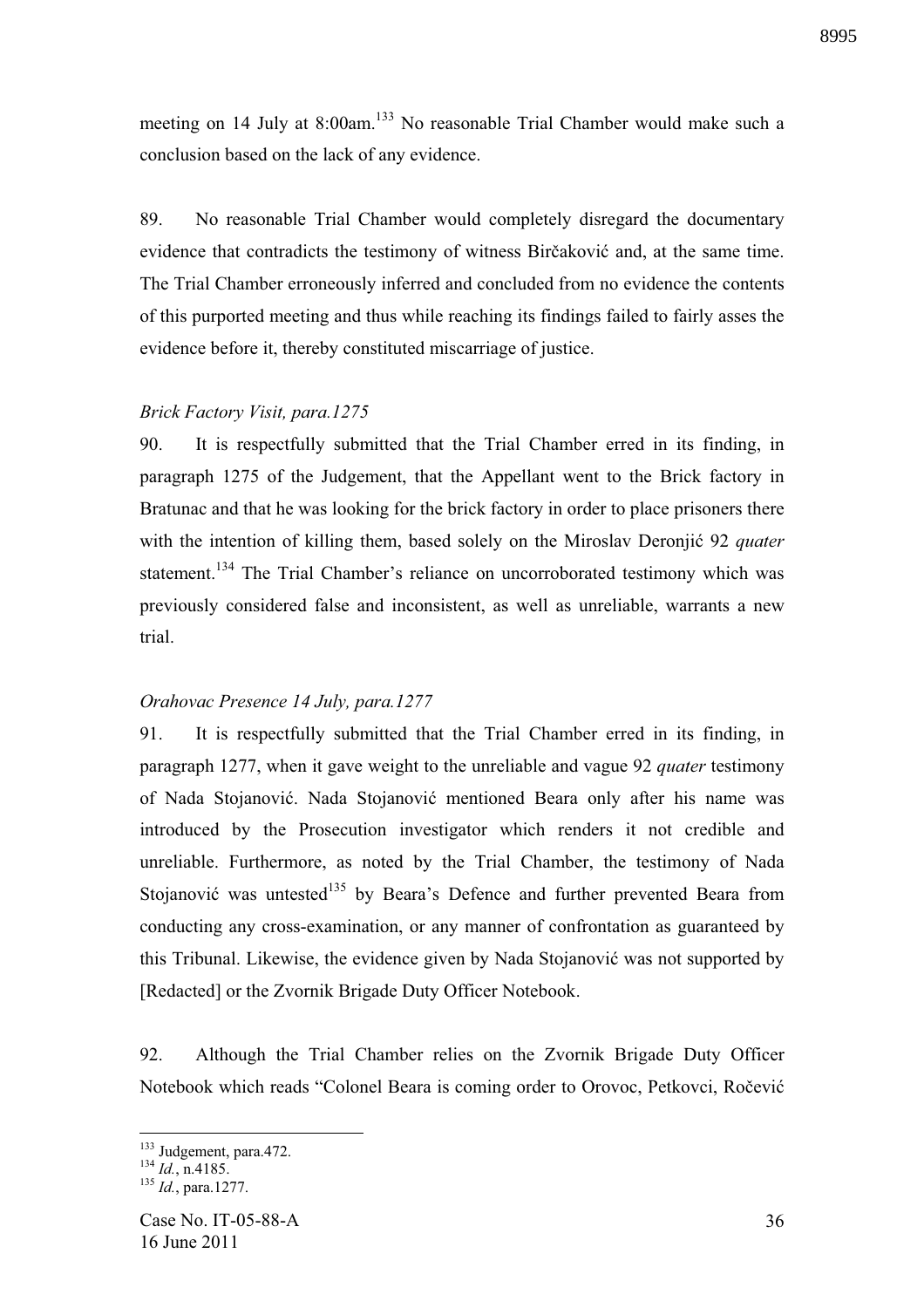Pilica<sup>"136</sup> it erred by placing undue weight to such evidence. This heavily contested entry, on its face, does not support the conclusion that Beara ever actually was present in Orahovac.

93. Furthermore, [Redacted] also is not corroborative of all aspects of Nada Stojanović's testimony, including who was present in Orahovac.

94. The conclusion that Beara was at Orahovac on 14 July 1995 would not be reached by any reasonable Trial Chamber based on the untested, uncorroborated and questionable 92 *quater* testimony of Nada Stojanović. The Trial Chamber conclusion invalidates the Judgement because this finding supported the overall conclusion that Beara played a key role in overseeing the detention, transportation, execution and burial of Muslim males. $137$ 

# *Standard Barracks Meeting at 3pm, para.1278*

95. It is respectfully submitted that the Trial Chamber erred in its finding in paragraph 1278 of the Judgement. The Trial Chamber relied on the testimony of PW104 relating to the meeting with Beara on 14 July at Standard Barracks, even though the witness could not remember the precise date or time of the meeting and, further, confirmed that the person sitting in the dock did not resemble the person who introduced himself as such and who held that briefing at the Zvornik Brigade barracks.<sup>138</sup>

96. Furthermore, the Trial Chamber failed to consider the foregoing facts and further erred and relied on PW104's interpretation of the purported meeting at the Standard Barracks on 14 July. Ultimately, PW104's testimony was speculative and unreliable. $139$ 

## *Petkovci School, paras.1279-1280*

97. It is respectfully submitted that the Trial Chamber erred in its finding in paragraphs 1279 and 1280 of the Judgement. The Trial Chamber erroneously

<sup>136</sup> *Id.*, para.1276.

<sup>137</sup> *Id.*, para.1299.

 $138$  T.7941 & T8015.

<sup>&</sup>lt;sup>139</sup> Judgement, para.1278.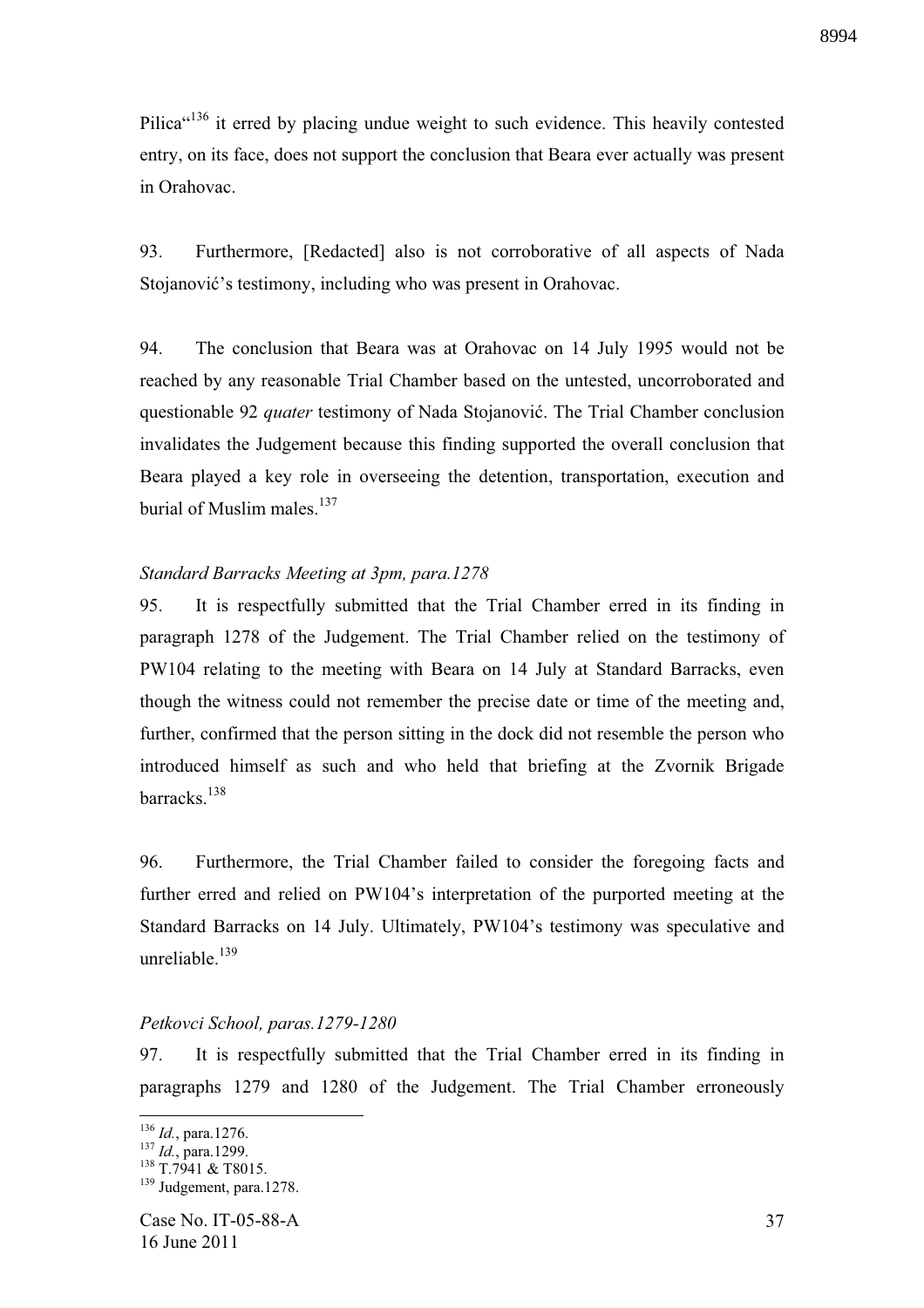concluded that Beara was present at Petkovci on 14 July overseeing and coordinating the detention, transport, execution and burial of the prisoners detained there.<sup>140</sup> The basis of the Trial Chamber's conclusion is the testimony of PW168. The evidence relied upon by the Chamber was not directly known to PW168 and was simply hearsay evidence which was purportedly relayed by Stanisić, Commander of the  $6<sup>th</sup>$ Battalion. [Redacted].

98. It is respectfully submitted that the Trial Chamber conclusion was an error in fact that invalidates the Judgement considering that, among others, this meeting was used by the Trial Chamber to show Beara's omnipresence in the Zvornik area, the scene of mass killings.<sup>141</sup>

#### *15 July Conversation, paras.1281-1282*

99. It is respectfully submitted that the Trial Chamber erred in its finding in paragraphs 1281 and 1282 of the Judgement. At paragraph 1282 of the Judgement, the Trial Chamber made an unreasonable conclusion when it relied on intercept conversation P1179a to discuss the organisation of troops in relation to killing operations.<sup>142</sup> The Trial Chamber also erred in its finding relating to the intercept conversation P1177, dated 15 July at 9:52am.<sup>143</sup>

100. The Trial Chamber failed to reasonably infer facts from either intercept or other reliable documents and merely found an explanation to support its conclusion. It is respectfully submitted that the reasonable possibility exists that the men referred to in this intercept are the infantry company sent from  $1<sup>st</sup>$  Krajina Corps.<sup>144</sup> The Trial Chamber simply ignored this evidence and erred while doing so. The Trial Chamber did not address that Prosecution Expert Richard Butler acknowledged that this report was not available to him when he was doing his analyses.<sup>145</sup> Butler's refusal to connect P2754 with the infantry company is that the 30 men referred to in conversation P1179 were requested for two or three days while there was no

<u>.</u>

<sup>140</sup> *Id.*, para.1279.

<sup>141</sup> *Id.*, para.1300.

<sup>142</sup> *Id.*, para.1282.

<sup>143</sup> *Id.*, para.1281; P1177a.  $144 \overline{P2754}$ .

 $145$  T.20264.

Case No. IT-05-88-A 16 June 2011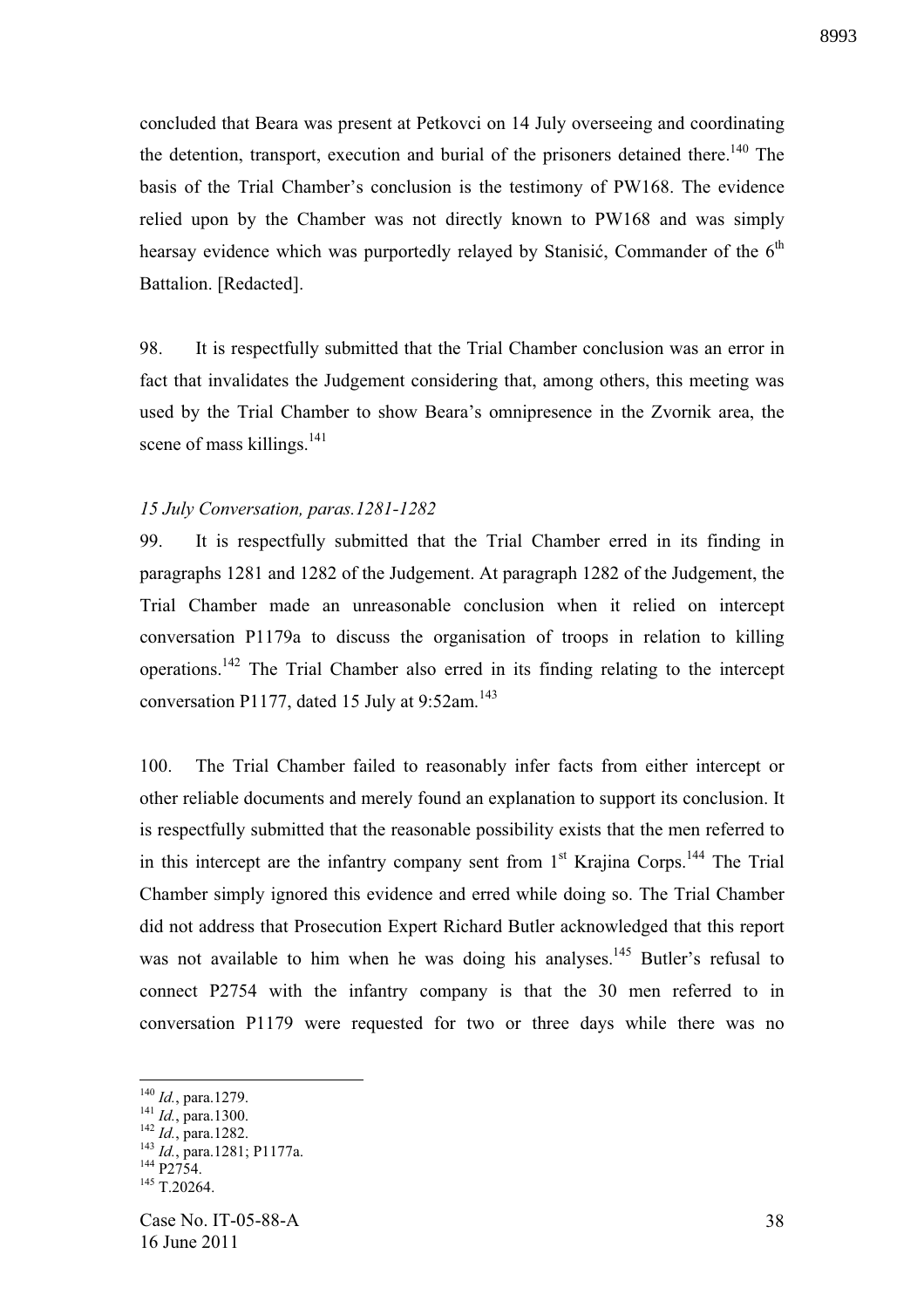information that reinforcements from Krajina were requested prior to 15 July  $1995$ .<sup>146</sup> Such reasoning is flawed because on the face of the P2754 it can be seen that the document contains the words "based on an agreement" and while the document is dated 15 July it can be reasonably concluded and inferred that the agreement was reached in the preceding days. $147$ 

101. The Trial Chamber completely disregarded P2754 document and it is not clear whether in makings its finding they followed Butler's wrong reasoning or completely disregarded the report that provides an alternative explanation of the P1179 conversation. In any case, the Trial Chamber made an error that invalidated the Judgement because the conversation found at P1179 was used to support an erroneous conclusion of the Appellant's involvement in the killing, a driving force behind the murder enterprise and state of mind of a man bent on destroying a group by killing.<sup>148</sup>

## *Standard Barracks Meetings After 6:30pm, para.1284*

102. It is respectfully submitted that the Trial Chamber erred in its finding, in paragraph 1284 of the Judgement, that sometime after 6:30pm Beara and Popović met at Standard Barracks.<sup>149</sup> The Trial Chamber's finding is based on unreliable and uncorroborated evidence.

103. Although the Trial Chamber relied on PW165, it was clear PW165 did not see Beara's face and only saw a person whom he speculated was Beara.<sup>150</sup> Further, he stated that he could not be sure of whom he saw because some unknown person told him Beara was going to be at that particular location.<sup>151</sup> The Trial Chamber has noted that PW165 was not sufficient to conclude that Beara was identified, but, nevertheless, found that he was present at the Standard Barracks. The Trial Chamber's reasoning and finding is plainly erroneous.

104. It is respectfully submitted that PW165's testimony cannot be considered as evidence of Beara's whereabouts because the PW165 was not sure who he saw, had

<u>.</u>

<sup>146</sup> *Id.*

 $147$  P<sub>2754</sub>.

<sup>148</sup> Judgement, paras.1313-1316.

<sup>149</sup> *Id*., para.1284.

<sup>&</sup>lt;sup>150</sup> Testimony of Wagenaar, T.25411.

<sup>&</sup>lt;sup>151</sup> T.9962, T.9965 & T.9979.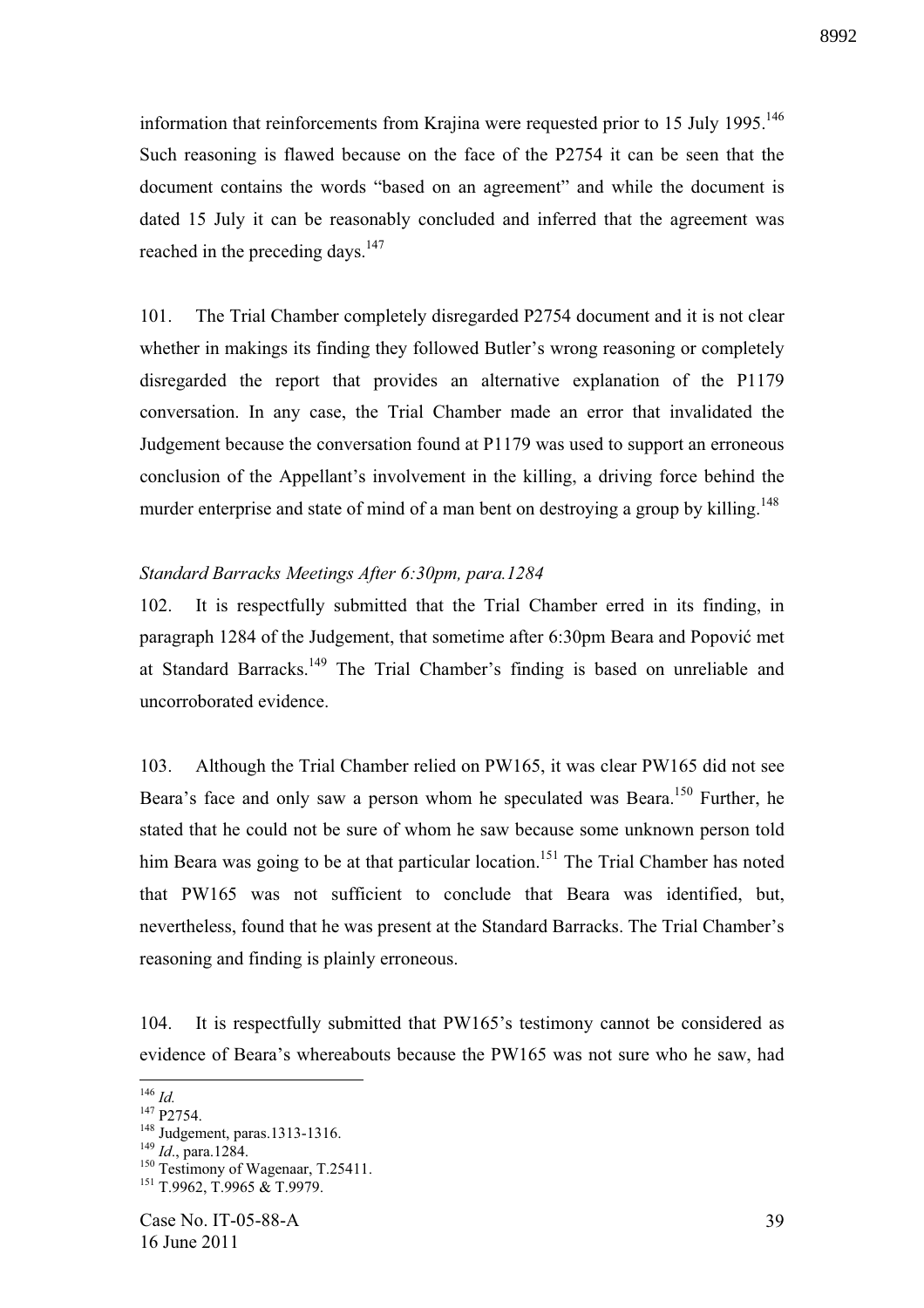no way of identifying this person since he had only seen him from the back and had never seen Beara before. Furthermore, given the lack of corroboration, the Trial Chamber's finding was erroneous and a miscarriage of justice.

#### *Conversation on 16 July, paras.1285*

105. It is respectfully submitted that the Trial Chamber erred in its finding in paragraph 1285 of the Judgement. The Trial Chamber's conclusion that the contents of the conversation depicted in exhibit P1187 were a coded and cryptic reference to the killing operation is erroneous and unsupported by any credible evidence.<sup>152</sup>

106. The Trial Chamber failed to adhere to the principle that any and all reasonable inferences should be made in favour of the Appellant. In addition, the Trial Chamber further erred when it failed to consider another document, namely P1200, which was recorded on the same date, 16 July 1995. Within document P1200, the allegedly coded and cryptic term 'triage' was used in order to determine who among the wounded would go to Belgrade and Tuzla.<sup>153</sup> It is undisputed that P1200 was using and referencing the term "triage" as a medical reference, yet the Trial Chamber refused to acknowledge any such inferences with respect to an identical term on the same date relating to exhibit P1187. The Trial Chamber erroneously concluded that two intercepts related to different matters and locations and thus cannot be interpreted in the same way.<sup>154</sup>

107. Such conclusion made by the Trial Chamber was not reasonable considering that two intercept conversations were made on the same day, that the same word was used and that they referred to Bosnian Muslims.<sup>155</sup> Moreover, the issue in question is not whether two intercept conversations relate to the same men or location but provide an alternative and reasonable interpretation than the interpretation made by the Trial Chamber. The Trial Chamber has not addressed whether the interpretation of the word 'triage' given in conversation P1200 is reasonable, but simply stated that

<sup>&</sup>lt;sup>152</sup> Judgement, para.1285.

<sup>&</sup>lt;sup>153</sup> P1200a.

<sup>154</sup> Judgement, para.1285, n.4242.

<sup>&</sup>lt;sup>155</sup> P1187;P1200.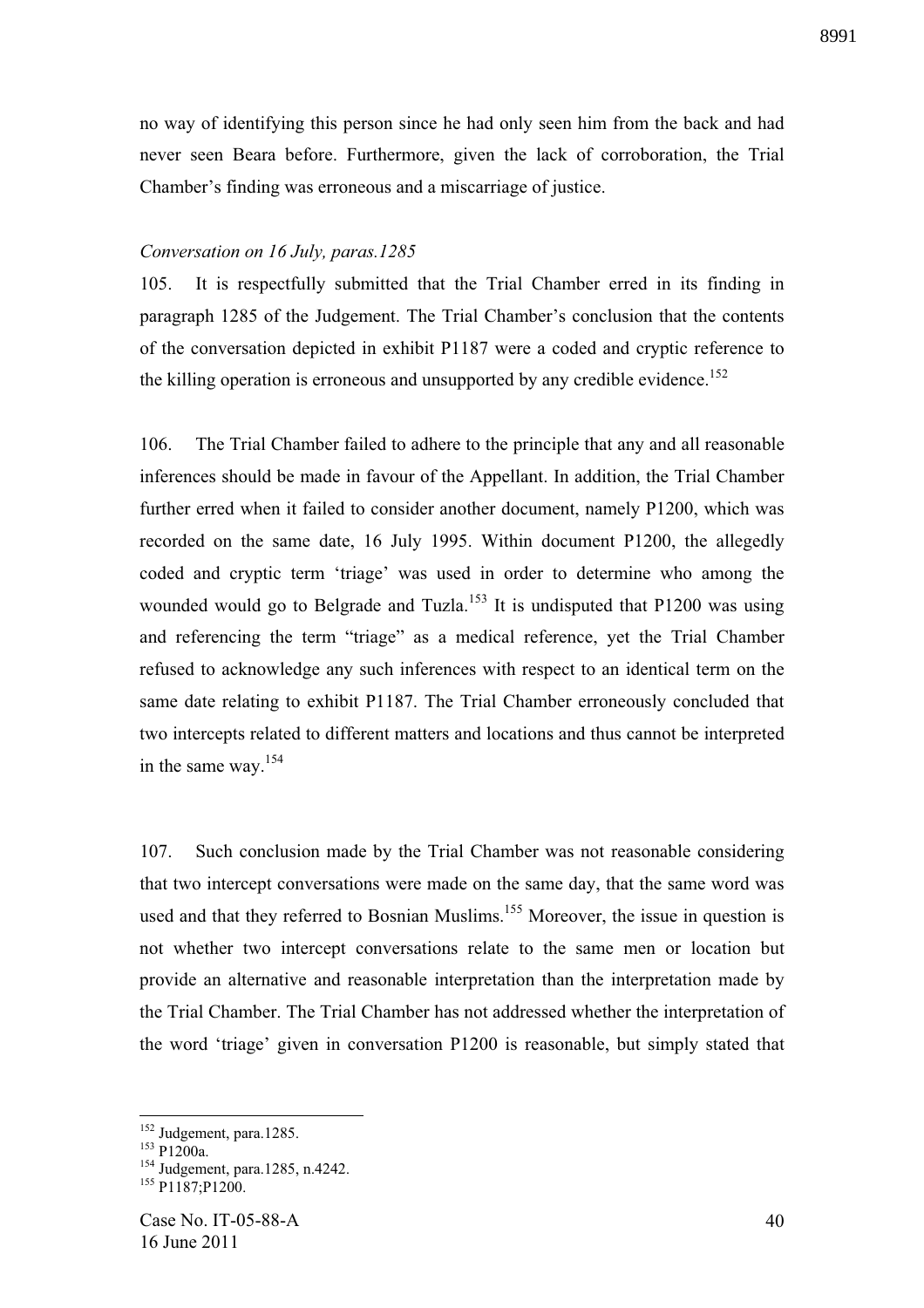that conversation addresses a different matter, in their opinion, without giving further reasons.

# *First Category Joint Criminal Enterprise, paras.1299-1302*

108. It is respectfully submitted that the Trial Chamber erred in its finding in paragraphs 1299-1302 of the Judgement. The Trial Chamber finding that Beara participated in and made a significant contribution to the JCE to murder is erroneous and uncorroborated on the evidence presented. The conclusion of the Trial Chamber that, by the morning of 12 July, Beara was aware of and implicated in the plan to murder<sup>156</sup> is not based on any evidence and is not a reasonable conclusion. It is respectfully submitted that the Trial Chamber's conclusion is based on pure speculation given Beara's rank and position.

109. Furthermore, the Trial Chamber's conclusion that, from the morning of 12 July, Beara played a key role in orchestrating the murder operation is similarly uncorroborated by evidence.<sup>157</sup>

110. The first two paragraphs refer to Beara's alleged presence on 11 July 1995 at IKM in Pribicevać and in front of the Bratunac Brigade Headquarters.<sup>158</sup> There is no evidence to prove that even if these two contested appearances of Beara happened, that they are in any way connected to any planning or coordinating either detention, transportation, execution or burial of Muslim men. Namely, even the Trial Chamber found that the JCE to murder started on 12 July.<sup>159</sup> It was a clear error on the part of the Trial Chamber to rely on evidence that was vague, uncorroborated and happened before a plan was found to have emerged, as proof of the Appellant's involvement in the plan to murder.

111. Further, the Trial Chamber reliance on the testimony of Čelanović and purported meeting with Beara in Bratunac on 13 July simply contradicts the conclusions reached by the Trial Chamber that Beara participated in planning

<sup>&</sup>lt;sup>156</sup> Judgement, para.1299.

<sup>157</sup> *Id.*

<sup>158</sup> *Id.*, paras.1253-1254.

<sup>159</sup> *Id.*, para.1299.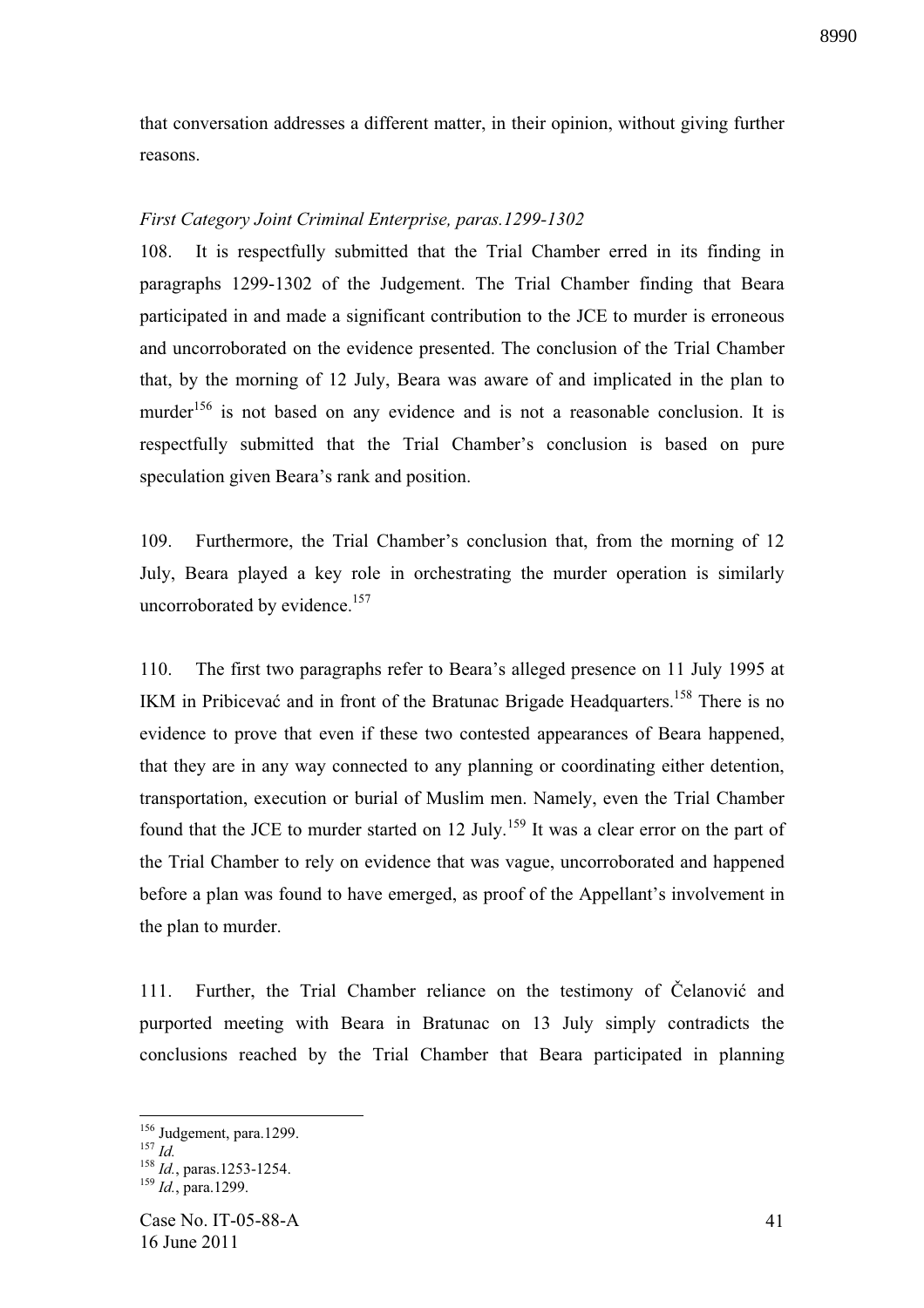coordinating and overseeing of the murders on 13 July.<sup>160</sup> A plain review of the conversation, as recounted by Čelanović, shows that Beara did not have the intent to murder and that he was not planning, coordinating and overseeing the plan to murder on 13 July.

112. It is respectfully submitted that the only reasonable conclusion from the testimony of Čelanović is that Beara was not participating in the murder operation in any way. In that conversation, Beara is clearly stating that prisoners should be transported to Kladanj the next morning and does not mention or imply to Čelanović, that the prisoners are to be killed.

113. It is respectfully submitted that the Trial Chamber erred in its conclusion in paragraph 1299 of the Judgement and unreasonably relied on the uncorroborated, unsworn and suspect testimonies of Deronjić, Nikolić and Borovčanin, as reflected in paragraphs  $1263 - 1266$ .

114. Furthermore, the Trial Chamber conclusions in paragraph 1299 cannot be supported by the evidence discussed in paragraph 1267 of the Trial Judgement. The Trial Chamber completely disregarded the testimony of PW161. Witness PW161 actually testified that the employees of the public utilities company did gather bodies from the woods<sup>161</sup> and confirmed that, in the Glogova grave, bodies were also buried from in Ravni Buljim, Kamenica and Pobudje.<sup>162</sup> Considering the vast evidence of the fact that Muslims from the column were killed during legitimate combat engagements during the breakthrough of the column and the reference to burials from the woods it is also reasonable to conclude that machinery was needed for burials that resulted from legitimate military actions and were not connected to planning or killings as erroneously concluded by the Trial Chamber.

#### *Para.1404*

115. It is respectfully submitted that the Trial Chamber erred in its conclusion, in paragraph 1404 of the Judgement, that Nikolić was meeting with Beara and Popović

<u>.</u>

<sup>160</sup> *Id*., para.1262.

 $^{161}$  T.9556.

 $162$  T.9538.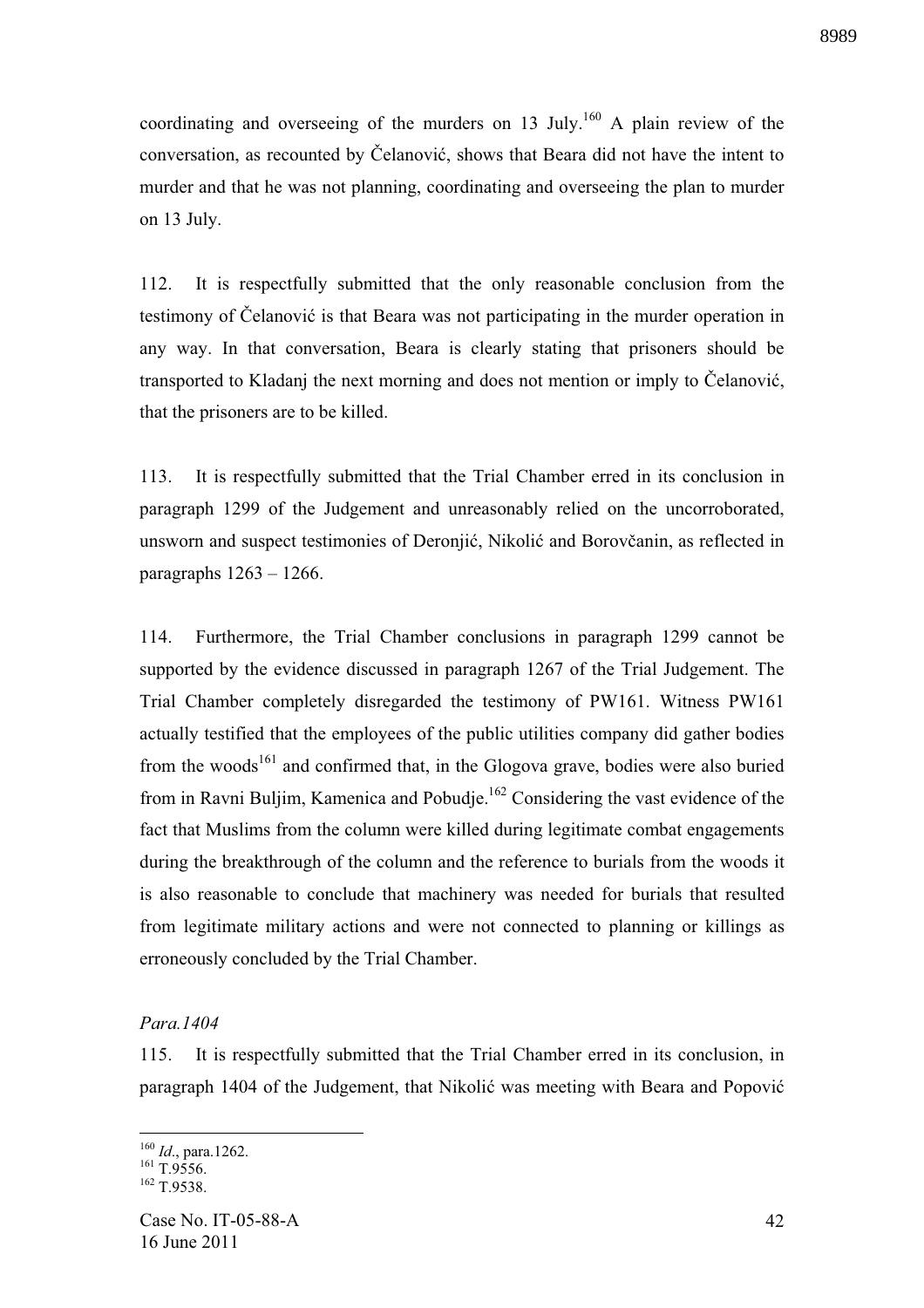to discuss the details of a killing operation. As previously submitted the Trial Chamber's reliance on uncorroborated and untrustworthy evidence was erroneous and necessitates a new trial.

#### GROUND 7

THE TRIAL CHAMBER ERRED AS A MATTER OF LAW AND ABUSED ITS DISCRETION IN APPLYING DIFFERENT STANDARDS TO ASSESS THE CREDIBILITY OF VARIOUS WITNESSES AND WAS GROSSLY INCONSISTENT WHILE WEIGHING THE EVIDENCE AND TESTIMONY PRESENTED BY THE APPELLANT, LJUBIŠA BEARA, THEREBY VIOLATING THE APPLICABLE RULES OF EVIDENCE AND PROCEDURE IN VIOLATION OF THE PRINCIPLE OF PRESUMPTION OF INNOCENCE, THE PRINCIPLE OF BURDEN OF PROOF "BEYOND A REASONABLE DOUBT" AND FURTHER THE PRINCIPLE THAT ALL INFERENCES SHOULD BE MADE IN FAVOR OF APPELLANT, WHICH CONSTITUTED A MISCARRIAGE OF JUSTICE, THEREBY VIOLATING APPELLANT LJUBIŠA BEARA'S RIGHT TO A FAIR TRIAL.

116. It is respectfully submitted that the Trial Chamber applied different standards when weighing the testimonies of the Defence and Prosecution witnesses. In paragraph 1246 of the Judgement, the Trial Chamber found that the Defence witnesses Gavrilović and Cekić's detailed, identical accounts of the 14 July 1995 events was unusual - particularly in comparison to their memories on other events – thus they lacked credibility individually and cumulatively. The Trial Chamber further found that their frequent discussions and the way in which they developed their memories of the events further destroyed the veracity of their evidence.

117. While it is respectfully submitted that such a conclusion was unreasonable, it is furthermore an example of how the Trial Chamber used different evidentiary standards when giving weight to Defence and Prosecution witnesses.

118. Namely, when assessing the testimony of the Prosecution witnesses PW161 and PW162, the Trial Chamber applied a different standard than one used to assess Defence witnesses. In the case of these Prosecution witnesses, the Trial Chamber dismissed the Defence argument that PW161 and PW162 had harmonised their stories, despite their own finding that the two witnesses were friends and had contact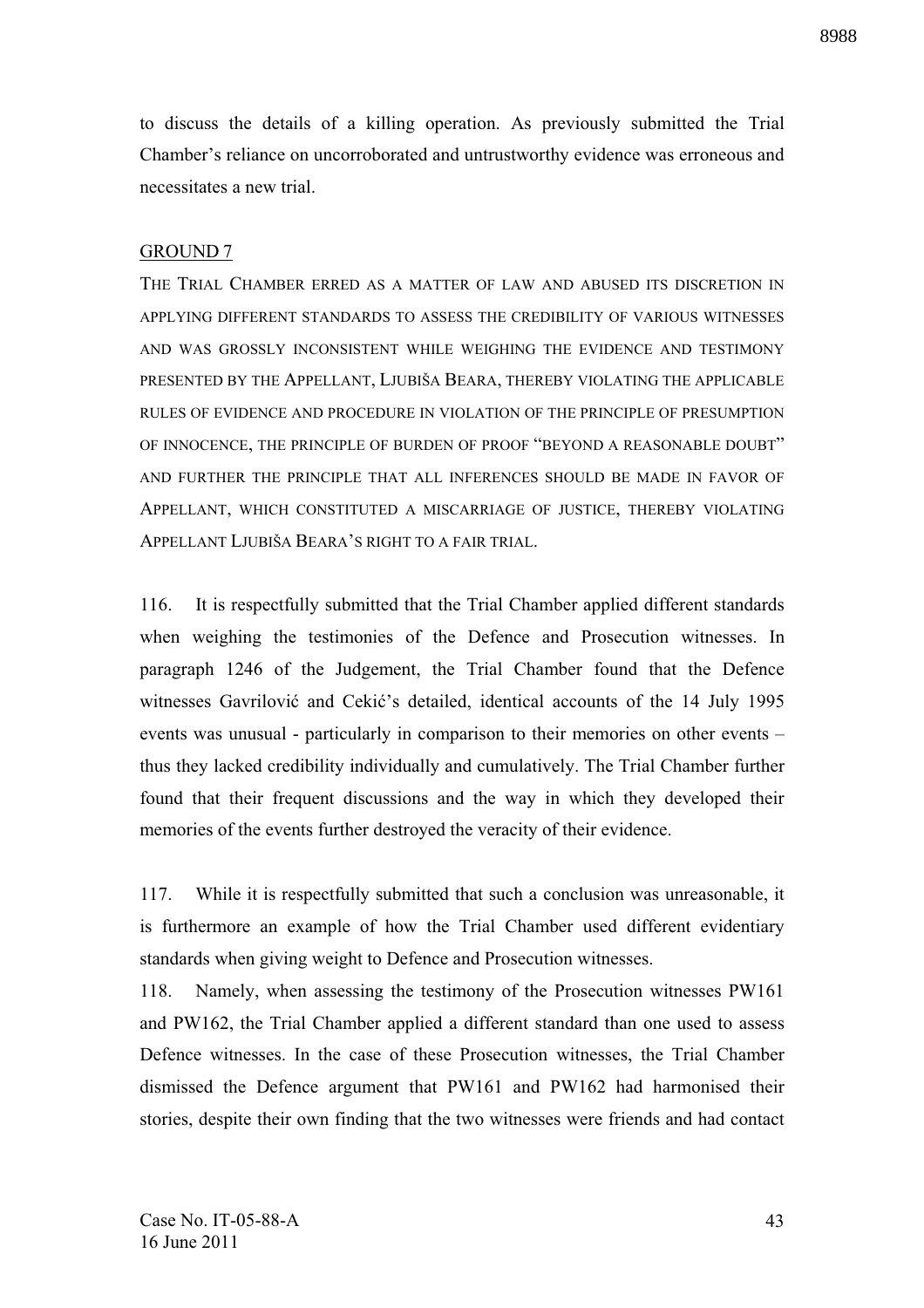prior to their testimony.<sup>163</sup> In fact, the Trial Chamber completely disregarded PW162's outright admission that he had actually discussed his testimony with  $PW161.^{164}$ 

119. The testimony of PW162 is further called into question by the fact that he only implicated Beara after he had spoken to the attorney of Momir Nikolić and the Defence of Vidoje Blagojević;<sup>165</sup> further, like other Prosecution witnesses, he too had spoken with Miroslav Deronjić before mentioning Beara.<sup>166</sup> The assertion of the Trial Chamber that there is little intersection in their evidence, again, disregards that they do intersect on important findings regarding Beara.

120. Likewise, the Trial Chamber did not address the same concerns with Prosecution witnesses as it did with Defence witnesses, namely, it did not question how and when Prosecution witnesses developed their memories of the event.<sup>167</sup> Specifically, PW161 and PW162 failed to mention Beara when giving their initial statements to the Prosecution. In fact, PW162 did not mention the purported meeting with Beara on 14 July 1995 when he gave his statement in 1998 to the Prosecution's investigator.

121. It was unreasonable for the Trial Chamber to refuse to give any weight to the testimony of Defence witnesses because of their interactions, while simultaneously accepting and giving weight to the testimonies of PW161 and PW162, even though they had the same type of interaction.

## *Paragraph 1258, Conversation 7D2D642*

122. The Trial Chamber erred in its finding that Beara purposely tried to mislead the listener when his conversation was captured on an intercept on 13 July.<sup>168</sup> This is an erroneous conclusion as is not based on a reasonable inference.

<u>.</u>

 $163$  Judgement, para.1211.

 $164 \frac{\text{Juges}}{\text{T}0.9268-9.}$ 

<sup>&</sup>lt;sup>165</sup> T.9292.

<sup>166</sup> P3139, p.121.

<sup>&</sup>lt;sup>167</sup> Judgement, para.1246.

<sup>168</sup> Judgement, para.1259; *see also*, *infra*, Grounds 7 & 19.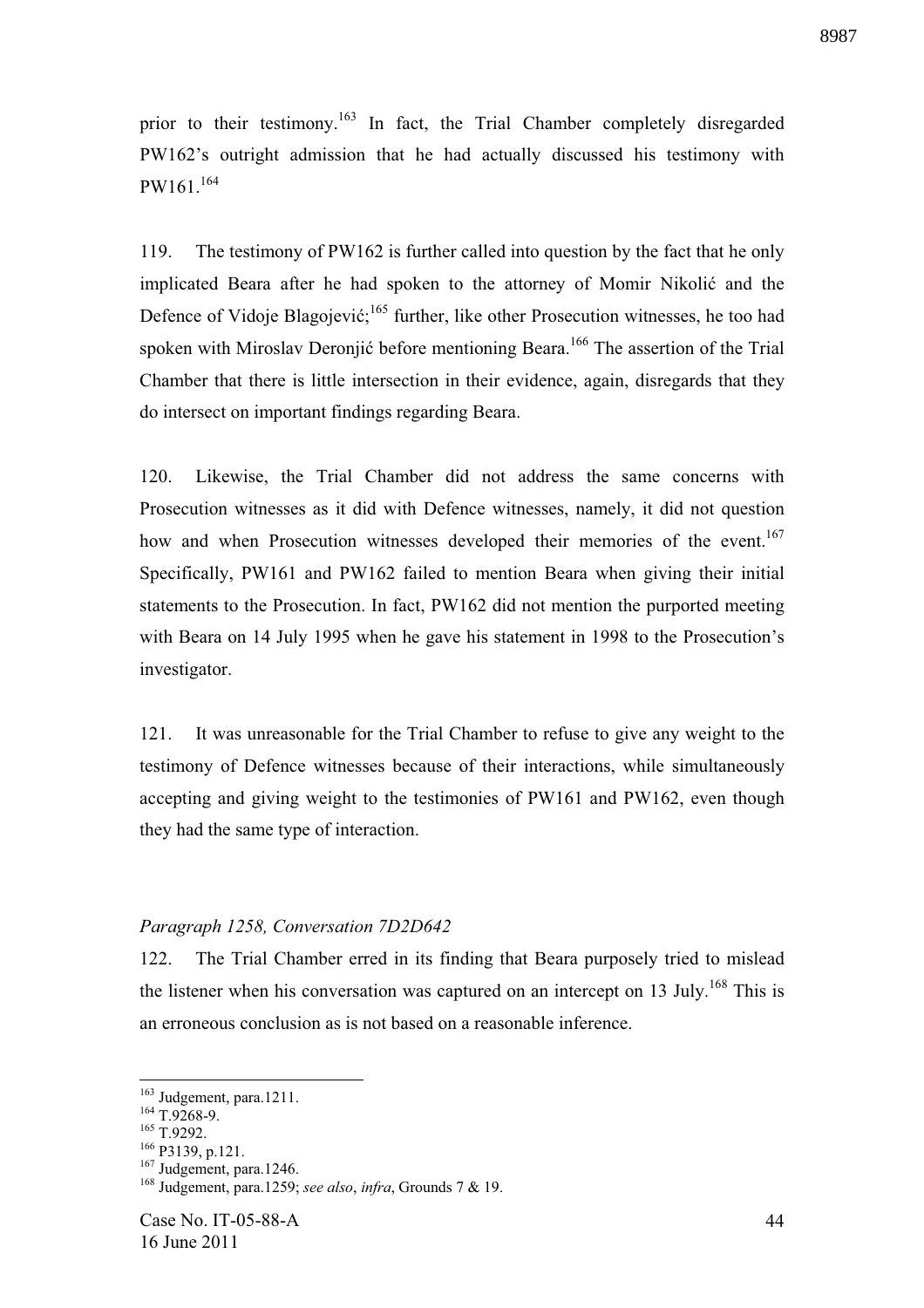123. The Judgement lacks any reasoned opinion as to how they differentiated intercept conversation 7D2D642 from other intercept conversations. The Trial Chamber states only that that the other participant in the conversation is not identified and that the context of the conversation is unclear.<sup>169</sup> These findings cannot support an inference of Beara's intent that is contrary to anything indicated in the plain exculpatory language reflected in 7D2D642. The Trial Chamber's conclusion of deliberate lies regarding the Mladić speech and the references to the transfers are based purely on speculation and without basis. No reasonable Trial Chamber could make such an inference without first establishing Mladić's intent, that Beara even saw Mladić during the events at issue, that Beara was aware of a plan to murder on 13 July or that Beara was aware of the prisoners in Sandici.

124. The most reasonable conclusion is to accept the plain words used by Beara in undisputed document produced by the Prosecution, namely 7D2D642. At the very least, the plain words should provide significant reasonable doubt as to the speculative findings of Beara's intent reached by the Trial Chamber.

# *Content of Other Intercept Conversations*

125. The Trial Chamber likewise was grossly inconsistent in giving weight to documentary evidence that goes in favour of the Prosecution while discounting evidence that favours the Appellant.

126. For example, the Trial Chamber did not give a reasoned opinion as to why P1179 does not refer to men from the  $1<sup>st</sup>$  Krajina Corps.<sup>170</sup> The same is true for the meaning given by the Trial Chamber to the word "parcels" and why the reasonable meaning as supported by other witnesses offered by the Defence was not accepted.<sup>171</sup>

127. Finally, the Trial Chamber was further inconsistent in its analysis of information contained in intercept conversations  $P1187$  and  $P1200$ .<sup>172</sup> The Trial Chamber used the contents of conversation P1187 to conclude that it cryptically refers

1

<sup>169</sup> *Id.*, para.1259.

 $170$  P2754.

<sup>&</sup>lt;sup>171</sup> See explanations given by [Redacted]; see also Testimony of Ljubo Rakić, T.22198-9;P377 (0293-5767 to 0293-5768); Beara Final Brief, paras.334-335.

 $172$  Judgement, para.1286.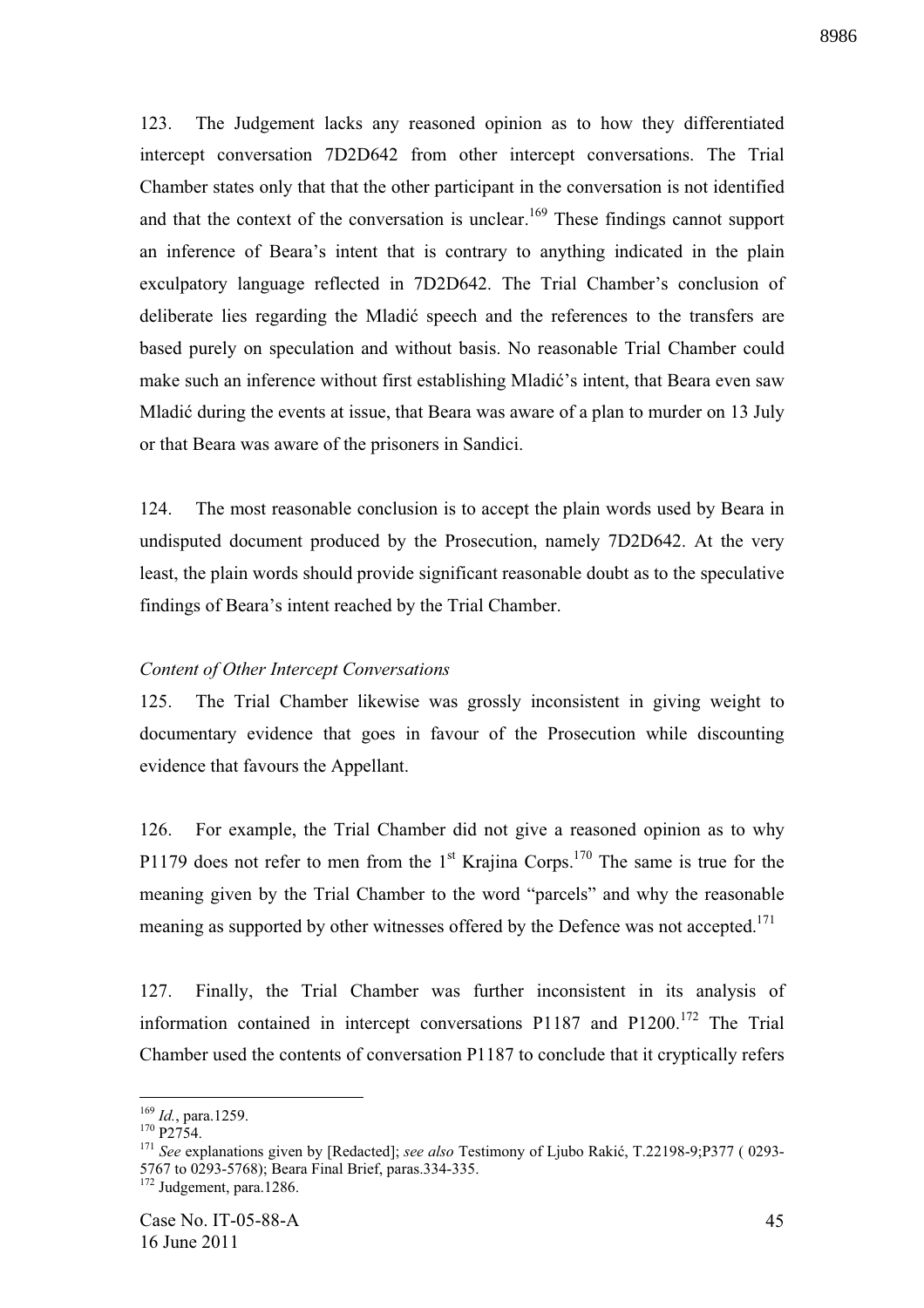to killing operations and prisoners in Pilica, basing this on only the identities of the participants and the word "triage".<sup>173</sup> However, P1200 also contains the word "triage", but the Trial Chamber determined it should not be interpreted in the same way as in P1187. The Trial Chamber did not provide any reasoning to support these diametric conclusions. The gravity of the Trial Chamber's unsupported inferences resulted in a finding of guilt, despite all ordinary meanings that could be reasonably inferred and found in these words, given their context.

#### GROUND 8

THE TRIAL CHAMBER DREW INFERENCES FROM THE CIRCUMSTANTIAL EVIDENCE THAT ARE IMPERMISSIBLE AS A MATTER OF LAW UNDER THE ICTY STATUTE, ARTICLE 21(3), WHICH INVALIDATED THE TRIAL CHAMBER'S DECISION RELATING TO COUNTS 1, 3, 5 AND 6 AND DENIED APPELLANT, LJUBIŠA BEARA, A FAIR TRIAL.

128. It is respectfully submitted that the *"elebici* Appeal Judgement set forth that a conclusion of guilt can be inferred from circumstantial evidence only if it is established beyond any reasonable doubt. It is not sufficient that it is a reasonable conclusion available from that evidence, but it must be the only reasonable conclusion available. The *Celebici* Appeal Chamber stated that if there is another conclusion which is also reasonably taken from the evidence, and which is consistent with the innocence of the Appellant, he must be acquitted.<sup>174</sup> It is respectfully submitted that, in the present case, the Trial Chamber drew impermissible inferences from circumstantial evidence when reaching its conclusions of guilt of the Appellant.

129. The Trial Chamber erred in making a conclusion that the separation process marked the commencement of the implementation of the plan to murder the Bosnian Muslim males, despite the other reasonable conclusions that could be made.<sup>175</sup>

<u>.</u>

<sup>173</sup> *Id.*

<sup>&</sup>lt;sup>174</sup> *Prosecutor v. Mucić et al.*, IT-96-21 ("Čelebići"), Appeals Judgement, 8 April 2003, para. 458; *Prosecutor v. Vasiljevi* , IT-98-32 ("*Vasiljevi* "), Appeal Judgement, 25 February 2004, para. 120; *Krsti* , Appeal Judgement, 19 April 2004, para. 41; *Prosecutor v. Kvo!ka et al.*, IT-98-30/1 ("*Kvo!ka et al.*"), Appeal Judgement, para. 237; *Prosecutor v. Stakić*, IT-97-24 ("*Stakić*"), Appeal Judgement, 22 March 2006, para. 219; *see also Prosecutor v. Ntagerura et al.*, ICTR-99-46-A ("*Ntagerura et al.*"), Appeal Judgement, 7 July 2006, para. 306.

Judgement, para.1052.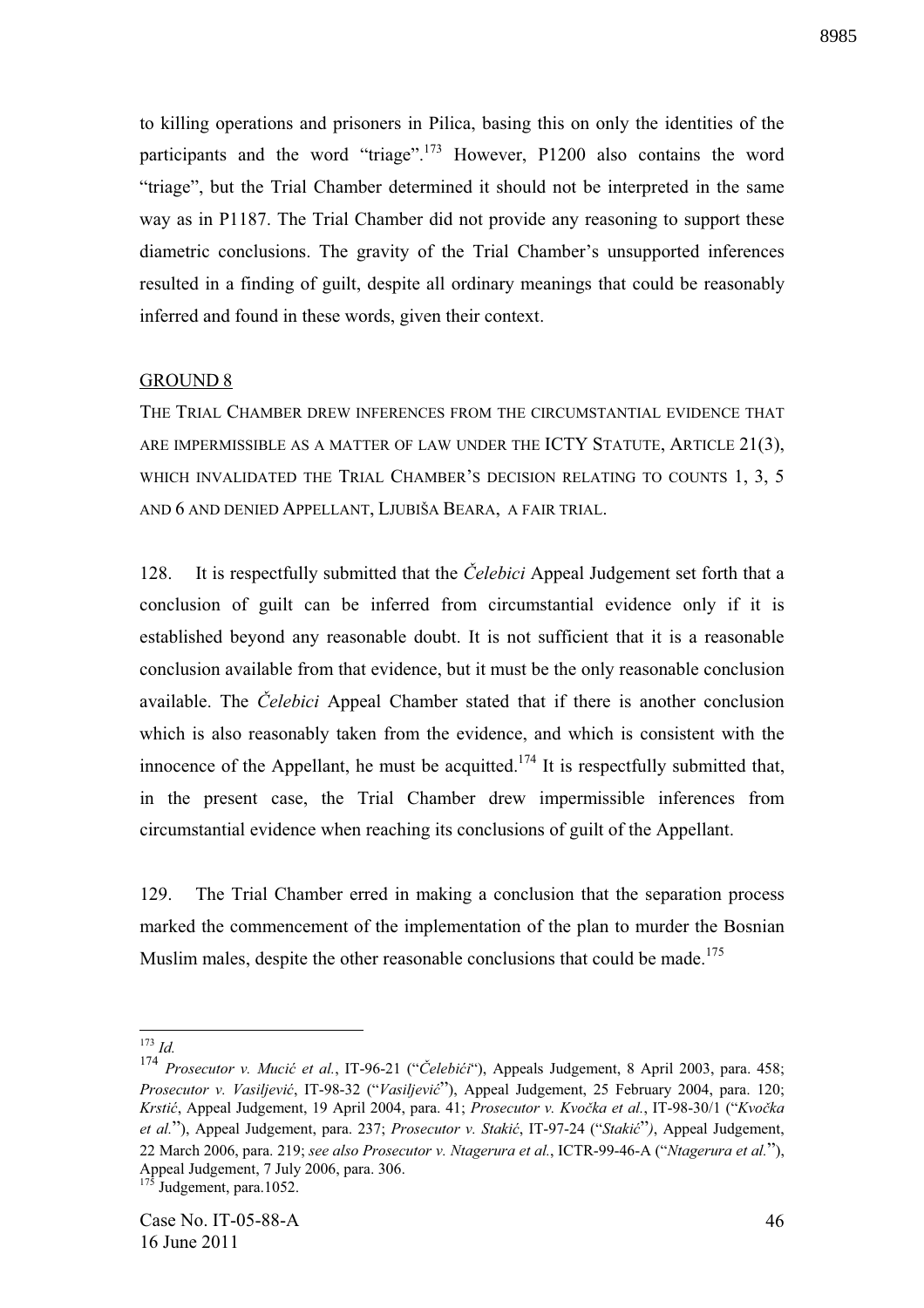130. The Trial Chamber additionally erred when finding that the Appellant had a role in the killing operation at Orahovac, Grbavci School, on  $14 \text{ July.}^{176}$  There is no concrete evidence that Beara was in cooperation with M. Nikolić, among others, or that he played a coordinating role in the operation at Orahovac.<sup>177</sup>

131. Further, the Trial Chamber made erroneous findings based on circumstantial evidence regarding the purported Beara/Popović meeting at Standard Barracks on 15 July after 6:30pm.<sup>178</sup> The Trial Chamber subsequently used this erroneous finding and purported meeting as crucial proof of Beara's contribution to a JCE to murder.

132. Moreover, the Trial Chamber further erred when it reached a finding and a similar unsupported inference that Beara attended daily morning briefings of the Main Staff with Mladić, based solely on the evidence of Manojlo Milovanović.<sup>179</sup> However, the testimony of Milovanović, at least in this respect, was not at all clear regarding the participants at morning briefings or what was discussed at those meetings. The Trial Chamber subsequently used this erroneous finding and purported meeting as a proof of Beara's knowledge.

133. The Trial Chamber also used general provisions on the work of the security organs to erroneously infer Beara's knowledge of a plan to murder<sup>180</sup> and his purported knowledge of the illegal purpose of Directive 7.<sup>181</sup> This conclusion, found at paragraph 1206, is based solely on circumstantial evidence as the Instruction<sup>182</sup> does not support that killings were envisaged by a JCE as argued by the Prosecution.

134. Furthermore, it is respectfully submitted that no reasonable Trial Chamber could reach the findings of paragraphs 1258 and 1259 of the Judgement from the evidence available to the Trial Chamber. Rather than accepting the plain contents of the conversation reflected in 7D2D642, the Trial Chamber instead erred when it relied upon and used circumstantial evidence to construct a purpose totally unrelated to the

<sup>176</sup> *Id.*, para.1112.

<sup>177</sup> *Id.*

<sup>178</sup> *Id.*, para.1123.

<sup>179</sup> *Id.*, para.1203.

<sup>180</sup> *Id.*, para.1206.

<sup>&</sup>lt;sup>181</sup> *Id.*, paras.1299 & 1324.  $182 \frac{\text{pc}}{\text{P}2741}$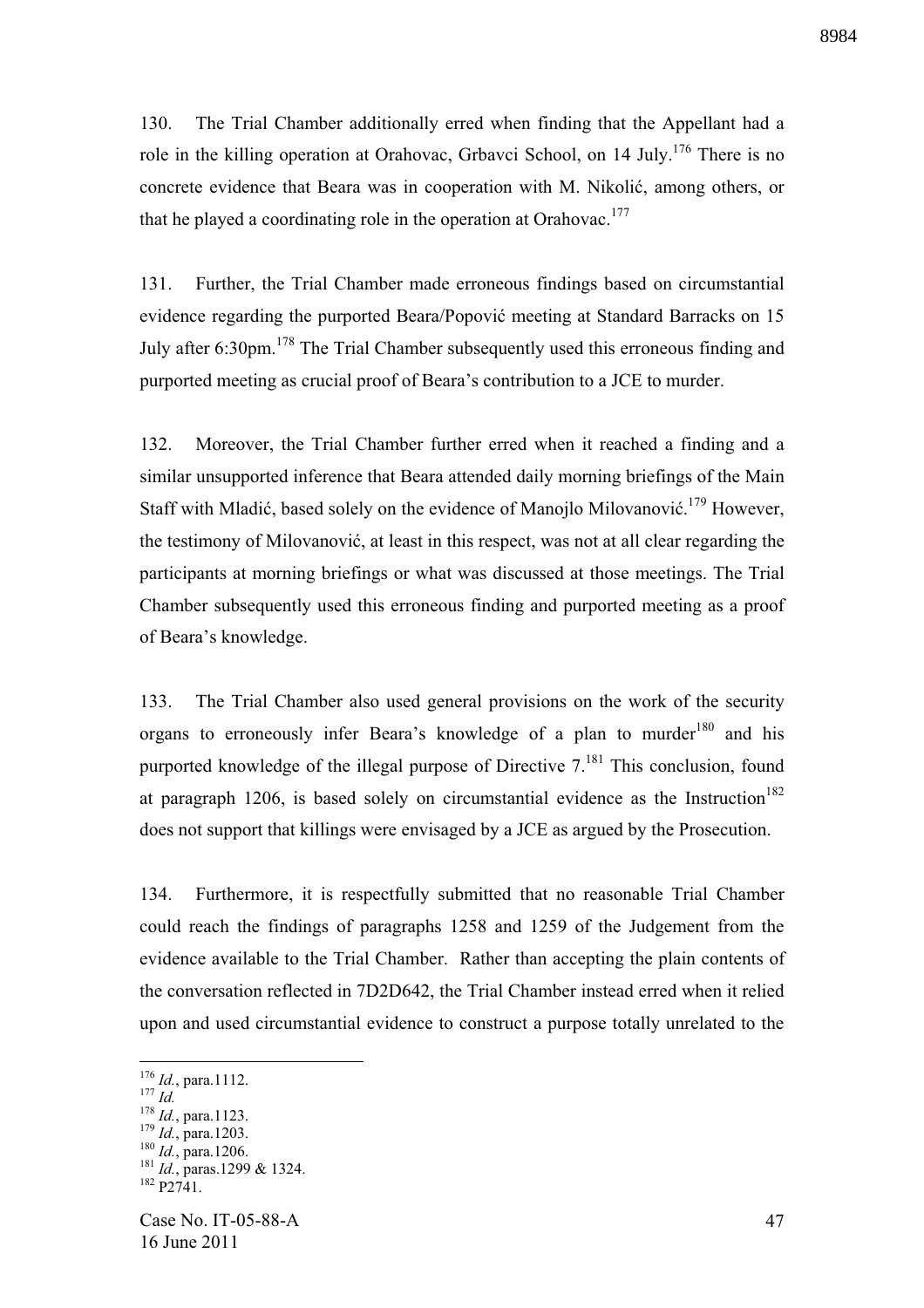plain meaning of the words used by Beara in this intercept conversation from 13 July 1995.<sup>183</sup> The Trial Chamber's finding that Beara was deliberately misleading is at odds with their findings of other intercepts that Beara was openly speaking despite his purported knowledge of the vulnerability of phone conversations to interception. This is simply an unreasonable conclusion that could not be reached by any Trial Chamber.

135. The reference made to Mladić's speech at Sandici Meadow and his reference to the detention facilities and its alleged relation to Beara's intent and knowledge is premised on circumstantial evidence<sup>184</sup> and is speculative at best. There is no evidence to support the conclusion that Beara's intercepted conversation was in any way connected to the Mladić speech at Sandici, or that Beara was even aware of Mladić's intent or the speech at Sandici. The Trial Chamber subsequently used this erroneous finding as proof of Beara's awareness of the murder plan and his contribution to it.

136. Similarly, an entry from the Zvornik Duty Officer Notebook stating that Beara requested that a flat-bed trailer be sent to Bratunac<sup>185</sup> was again used by the Trial Chamber to support its conclusion regarding Beara's purported involvement in securing equipment for murders. Such an inference is unsupported because it is based solely upon the acceptance of Deronjić's un-tested, untruthful and uncorroborated Rule 92 *quater* statement. However, again, the Trial Chamber ignores all other reasonable inferences that could attribute a legitimate and legal reason to Beara's request, especially that PW162's testimony provided that machinery was used at times for burying combat casualties.

137. Similarly, the Trial Chamber's conclusion that "triage" should be interpreted as a cryptic reference to executions because there was no evidence of a legitimate medical triage is simply incorrect.<sup>186</sup> An intercept from the very same day confronts this finding.<sup>187</sup> In fact, it is respectfully submitted that quite the opposite is true, that there is no direct evidence to support the purported conversation between Trbić, Beara

<sup>183</sup> 7D2D642.

<sup>&</sup>lt;sup>184</sup> Judgement, para.1259.

<sup>185</sup> *Id.*, para.1261.

<sup>186</sup> *Id.*, para.1285.

 $187$  P1200.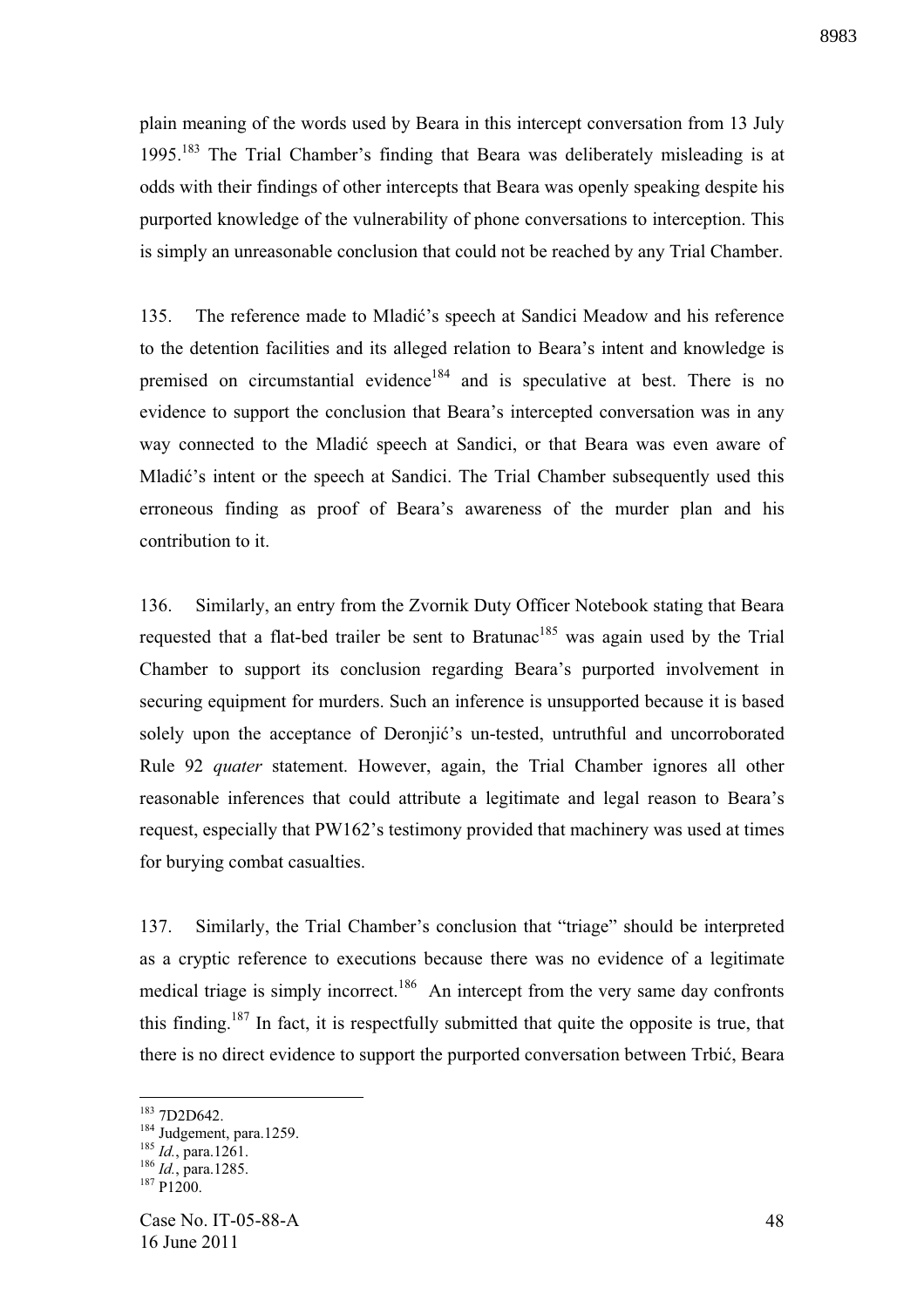and Cerović that inspired this alternate meaning of the word as concluded by the Trial Chamber. The definition by the Trial Chamber is thus, baseless, unfounded, unreasonable and speculative at best.

138. Likewise, the conclusion that Beara is implicated in a plan to murder by the morning of 12 July is not supported by any evidence and is pure speculation on part of the Trial Chamber and supported only by Beara's military position.<sup>188</sup>

139. Finally, the Trial Chamber's finding as reflected in paragraphs 1299–1302, 1304, 1307, 1312–1318, 1322, 1324-1333, 1402, 1404, 1406, 1421, 1861, 1883, 1960 and 2037, as highlighted in the Appellant's Notice of Appeal and discussed within other sections of this Brief, are not substantiated by any credible evidence and are premised on pure surmise and conjecture without applying the legal guarantees afforded to the Appellant and thus a new trial is warranted rejecting these findings.

# **GROUND 9**

THE TRIAL CHAMBER ERRED WHEN IT REFUSED TO PROPERLY CONSIDER THE TESTIMONY OF DEFENCE WITNESSES WHICH CONTRADICTED THE OTP'S EVIDENCE IN RELATION TO THE WHEREABOUTS OF THE APPELLANT LJUBIŠA BEARA AND IGNORED ALL REASONABLE INFERENCES WHICH CONFLICTED WITH SUCH A FINDING, IN VIOLATION OF THE PRINCIPLE OF PRESUMPTION OF INNOCENCE, THE PRINCIPLE OF BURDEN OF PROOF "BEYOND A REASONABLE DOUBT" AND FURTHER THE PRINCIPLE THAT ALL INFERENCES SHOULD BE MADE IN FAVOR OF APPELLANT, WHICH CONSTITUTED A MISCARRIAGE OF JUSTICE, THEREBY VIOLATING APPELLANT LJUBIŠA BEARA'S RIGHT TO A FAIR TRIAL.

140. The Trial Chamber erred when it completely disregarded relevant parts of Defence witness testimony. This is shown where the Trial Chamber failed to analyze evidence clearly relevant to their findings.<sup>189</sup> Specifically, the Trial Chamber disregarded parts of Defence testimony on the issue of the Appellant's whereabouts on 13 and 14 July 1995 and further erred by making unreasonable conclusions in regard to this issue.

<sup>&</sup>lt;sup>188</sup> Judgement, para.1299.

<sup>&</sup>lt;sup>189</sup> See Limai Appeal Judgment, para.86; see also Kvočka et al. Appeal Judgement, para.25.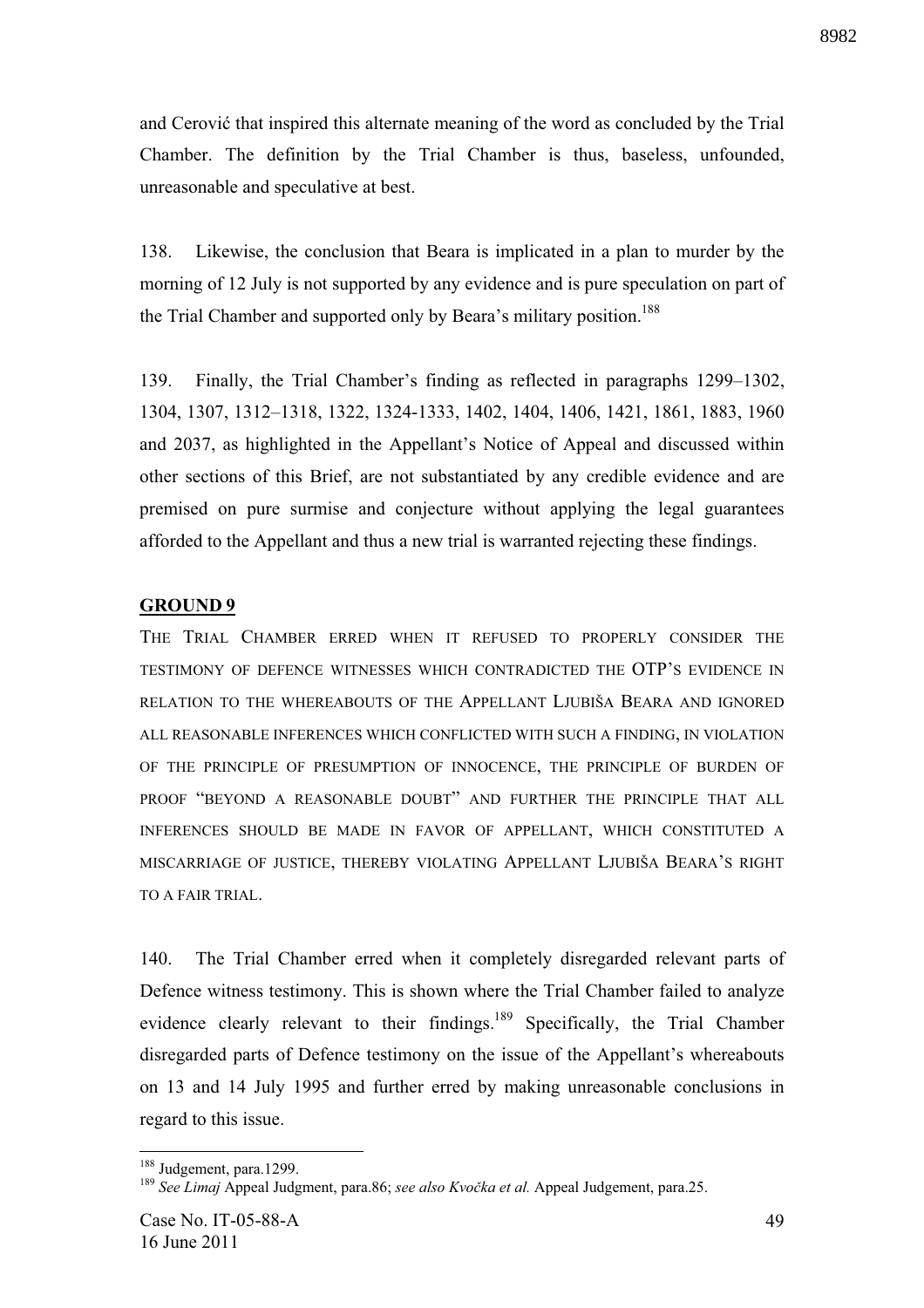141. The Defence submits that when comparing Prosecution and Defence witness' testimony on Beara's whereabouts on 13 and 14 July, the Trial Chamber chose to rely only on Prosecution witnesses. It should be restated that the testimony of Cekić, Gavrilović and Kerkez, who testified under oath in these proceedings, cannot be of less evidential value in comparison to the un-tested, uncorroborated and/or unreliable statements and testimony of Deronjić, Nikolić and Borovčanin, among others. Hence, the conclusion and findings by the Trial Chamber that none of the evidence or testimony proffered by the defense raised reasonable doubt is not the conclusion that would be reached by a reasonable Trial Chamber.

## **GROUND 10**

THE TRIAL CHAMBER ERRED AS A MATTER OF LAW AND ABUSED ITS DISCRETION IN FINDING THAT LACK OF A PHOTO LINE-UP DID NOT REDUCE THE PROBATIVE VALUE OF APPELLANT, LJUBIŠA BEARA'S IDENTIFICATION BY WITNESSES AND IGNORED ALL INFERENCES WHICH CONFLICTED WITH SUCH A FINDING, IN VIOLATION OF THE PRINCIPLE OF PRESUMPTION OF INNOCENCE, THE PRINCIPLE OF BURDEN OF PROOF "BEYOND A REASONABLE DOUBT" AND FURTHER THE PRINCIPLE THAT ALL INFERENCES SHOULD BE MADE IN FAVOR OF APPELLANT, WHICH CONSTITUTED A MISCARRIAGE OF JUSTICE, THEREBY VIOLATING APPELLANT LJUBIŠA BEARA'S RIGHT TO A FAIR TRIAL.

142. When assessing the identification evidence, the Trial Chamber did not apply the factors as set forth by the *Kupreskić* Appeals Chamber.<sup>190</sup> The Trial Chamber further failed to recognize a distinction between identification and recognition witnesses.<sup>191</sup> The Trial Chamber in *Haradinaj* considered that additional factors must be considered in relation to recognition witnesses, such as the possibility of bias and the interval between the time the witness recognized the person and the time he had last seen him.<sup>192</sup>

<sup>&</sup>lt;sup>190</sup> Prosecutor v. Kupreškić et al., IT-95-16 ("Kupreškić et al."), Appeals Judgment, 23 October 2001, para.40.

<sup>191</sup> *Prosecutor v. Haradinaj et al.*, IT-04-84 ("*Haradinaj et al.*"), Trial Chamber Judgment, 3 April 2008, para.29.  $\frac{192}{102}$  *Id.* 

Case No. IT-05-88-A 16 June 2011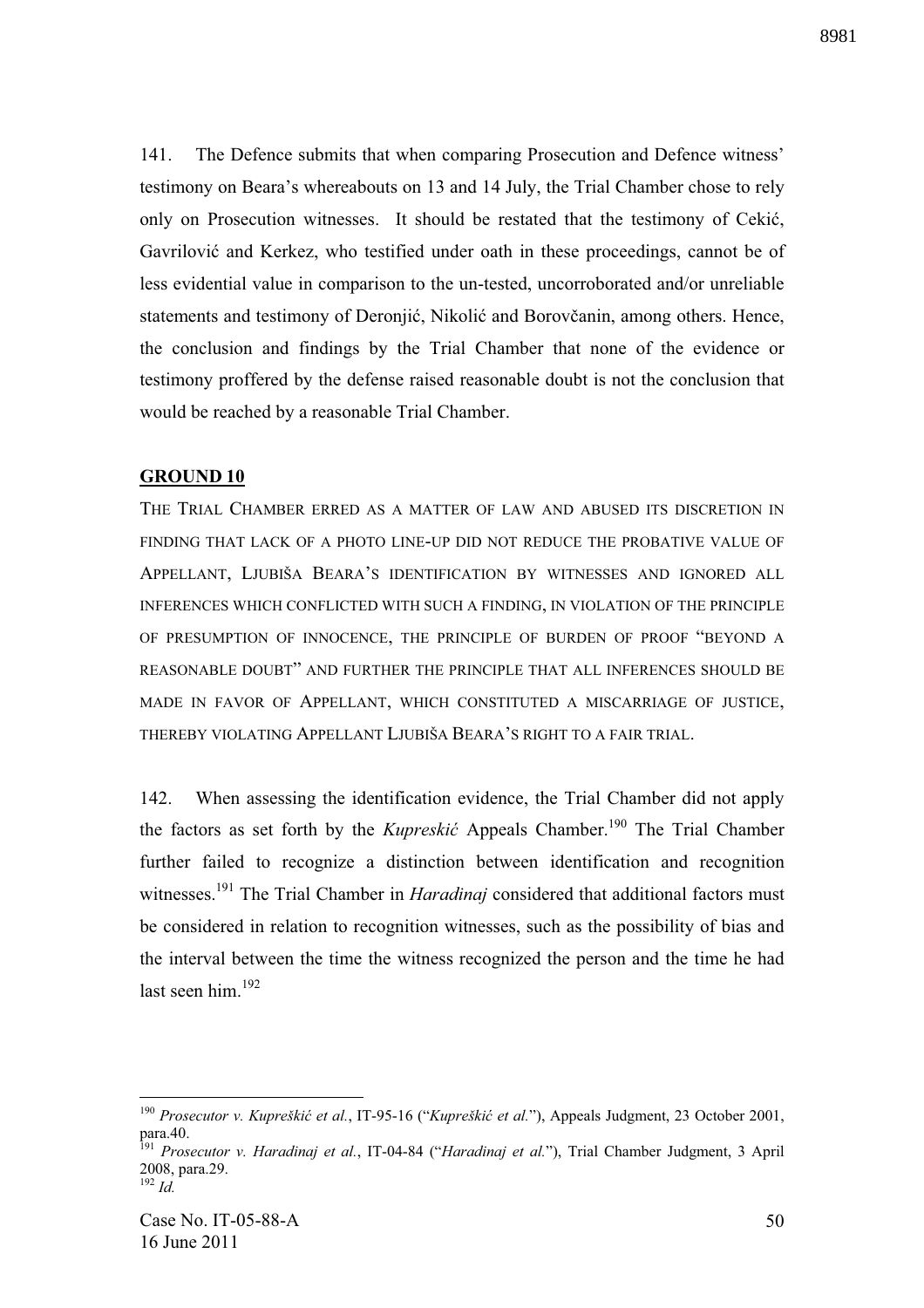143. It is submitted that in the particular circumstances, a photo line up was the only way to independently confirm the identification and recognition of Beara. Lack of such a line-up should have been remedied by the Trial Chamber by barring the alleged identifications of the Appellant by prosecution witnesses  $PW162$ ,<sup>193</sup> PW104,<sup>194</sup> Peric,<sup>195</sup> PW165<sup>196</sup> and Egbers<sup>197</sup>.

144. The Chamber erred when it relied on evidence that two witnesses (PW162 and PW104) saw Beara because the man they saw introduced himself as Beara.<sup>198</sup> This seemed to be the main argument by the Chamber despite the fact that PW104 clearly stated that Beara did not and does not resemble the person he purportedly met in July 1995. Likewise, PW162 stated that he would not know Beara today if he saw him on the street. The Trial Chamber simply glosses over these statements and does not accept the other, more reasonable inference of mistaken identification, erroneous identification or simply non-identification.

145. The third identification witness, PW165, the Trial Chamber relies upon actually did not identify Beara at all, but the Chamber inferred that the person PW165 saw from the back was Beara.<sup>199</sup> Such a conclusion defies any reasonableness.

146. Similarly, the Trial Chamber erred when it found that Vincent Egbers identified Beara. The report written by Egbers was cited as corroborative evidence, but the report does not add anything to independently support Egbers' identification because he was already mistaken in the first instance as to who he met when he wrote that same erroneous name in the report. The identification conducted from the video of an inspection of troops should have been dismissed by the Trial Chamber because it was highly prejudicial in the manner conducted as well as the number of times it took to ultimately allegedly identify him and the only person who remotely resembled Beara was Beara himself was on that video and no other possibilities were given to Egbers to test whether he truly knew who he talked to in 1995.

<sup>&</sup>lt;sup>193</sup> Judgement, para.1224.

<sup>194</sup> *Id.*, para.1225.

<sup>195</sup> *Id.*, para.1125.

<sup>196</sup> *Id.*, para.1227.

<sup>197</sup> *Id.*, para.12.

<sup>198</sup> *Id.,* paras.1224 & 1225.

<sup>199</sup> *Id.*, para.1228.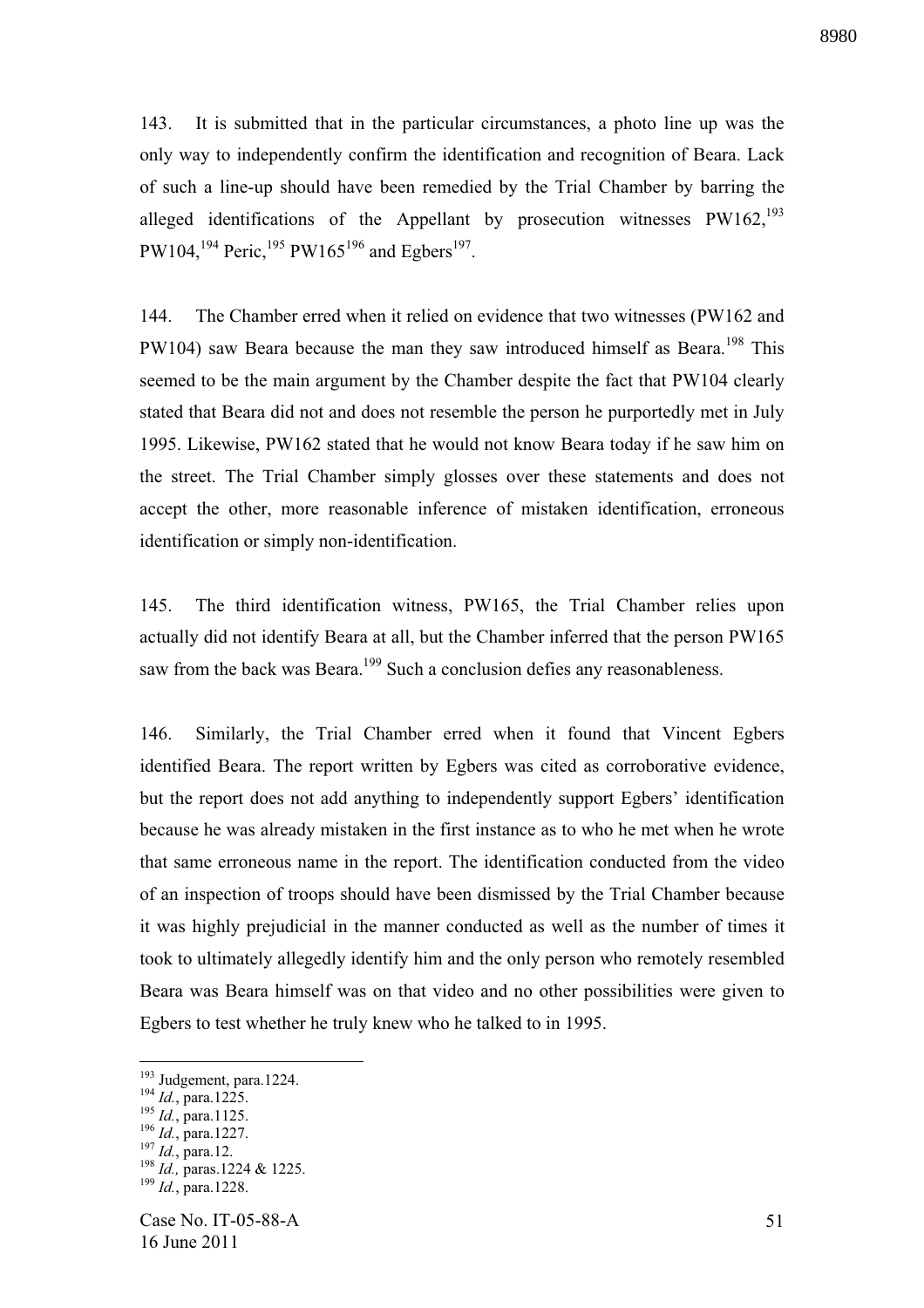147. The Chamber never reconciled the fact that three of those five identification witnesses did not identifying the person they me as having glasses when they saw him.<sup>200</sup> Considering that evidence was presented that Beara always wore and always had to wear his glasses, these identifications should have been dismissed.

148. Thus, the Chamber erred when it did not apply the proper legal standards and due care in assessing the identification evidence when it accepted those identifications without a proper photo line up and when it found that lack of such a line up did not reduce the probative value of the identification.

# **GROUND 11**

THE TRIAL CHAMBER ERRED AS A MATTER OF LAW AND ABUSED ITS DISCRETION IN FINDING THAT INTERCEPT EVIDENCE IS RELIABLE AND ABUSE ITS DISCRETION WHEN NOT RELYING ON THE ONLY LINGUISTIC EXPERT'S, SLOBODAN REMETIC, TESTIMONY AND IGNORED CREDIBLE TESTIMONY AND INFERENCES WHICH CONFLICTED WITH SUCH A FINDING, IN VIOLATION OF THE PRINCIPLE OF PRESUMPTION OF INNOCENCE, THE PRINCIPLE OF BURDEN OF PROOF "BEYOND A REASONABLE DOUBT" AND FURTHER THE PRINCIPLE THAT ALL INFERENCES SHOULD BE MADE IN FAVOR OF APPELLANT, WHICH CONSTITUTED A MISCARRIAGE OF JUSTICE, THEREBY VIOLATING APPELLANT LJUBIŠA BEARA'S RIGHT TO A FAIR TRIAL.

149. The Chamber erred when it did not rely on the expert report and testimony of Slobodan Remetić, the only linguistic expert who appeared before the Trial Chamber. The Trial Chamber erred in its reasoning that Remetic's analysis was carried out "without the benefit of hearing audio recordings of the relevant intercepts" and that his opinions were formed based on limited contact with Appellant which made his testimony incapable of raising doubt as to the reliability of the intercept evidence.<sup>201</sup> Remetic did, in fact, base his analysis on all available evidence, and personal

<sup>&</sup>lt;sup>200</sup> Wagenaar, T.25354.

 $^{201}$  Judgment, para.1231.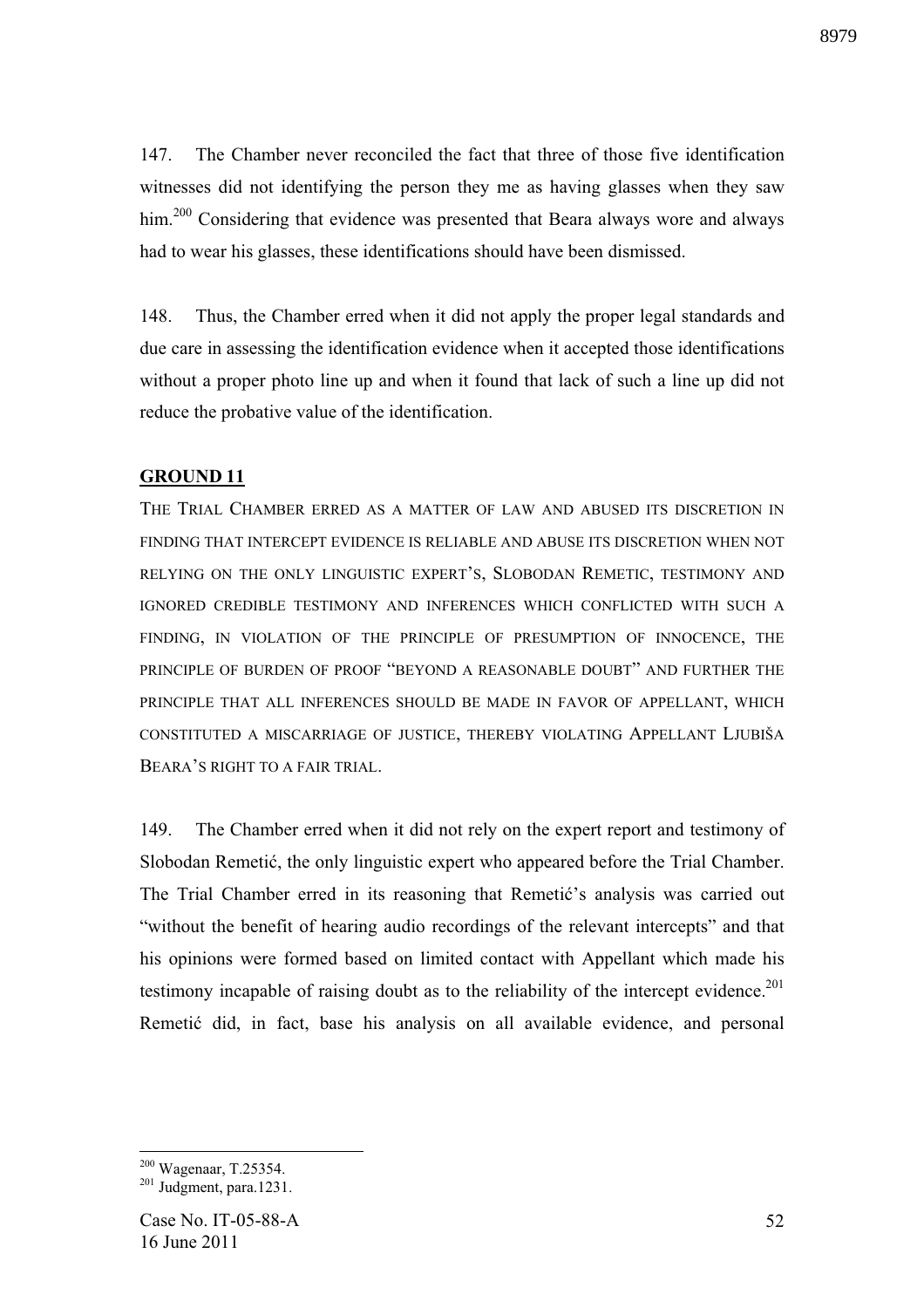meetings with Beara and employed proper care when assessing Beara's speech patterns before providing his expert conclusion.<sup>202</sup>

150. The Chamber completely disregarded evidence that Beara's linguistic patterns of speech were also proven through the testimony of various witnesses. Numerous witnesses testified that Beara spoke with a distinct Croatian or more specifically with a Dalmatian accent.<sup>203</sup> Remetic further confirmed such testimony by speaking directly with Beara at the UNDU several times and supported what the witnesses had confirmed to the Trial Chamber. Hence, Remetic had more than sufficient basis to render his conclusion after he conducted several conversations with Beara in the detention unit and listening to audio recordings of Beara's interview in the detention unit.

151. The Trial Chamber's rational to reject Remetic's findings because of a lack of audio recordings is misplaced. The Trial Chamber rejected this argument regarding lack of audio recordings when it was made by the defense relating to the admissibility of the intercepts in general. Thus, the Trial Chamber failed to adequately and fairly consider independent and uncontroverted testimony.

152. Furthermore, the Trial Chamber erred in not relying on Remetic's analysis despite having access to transcripts which allowed him to see the repeated use of particular language techniques that Remetić would ascribe to Beara.

153. The Trial Chamber discussed several intercepts that Remetic found not containing sufficient linguistic indicators to be able to attribute those conversations to Beara.<sup>204</sup> However, it can be seen that the intercepts were nevertheless generally accepted regardless of the number of inconsistencies, even alterations, and Remetic's opinion. In those circumstances the Trial Chamber did not properly evaluate if Remetic's testimony put into doubt the intercepts that were alleged to include Beara.

 $202$  Remetic did listen audio transcripts of Beara's interview with the OTP and himself interviewed Beara at the U.N.D.U.

<sup>&</sup>lt;sup>203</sup> Milan Kerkez, T24944; 2D PW19, T.25625-8 & T25633; Sredoje Simić, T.12427; Ljuban Mrković, T.24309; Branimir Grulović, T.23780 & T.23783; Mikajlo Mitrović, T.25047.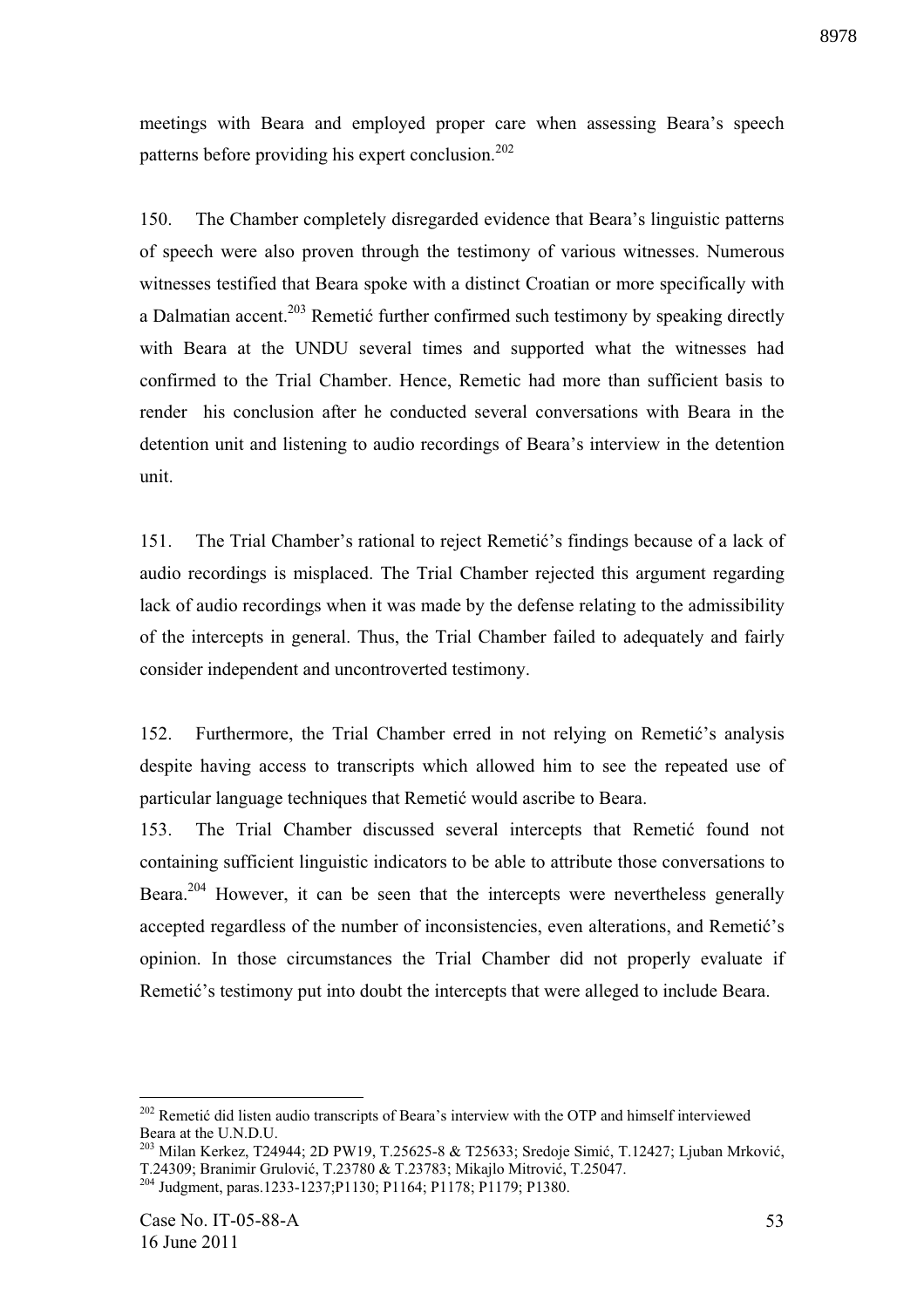154. The Trial Chamber completely disregarded Remetic as the only linguistic expert, and his conclusions were not discussed in the Judgement. Remetic explicitly stated that a person's dialect cannot be hidden and that it is very difficult, almost impossible, to hide one's dialectological origin.<sup>205</sup> More specifically, in relation to the 18 intercepts Remetic analyzed, he concluded that "a comparison of the language of the alleged intercepts and Beara's current manner of speech has brought to the surface the diametric opposition".<sup>206</sup> Therefore, the alleged identity of Beara as a speaker on these intercepts was not established beyond a reasonable doubt.

155. In conclusion the Trial Chamber erred when it did not give any weight to Remetic's opinions and conclusions, especially given as the only linguistic analysis in the case.

## **GROUND 12**

THE TRIAL CHAMBER ERRED AS A MATTER OF LAW AND ABUSED ITS DISCRETION IN FINDING THAT THE APPELLANT LJUBIŠA BEARA'S EVIDENCE AS TO HIS WHEREABOUTS IS NOT REASONABLY TRUE AND IGNORED ALL CREDIBLE TESTIMONY AND INFERENCES WHICH CONFLICTED WITH SUCH A FINDING, IN VIOLATION OF THE PRINCIPLE OF PRESUMPTION OF INNOCENCE, THE PRINCIPLE OF BURDEN OF PROOF "BEYOND A REASONABLE DOUBT" AND FURTHER THE PRINCIPLE THAT ALL INFERENCES SHOULD BE MADE IN FAVOR OF APPELLANT, WHICH CONSTITUTED A MISCARRIAGE OF JUSTICE, THEREBY VIOLATING APPELLANT LJUBIŠA BEARA'S RIGHT TO A FAIR TRIAL.

156. The Trial Chamber erred in applying an incorrect legal standard to the Appellant's alibi and further erred in finding that the Appellant did not raise a reasonable doubt as to his presence in Bratunac and Zvornik on 13 and 14 July 1995. With respect to this finding, the Trial Chamber inappropriately shifted the burden to the Defence in making it an obligation to raise reasonable doubt as to Beara's presence in Bratunac and Zvornik.

157. With respect to the wording "reasonably possibly true" as it relates to alibi the Appeal Chamber in *Musema* found that:

 $205$  T.24550.

<sup>206</sup> T.24556; T.24571-2; T.24595.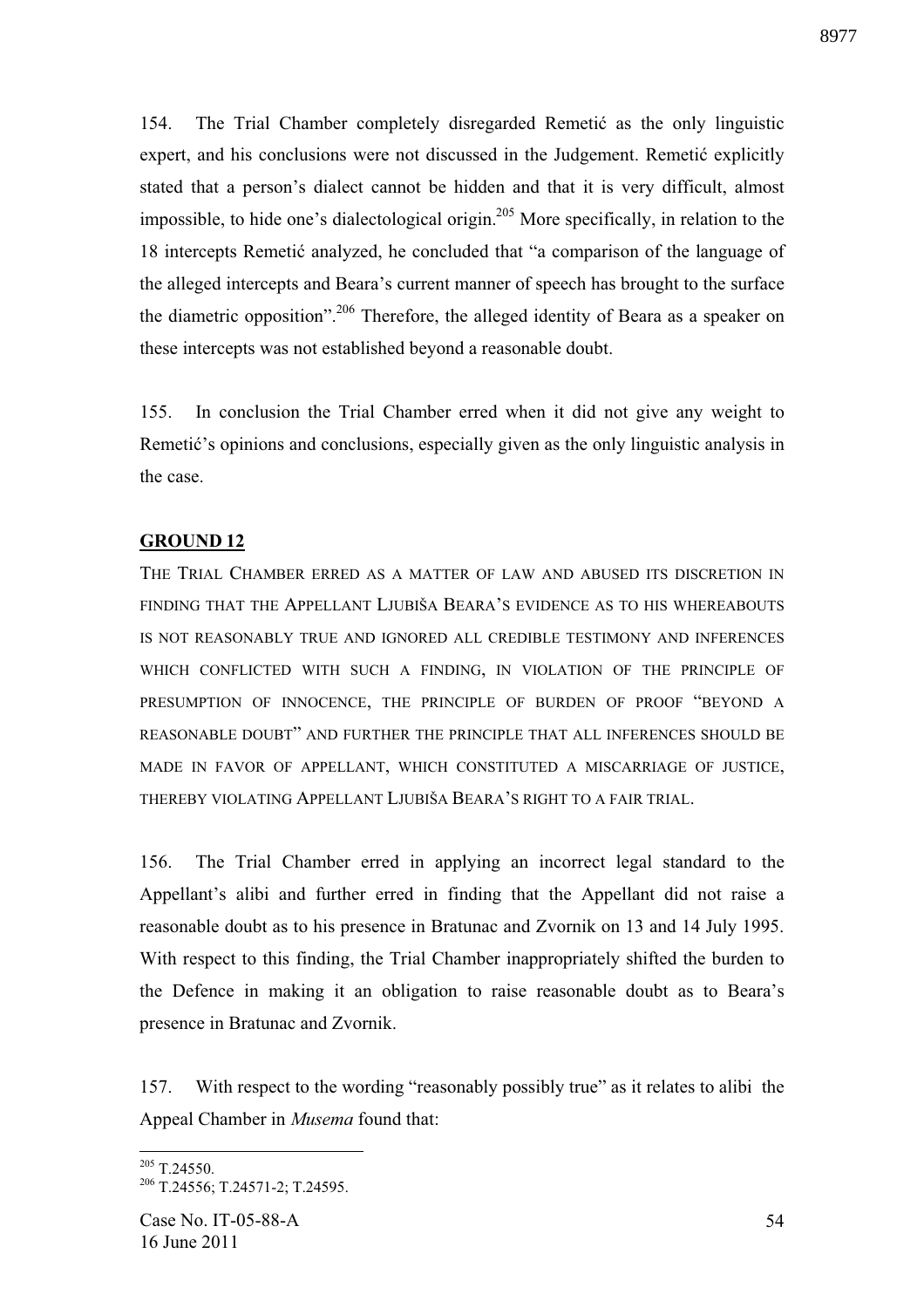In establishing its case, when an alibi defence is introduced, the Prosecution must prove, beyond any reasonable doubt, that the Appellant was present and committed the crimes for which he is charged and thereby discredit the alibi defence. The alibi defence does not carry a separate burden of proof. If the defence is reasonably possibly true, it must be successful.<sup>207</sup>

158. It is respectfully submitted that the Trial Chamber in the present case failed to apply the proper legal standard in determining the whereabouts or alibi of Beara. A reasonable Trial Chamber could not make such a similar finding because the analysis of the Trial Chamber actually deals with whether defence proved its case beyond reasonable doubt.

159. The Trial Chamber found that the alibi offered was not reasonably possibly true.<sup>208</sup> In doing so, the Trial Chamber applied a standard of 'beyond reasonable doubt' to the testimony of Defence witnesses and compared the evidence to the Prosecution witnesses in order to conclude that the Appellant's alibi is not reasonably possibly true. However, the Trial Chamber should have found that the testimony of Defence witnesses was reasonably possibly true because, as explained previously.

#### **GROUND 13**

THE TRIAL CHAMBER ERRED AS A MATTER OF LAW AND ABUSED ITS DISCRETION IN FINDING THAT AT LEAST 5.336 INDIVIDUALS WERE KILLED IN THE EXECUTIONS FOLLOWING THE FALL OF SREBRENICA AND IGNORED ALL CREDIBLE TESTIMONY AND INFERENCES WHICH CONFLICTED WITH SUCH A FINDING, IN VIOLATION OF THE PRINCIPLE OF PRESUMPTION OF INNOCENCE, THE PRINCIPLE OF BURDEN OF PROOF "BEYOND A REASONABLE DOUBT" AND FURTHER THE PRINCIPLE THAT ALL INFERENCES SHOULD BE MADE IN FAVOR OF APPELLANT, WHICH CONSTITUTED A MISCARRIAGE OF JUSTICE, THEREBY VIOLATING APPELLANT, LJUBIŠA BEARA'S RIGHT TO A FAIR TRIAL.

160. The Trial Chamber's finding that 5.336 individuals were killed in executions following the fall of Srebrenica is a finding that no reasonable tribunal could have reached and such error occasioned a miscarriage of justice. Trial Chamber made this

<sup>207</sup> *Musema v. Prosecutor,* ICTR-96-13 ("*Musema*"), Appeals Judgment,16 November 2001, para.205. <sup>208</sup> Judgment, para.1246.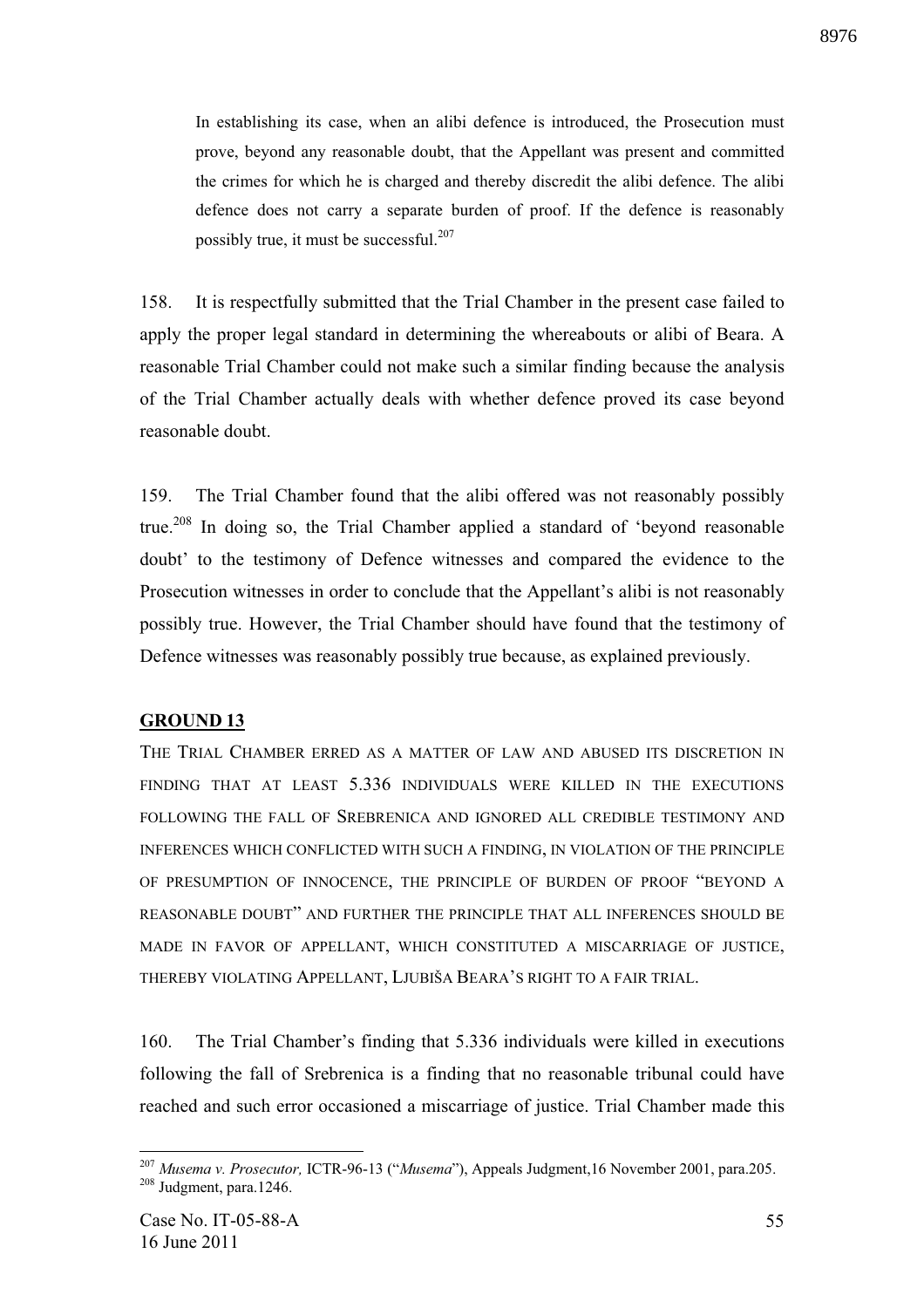finding giving undue weight to Prosecution expert witnesses despite their flawed methodology and erroneous conclusions. Further discussion regarding expert testimony is found in Ground 5 of this Brief.

161. In addition, the Trial Chamber in reaching its conclusion regarding the number of individuals killed in executions, the Trial Chamber violated the best evidence rule and relied on unreliable and circumstantial evidence offered by Prosecution expert witnesses while disregarding clear and undisputed testimony of survivors which conflicted with the number killed and executed. Those survivor witnesses that testified before the Trial Chamber include, *inter alia*: Mevludin Oric, PW139, PW113, PW106, PW112, PW111 and PW110. Evidence regarding the large number of killed during legitimate combat engagement was provided by these witnesses and confirmed by independent documentary evidence.<sup>209</sup> The Defence cited to these exhibits, yet they were completely disregarded by the Trial Chamber.

162. The Trial Chamber did not discuss the number of killed in legitimate combat engagements as testified to by survivors. The Trial Chamber solely relies on Prosecution investigator Dusan Janc who gave his limited opinion that surface remains of 648 people that were the result of legitimate combat operations.<sup>210</sup>

163. The Trial Chamber further ignored the examination of the proximity of the legitimate combat engagements and the overlap with the locations of the mass graves; which was depicted by Janc on a map.<sup>211</sup> Even Janc conceded that it is possible that the numbers he identified in his report as to the number executed are inflated and include individuals who died as a result of sustaining injuries from land-mines, selfinflicted wounds, and/or injuries from legitimate combat engagements.<sup>212</sup>

164. Considering that the Chamber disregarded relevant testimony of survivors it further erred when it failed to assess Defence arguments that Prosecution experts' reports do not exclude the possibility that a substantial number of identified Muslim

 $209$  1D374, p.2.

 $210$  Judgment, para.660.

 $211$  T.33611-5; 2DIC252.

 $212$  T.33626.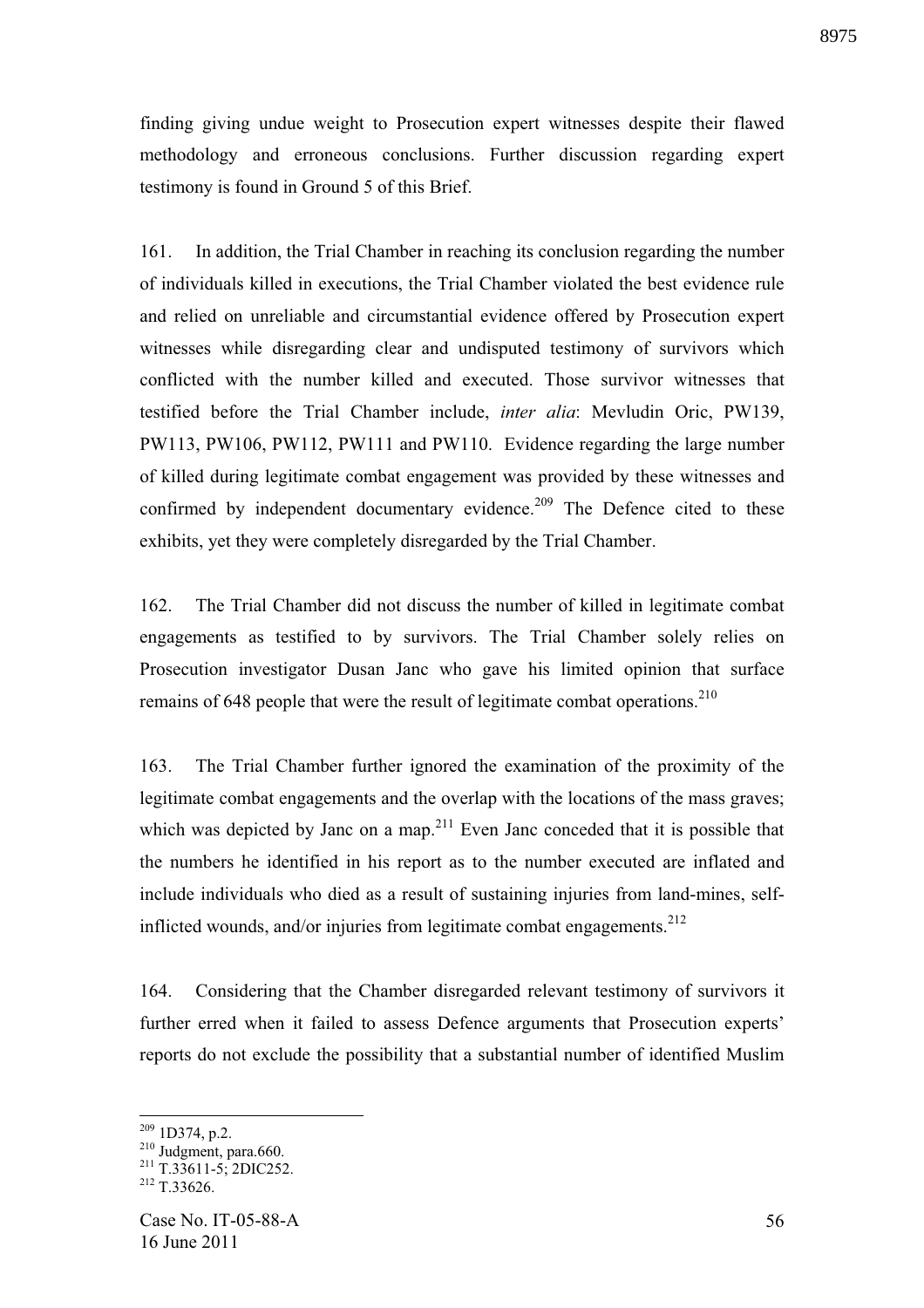men were killed in combat.<sup>213</sup> In fact, the Trial Chamber did not address arguments regarding: John Clark's opinion that bodies in graves did not belong to the people killed in combat because lack of military clothing;  $2^{14}$  Clark's opinion on the same issue based on number of young, elderly and wounded men among casualties; $^{215}$  other experts conclusion in relation to cause and manner of death; $^{216}$  and the experts conclusion on dating of graves and decedents; $2^{17}$ 

165. The Trial Chamber erred in failing to analyze the report and conclusions of Svetlana Radovanović, in part, when she established 3277 overlaps of the database of the BiH army with the Brunborg's list; if Brunborg's broad key methodology were applied, the result would be around  $5000$  persons.<sup>218</sup> This information further supports the Defence argument that many of these soldiers actually died as a result of their engagement with VRS forces.

166. Although the Prosecution's chief military expert Butler confirmed that it was never a task of the prosecution to establish the number of killed in the column during combat activities, $2^{19}$  it is submitted that the Chamber made an error when it did not discuss all the available evidence showing that a large number of legitimate casualties in the Muslim column should be included in the assessment of determining the number of killed and or executed.

167. It is respectfully submitted that the Trial Chamber completely disregarded the evidence presented by the defense and erred in its finding as to the number of killed in executions.

## **GROUND 14**

THE TRIAL CHAMBER ERRED AS A MATTER OF LAW AND ABUSED ITS DISCRETION WHEN IT DID NOT PROPERLY CONSIDER AND FAILED TO GIVE ADEQUATE WEIGHT TO THE TESTIMONY OF EXPERTS DUŠAN DUNJIĆ, DEBRA KOMAR, MILADIN KOVACEVIĆ,

<sup>&</sup>lt;sup>213</sup> Beara Final Brief, para.178-191.

<sup>214</sup> *Id.*, para.178-179.

<sup>215</sup> *Id.*, para.180-181.

<sup>216</sup> *Id.*, para.182-186.

<sup>217</sup> *Id.*, para.187-188.

<sup>218</sup> T.24348; 3D398, p.22; 3D398a.

 $219$  T.20248.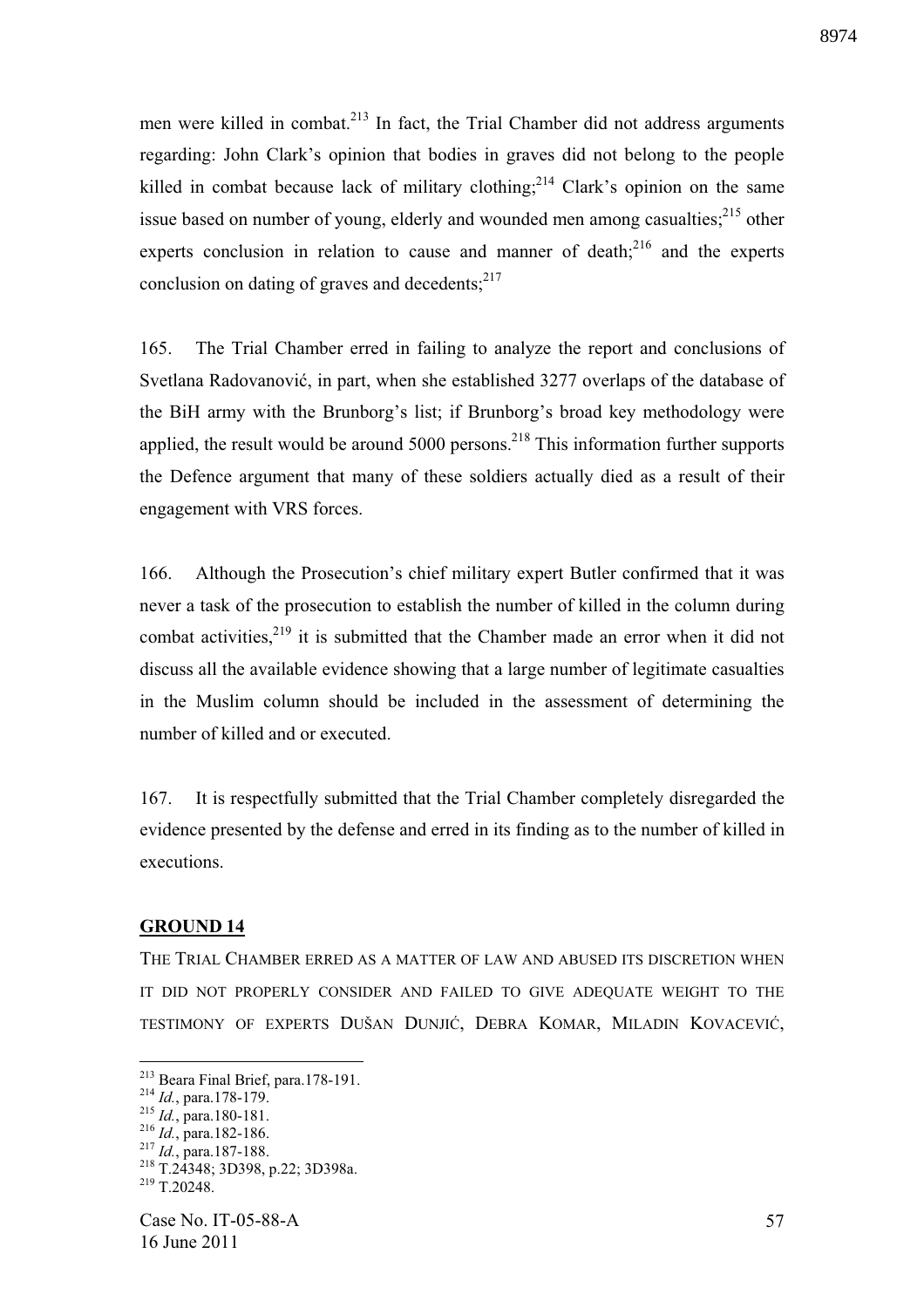SVETLANA RADOVANOVIĆ AND OLIVER STOJKOVIC AND INSTEAD FOUND PROSECUTION'S EXPERTS CONCLUSIONS RELIABLE IN RELATION TO THE TIMEFRAME, MANNER AND CAUSE OF DEATH, MINIMUM NUMBER OF INDIVIDUALS IN EACH GRAVE, DEMOGRAPHIC FACTS AND DNA RESULTS AND IGNORED ALL CREDIBLE TESTIMONY AND INFERENCES WHICH CONFLICTED WITH SUCH A FINDING, IN VIOLATION OF THE PRINCIPLE OF PRESUMPTION OF INNOCENCE, THE PRINCIPLE OF BURDEN OF PROOF "BEYOND A REASONABLE DOUBT" AND FURTHER THE PRINCIPLE THAT ALL INFERENCES SHOULD BE MADE IN FAVOR OF APPELLANT, WHICH CONSTITUTED A MISCARRIAGE OF JUSTICE, THEREBY VIOLATING APPELLANT, LJUBIŠA BEARA'S RIGHT TO A FAIR TRIAL.

168. The Trial Chamber erred in its assessment of the Defence experts and in its conclusion that evidence given by those experts is unreasonable and not supported by evidence. The Trial Chamber erred because it completely disregarded arguments and testimony of defence experts when reaching its conclusions. As argued previously the Chamber disregarded serious critiques of the methodology of prosecutor's experts: that large number of keys (71) was used to match persons between 1991 census and voters list made after  $1995$ ,<sup>220</sup> that prosecutor's experts disregarded available sources that would produce more reliable list of missing persons, $^{221}$  that prosecutor's experts did not define the actual territory of Srebrenica, $222$  that the concrete numbers of missing reached by prosecutor's experts were inaccurate when a process of matching was redone by Defence experts.<sup>223</sup>

169. Further, the Trial Chamber shifted the burden of proof to the defence because it asked for defence experts to prove beyond reasonable doubts that the results of Prosecution experts are wrong. The Trial Chamber erred when found that Kovacević's analysis is fundamentally flawed because he did not used data from the ICRC and PHR on persons who were reported missing.<sup>224</sup> The separate opinion of the Honorable Judge Kwon is sound on this point. Judge Kwon found that Kovacević could have conducted his own analysis without relying on any of Brunborg's sources and then

 $220$  Radovanović, T.24339.

 $221$  Judgement, para.634; Radovanović, T.24326.

 $222$  Radovanović, T.24366.

<sup>&</sup>lt;sup>223</sup> Kovačević, T.22665 & T.22685; 1D1129, paras.14 & 27.

 $^{224}$  Judgement, para.633.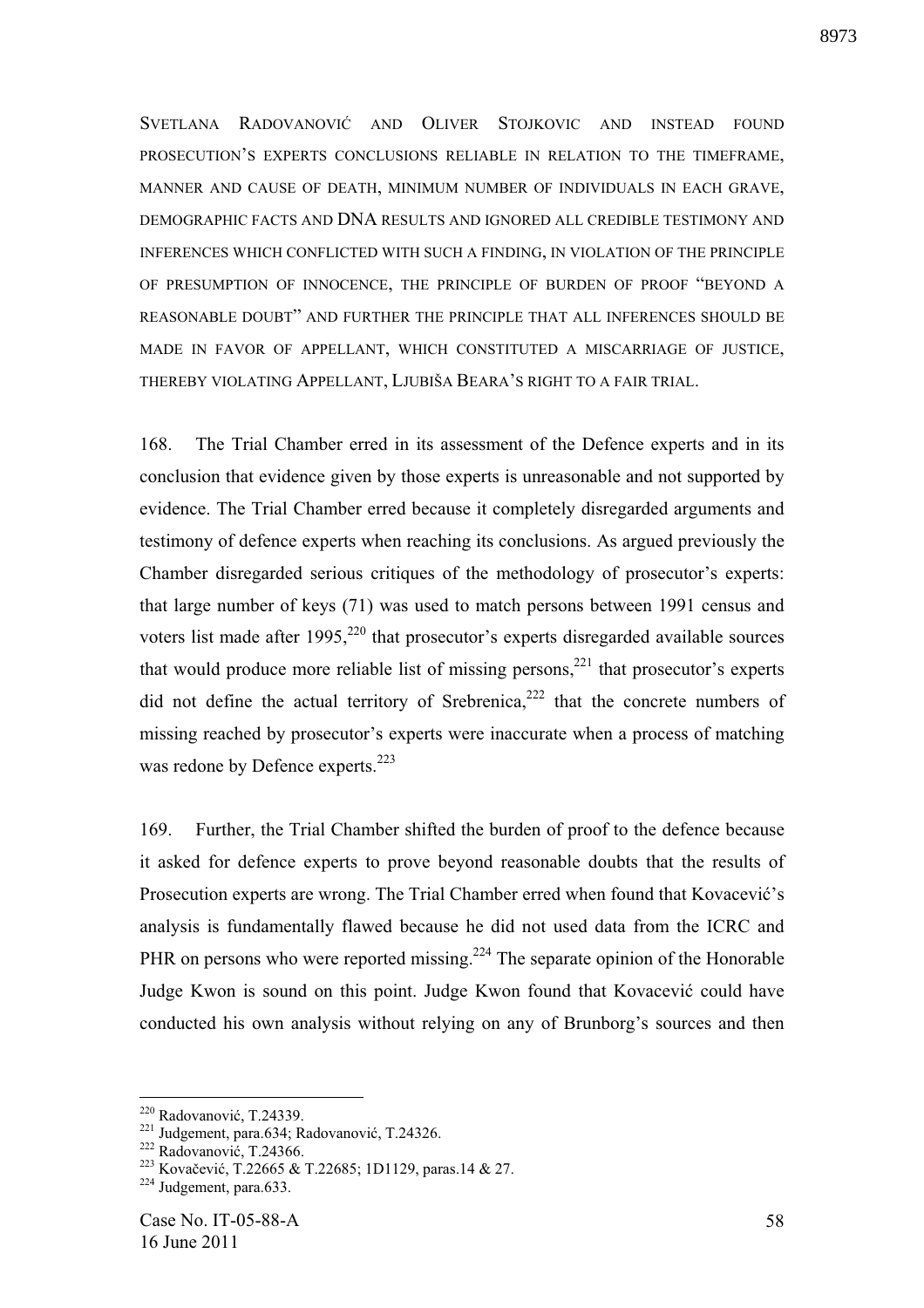compared his results with those of Brunborg.<sup>225</sup> However, it should be noted that while the Prosecution and its experts are compelled to prove their case, namely, the number of missing persons beyond reasonable doubt, this is not the case with defence experts. The Trial Chamber applied wrong legal standard which constitutes an error that invalidates the Judgement.

170. In relation to the evidence given by the expert Radovanović, the Trial Chamber made illogical conclusions when assessing her results on the demographic evidence. The Trial Chamber actually shifted the burden of proof to the Defence when comparing the results of Brunborg and Radovanović on the total number of missing. The Trial Chamber did not accept Radovanović conclusion that 1.002 individuals who did not match with the census records should have been removed from overall number even while using Brunborg's methodology.<sup>226</sup> However, Brunborg's conclusion was nevertheless accepted because, in the words of Trial Chamber, Brunborg tried to fill gaps in his work.<sup>227</sup>

171. Similarly, the Trial Chamber concluded that people who may have died prior to 10 July are not wrongly included on the 2005 list of missing because they were identified in 'Srebrenica-Related Graves'.<sup>228</sup> It is submitted that without giving reasons for such a conclusion, and in light of Defence arguments that bodies not related to a JCE to murder were buried in mass graves, this shows that burden of proof was shifted from the Prosecution to Defence.

172. Finally, in relation to experts Kovacević and Radovanović, the Trial Chamber erred when it found that their evidence should be considered as pure speculation because their reports do not explain the sources of the documents used.<sup>229</sup> Such finding of the Trial Chamber is completely unsound. As found in a footnote of the Trial Chamber, Radovanović was asked where the documents came from and she

<sup>225</sup> *Id.*, n.2303.

<sup>&</sup>lt;sup>226</sup> Judgement, para.635; Radovanović, T.24497-24499.

 $227$  Judgement, para.635.

<sup>228</sup> *Id.*, para.636.

<sup>229</sup> *Id.*, para.637.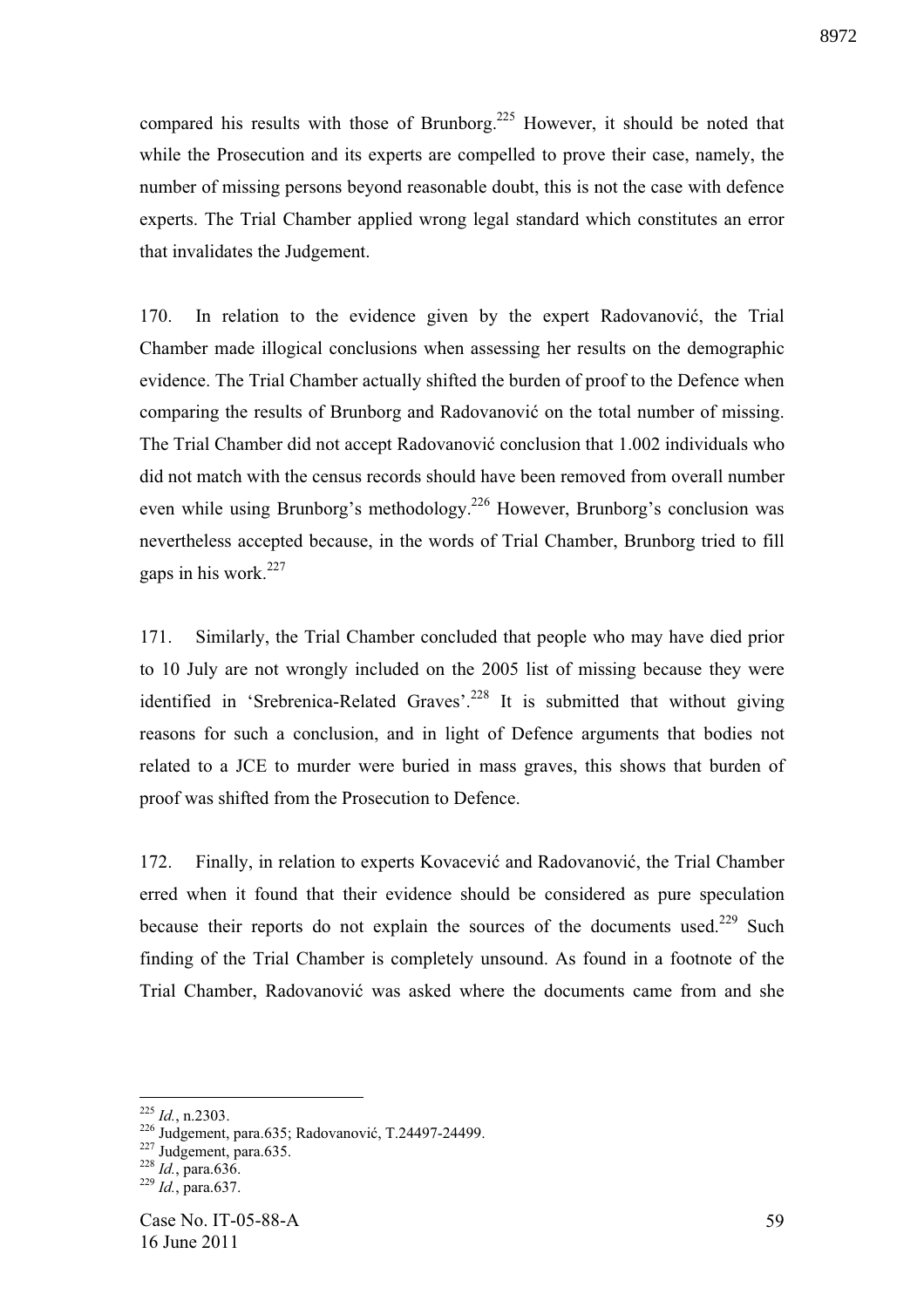responded that she received them from the Defence as materials disclosed by the OTP. $^{230}$ 

173. The Trial Chamber further erred when it did not accepted Komar's result of a total of 3.959 identified individuals, after she eliminated the duplicate matches from ICMP raw data.<sup>231</sup> Komar extensively explained how she analyzed the ICMP raw material from October 2007 (P3002) and made her own excel sheet (2D543) by reorganizing the information found in the raw date of identification process.<sup>232</sup>

174. The Trial Chamber also completely disregarded testimony and evidence given by expert Komar disputing 758 unique profiles of DNA profiles that have not been associated with specific individuals, but included by Manning in total number of people associated with Srebrenica. According to Komar these allegedly unique profiles were not at all unique because they matched between two and four people.<sup>233</sup>

# **ERRORS OF LAW AND FACT IN THE APPLICATION OF JCE**

## **GROUND 15**

THE TRIAL CHAMBER ERRED AS A MATTER OF LAW AND ABUSED ITS DISCRETION IN ITS APPLICATION OF THE JCE STANDARD WHILE FINDING THAT THE APPELLANT, LJUBIŠA BEARA, SIGNIFICANTLY CONTRIBUTED TO THE COMMON PURPOSE TO MURDER AND IGNORED ALL CREDIBLE TESTIMONY AND INFERENCES WHICH CONFLICTED WITH SUCH A FINDING, IN VIOLATION OF THE PRINCIPLE OF PRESUMPTION OF INNOCENCE, THE PRINCIPLE OF BURDEN OF PROOF "BEYOND A REASONABLE DOUBT" AND FURTHER THE PRINCIPLE THAT ALL INFERENCES SHOULD BE MADE IN FAVOR OF APPELLANT, WHICH CONSTITUTED A MISCARRIAGE OF JUSTICE, THEREBY VIOLATING APPELLANT LJUBIŠA BEARA'S RIGHT TO A FAIR TRIAL.

<sup>230</sup> *Id.*, para.637, n.2317.

<sup>231</sup> *Id.*, para.642.

<sup>&</sup>lt;sup>232</sup> T.23949-T.23958.

<sup>233</sup> T.23953-4 & T.23960; P2993 (0614-8657).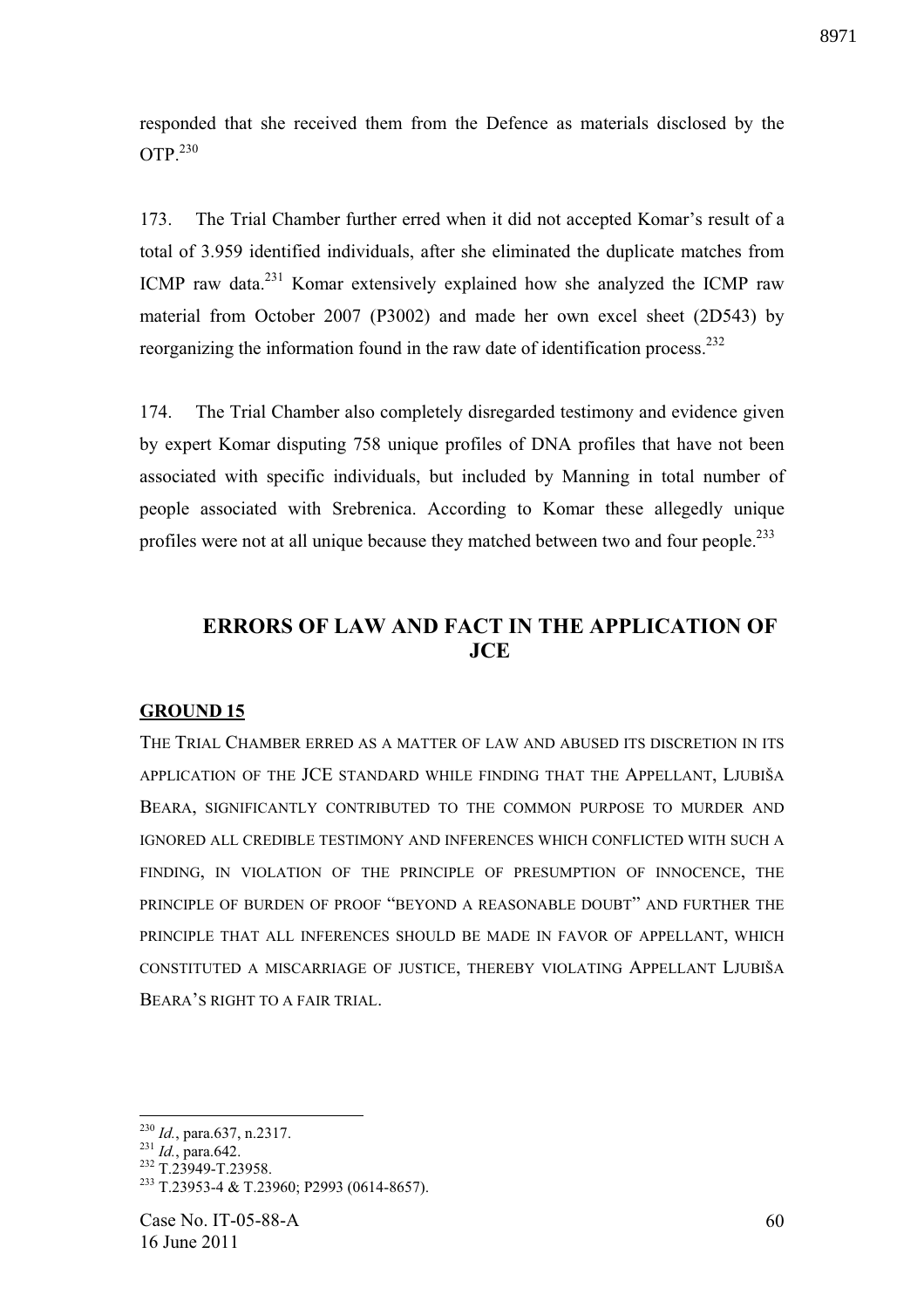175. It is respectfully submitted that the Trial Chamber's conclusion that Beara significantly contributed to the common purpose to murder<sup>234</sup> was based on unreliable evidence.<sup>235</sup> As noted by the Trial Chamber, in order for Beara to be responsible for a JCE to murder, he must have participated in the common purpose, i.e., significantly contributed to a common purpose while sharing the intent with other members of the JCE to murder  $^{236}$ 

176. The Trial Chamber's conclusion that, from the morning of 12 July, Beara played a key role in orchestrating the murder operation by planning, coordinating and overseeing the detention, transportation, execution and burial of the able-bodied Bosnian Muslim males is based on highly unreliable evidence which respectfully constitutes speculation.

177. The conclusion that Beara, as of the morning of 12 July, was aware of and implicated in the plan to murder solely because of his subordinate relationship with members of the Security Branch is a leap of faith.

178. Furthermore, the Trial Chamber erred because it did not give any reasoned opinion explaining such an important conclusion and, as such, it invalidated the decision. The Trial Chamber failed to provide any evidence or even indicia that Beara was acquainted with the events unfolding in front of the Fontana Hotel on 12 July. There was no evidence that Beara met with any of his subordinates before 13 July in order to be informed of the purported plan on 12 July.

179. Further, the Trial Chamber's conclusion that Beara's contribution is based on an alleged conversation with Deronjić on 13 July in the SDS offices<sup>237</sup> is erroneous as the Trial Chamber relied on untested, uncorroborated and previously recognized false testimony. This alleged conversation was previously discussed at length and is incorporated as if fully re-stated herein.

 $234$  Judgment, para.1302.

<sup>235</sup> *See, infra,* Grounds 6 & 8.

 $236$  Judgment, para.1298.

 $^{237}$  Judgment, para.1300.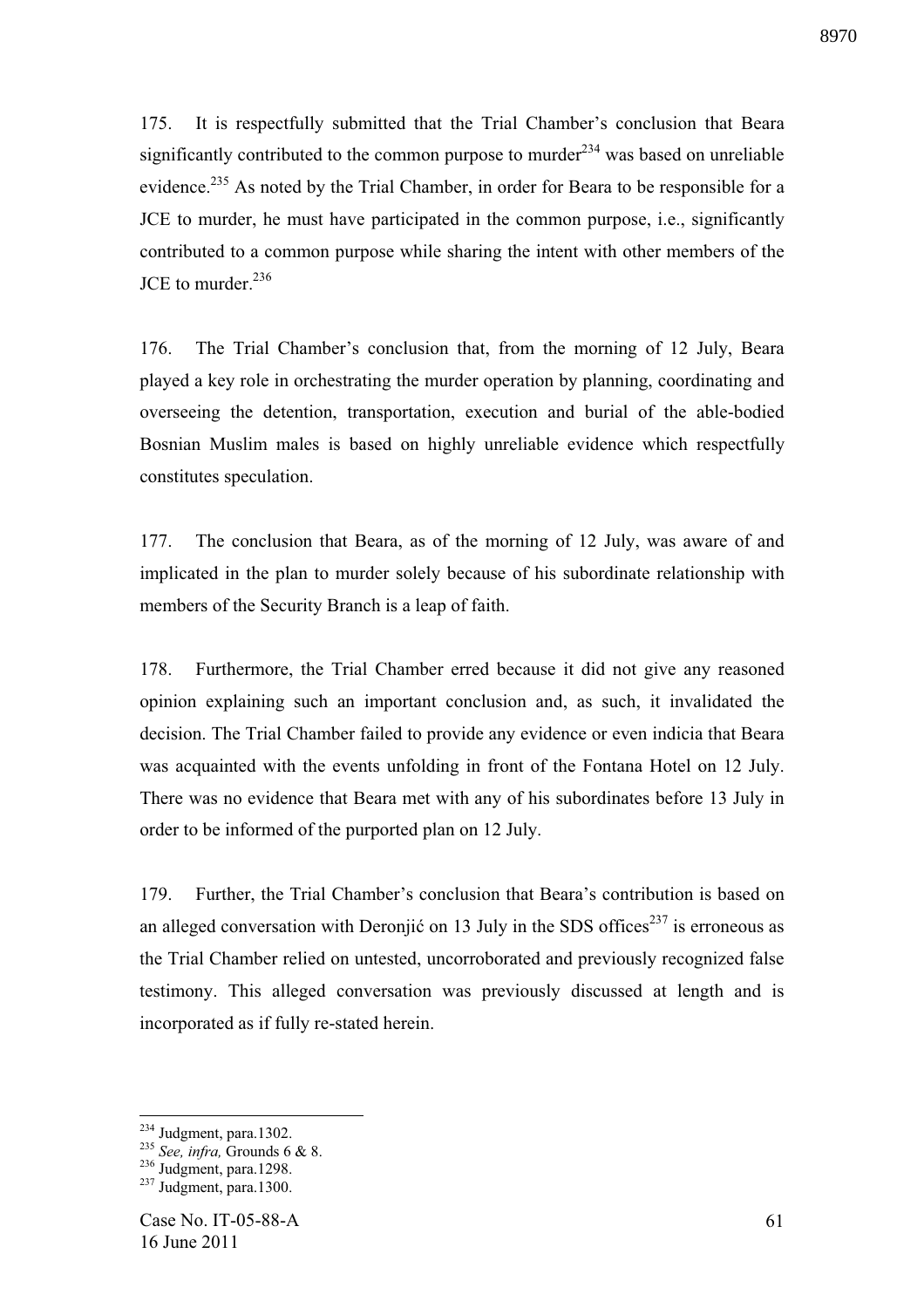180. It is respectfully submitted that the Trial Chamber's conclusion that Beara's coordination of various components of the VRS and relevant civilian authorities, as outlined in paragraph 1271 of the Judgement, is not supported by any direct evidence. As stated previously it is the position of the Defence that certain civilian authorities falsely accused the Appellant because of their own involvement<sup>238</sup> in the crimes perpetrated in Bratunac and Zvornik among other places. Furthermore, this evidence from the close-knit circle of friends lacked any precision in describing events and was unable to recognize Beara properly, thus cannot be relied upon as corroboration to support the conclusions of the Trial Chamber.

#### *Identifying Locations*

181. It is respectfully submitted that implicating Beara in identifying locations and securing personnel and equipment is an erroneous conclusion that it is not based on any reliable evidence presented to the Trial Chamber.<sup>239</sup> Allegations of Appellant's involvement in identifying the brick factory in Bratunac are based solely on Deronjić's statement.<sup>240</sup> This statement is not corroborated as critical issues should be for conviction.<sup>241</sup> Considering that the Trial Chamber found that identifying locations was a critical component of Beara's contribution to the JCE to murder, it is respectfully submitted that the lack of any corroboration of Deronjić's statement in this regard constituted an erroneous finding that occasioned a miscarriage of justice.

#### *Securing the Personnel and Equipment*

182. It is respectfully submitted that the Trial Chamber's conclusion that Beara was involved in securing personnel and equipment is erroneously based on testimony in relation to machinery for burials. As previously argued the Defence disputes the conclusion reached by the Trial Chamber and its reliance on the testimony of PW162, PW161 and PW104 and their alleged identification of Beara. These arguments are respectfully incorporated as if fully re-stated herein. However, it is further noted that the Trial Chamber failed to find or rely on any direct evidence that even assuming that these conversations occurred they related to the burial of executed prisoners and not the burial of ABiH members killed in legitimate combat engagements with the VRS.

<sup>238</sup> *See, infra,* Grounds 5, 6 & 8.

<sup>&</sup>lt;sup>239</sup> Judgment, para.1300.

<sup>240</sup> *Id.*, para.1275.

<sup>241</sup> *Id.*, para.1215.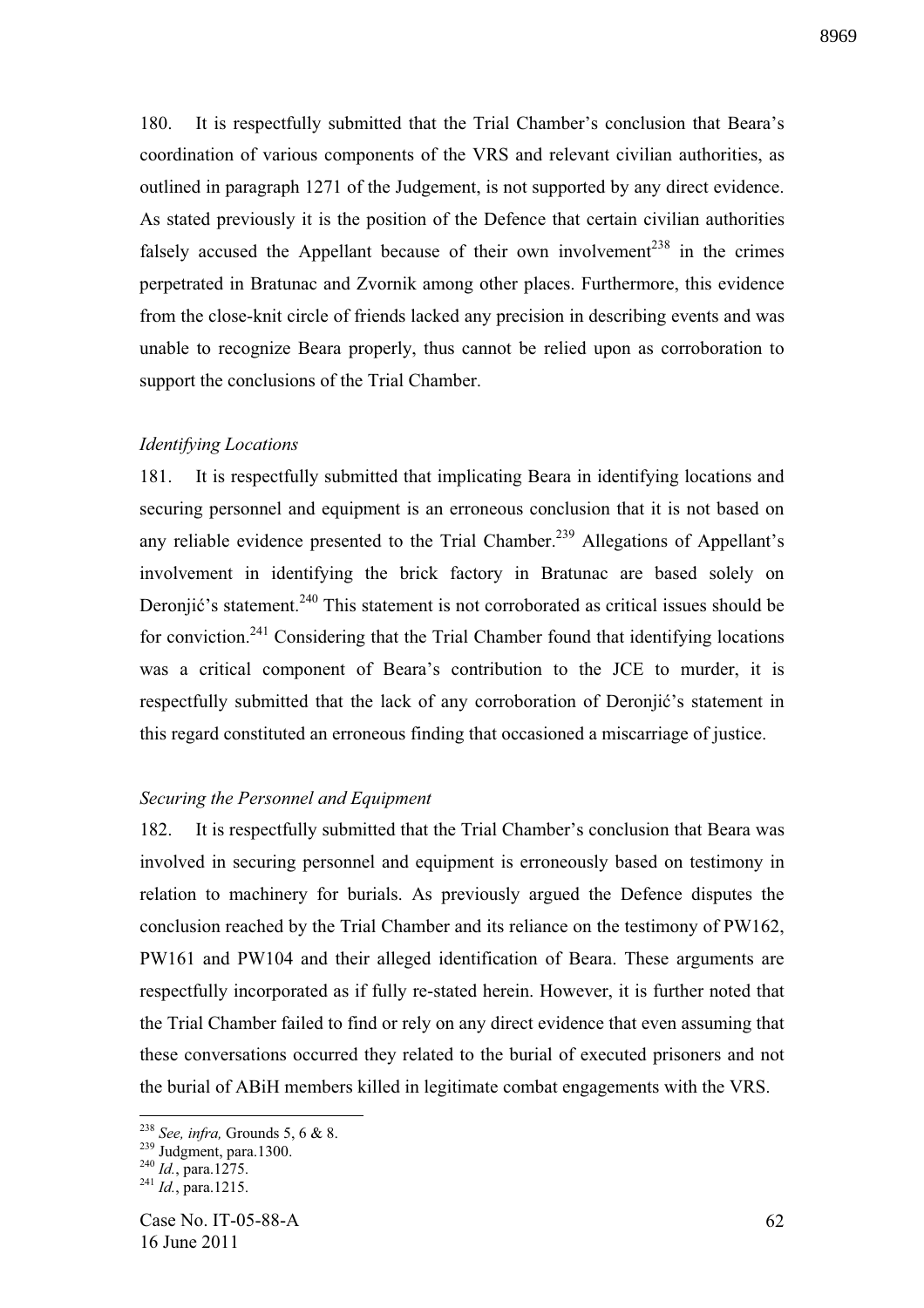183. In addition, PW162 testified that Beara was not even in the room while PW162 discussed with two other officers the status of construction machinery.<sup>242</sup> Thus, relying on this evidence is speculative.

184. Specifically, evidence was presented during the trial that bodies from the woods (Ravni Buljim, Kamenica and Pobudje) were being buried in mass graves using this machinery.<sup>243</sup> Further, the conclusion that Beara was involved in burials of bodies in Glogova was refuted and contradicted by Momir Nikolić who said that PW161 had lied about Beara's involvement.<sup>244</sup> As argued before the Trial Chamber during closing arguments, a reasonable Trial Chamber cannot use only the parts of the PW161 and Nikolić testimony that go in favour of the Prosecution's allegations and disregard portions of that same testimony that support an acquittal of Beara.

#### *Overseeing the Executions at the Individual Killings Sites*

185. It is respectfully submitted that the Trial Chamber further erred, in its conclusion, that Beara was overseeing the effective execution of the plan at the individual killing sites. <sup>245</sup> This conclusion is again based on unreliable and circumstantial evidence and, in many cases, the evidence presented refuted such a conclusion of the Trial Chamber. For example, Beara's alleged presence in Bratunac and his alleged meeting and conversation with Čelanović<sup>246</sup> speaks against the conclusion that Beara was overseeing executions. Even if, for the sake of argument, it is accepted that the meeting between Beara and Čelanović occurred, it only proves, while properly construing the plain meaning of the words used, that Beara did not have knowledge of any plan to murder, and was not involved in it or contribute to it because he stated to Čelanović that prisoners will be transferred to a prisoner camp in the morning.

186. The Čelanović testimony also goes directly against the testimony of Momir Nikolić, who claimed that he met Beara in Bratunac on 13 July and was purportedly

<sup>242</sup> *Id.*, para.1274.

<sup>&</sup>lt;sup>243</sup> PW161, T.9556 & T.9538.

<sup>244</sup> Judgment, para.1273, n.4176.

<sup>245</sup> *Id.*, para.1300.

<sup>246</sup> *Id.,* para.1259.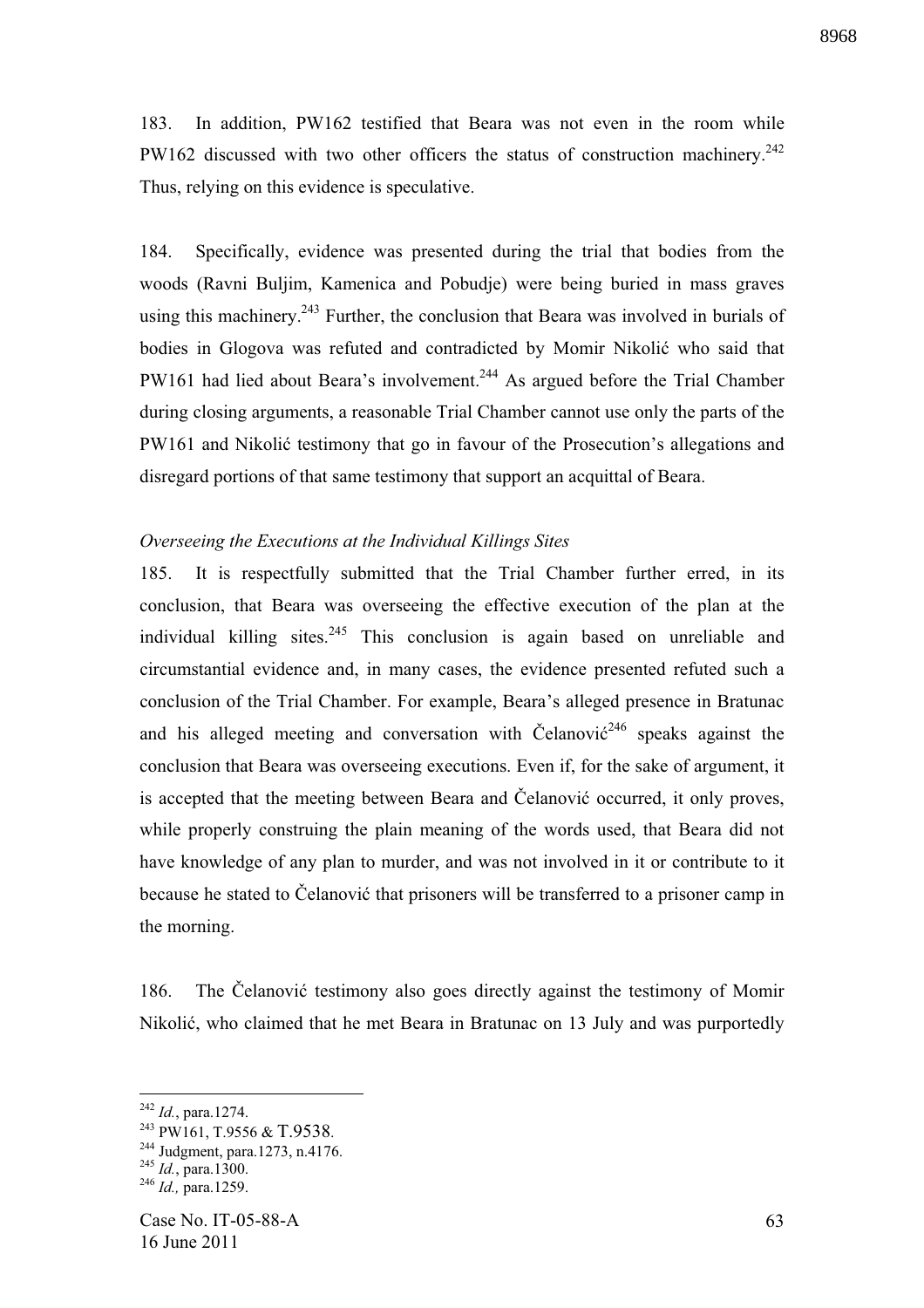told that the prisoners should be detained in the Zvornik area and executed.<sup>247</sup> It is submitted that considering that Celanović's testimony goes directly against the testimony of Momir Nikolić, the allegations against Beara should not and cannot be used as proof beyond a reasonable doubt of Beara's contribution to a JCE to murder.

187. Similarly, it is respectfully submitted that the Trial Chamber erred in its conclusion as to Beara's presence in Orahovac.<sup>248</sup> The Trial Chamber conclusion relating to Beara's contribution to a JCE to murder cannot be based on the 92*bis* statement of Nada Stojanović or the testimony of PW168, as previously argued, this evidence is unreliable and untrustworthy.

#### *Meetings with Other Members of the JCE*

188. The Trial Chamber's conclusion that Beara interacted and met with other participants in the killing operation is based on the alleged meeting in the Standard Barracks on 13 July. The Trial Chamber drew an impermissible and erroneous conclusion, that a plan to murder was discussed at this meeting, without any direct evidence or corroboration. Namely, in paragraph 1300, where the entry from the Zvornik Duty Officers Notebook is cited that "Beara should come to Orovoc, Petkovci, Rocevic, Pilica".<sup>249</sup> Beara's presence in any of the foregoing places was never confirmed, corroborated by credible evidence or proven beyond reasonable doubt. Furthermore, the entry in the notebook that Beara was supposed to arrive in the places referred to above conflicts with the evidence given by Marko Milošević and Ostoja Stanisi $\acute{\text{c}}^{250}$  and thus cannot and should not amount to proof beyond reasonable doubt of Beara's contribution to a JCE to murder.

## **GROUND 16**

THE TRIAL CHAMBER ERRED AS A MATTER OF LAW AND ABUSED ITS DISCRETION IN ITS APPLICATION OF THE JCE STANDARD WHILE FINDING THAT THE APPELLANT, LJUBIŠA BEARA SHARED THE INTENT TO CARRY OUT THE COMMON PURPOSE TO MURDER AND IGNORED ALL CREDIBLE TESTIMONY AND INFERENCES WHICH CONFLICTED WITH SUCH A FINDING IN VIOLATION OF THE PRINCIPLE OF PRESUMPTION OF INNOCENCE, THE

<sup>1</sup> <sup>247</sup> *Id.*, para.1266.

<sup>248</sup> *Id.*, para.1277.

 $249$  P377, p.128.

<sup>250</sup> *See, infra,* Grounds 4 & 5.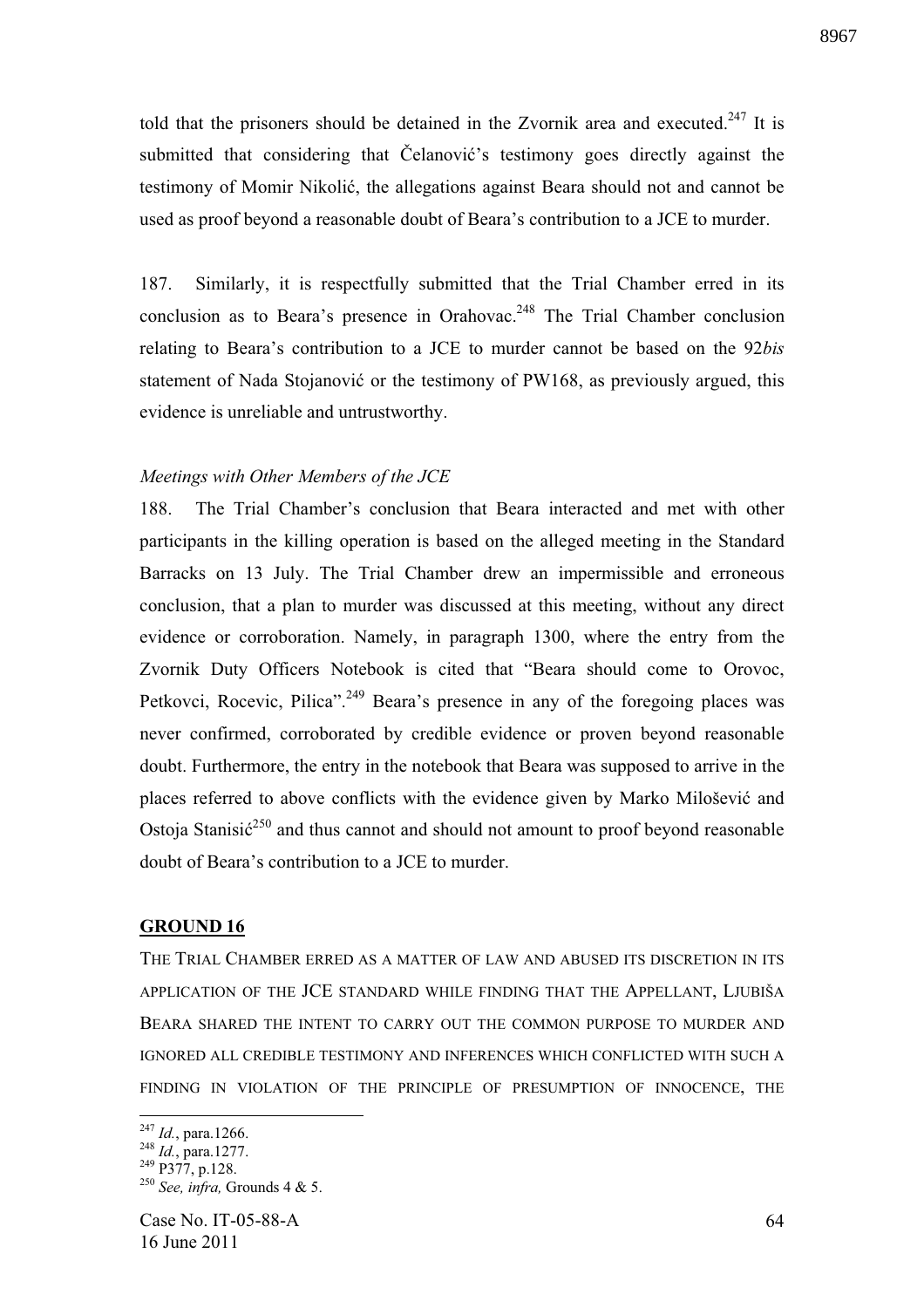PRINCIPLE OF BURDEN OF PROOF "BEYOND A REASONABLE DOUBT" AND FURTHER THE PRINCIPLE THAT ALL INFERENCES SHOULD BE MADE IN FAVOR OF THE APPELLANT, WHICH CONSTITUTED A MISCARRIAGE OF JUSTICE, THEREBY VIOLATING APPELLANT, LJUBIŠA BEARA'S RIGHT TO A FAIR TRIAL.

189. It is respectfully submitted that the Trial Chamber reached an unreasonable conclusion and erred when it found that Beara shared the intent to carry out the common purpose to murder. $251$ 

190. Based on evidence before the Trial Chamber, Beara did not posses or share, alone or with other members of the JCE, an intent to murder. Although, the Trial Chamber concluded that it cannot determine with precision when the plan to murder was formed, $^{252}$  it however concluded that the forecasted separation process in Potočari and the third meeting at the Hotel Fontana marked the commencement of the implementation of the plan to murder.<sup>253</sup> Such a conclusion was supported with the alleged conversations between Nikolić, Popović and Kosorić on 12 July in front of the Hotel Fontana.

191. It is, respectfully, important to state that Appellant was not present or involved in any of the above-mentioned meetings and conversations. The first mention of Beara is made in relation to an alleged conversation on 13 July with Deronjić. Given that Deronjic's testimony was untested, untrustworthy and previously determined as false, this conversation cannot be relied upon by any reasonable Trial Chamber as a proof of the Appellant's *mens rea* for a JCE to murder.

192. In support of Beara's lack of *mens rea*, the intercept conversation from 13 July is one of the rare documents that undoubtedly reveals Beara's intent on 13 July towards the Muslim men.<sup>254</sup> In the intercept, it is rather clear that Beara's intent was that prisoners should be transferred in prisoner's camps.

 $251$  Judgment, para.1302.

<sup>252</sup> *Id.*, para.1051.

<sup>253</sup> *Id.*, para.1052.

<sup>&</sup>lt;sup>254</sup> 7D2D642.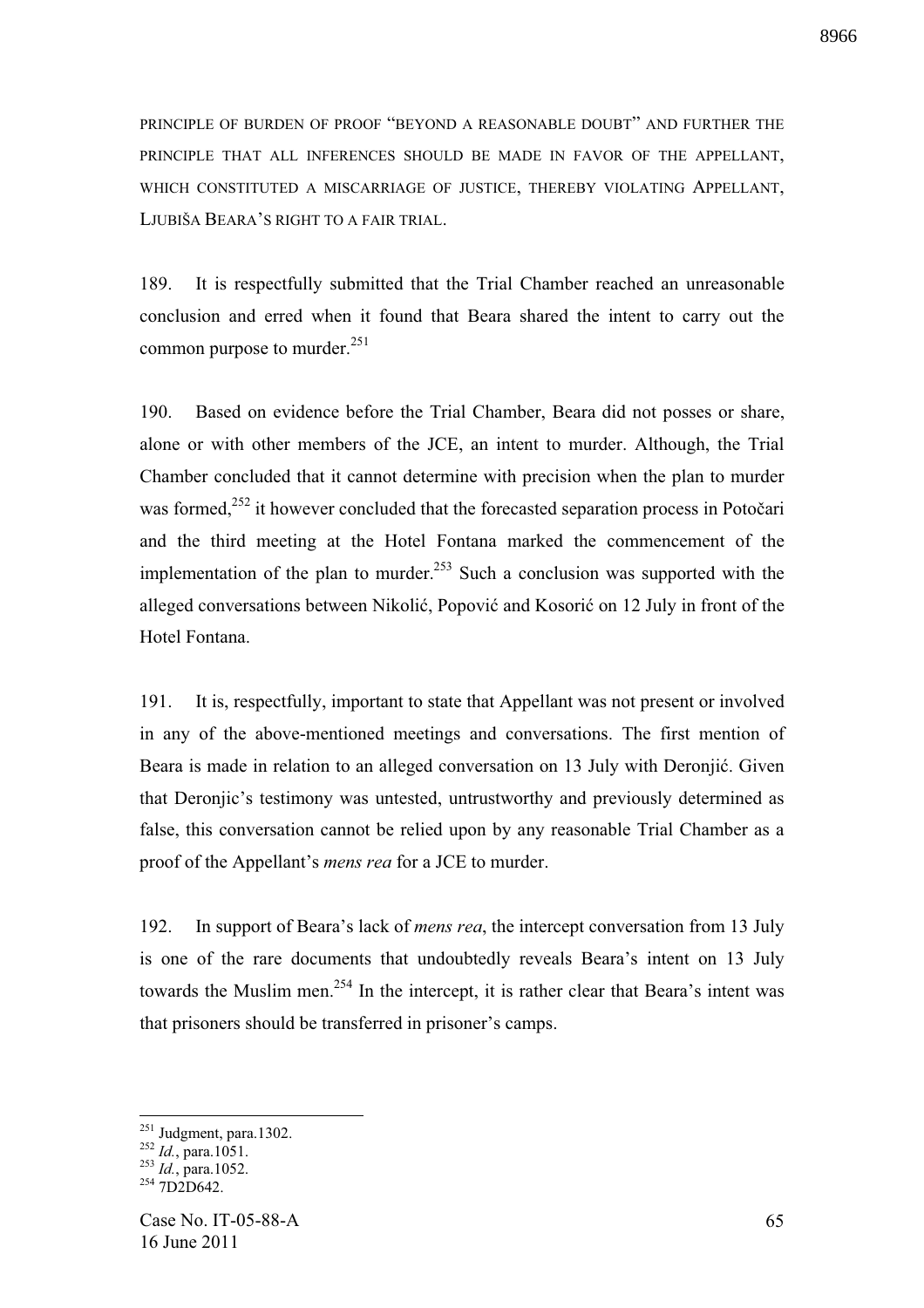193. Similarly, the testimony of Prosecution's witness Čelanović confirmed that Beara personally talked to him on the night of 13 July and Beara stated that, according to his information, Muslim men from Bratunac are to be transferred in the morning to Kladanj. Again, the Trial Chamber failed or otherwise refused to accept very clear evidence by Beara as to his intent, even though it accepted Čelanović's testimony.

194. The Trial Chamber acknowledged that there is no evidence to support the whereabouts of Beara and what his actions were before the 13 July.<sup>255</sup> As argued in this Brief, the Trial Chamber's conclusion that Beara must have been involved in the murder plan solely because of the involvement of others officers of the security organ<sup>256</sup> is not the only reasonable conclusion based on the evidence and falls short of any standard required by international criminal law.

195. The Trial Chamber also erred when it failed to assess and properly consider evidence that contradicts its conclusion on the issue of Beara's *mens rea*, namely that the persons involved in the killing operation were Vasić and his men. As evidenced by uncontested documents, the Zvornik CJB report dated 12 July 1995 contains information that the evacuation of the civilian population of Srebrenica is underway.<sup>257</sup> In the same report Vasić is informing the MUP that Vasić himself ordered the closing of the roads Drinjaca – Han Pogled and Karakaj – Vlasenica.<sup>258</sup> Moreover, in another report dated 13 July, again from the Zvornik CJB (public security centre) it reflects that Mladić informed the MUP of the Republic of Srpska that the VRS is continuing operations towards Žepa and leaving all the other work to the MUP.<sup>259</sup> The 'work' referenced in this report is 1.a request for 10 tons of fuel forthe evacuation of the remaining civilian population from Srebrenica and 2. the killing of about 8.000 Muslim soldiers they blocked in the woods near Konjevic Polje. $260$ 

<u>.</u>

 $255$  Judgment, para.1299.

<sup>256</sup> *See, infra,* Grounds 8 & 15.

<sup>257</sup> P60, Zvornik CJB report no.281/95, 12 July 1995.

<sup>258</sup> P60, Zvornik CJB report no.281/95, 12 July 1995.

<sup>259</sup> P886, Zvornik CJB report no.283/95, 13 July 1995.

<sup>260</sup> P886, Zvornik CJB report no.283/95, 13 July 1995.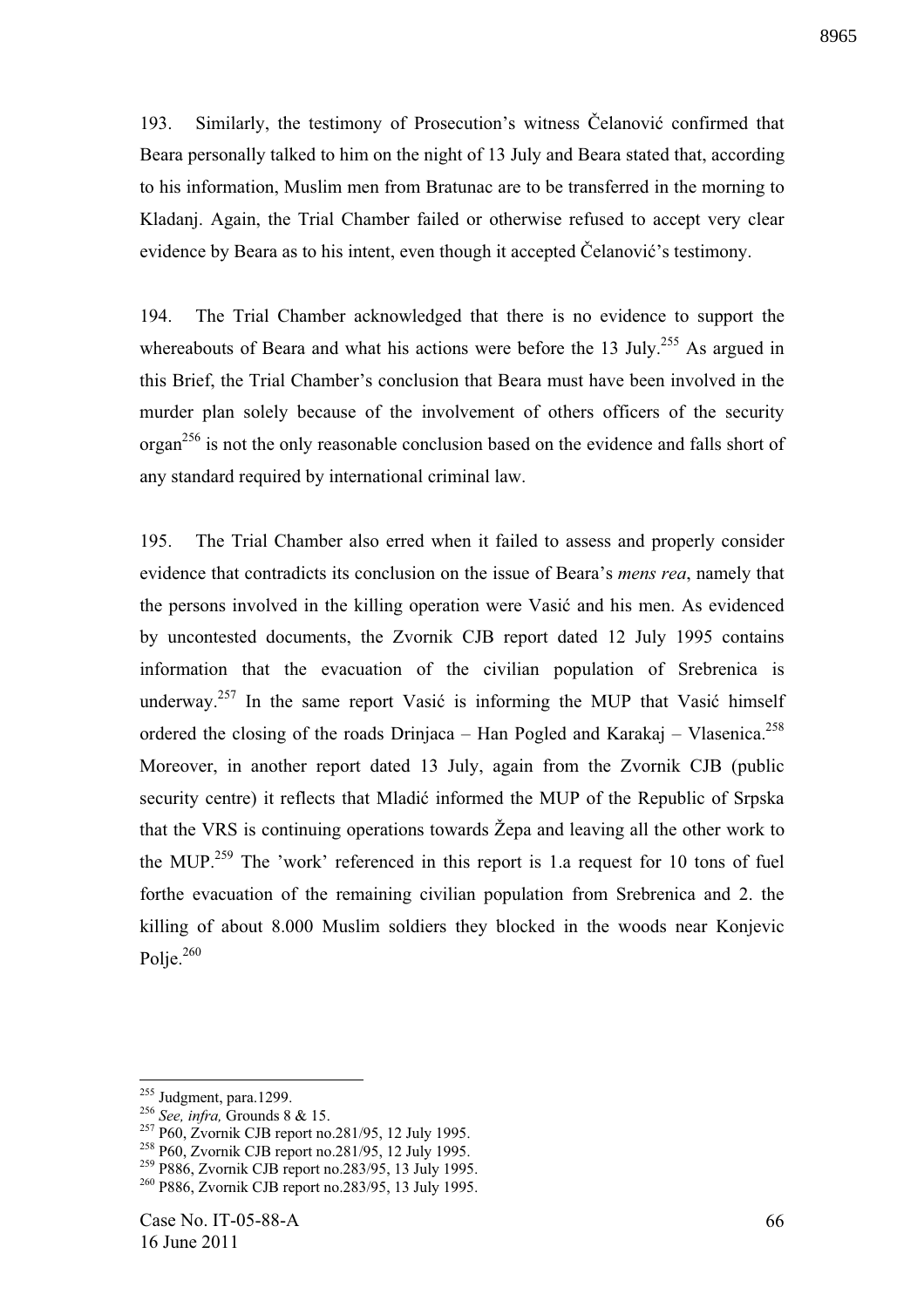196. It is respectfully submitted that the forgoing evidence was erroneously disregarded by the Trial Chamber despite the fact that it is reasonable to conclude and infer that Vasić and MUP admitted that they perpetrated the crimes relating to Srebrenica and not Beara or members of the security organ.

197. It is further respectfully submitted that the Trial Chamber disregarded evidence of PW168, but only as it related to Pandurević, and yet accepted  $PW168$ 's testimony against Beara. Specifically relating to the issue of knowledge and *mens rea* of Pandurević, [Redacted].<sup>261</sup> Pandurević's denial is predictable given his involvement in the crimes considering that in the tactical intercept discussion between Vuk, Ikar, Pavle it is noted that "Pavle" said to Vuk that "if something happen to them (captured Serbian policemen) all others will be finished. It'll be 100 for one. … We'll kill them in the woods. ... Tell him that all of them should surrender in Orahovac."<sup>262</sup> The killings were not a clandestine operation operated by others but by members of the Zvornik Brigade. The Trial Chamber erred when it failed to consider the forgoing evidence and the inferences that should not have been made against Beara, but others.

198. [Redacted]<sup>263</sup> There would be no other logical explanation to reference Orahovac unless one knew what was occurring there. It is respectfully submitted that the Trial Chamber erred when it found and concluded from unreliable circumstantial evidence that Beara possessed any criminal *mens rea*.

## **GROUND 17**

THE TRIAL CHAMBER ERRED AS A MATTER OF LAW AND ABUSED ITS DISCRETION IN FINDING THAT CERTAIN KILLINGS, SUCH AS AND PARTICULARLY THE KILLINGS IN KRAVICA, CERSKA, JADAR RIVER AND TRNOVO, FALL WITHIN THE COMMON CRIMINAL PURPOSE OF JCE TO MURDER AND IGNORED ALL INFERENCES WHICH CONFLICTED WITH SUCH A FINDING IN VIOLATION OF THE PRINCIPLE OF PRESUMPTION OF INNOCENCE, THE PRINCIPLE OF BURDEN OF PROOF "BEYOND A REASONABLE DOUBT" AND FURTHER THE PRINCIPLE THAT ALL INFERENCES SHOULD BE MADE IN FAVOR OF APPELLANT, WHICH

<sup>&</sup>lt;u>.</u>  $261$  [Redacted]

 $262$  P2232, page 13-14;

 $^{263}$  [Redacted]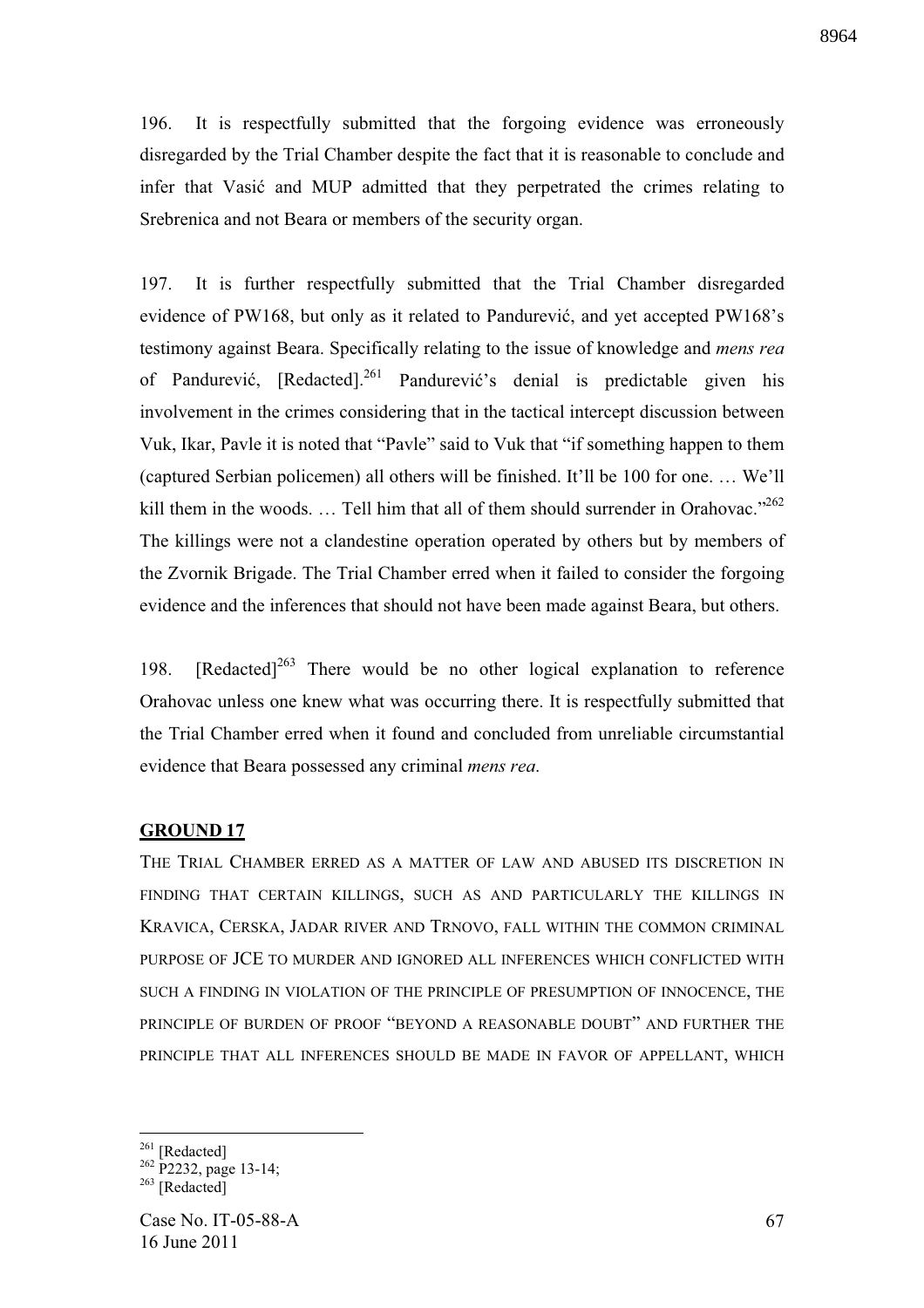CONSTITUTED A MISCARRIAGE OF JUSTICE, THEREBY VIOLATING APPELLANT LJUBIŠA BEARA'S RIGHT TO A FAIR TRIAL.

199. The Defence submits that the killings at Kravica, Cerska and Jadar River do not fall within common criminal purpose and cannot amount to a proof that genocidal intent existed on 13 July 1995. Arguments were presented, but not discussed by the Trial Chamber, that the Kravica murders were incidental and not planned as a part of the JCE, that it was not established when and how many of the people found in Cerska grave were killed on 13 July and that killings on the Jadar River, committed by police, cannot be a part of the common purpose to murder.

200. It is respectfully submitted that the Trial Chamber erred when reaching a conclusion that approximately 150 Muslim men were killed on 13 July in Cerska while, at the same time, the Prosecution evidence proves that some of these men were killed after 17 July 1995.<sup>264</sup> In doing so, the Trial Chamber disregarded evidence of the Prosecution investigator, Dušan Janc.<sup>265</sup> It is therefore respectfully submitted that the Trial Chamber reached an erroneous conclusion that Cerska was a primary mass grave and that all of the bodies found there were victims of 13 July.

201. For these reasons it was unreasonable to conclude based on the Kravica, Cerska, and Jadar River killings that they indicated co-ordination because of a staggering number of killings.<sup>266</sup> Considering these inconsistencies in the Prosecution evidence, the Trial Chamber's conclusion that the method and means of these killings puts them within the scope of the common purpose constitutes error.<sup>267</sup> Even though the killings in Bratunac and Zvornik have common traits, being done against the Srebrenica men<sup> $268$ </sup>, the difference between method and organization between them shows that they are not part of the same plan.

202. The Defence further agrees with the separate opinion of the Honorable Judge Kwon that the killings in Trnovo were not part of the common purpose of the JCE to

<sup>&</sup>lt;sup>264</sup> Janc, T.33529.

<sup>265</sup> *See, infra*, Ground 5; *see also* Judgement, para.412.

<sup>&</sup>lt;sup>266</sup> Judgement, para.859.

<sup>267</sup> *Id.*, para.1074.

 $268$  Judgement, para.1074.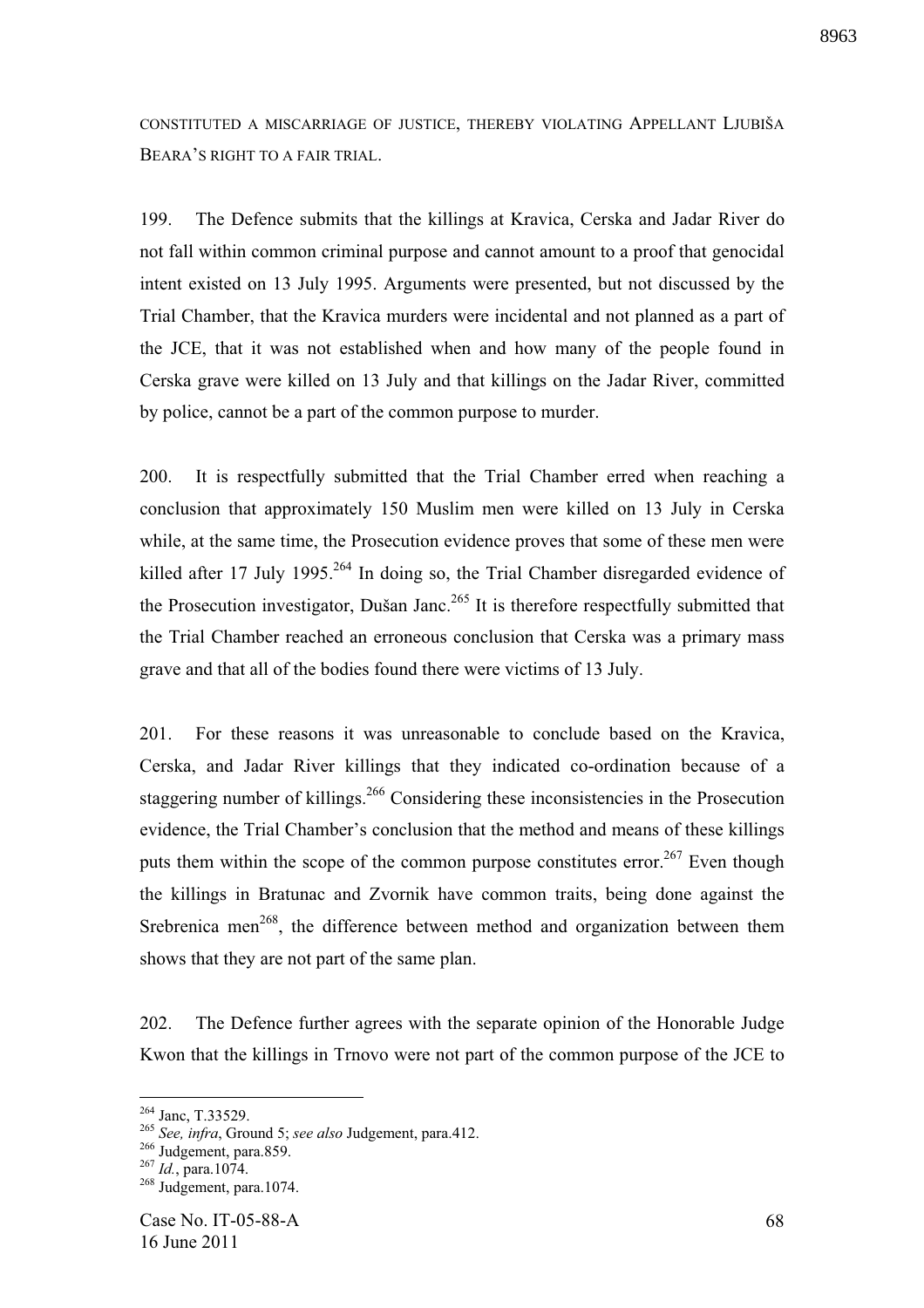murder.<sup>269</sup> It was not proven that the Skorpion unit was member of the JCE, that there was any link between perpetrators and the participants in the JCE to murder or that there were territorial or time connections with other murders within the JCE.

203. For the foregoing reasons, it is submitted that the Trial Chamber made unreasonable conclusions that could not have been made by any reasonable Trial Chamber.

# **GROUND 18**

THE TRIAL CHAMBER ERRED AS A MATTER OF LAW AND ABUSED ITS DISCRETION IN FINDING THAT IT WAS FORESEEABLE TO THE APPELLANT, LJUBIŠA BEARA, THAT THE OPPORTUNISTIC KILLINGS WOULD OCCUR, THAT HE WILLINGLY TOOK THAT RISK AND THAT A NECESSARY LINK BETWEEN PRINCIPAL PERPETRATORS AND BEARA EXISTED WHILE IGNORING ALL CREDIBLE TESTIMONY AND INFERENCES TO THE CONTRARY IN VIOLATION OF THE PRINCIPLE OF PRESUMPTION OF INNOCENCE, THE PRINCIPLE OF BURDEN OF PROOF "BEYOND A REASONABLE DOUBT" AND FURTHER THE PRINCIPLE THAT ALL INFERENCES SHOULD BE MADE IN FAVOR OF APPELLANT, WHICH CONSTITUTED A MISCARRIAGE OF JUSTICE, THEREBY VIOLATING APPELLANT LJUBIŠA BEARA'S RIGHT TO A FAIR TRIAL.

204. No evidence was presented that it was foreseeable to Beara that the opportunistic killings would occur.

205. The Trial Chamber acknowledged that the evidence does not permit an exact determination as to who were participants and who were perpetrators in the common purpose.<sup>270</sup> Chamber went to conclude that various Battalion, Brigade and Corps Commanders, forces and individual members were drawn into plan as participants and perpetrators.<sup>271</sup> It is submitted that from such conclusions further conclusion on Beara responsibility for JCE III is impermissibly vague as to the question who were the JCE members and also erroneously unspecific.<sup>272</sup> Once again the Trial Chamber used inferences to conclude that Mladić as a Commander must have given authorisation

<sup>1</sup> <sup>269</sup> *Id.*, Dissenting and Separate Opinions of Judge Kwon, paras.36-39.

 $270$  Judgement, para.1065.

<sup>271</sup> *Id.*, para.1070.

<sup>272</sup> *Prosecutor v. Krajišnik*, IT-00-39 (*Krajišnik*), Appeals Judgement, 17 March 2009, para.157.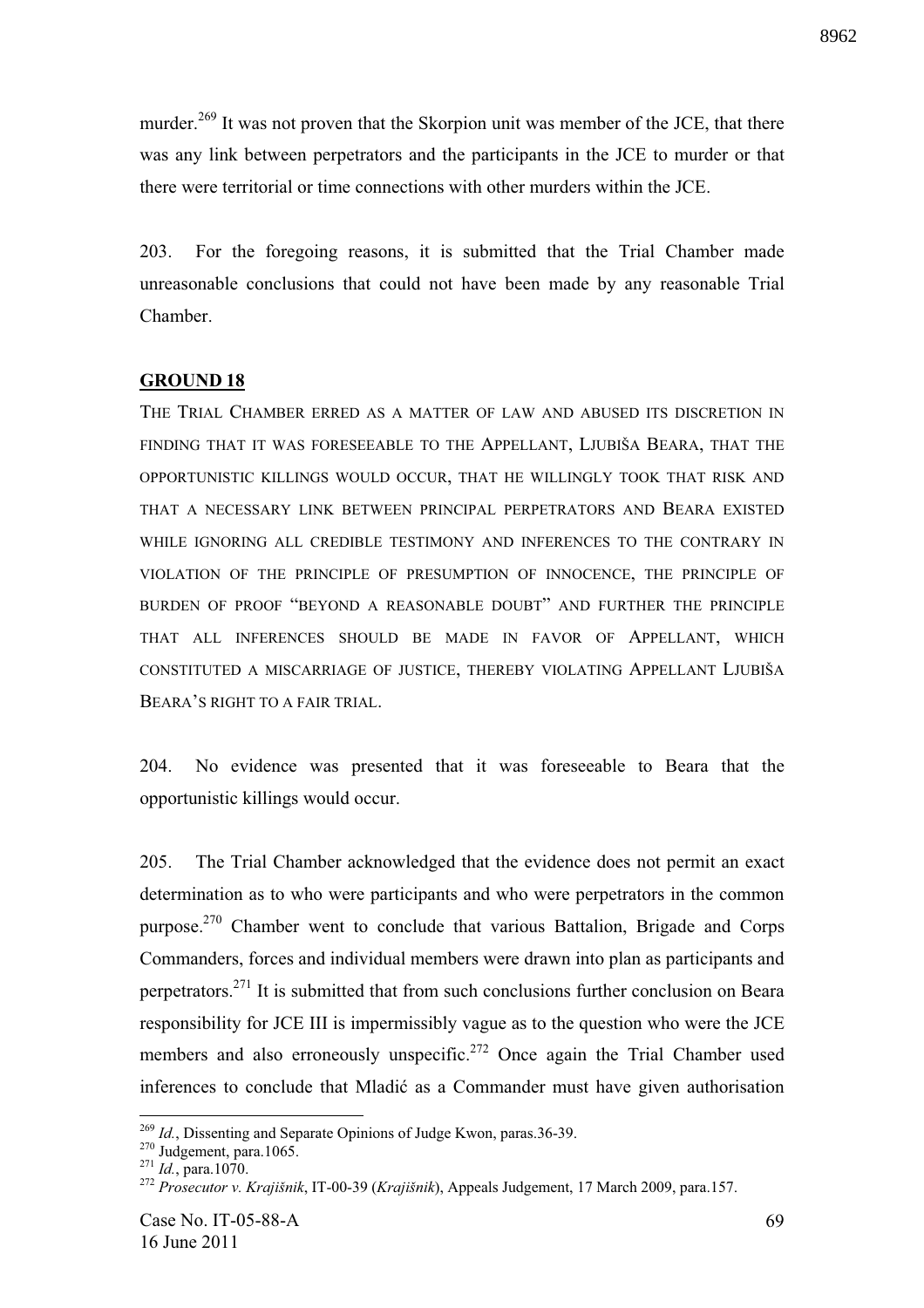and order for killing operation, $273$  while Security Branch organized and implemented murder operation.<sup>274</sup>

206. There was no evidence presented that on 13 July, Beara was familiar that opportunistic killings are being committed in Bratunac, Petkovci School and Kravica supermarket.<sup>275</sup> Similarly, it was not established beyond reasonable doubt that Beara was present at these locations when the killings took place. From such evidence it is only reasonable to conclude that he did not know who is involved in guarding the prisoners that were held on these locations and that there was no link established to Beara.

207. There was no evidence presented that Beara was aware of the perpetrators of above-mentioned killings or that necessary link existed between him and such perpetrators.

208. Furthermore, the Trial Chamber has not provided a reasoned opinion for conclusion about Beara liability for certain opportunistic killings. The main inference was drawn from the alleged finding that Beara was an active participant in the JCE to murder.<sup>276</sup> The Defence refers to other parts of this Brief where it was shown that such a conclusion is not based on reliable evidence.<sup>277</sup>

# **ERRORS OF LAW AND FACT IN THE APPLICATION OF ARTICLE 4 (GENOCIDE)**

### **GROUND 19**

THE TRIAL CHAMBER ERRED AS A MATTER OF LAW AND ABUSED ITS DISCRETION WHEN IT FOUND APPELLANT, LJUBIŠA BEARA, GUILTY OF GENOCIDE PURSUANT TO ARTICLE 4 OF THE STATUTE (SPECIFICALLY COUNT 1 OF THE INDICTMENT) WHEN IT MISAPPLIED THE ELEMENT OF *MENS REA* REQUIRED FOR THE CRIME OF GENOCIDE. IN FINDING THAT BEARA HAD SPECIFIC GENOCIDAL INTENT TO DESTROY THE TARGETED GROUP AND IGNORING ALL CREDIBLE TESTIMONY AND INFERENCES WHICH CONFLICTED WITH SUCH

 $273$  Judgement, para.1071.

 $^{274}$  *Id.* 

<sup>275</sup> *Id.*, paras.1303-1304.

<sup>276</sup>*Id.*, para.1304. <sup>277</sup> *See, infra,* Ground 15.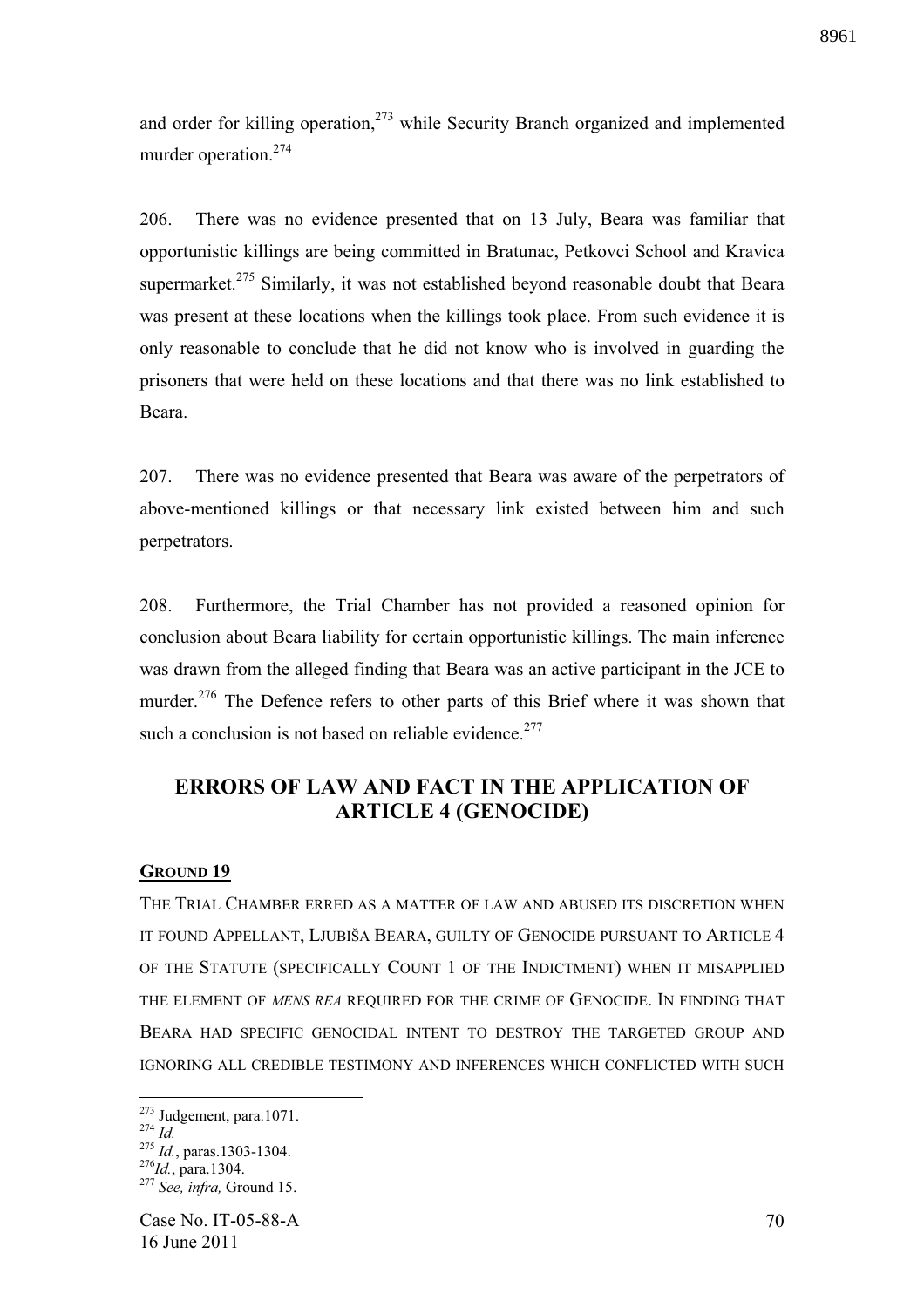A FINDING IN VIOLATION OF THE PRINCIPLE OF PRESUMPTION OF INNOCENCE, THE PRINCIPLE OF BURDEN OF PROOF "BEYOND A REASONABLE DOUBT" AND, FURTHER, THE PRINCIPLE THAT ALL INFERENCES SHOULD BE MADE IN FAVOR OF APPELLANT, THE FINDINGS CONSTITUTED A MISCARRIAGE OF JUSTICE, THEREBY VIOLATING APPELLANT LJUBIŠA BEARA'S RIGHT TO A FAIR TRIAL.

209. The Trial Chamber has erred in law and abused its discretion in finding that Ljubiša Beara possessed: a) *dolus specialis,* i.e., intent to destroy the group or part thereof, as such; and b) underlying intent required for killing members of the group, i.e., the intention to cause death to members of the group.<sup>278</sup> Beara was convicted of one count of genocide under Article 4(2)(a) of the Statute, based on his membership in the JCE to murder, and found criminally responsible for conspiracy to commit genocide under Article 4(3). With respect to both findings, the Trial Chamber found that Beara possessed the required intent, both *dolus specialis* and the underlying intent for killing members of a group.<sup>279</sup> The Defence submits that the evidence presented at trial did not prove beyond reasonable doubt that the Appellant possessed the requisite intent for a finding of genocide. To the contrary, reliable evidence supports an alternative non-criminal intent – that any actions taken by Beara, with regard to the military-age men in the enclave, were lawful combat-related activities against a perceived military threat. The findings do not take a totality of the evidence into consideration and, as such, erroneously impute a criminal intent upon the Appellant and constitute a miscarriage of justice.

210. "For an accused to incur liability for a crime forming part of the common purpose under the first category JCE, the accused must possess the intent required for the crime, including the specific intent, when relevant."<sup>280</sup> Genocide, as a specific intent crime, requires both the special intent of genocide and the *mens rea* required for each of those crimes (e.g., intent for killing members of the group). With regard to the *mens rea* of murder or willful killing, "it must be established that the accused had an

 $278$  Judgement, paras.17-22.

 $^{279}$  *Id.* 

<sup>280</sup> *Id.*, para.1022.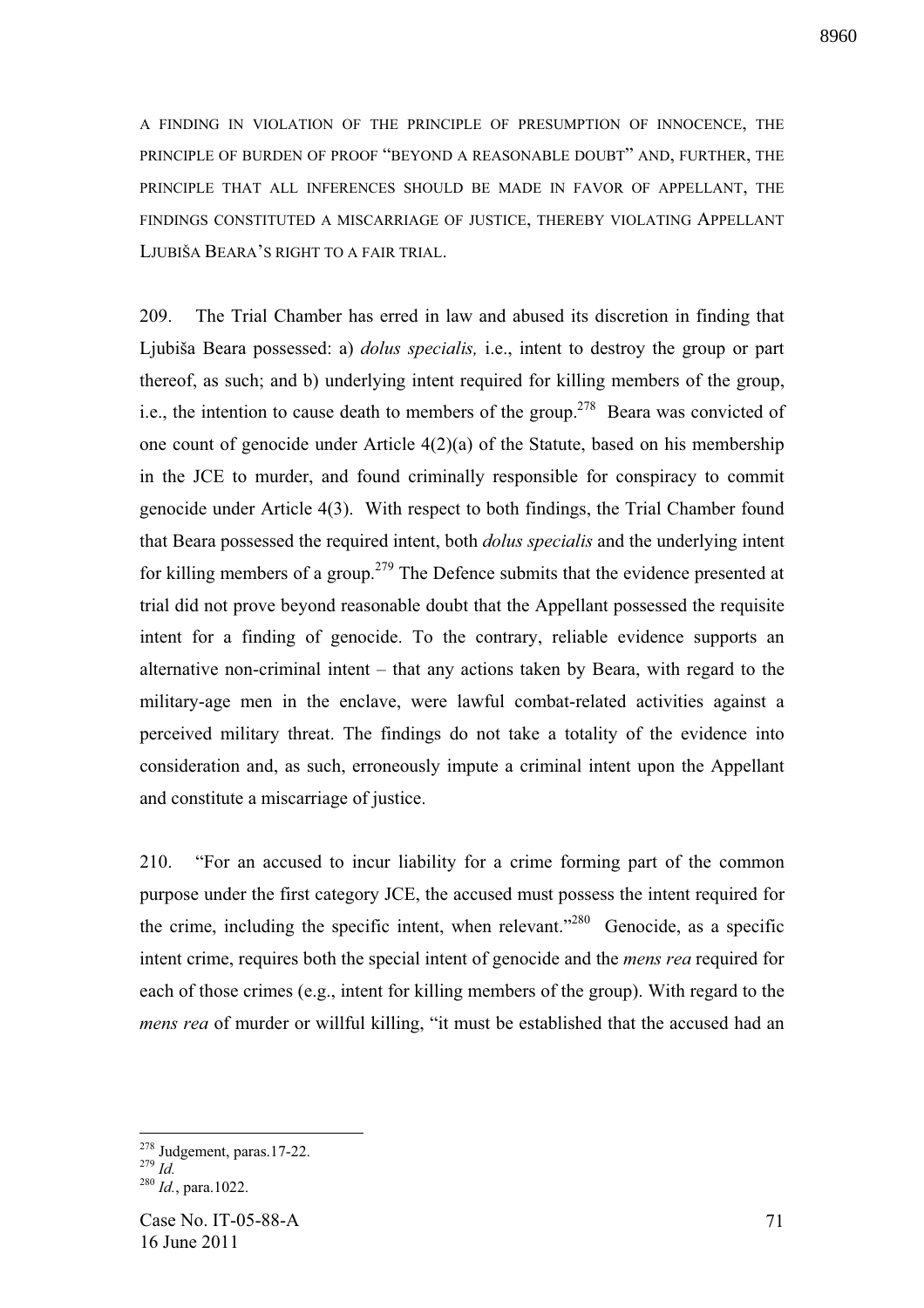intention to kill or to inflict grievous bodily harm or serious injury in the reasonable knowledge that it would likely lead to death". $^{281}$ 

211. It is generally accepted that direct proof of genocidal intent is rarely available. Courts are often put in a position of reaching conclusions of genocidal intent on inferences that can be drawn from the evidence presented, including the context in which the crime was committed, the scale of crimes committed, systematic targeting of victims due to their membership in the group, repetition of destructive and discriminatory acts<sup>282</sup>, utterances of the accused<sup>283</sup>, and, under certain circumstances, attacks on cultural or religious monuments<sup>284</sup>. Given the circumstantial character of such evidence, the general rule is that conclusions reached must be *the only reasonable inference available on the evidence*. <sup>285</sup> As the Appeals Chamber in *Vasiljevi case* noted:

> …when a Chamber is confronted with the task of determining whether it can infer from the acts of an accused that he or she shared the intent to commit a crime, special attention must be paid to whether these acts are ambiguous, allowing for several reasonable inferences.<sup>286</sup>

212. This stringent standard was further highlighted by the *Krsti* Appeals Chamber with regard to genocide, specifically, stating:

> Genocide is one of the worst crimes known to humankind, and its gravity is reflected in the stringent requirement of specific intent. **Convictions for genocide can be entered only where that intent has been unequivocally established.**<sup>287</sup>

213. As such, evidence of an overall context in which the crimes have been committed has to be counterbalanced with the actual conduct of the Accused.<sup>288</sup> A decision on whether a particular accused would be found guilty of committing genocide or aiding and abetting or complicity to genocide would ultimately depend on

<sup>&</sup>lt;sup>281</sup> Prosecutor v. Brđanin, IT-99-36 ("Brđanin"), Trial Judgement, 1 September 2004, para.386. <sup>282</sup> Judgement, para.823.

<sup>283</sup> *Prosecutor v. Akayesu*, ICTR-96-4 ("*Akayesu*"), Trial Judgement, 2 September 1998, para.728.

<sup>&</sup>lt;sup>284</sup> Prosecutor v. *Karadžić* et al., IT-95-5-R61, IT-95-18-R61, Consideration of the Indictment Within the Framework of Rule 61 of the Rules of Procedure and Evidence, 11 July 1996, para. 94.

<sup>285</sup> *Vasiljevi* Appeals Judgement, para.131 (emphasis added); *Prosecutor v. Nahimana et al.*, ICTR-99-52-A, Appeals Judgement, 28 November 2007, para 524.

<sup>286</sup> *Id.*

<sup>&</sup>lt;sup>287</sup> *Krstić* Appeals Judgement, para.134 (emphasis added).

<sup>288</sup> *Prosecutor* v. *Bagilishema*, ICTR-95-1A-T, Trial Judgement, 7 June 2001, para. 63.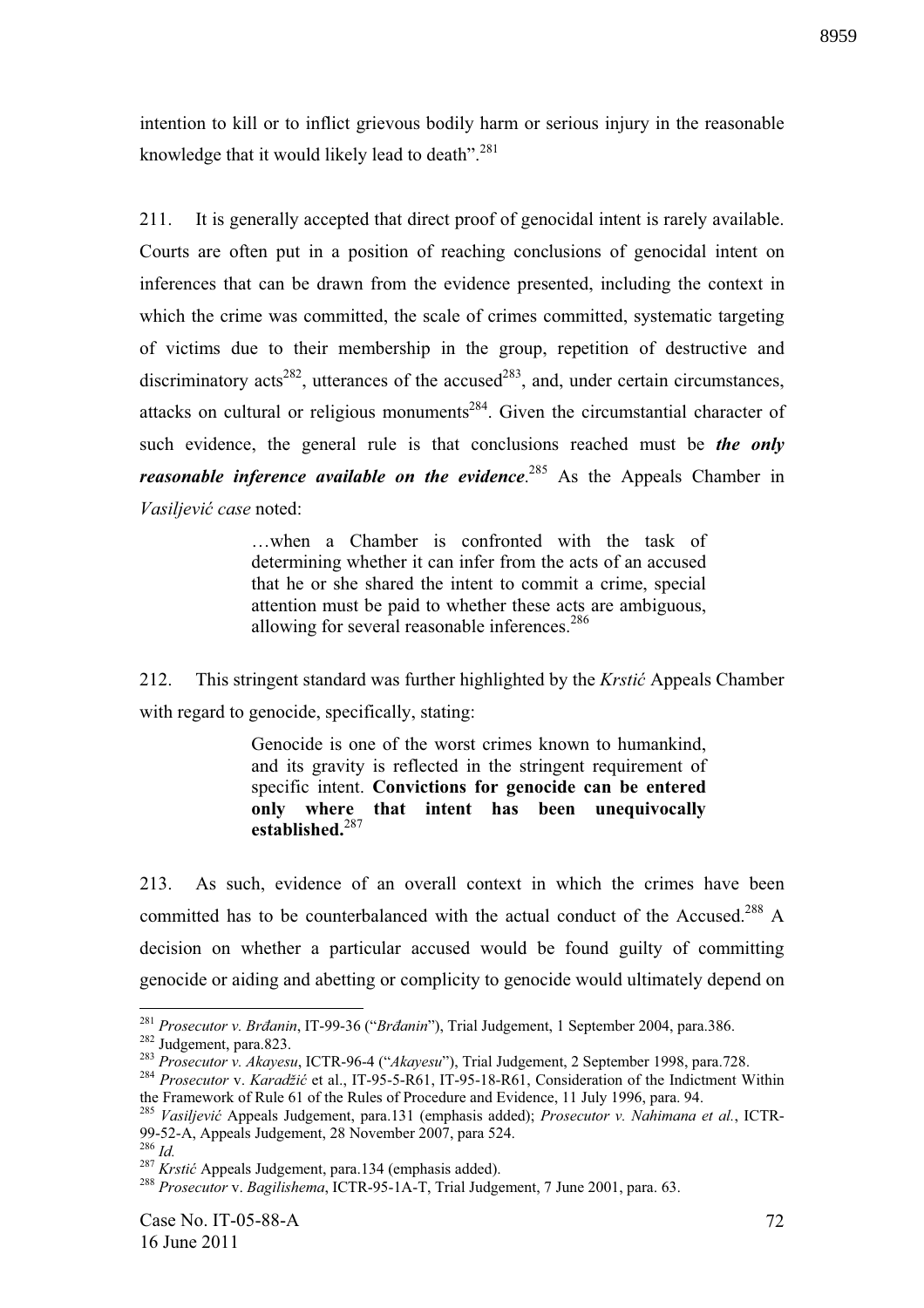8958

the extent to which the evidence suggests his familiarity with a "genocidal" plan or a policy and his intentional contribution to its furtherance.<sup>289</sup> According to the International Law Commission, the definition of genocide requires "a degree of knowledge of the ultimate objective of the criminal conduct rather than knowledge of every detail of a comprehensive plan or policy of genocide".<sup>290</sup> General intent to commit one of the enumerated acts combined with a general awareness of the probable consequences of such an act with respect to the immediate victim or victims is not sufficient for the crime of genocide.<sup>291</sup> The definition of this crime requires a particular state of mind or a specific intent with respect to the overall consequences of the prohibited act. $292$ 

214. In case of Ljubiša Beara, the Trial Chamber explained its finding that the Appellant possessed genocidal intent, in large part, by repeating acts used to find Beara's contribution to JCE to murder, acts which the Defence disputes herein.<sup>293</sup> The Trial Chamber cites to the Appellant's "detailed knowledge of the killing operation itself and [his] high level and far reaching participation in it."<sup>294</sup> As reference to support this knowledge, the Trial Chambers erroneously relies upon and refers to "Beara's walk through Bratunac on the night of 13 July, his personal visits to the various execution sights and the extensive logistical challenges he faced throughout … [h]is vigorous efforts to organise locations and sites, recruit personnel, secure equipment and oversee executions."<sup>295</sup>

215. The Defence submits that the above cited conclusions were neither supported by credible evidence, nor can they represent the only reasonable inference of a particular *mens rea* tantamount to genocidal intent.

216. To support this finding of detailed knowledge, the Trial Chamber cites to Beara's position, namely: "As the most senior officer of the Security Branch — the entity charged with a central directing role — he had perhaps the clearest overall

<sup>289</sup> Schabas, W., *Genocide in International Law* (April 2009), p.250.

<sup>&</sup>lt;sup>290</sup> Report of the International Law Commission on the Work of Its Forty-Eighth Session, 6 May-26 July 1996, UN Doc. A/51/10, p. 90.

<sup>291</sup> *Id.*, p. 87; *see also* Report of the International Law Commission on the Work of Its Forty-Seventh Session, 2 May-21 July 1995, UN Doc. A/50/10, p. 87.

<sup>292</sup> *Id.*

<sup>293</sup> *See, infra*, Ground 15.

 $^{294}$  Judgement, para.1313.

<sup>295</sup> *Id.*, paras.1313-1314.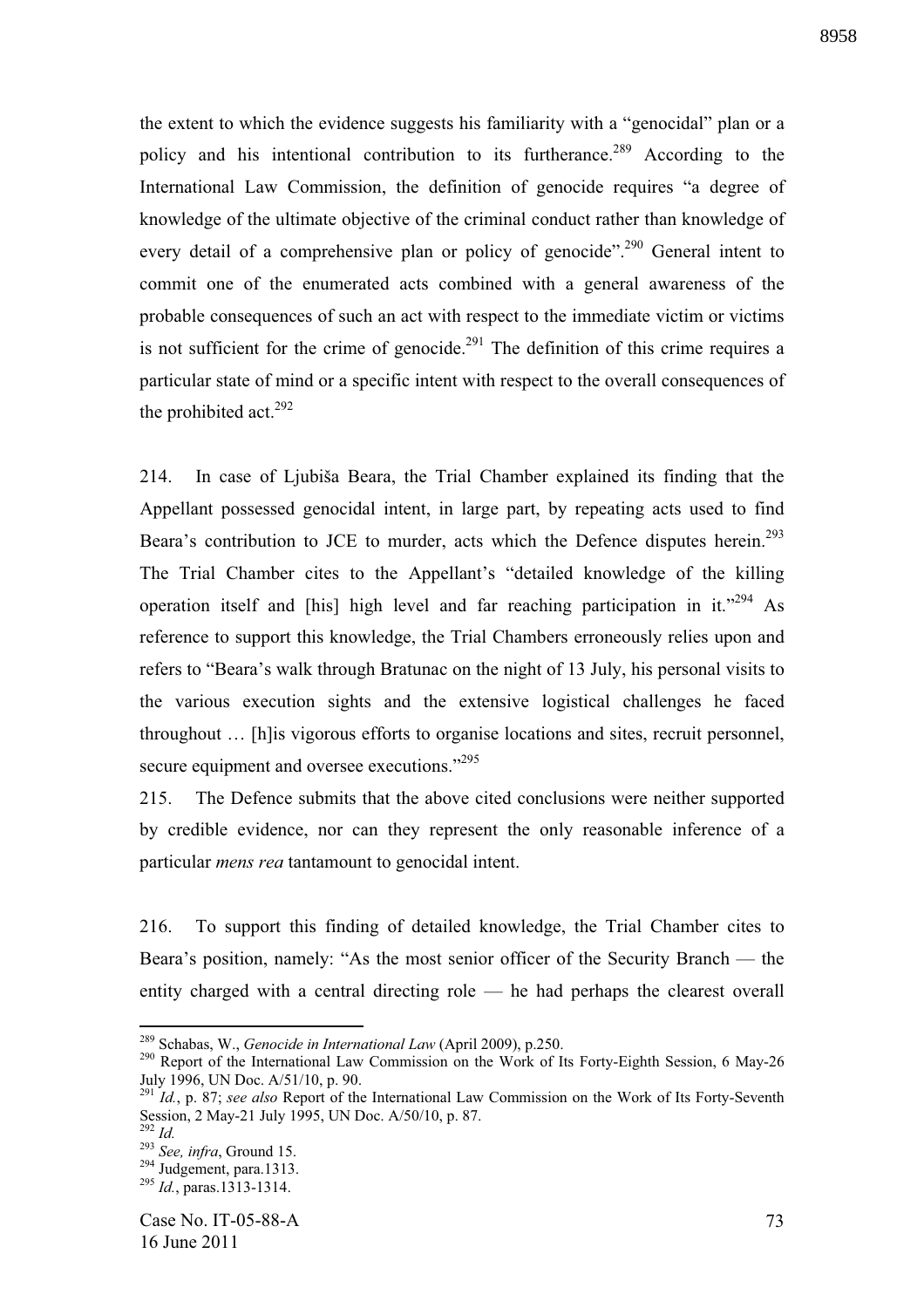picture of the massive scale and scope of the killing operation."<sup>296</sup> However, such a conclusion is not fully supported by the other findings of the Judgement. Primarily, the Chambers finding that the "plan to murder" had been formulated by the morning of 12 July and "the Security Branch of the VRS had been tasked with a central coordinating role in the implementation of that plan" conflicts with its finding that there was "no direct evidence" of the Appellant's involvement prior to July  $13.^{297}$ Furthermore, sections of the Judgement dealing with the Trial Chamber's findings related to the formation of the plan to murder and the initial stages of the plan make no reference to the Appellant and his non-participation and lack of involvement therein.<sup>298</sup> Such lack of involvement cuts directly against any knowledge of a plan to perpetrate murder and/or possess genocidal intent. The Trial Chamber's finding and conclusion that the Appellant had knowledge of the killing operations solely as a result of his position is erroneous and unsubstantiated and does not suffice for a finding consistent with the jurisprudence that intent be unequivocally established.

217. With respect to the meetings that took place on the night of July 13, the Trial Chamber erroneously relied on contested and inconsistent testimony in finding that the Appellant actively participated in these meetings and that agreement on logistical arrangements and venues for killing operations were made at that time.<sup>299</sup> The Trial Chamber acknowledges that the evidence on this issue was "not consistent in every aspect and there are some discrepancies as to what was discussed and who participated in the meetings $\cdot$ <sup>300</sup> This unreliable evidence fails to support a finding beyond reasonable doubt that the Appellant was present at the alleged meetings during the night of 13 July and that he purportedly participated in discussions about logistical arrangements.<sup>301</sup>

218. The Trial Chamber's inferences of a genocidal intent also rely extensively on the evidence of intercepted communications. Overall, the Trial Chamber failed to consistently apply this source of information. For example, the Trial Chamber accepts (no less as evidence of genocidal intent) the intercept communication between the

<sup>296</sup> *Id.*, para.1313.

<sup>297</sup> *Id.*, para.1299.

<sup>298</sup> *Id.*, paras 1051-1055.

<sup>299</sup> *Id.*, paras 1060 & 1271.

 $^{300}$   $\dddot{1}$ , n.4167.

<sup>301</sup> *Id.*, para.1271.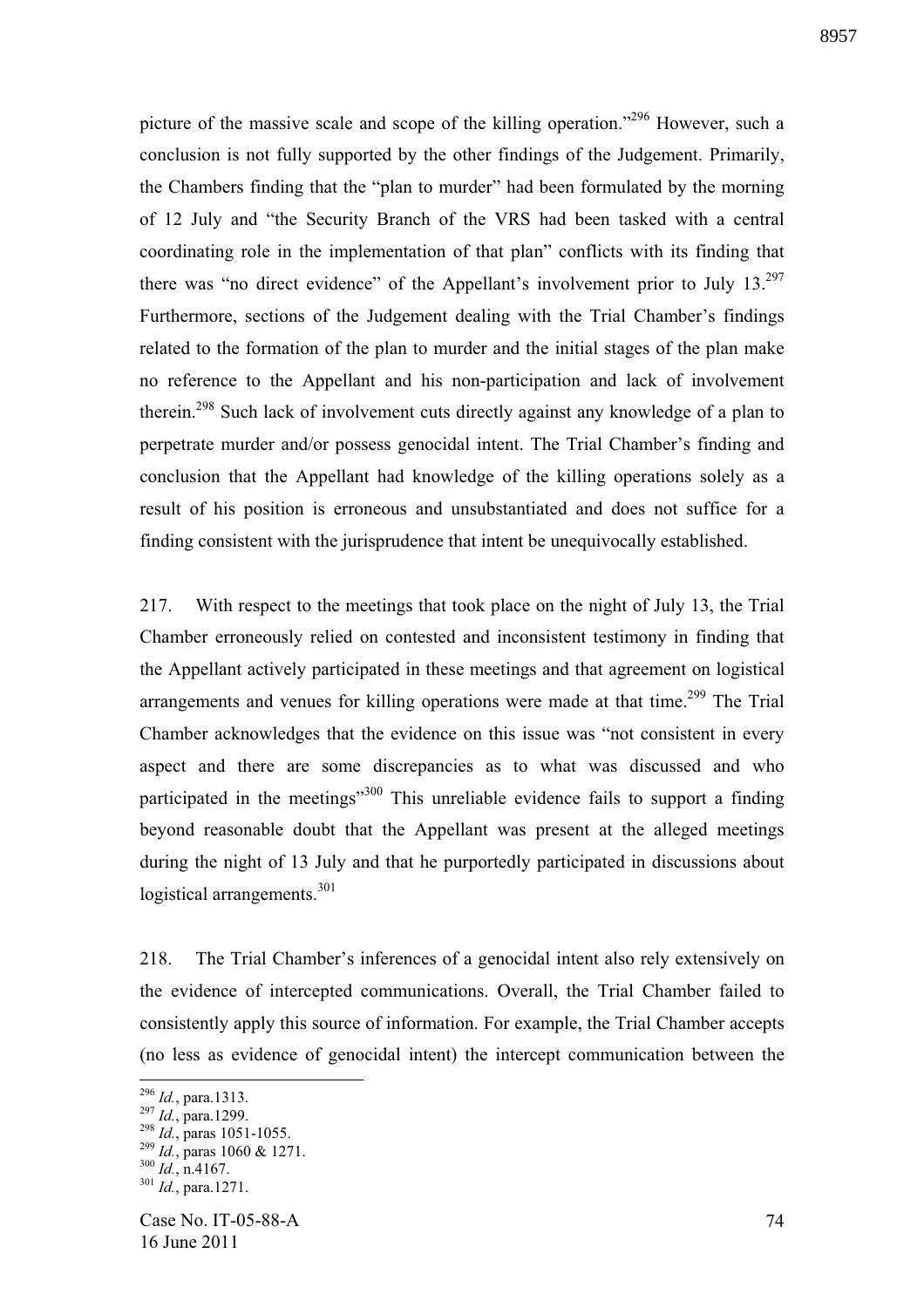Appellant and Lučić (intercepted on  $13$  July at  $10:09$ am) as well as the intercept conversation between the Appellant and General Krstić (intercepted on 14 July at 10:00am).<sup>302</sup> Yet, the Trial Chamber failed to accept as credible, and gave no weight, to the exculpatory intercepted communication of 13 July at 11:25am.<sup>303</sup> The Trial Chamber erred when it rejected and gave no weight to the exculpatory intercepted communication and further erred in finding and rationalizing that the Appellant was aware of the "the vulnerability of phone conversations to interception" and the "secret nature of the killing operations."<sup>304</sup> The rationale of the Trial Chamber defies logic and fails to accept any evidence of the true state of mind and intent of the Appellant thereby prejudicing his rights and invalidating the Judgement.<sup>305</sup>

219. Moreover, the Trial Chamber failed to carefully examine the two intercepted conversations and merely interpreted these conversations to support an erroneous inference of intent. The first intercept conversation (13 July, from 10:09am) is only demonstrative of an instruction given by Beara to transfer the detained men to a prisoner camp. As such, it is largely in line with the 11:25am intercept (which the Trial Chamber refused to consider). The 11:25am intercept, however, corroborates the Chamber's finding that either on the evening of 12 July or early morning of 13 July, Celanović was instructed by the Defendant to screen men taken into custody by the military police for those which had been involved in crimes against Serbian civilians in the previous year so that the "matter could be brought to the attention of the competent prosecutor".  $306$ 

220. As highlighted previously, reliance on context is possible so long as it does not outweigh evidence of the actual deeds of an accused  $307$ ; further, the offered scenario must be the only reasonable explanation, especially when the evidence is contested.<sup>308</sup> The evidence presented in this case cannot be characterized as that which leads to an unequivocal conclusion and thus cannot be sufficient for finding a criminal intent.

1

<sup>302</sup> *Id.*, para.1257; P1130a.

<sup>303</sup> *Id.*, para.1258; 7D2D642.

<sup>304</sup> *Id.*, para.1259.

<sup>305</sup> *See, infra,* Ground 7.

<sup>306</sup>*Id.*, para.1256.

<sup>307</sup> *Bagilishema* Trial Judgement, para. 63.

<sup>&</sup>lt;sup>308</sup> *Brdanin* Trial Judgement, para.23.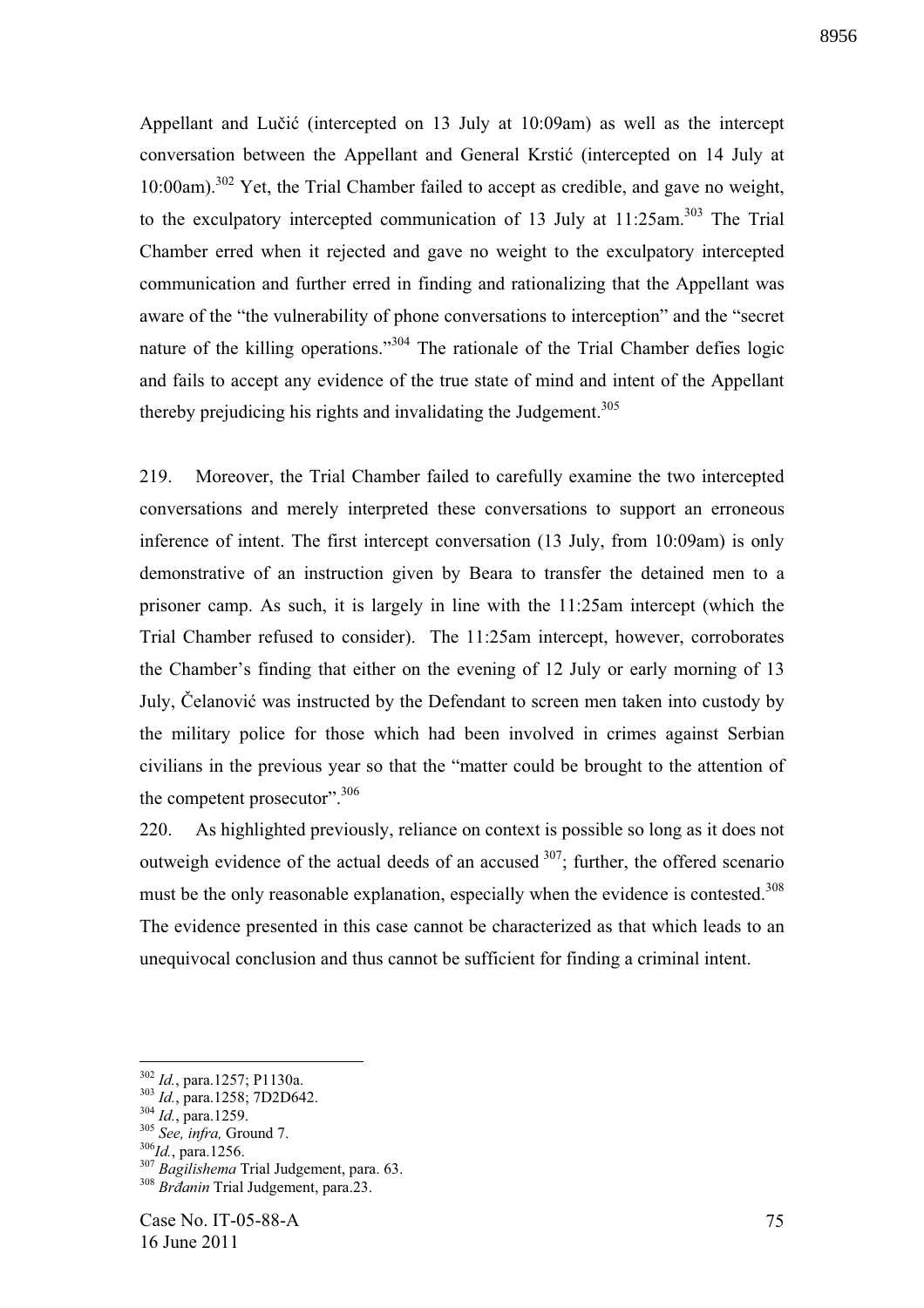221. It seems, rather, that the findings of this Trial Chamber were more of an adherence to previous decisions of this Tribunal, namely in the *Krstic* and *Blagojevic* cases. In essence the Trial Chamber failed to consider and appreciate new evidence such as the undisputed dual-purpose of the military acts surrounding the Srebrenica enclave and simply refused to consider them in its deliberations and ultimate findings.

222. For example, the following finding, used by the Trial Chamber to impute genocidal intent to the Appellant fails to consider all of the evidence presented in the instant trial:

> "… the evidence establishes that the killing of the Bosnian Muslim males was not the result of panic upon the capture of thousands of men, nor was it a response to any military threat the men posed; indeed, the men targeted were those who had already surrendered. It is clear that the males were targeted by virtue of their membership in the Bosnian Muslim group. Further, not even a cursory attempt was made to distinguish between civilian and soldier and the Trial Chamber notes that some children, elderly and infirm were also killed. Searches were conducted in the days that followed the fall of Srebrenica to ensure that no Bosnian Muslim male escaped the grasp of the VRS Main Staff and Security Branch.

> The Trial Chamber finds that the murder operation – from the separations to detention to execution and burial – was a carefully orchestrated strategy to destroy aimed at the Muslim population of Eastern Bosnia."309

223. It does not appear that the Trial Chamber has given appropriate weight to its own finding that in this case that the Prosecution accepted that "there was a 'dual purpose' in the military attacks against the enclaves, with legitimate military aims being one of these purposes<sup>"310</sup>. However, if the Trial Chamber considered the dualpurpose it would have reached a finding similar to that in *Brdanin*. In *Brdanin*, similar military-based actions against predominantly*, but not exclusively,* militaryaged men – when coupled with mass deportation of the population, including women and children – led to a conclusion that **did not** support a genocidal intent as the only reasonable inference.<sup>311</sup> Specifically, the *Brdanin* Trial Judgement found:

1

 $309$  Judgement, paras 860 & 861.

<sup>310</sup> *Id.*, para 774.

<sup>&</sup>lt;sup>311</sup> *Brdanin* Trial Judgement, para 976: "[t]he extremely high number of Bosnian Muslim and Bosnian Croat men, women and children forcibly displaced from the ARK in this case, particularly when compared to the number of Bosnian Muslims and Bosnian Croats subjected to the acts enumerated in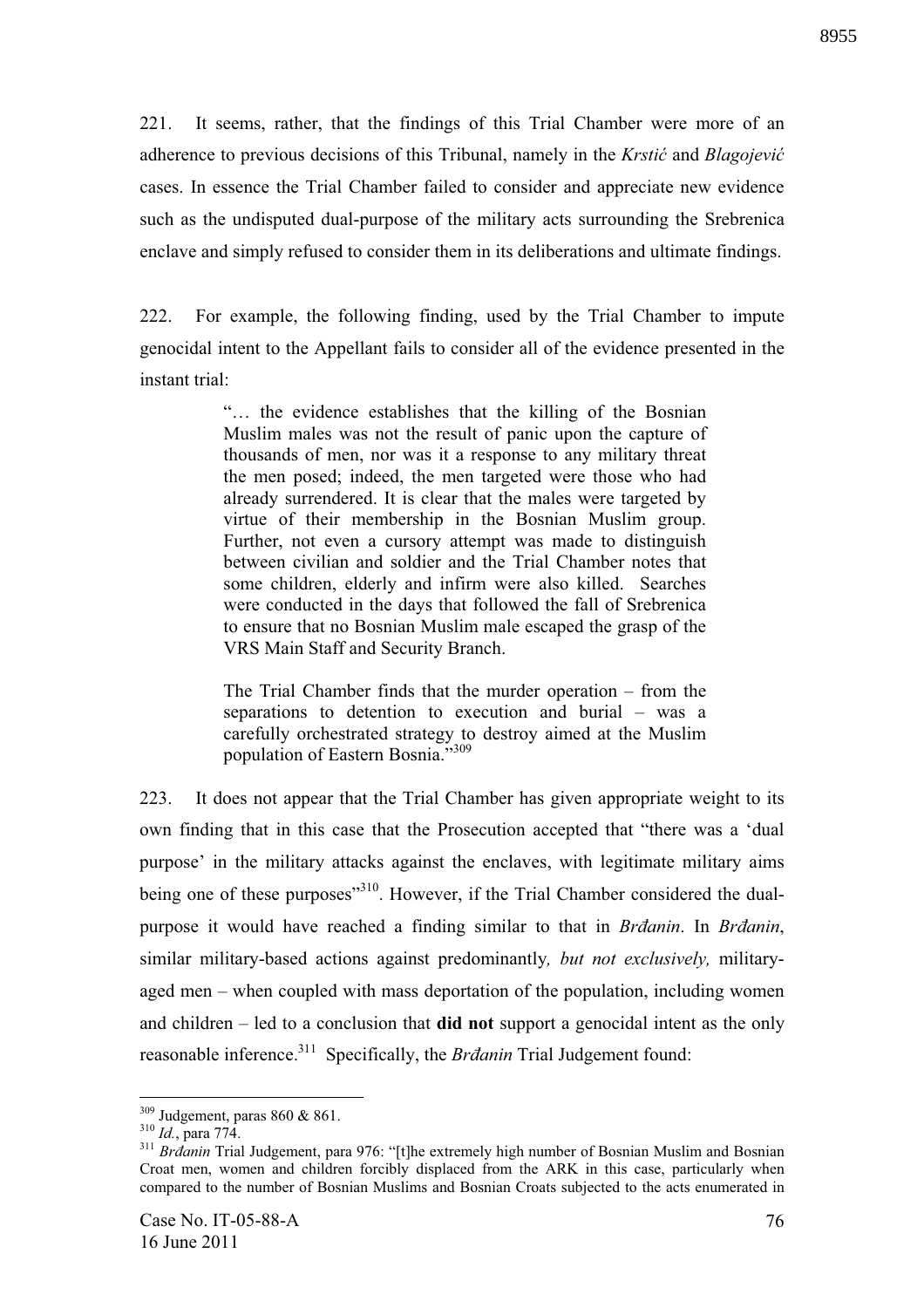…the victims of the underlying acts in Article 4(2)(a) to (c), particularly in camps and detention facilities, were predominantly, although not only, military-aged men. This additional factor could militate further against the conclusion that the existence of genocidal intent is the only reasonable inference that may be drawn from the evidence. There is an alternative explanation for the infliction of these acts on military-aged men, and that is that the goal was rather to eliminate any perceived threat to the implementation of the Strategic Plan in the ARK and beyond. Security for the Bosnian Serbs seems to have been the paramount interest. In the words of one witness: 'the aim was to reduce the threat to the detainer, the detainer's community, and anyone […] who looked as if they would fight, once sent to the other side, would be eligible for detention'<sup>312</sup>

224. It is respectfully submitted that the Defence in this case has presented an abundance of evidence to support its claim that actions taken in the enclave, particularly those against the male population, were not taken with the intent to destroy the Bosnian Muslims of Srebrenica and Žepa nor that Beara possessed, at any moment, such an intent.<sup>313</sup> The Defence further contends that the evidence presented during trial did not prove beyond a reasonable doubt that the Appellant intended to deprive military aged men in the enclave of their lives as members of a protected group and the Trial Chamber simply failed to consider any such evidence of this nature. The reliable evidence presented clearly supports that any actions taken by Beara were legitimate combat-related activities against a perceived military threat. Evidence showing that the actions of the Appellant were aimed at capturing, processing or exchanging prisoners rather than killing them was presented to the Trial Chamber which was, without basis, disregarded.<sup>314</sup>

225. The Defence therefore respectfully submits that the Trial Chamber erred in law and abused its discretion by finding that the evidence in this case proved, *beyond reasonable doubt*, that Beara acted with the specific intent to kill members of a protected group. In failing to consider relevant factors or failing to give them

Article  $4(2)(a)$ , (b) and (c), does not support the conclusion that the intent to destroy the groups in part, as opposed to the intent to forcibly displace them, *is the only reasonable inference that may be drawn from the evidence*" (emphasis added).

<sup>312</sup> *Id.*, para.979.

 $313$  Beara Final Brief, paras.726-756.

<sup>314</sup> Judgement, paras.1256, 1258 & 1262.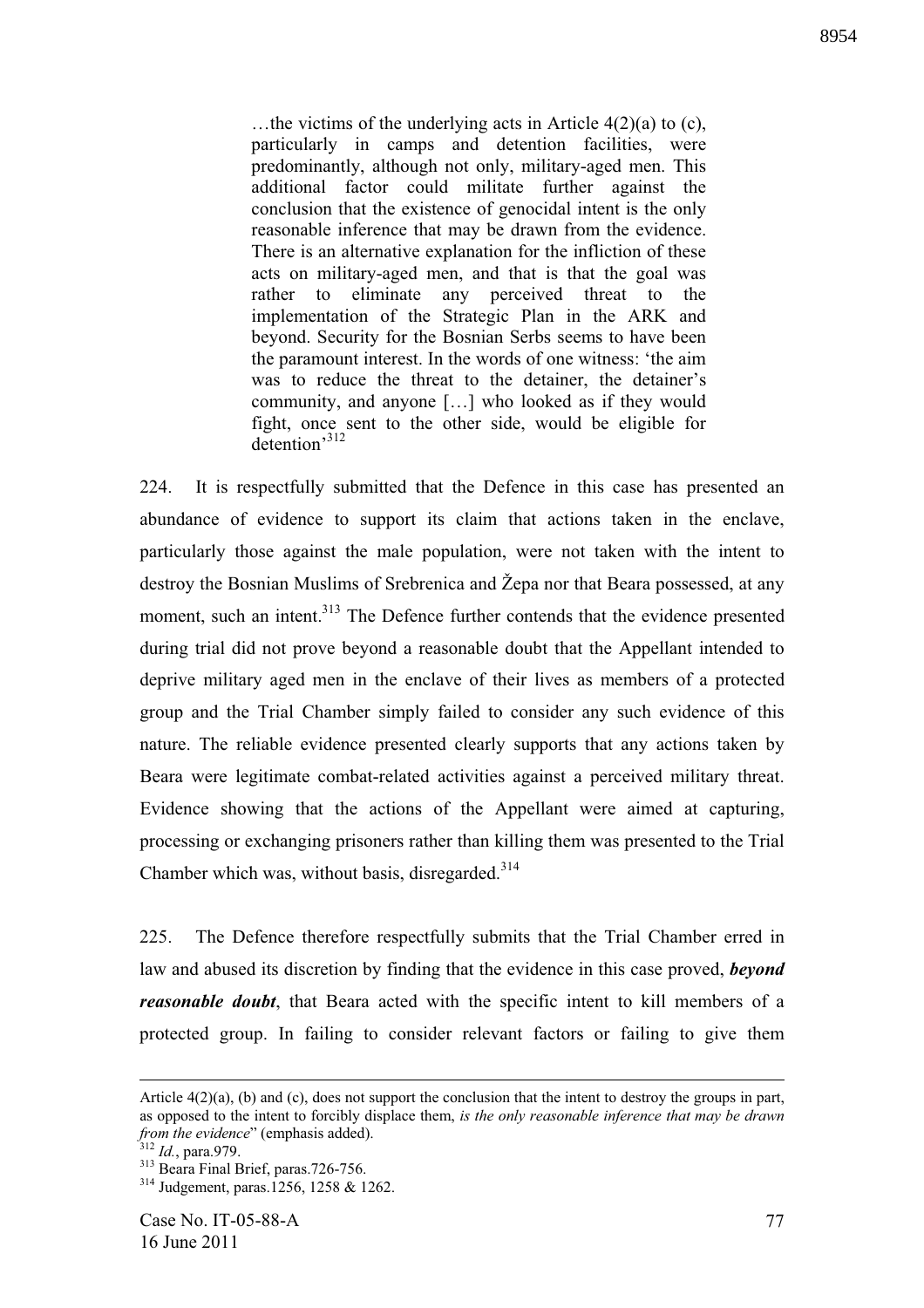sufficient weight in reaching its conclusion regarding Beara's intent, the Trial Chamber erred in applying the "reasonable inference" standard by abusing its discretion to the Appellant's detriment which lead to a miscarriage of justice.

## **GROUND 20**

(WITHDRAWN)

### **GROUND 21**

THE TRIAL CHAMBER ERRED AS A MATTER OF LAW AND ABUSED ITS DISCRETION IN FINDING THAT THE TARGETED PART OF BOSNIAN MUSLIMS WERE MUSLIMS OF EASTERN BOSNIA, SPECIFICALLY BOSNIAN MUSLIMS FROM SREBRENICA, AND THAT, AS SUCH, IT CONSTITUTED A SUBSTANTIAL COMPONENT OF THE ENTIRE GROUP OF BOSNIAN MUSLIMS AND IGNORED ALL CREDIBLE TESTIMONY AND INFERENCES WHICH CONFLICTED WITH SUCH A FINDING, IN VIOLATION OF THE PRINCIPLE OF PRESUMPTION OF INNOCENCE, THE PRINCIPLE OF BURDEN OF PROOF "BEYOND A REASONABLE DOUBT" AND FURTHER THE PRINCIPLE THAT ALL INFERENCES SHOULD BE MADE IN FAVOR OF APPELLANT, WHICH CONSTITUTED A MISCARRIAGE OF JUSTICE, THEREBY VIOLATING APPELLANT LJUBISA BEARA'S RIGHT TO A FAIR TRIAL.

226. The Trial Chamber has erred in its application of the legal standard that requires that a targeted group "be a substantial part of the group because it 'must be significant enough to have an impact on the group as a whole.<sup> $1,315$ </sup> By ignoring the numeric size of the group and relying on factors which are not primary to the assessment, it has impermissibly expanded the legal definition of a targeted group and created a miscarriage of justice. In doing so, the Trial Chamber has also failed to consider and address arguments and supporting evidence presented by the Defence in its final brief challenging such a finding. $316$ 

227. In defining that the Muslims of Eastern Bosnia constitute a substantial component of the entire group of Bosnian Muslims, the Trial Chamber explains:

> …As has been found by the Appeals Chamber, although the size of the Bosnian Muslim population in Srebrenica before

<sup>&</sup>lt;sup>315</sup> Judgement, para.831.

<sup>&</sup>lt;sup>316</sup> Beara Final Brief, paras.696-725.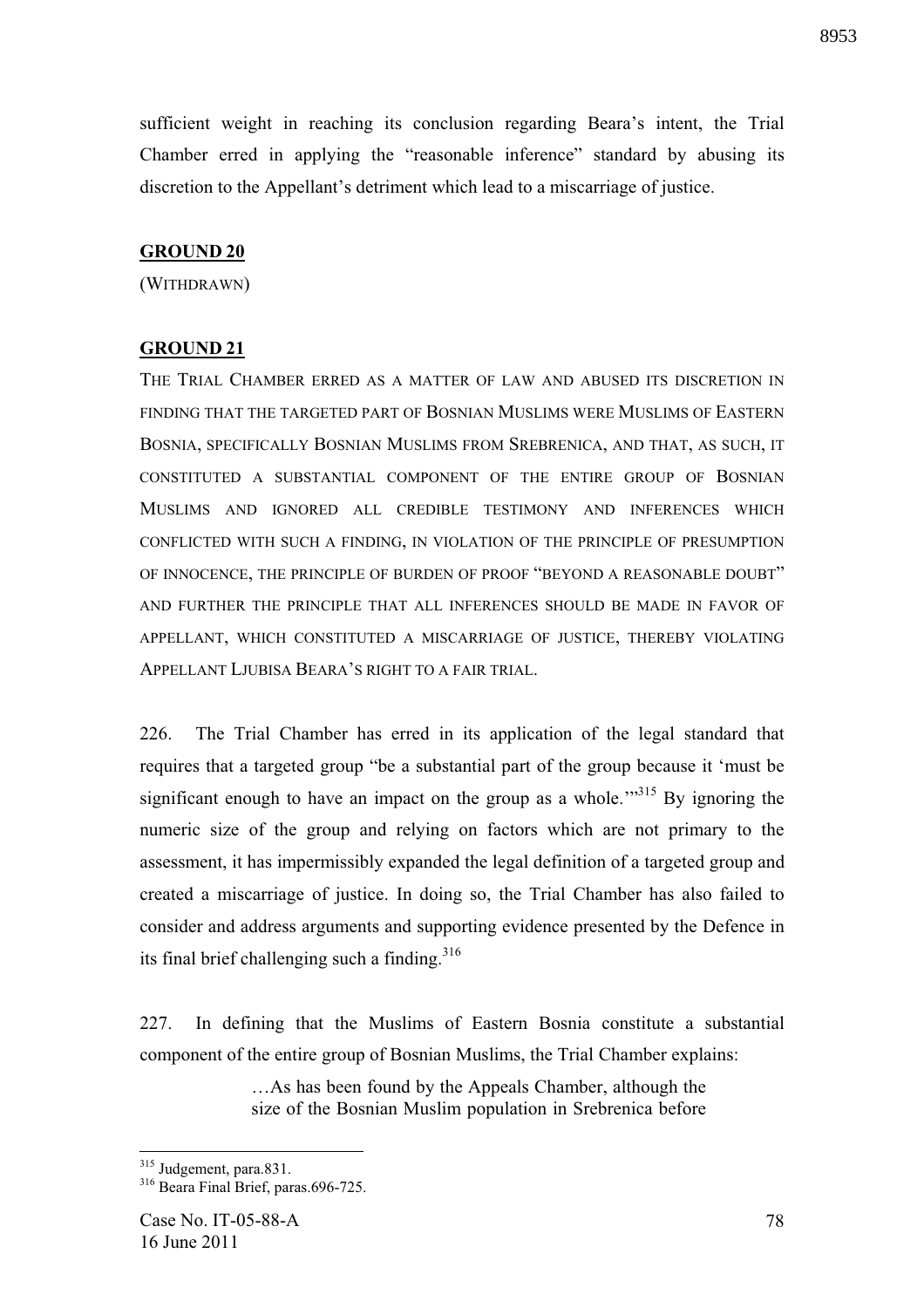its capture by the VRS was a small percentage of the overall Muslim population of BiH at the time, the import of the community is not appreciated solely by its size. The Srebrenica enclave was of immense strategic importance to the Bosnian Serb leadership because (1) the ethnically Serb state they sought to create would remain divided and access to Serbia disrupted without Srebrenica; (2) most Muslim inhabitants of the region had, at the relevant time, sought refuge in the Srebrenica enclave and the elimination of the enclave would accomplish the goal of eliminating the Muslim presence in the entire region; and (3) the enclave's elimination despite international assurances of safety would demonstrate to the Bosnian Muslims their defencelessness and be "emblematic" of the fate of all Bosnian Muslims. The Chamber agrees with this analysis and adopts the conclusion.<sup>317</sup>

228. The Trial Chamber further found that although the size of the Bosnian Muslim population in question was just a small percentage of the overall Bosnian Muslim population, this numeric defect is remedied by:

- a. the strategic value of territory in which it resided at a given point in time;
- b. the fact that the population in question was actually a representative sample of a wider part of a group of Bosnian Muslims-Muslims of geographical region of Eastern Bosnia – who sought refuge in the enclave; and,
- c. by an assumption that the destruction of a population in a safe area would send a strong message to the rest of the Muslim population about their fate.<sup>318</sup>

229. Under the Genocide Convention, targeted populations have to qualify under one or more of the four stipulated groups – national, ethnic, religious, or racial – and they have to be targeted for that specific reason.<sup>319</sup> Perpetrators are required to possess not only intent to murder, torture or rape a group member, but rather additional intent to destroy a group, or part thereof, as such. $320$ 

 $317$  Judgement, para.865.

<sup>318</sup> *Id.*

<sup>319</sup> *Convention on the Prevention and Punishment of the Crime of Genocide* (1951), Article II. <sup>320</sup> Krstić Appeals Judgement, paras 8-11.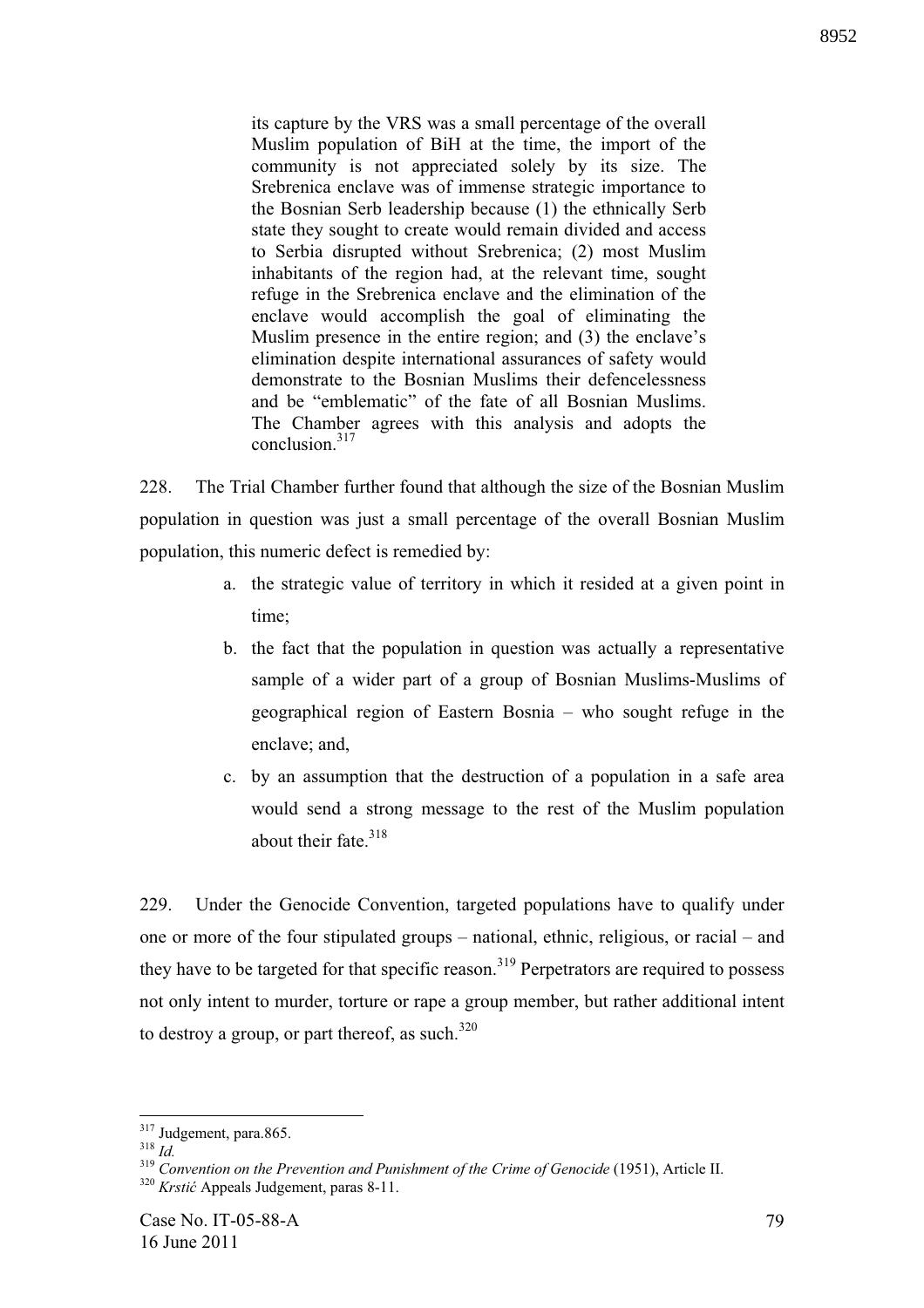230. Determining whether a certain population satisfies the "substantial component" requirement starts with the membership of the group. All *travaux preparatores,* commentaries, and scholarly articles on the Genocide Convention unequivocally state that the gravity of the crime in question requires that the a "part" of the group be a "reasonably significant number, relative to the total of the group as a whole" for it to be considered as substantial. $321$  This was further defined by the International Court of Justice ("ICJ") in the *Case Concerning Application of the Convention on the Prevention and Punishment of the Crime of Genocide* (*Bosnia and Herzegovina v. Serbia and Montenegro*) ("*BiH v. SiM*").<sup>322</sup> The Trial Chamber itself notes that the numeric size of the part of the group targeted… "is the necessary and important starting point in assessing whether the part targeted is substantial enough."323

231. However, the Trial Chamber's findings do not reflect a proper application of the foregoing insofar as the Trial Chamber stated: "the size of the Bosnian Muslim population in Srebrenica before its capture by the VRS was a small percentage of the overall Muslim population of BiH at the time."<sup>324</sup> Accordingly, the purported part of the protected group in this case, based on the Trial Chamber's finding, fails to satisfy the essential *substantiality* criterion.

232. It is respectfully submitted that the Trial Chamber erred when relying upon lesser factors.<sup>325</sup> Although other factors may come in play in making an overall assessment as to whether a certain population would qualify as a substantial part of the group, the lack of a reasonably significant percentage of a protected population

<sup>321</sup> *Id.,* n.21. *See* Benjamin Whitaker, Whitaker Report: Review of Further Developments in Fields with Which the Sub-Commission Has Been Concerned: Revised and Updated Report on the Question of the Prevention and Punishment of the Crime of Genocide, U.N. Doc. E/CN.4/Sub.2/1985/6, 29-30 (1985) ("Whitaker Report"), para 29; *see also* Nehimiah Robertson: "… the aim of the Convention is to deal with action against *large numbers, not individuals* even if they happen to possess the same characteristics" (Robertson N., "The Genocide Convention – Its Origins and Interpretation", pp. 17- 18); S. Exec. Rep. No. 23, 94<sup>th</sup> Cong., 2<sup>nd</sup> Sess. 6, 18 (1976) cited in Leblanc, "The Intent to Destroy Groups in the Genocide Convention: the Proposed U.S. Understanding", p. 380; and the International Court of Justice, case 91, *Case Concerning Application of the Genocide Convention (Bosnia and Herzegovina v. Serbia and Montenegro),* Judgement, 26 February 2007, para 198. <sup>322</sup> *BiH v. SiM,* Judgement, para.200.

<sup>323</sup> Judgement, para.832.

<sup>324</sup> *Id.*, para.865.

<sup>325</sup> *Id.*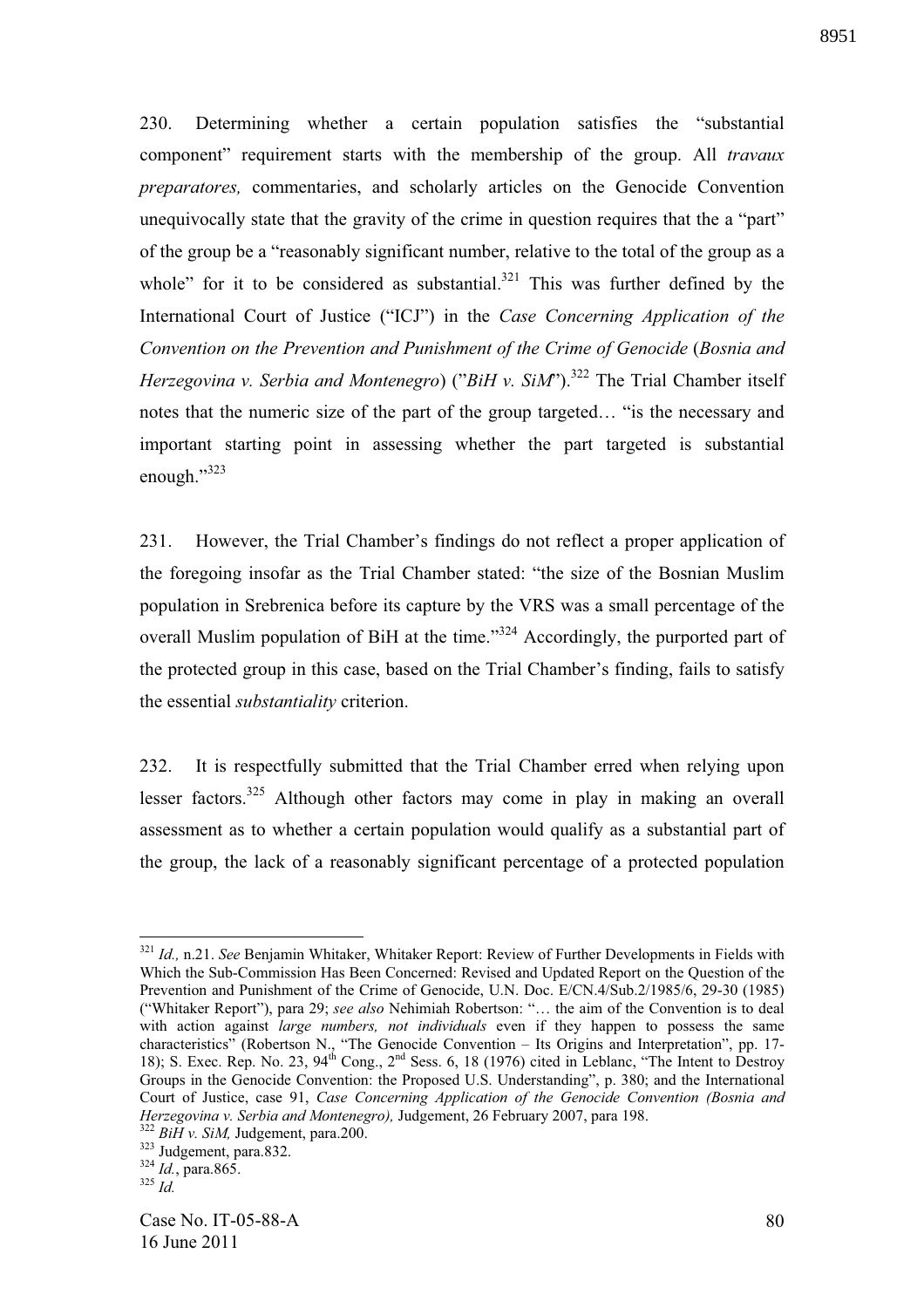cannot be counterbalanced by factors such as territory, strategic military goals, among others.

233. The first supplemental factor stated by the Trial Chamber – Srebrenica's strategic location – on its face, has nothing to do with the intent of genocide, the destruction of a protected group or part thereof. Territorial aspirations are not about seeking to destroy the group or part thereof, rather they could show a strategic military goal that is not comparable to the *dolus specialis* of genocide. Given the ambiguity and lack of concrete detail of the Trial Chamber's finding of how such aspirations can equate with intention of destroying a group in whole or in part, this substitute element should not be given substantial weight. It is respectfully submitted that it cannot substitute for a substantiality finding.

234. Likewise, the Trial Chamber erred in applying the second supplemental factor. With this factor the Trial Chamber seems to be indirectly introducing another, wider part of a protected group – Muslims living in the geographic region of Eastern Bosnia<sup>326</sup> – for the purpose of counterbalancing the lack of evidence as to the substantiality criterion. Such a finding directly violates the right of the Appellant to know the case against him as it diverges from the specific population outlined in the Indictment. Further, this expansion highlights how the population of the enclave cannot be characterized as even a 'distinct part of the group' as set forth in *Krstić*.<sup>327</sup> The population in the enclave constitutes what is closer to "an accumulation of isolated individuals within [the group]" which is not sufficient to meet the test of "in part".<sup>328</sup> By impermissibly widening the scope of the group, the Trial Chamber improperly relied on this factor in assessing whether the Bosnian Muslims of Eastern Bosnia, as defined by the Prosecution in the Indictment, qualify as a substantive part of a protected group.

235. Further, the Trial Chamber erred in its application of the third supplemental factor. The Trial Chamber's conclusion that destruction of the Srebrenica and Žepa

1

<sup>&</sup>lt;sup>326</sup> This is as opposed to the 'Bosnian Muslims of Eastern Bosnia' as defined by the Prosecution which in affect represent a much narrower fragment of the group focused solely on individuals present in Srebrenica and Žepa at relevant time.

<sup>&</sup>lt;sup>327</sup> *Krstić* Trial Judgement, para.590.

<sup>328</sup> *Id.*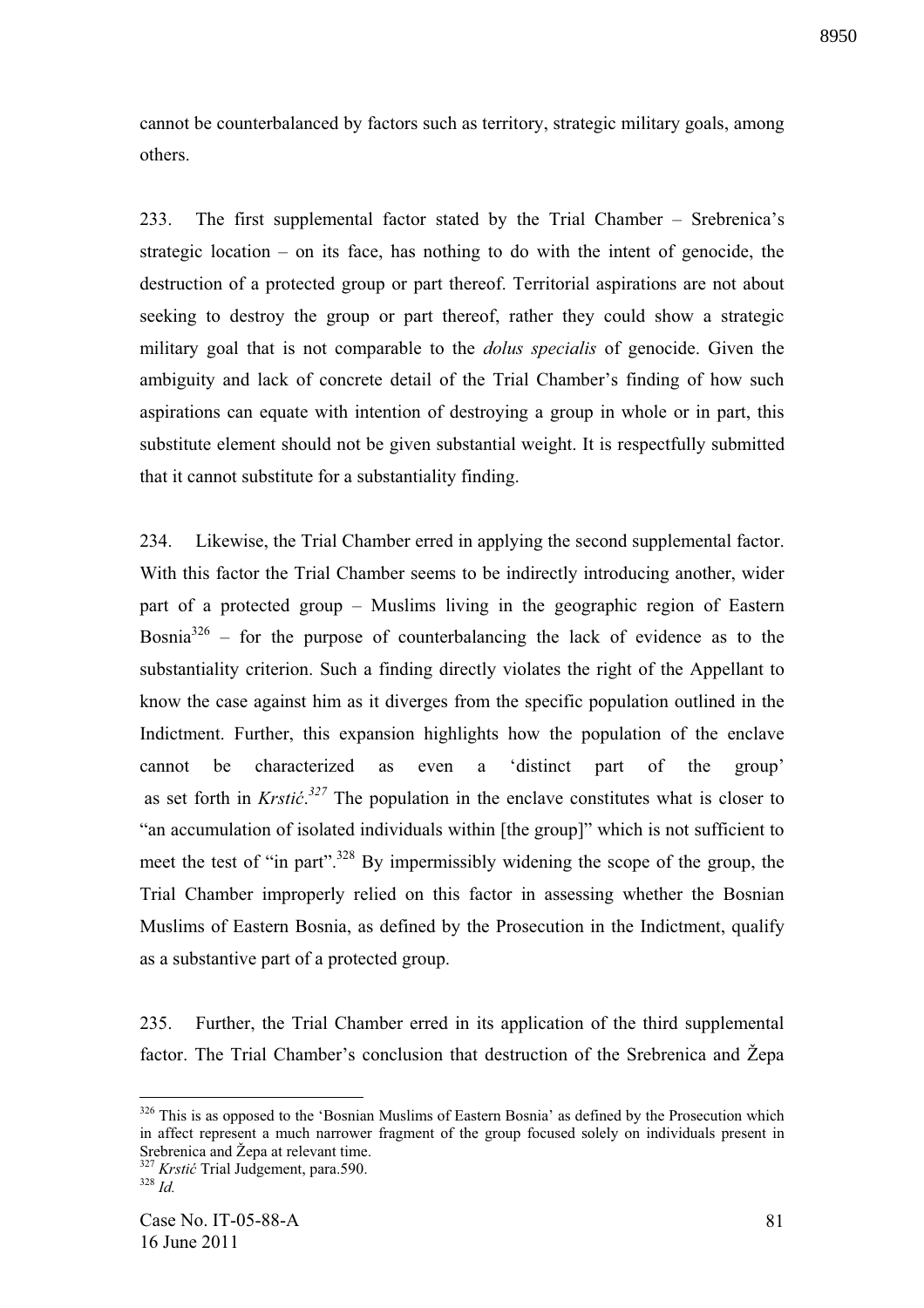Muslims would question the viability of Bosnian Muslims as a whole was, respectfully, not supported by the evidence. The Trial Chamber sought to replace the substantiality criterion by expanding the protected group to those outside of the indicted charges. This also cannot be a factor that could be given any significant weight. More importantly, as shown, all three of these supplemental factors, even when combined, are insufficient to outweigh a lack of substantiality of a group.

236. It is respectfully submitted that the Trial Chamber has completely disregarded newly provided evidence relevant to the issue of whether the population targeted by the July events could have met the 'substantial part' criterion. This evidence which was not tendered in either the *Krstić* or *Blagojević* cases, is necessary and critical. Based on this new evidence, the Defence challenged the earlier finding in *Krsti* – that the enclave was *de facto* demilitarized. Further, the Trial Chamber failed to address and consider this evidence and merely incorporated the findings in *Krstić*.

237. Having in mind all of the above, it is respectfully submitted that the Trial Chamber erred in its application of the relevant law and abused its discretion by giving inordinate weight to less relevant factors. These findings invalidate this significant portion of the Judgement and constitute a miscarriage of justice.

### **GROUND 22**

THE TRIAL CHAMBER ERRED AS A MATTER OF LAW AND ABUSED ITS DISCRETION WHEN IT FOUND APPELLANT LJUBISA BEARA GUILTY OF CONSPIRACY TO COMMIT GENOCIDE WHEN IT MODIFIED, ALTERED, AND MISAPPLIED THE ELEMENTS REQUIRED FOR CONSPIRACY IN FINDING THAT CONSPIRACY IS A CONTINUING CRIME IN DIRECT VIOLATION OF THE FUNDAMENTAL PRINCIPLE OF NON-RETROACTIVE APPLICATION OF SUBSTANTIVE CRIMINAL LAW NULLUM CRIMEN SINE LEGE.

238. It is respectfully submitted that the Trial Chamber erred in law and abused its discretion by finding that conspiracy under the Genocide Convention undoubtedly implies a continuing crime and thereby finding Ljubisa Beara guilty of conspiracy to commit genocide in violation of the principle *nullum crimen sine lege* and in absence of evidence supporting such a conclusion beyond reasonable doubt.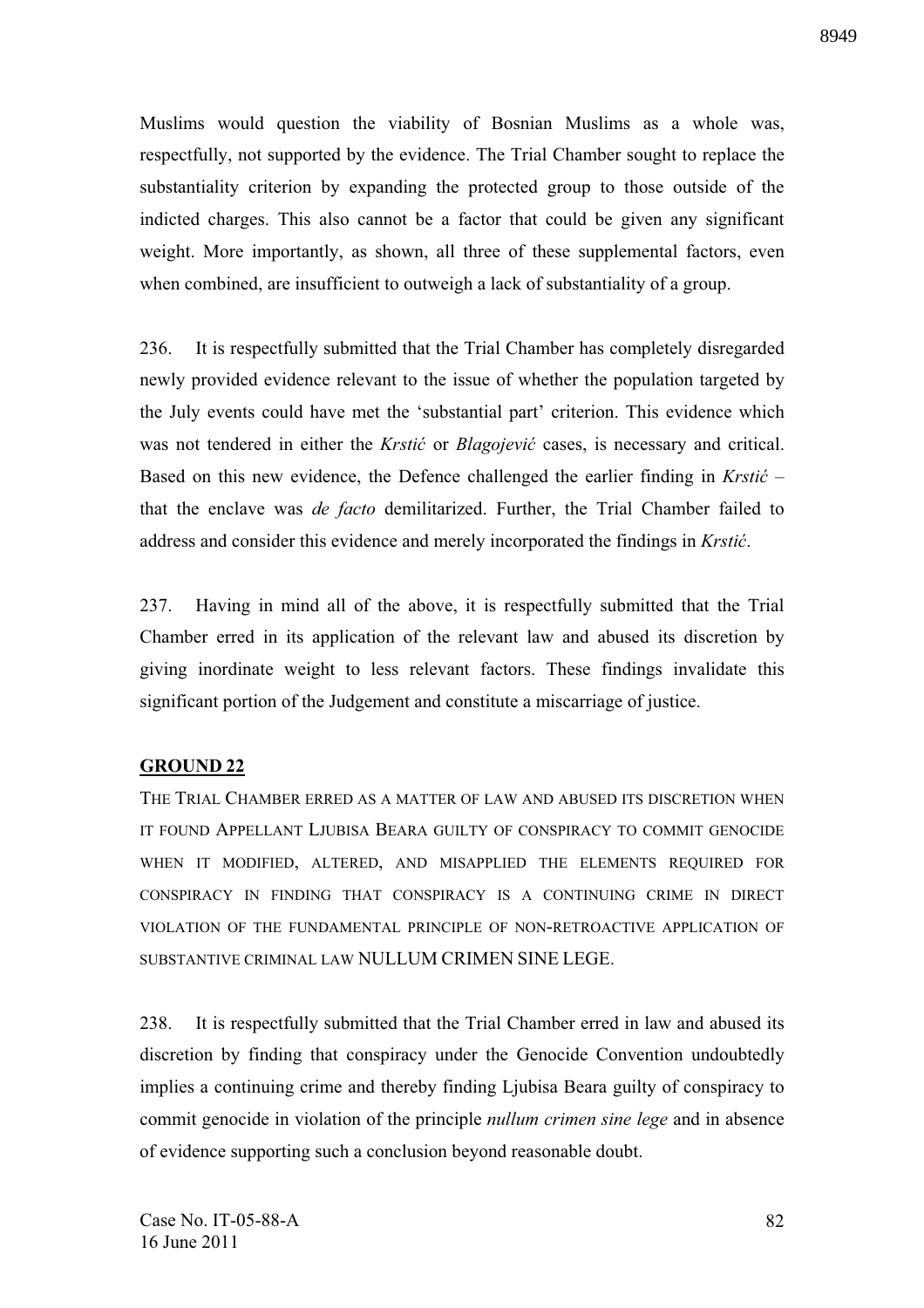239. The finding of the Trial Chamber that conspiracy is treated as a continuing crime in common law countries is correct.<sup>329</sup> However, this precedent does not necessarily apply to an understanding of the specific crime of conspiracy to commit genocide, as set forth by the Genocide Convention. The Trial Chamber cites the records of the Sixth Committee meetings, referring to the Genocide Convention, as supporting that "the aim of the Convention is to prevent genocide, rather than punish it."<sup>330</sup> In order to fulfill this main objective of the Convention, member states agreed to enable punishment of such criminal agreements in order to prevent the commission of this crime.<sup>331</sup> In defining conspiracy at these meetings, it was stated to be "the agreement of two or more persons to commit an unlawful act"<sup>332</sup>. The records indicate that further explanation was provided as a "connivance of several persons to commit a crime, whether the crime was successful or not<sup> $333$ </sup> and "...the idea covered an agreement to commit a crime, whether or not the parties to the agreement began to carry out its design".<sup>334</sup> From these documents, it is unclear that the drafters intended the definition to encompass the common law approach to conspiracy that extends to cover crimes subsequent to formulation of an initial agreement. At best, the meeting minutes show that these committees, in preparing the framework of the Genocide Convention, voted in favor of the concept as defined for them  $-$  an agreement to commit an unlawful act, irrespective of the actual outcome. To claim more would imply reverting to extensive interpretation of what was said, to the detriment of the Appeallant.

240. Further, conspiracy as known in common law did not have customary law status at the time when the Genocide Convention was drafted; it is questionable whether it has gained such a status even to date. At Nuremburg its applicability was limited only to crimes against peace specifically because of opposition to the farfetching character of the concept in common law.<sup>335</sup> Although various scholars have provided different interpretations of the extent to which the conspiracy theory was applicable to crimes listed in the London Charter pursuant to the agreement made

<sup>329</sup> Judgement, para.872.

<sup>330</sup> Judgement, n.2957.

<sup>&</sup>lt;sup>331</sup> Judgement, para.2126.

<sup>&</sup>lt;sup>332</sup> UN Doc. A/C.6/SR84.

<sup>333</sup> *Id.*

<sup>&</sup>lt;sup>334</sup> UN Doc. E/AC. 25/SR.16.

<sup>335</sup> *See Hamdan v. Rumsfeld*, 548 U.S. 557 (2006), p.47; also Ginsburgs, G., and Kudriavtsev, V.N., *The Nuremburg Trial and International Law*, Martin Njihoff Publishers (1990) ("The Nuremburg Trial").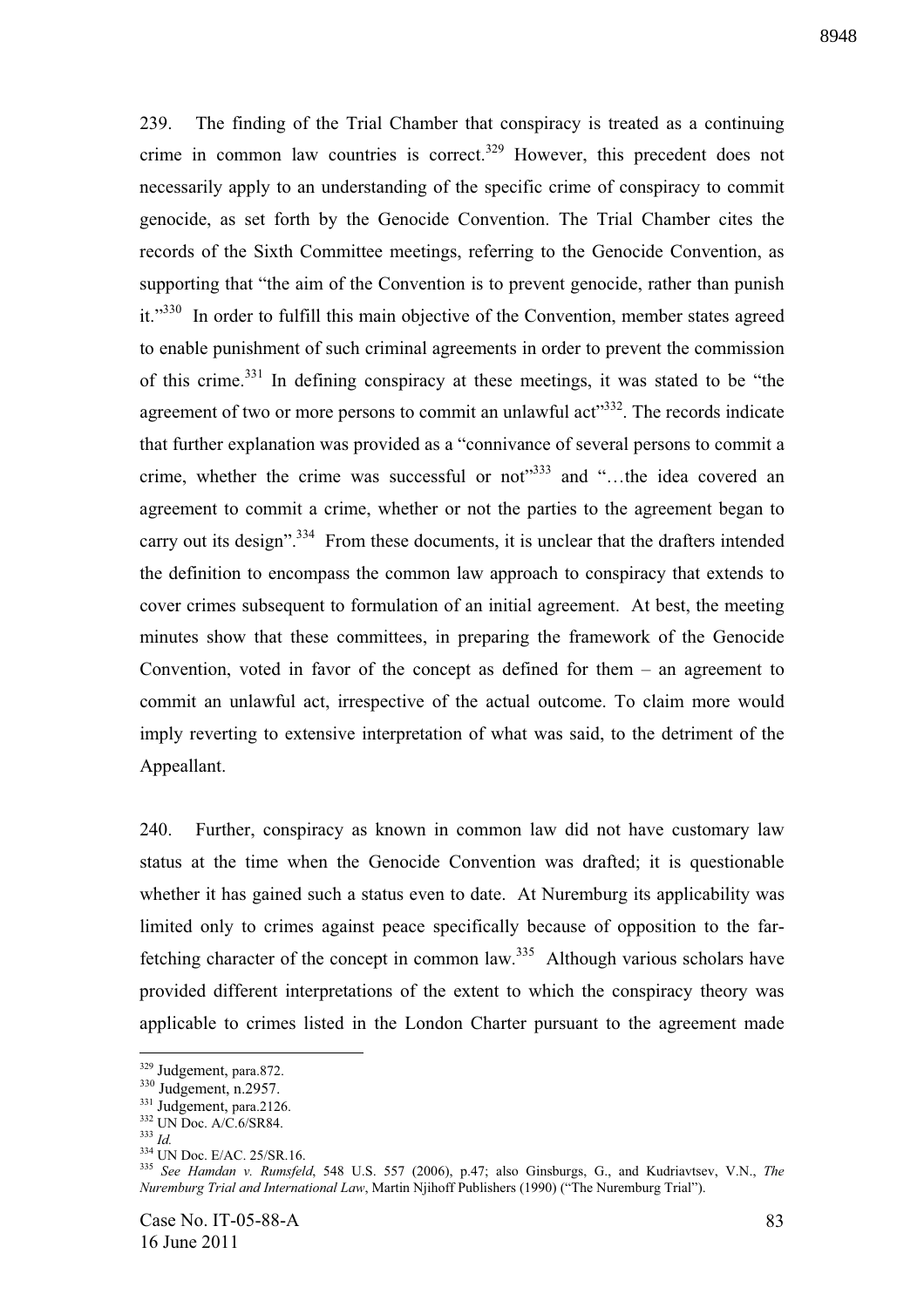between the State parties,  $336$  the practice of the Nuremburg Court unequivocally speaks to its limited use only in relation to crimes against peace. Furthermore, the Control Council Law No. 10 mentions conspiracy explicitly only in relation to charges on crimes against peace.<sup>337</sup>

241. According to the Trial Chamber's own finding on the applicable law both *ad hoc* Tribunals have dealt very little with the issue.<sup>338</sup> Even in face of a strong similarity between the concept of JCE and conspiracy under common law, this Tribunal in *Milutinović et al.* clearly underscored that "[c]riminal liability pursuant to a joint criminal enterprise is not a liability for  $\dots$  conspiring to commit crimes".<sup>339</sup>

242. Differing positions on conspiracy theory as known in common law countries again resurfaced at the time of the drafting of the Rome Statute.<sup>340</sup> The introduction of this concept was abandoned due to a disagreement between common law and civil law countries on the issue and was substituted with the introduction into the Statute of a set of factors for individual criminal liability previously "successfully negotiated" in relation to another multilateral treaty - the U.N. Convention for the Suppression of Terrorist Bombing.<sup>341</sup> The Rome Statute was carefully negotiated precisely to avoid legal uncertainty and potential violations of *nullum crimen sine lege* principle often associated with extensive judicial interpretations of existing law*.* A reference made by Judge Stevens of the U.S. Supreme Court in the Court's 2006 Decision in *Hamdan v. Rumsfeld* might best depict the status of the theory as known in common law countries - "conspiracy in the truest sense is not known to international law".<sup>342</sup>

243. The Trial Chamber therefore erred in law and abused its discretion in finding conspiracy to be a continuing crime under the Genocide Convention and relying on such a finding for the purpose of qualifying the purported actions of Beara as falling

<sup>336</sup> See Schabas, W., *Genocide in International Law*; *The Nuremburg Trial and International Law*; The debate pertains to Art. 6, para 3, where conspiracy is mentioned in relation to any of the crimes listed. http://avalon.law.yale.edu/imt/imt10.asp (last accessed on 21 January 2011).

 $338 \overline{\text{Judgement, para.871}}$ .

<sup>&</sup>lt;sup>339</sup> Prosecutor v. Milutinović et al., IT-99-37-AR72, Decision on Dragoljub Ojdanić's Motion Challenging Jurisdiction—Joint Criminal Enterprise, 21 May 2003.

<sup>&</sup>lt;sup>340</sup> Scheffer, D., "Why Hamdan is Right About Conspiracy Theory", http://jurist.law.pitt.edu/forumy/2006/03/whyhamdan-is-right-about-conspiracy.php (last accessed on 21 January 2011). <sup>341</sup> *Id.*

<sup>342</sup> *Hamdan v. Rumsfeld*, 548 U. S. 557 (2006), p.47.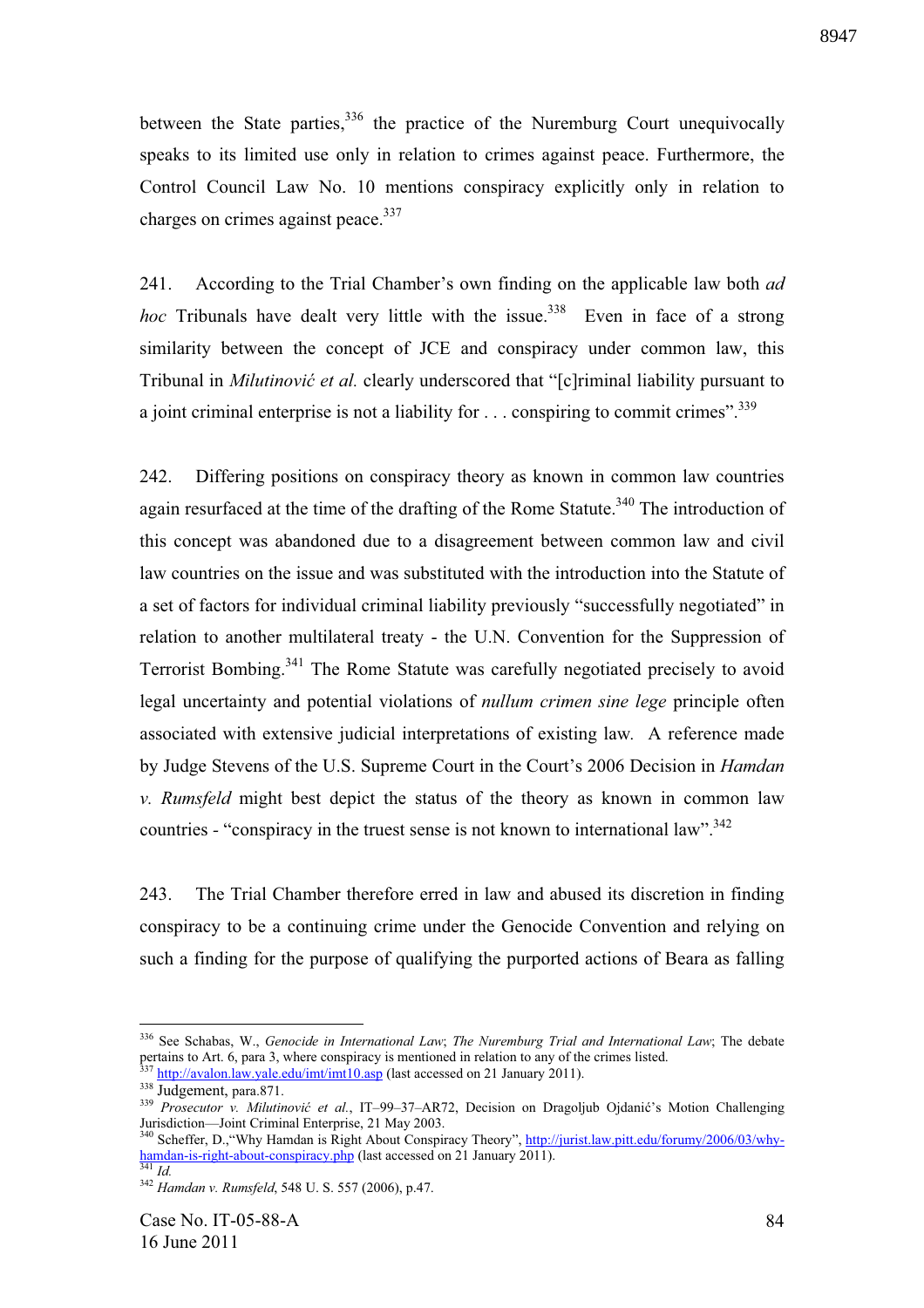8946

under a conspiracy to commit genocide.<sup>343</sup> This is particularly important as there is no direct and reliable evidence on the Defendant's involvement at the planning, i.e. agreeing stage of the process.  $344$  Although it is true that participation in a conspiracy can be inferred from subsequent coordinated actions in pursuit of an agreement, such a conclusion could not have been reached in relation to Beara because, as discussed in detail in other sections of this Appeal, the evidence in this case does not support drawing such an inference as the only reasonable conclusion. Accordingly, by extending the applicability of conspiracy charges under the Genocide Convention, the Trial Chamber prejudiced the Appellant, led to the miscarriage of justice and has thereby invalidated the Judgement in this part.

### **GROUND 23**

THE TRIAL CHAMBER ERRED AS A MATTER OF LAW AND ABUSED ITS DISCRETION IN FINDING THAT THE APPELLANT, LJUBISA BEARA, PLANNED AND ORDERED THE MURDER OF BOSNIAN MUSLIM MALES FROM SREBRENICA CONSTITUTING CRIMES OF GENOCIDE, EXTERMINATION, PERSECUTION AND MURDER, AS A VIOLATION OF THE LAWS OR CUSTOMS OF WAR, WITHOUT GIVING ANY REASONABLE FINDINGS OR ANALYSIS FOR SUCH A CONCLUSION AND IGNORING ALL CREDIBLE TESTIMONY AND INFERENCES WHICH CONFLICTED WITH SUCH A FINDING. THIS IS IN VIOLATION OF THE PRINCIPLE OF PRESUMPTION OF INNOCENCE, THE PRINCIPLE OF BURDEN OF PROOF "BEYOND A REASONABLE DOUBT" AND FURTHER THE PRINCIPLE THAT ALL INFERENCES SHOULD BE MADE IN FAVOR OF APPELLANT, WHICH CONSTITUTED A MISCARRIAGE OF JUSTICE, THEREBY VIOLATING APPELLANT'S RIGHT TO A FAIR TRIAL.

244. The Trial Chamber finding that Beara also "planned and ordered the murder of Bosnian Muslim males from Srebrenica<sup>"345</sup> is not supported by any competent or credible evidence.

#### *Planning*

<u>.</u>

245. The Defense submits that the Trial Chamber could not have reached a conclusion that Beara was involved in any plan to murder Bosnian Muslim males

<sup>343</sup> Judgement, para.1322.

<sup>344</sup> Judgement, para.1299; *see also, infra,* Grounds 6, 15 & 19.

<sup>345</sup> Judgement, paras 1319, 1326, 1328 & 1333.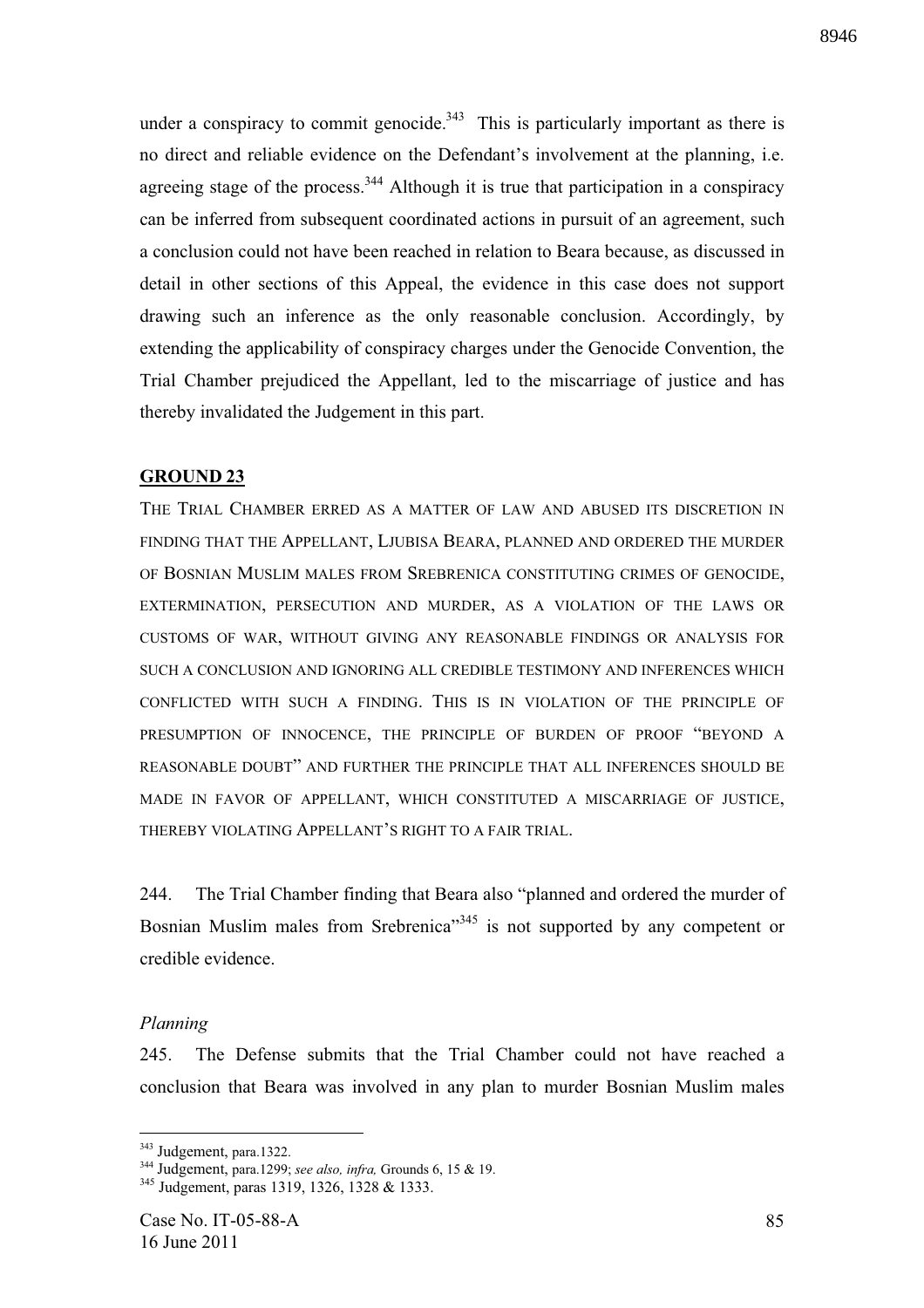from Srebrenica based on the evidence presented without making an error in law and abusing its discretion by failing to apply the principle that all reasonable inferences should be made in favor of an accused.

246. The law on of *actus reus* of planning "…requires that one or more persons plan or design the criminal conduct constituting one or more crimes provided for in the Statute, which are later perpetrated. It is sufficient to demonstrate that the planning was a factor **substantially contributing** to such criminal conduct."<sup>346</sup>

247. The Judgement's sole basis for any link to planning is through Beara's formal position in the military hierarchy and not based on evidence that would show how he knew about or contributed to any such planning. However, according to the Judgement, a plan to murder Bosnian Muslim males was formulated by the morning of 12 July.<sup>347</sup> As the Trial Chamber found no evidence of Beara's participation in the murder operations prior to 13 July, he certainly could not have been found to have participated in the 'planning' at an early stage.<sup>348</sup>

248. Further, evidence presented to the Trial Chamber regarding the morning of 13 July suggests that the Appellant was at the time engaged in legitimate activities.<sup>349</sup> Based on the applicable law and the evidence presented, the Trial Chamber erred when it inferred the Appellant's involvement in the preparatory phase, as the "only reasonable inference" that can be drawn from the circumstantial evidence.

249. It is respectfully submitted that the Trial Chamber erred in its finding that the "logistics of the planned murder operation, including the location for the killings and burial as well as transportation and equipment" were the subject matter of these meetings.<sup>350</sup> Although the Trial Chamber recognized the vague, inconsistent and contradictory evidence as to the topics and participants of these purported meetings<sup>351</sup>, it nevertheless erroneously relied on the same. Further, the Trial Chamber erred while relying on untrustworthy and unreliable testimony from various witnesses.<sup>352</sup>

<sup>346</sup> *Limaj* Trial Judgement, para.513.

<sup>&</sup>lt;sup>347</sup> Judgement, para.1299.

<sup>348</sup> *Id.*

<sup>349</sup> *Id.*, para.1256 & 1262.

<sup>350</sup> *Id.*, para.1271.

<sup>351</sup> *Id.*; *see also* n.4176.

<sup>352</sup> *See, infra*, Ground 6.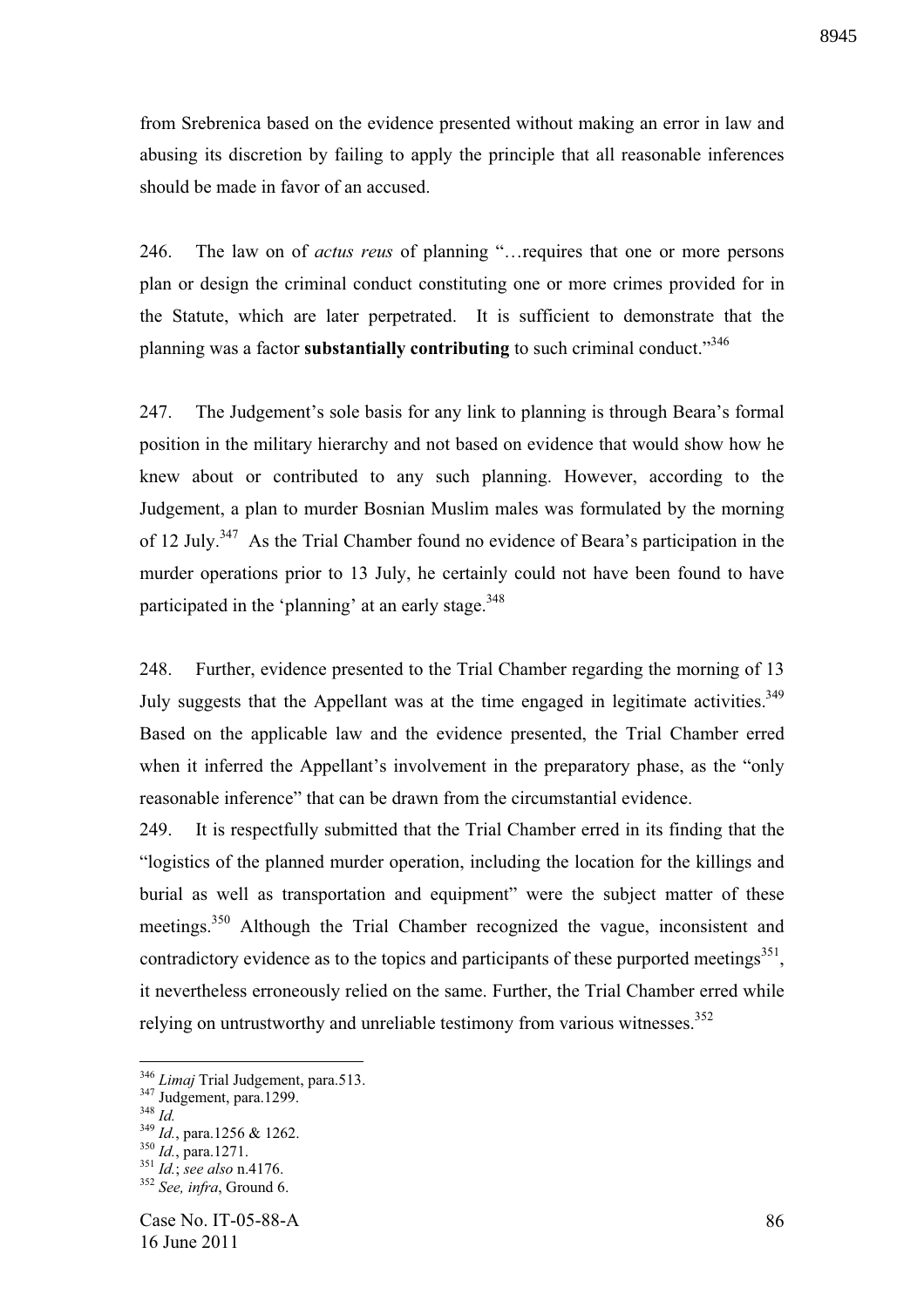250. It is respectfully submitted that the Trial Chamber erred when it failed to give proper weight to the testimony of PW162 which establishes that Beara was not privy to discussions on logistical arrangements which took place in Bratunac that day. $353$ 

251. The Trial Chamber also erred in its conclusion that the Appellant participated in a meeting on 14 July at the Standard Barrack regarding organization of disposal of bodies of prisoners held in Zvornik, relying solely on the testimony of PW104. In doing so, the Trial Chamber ignored two significant factors, namely that PW104 was not able to identify Beara as the person whom he met on 14 July and that the PW104 speculated and assumed that a discussion was held regarding the organization of the disposal of bodies of prisoners held in Zvornik.<sup>354</sup>

252. Similarly, the Trial Chamber erroneously concluded that the Appellant was "present at Petkovci on July 14, overseeing and coordinating the detention, transport, execution and burial of the prisoners detained there".<sup>355</sup> With respect to this finding, the Trial Chamber erred by relying on uncorroborated hearsay statements.<sup>356</sup>

253. Given the foregoing, the Trial Chamber failed to properly infer from the evidence that the Appellant was not involved in the planning of the murder operations.

## *Ordering*

254. The Defence respectfully submits that the evidence presented to the Trial Chamber could not have lead it to conclude that Beara ordered or had participated in ordering the murder of the Muslim male population in the enclave. In order find that Appellant 'ordered' the crimes alleged it must be shown that the accused was a person in a position of authority who had instructed another person to commit an offence<sup>357</sup> and that his order had a direct and substantial effect on the commission of the illegal

<sup>&</sup>lt;sup>353</sup> Judgement, para.1274.

<sup>354</sup> *Id.*, para.1278; *see also, infra*, Ground 6.

<sup>355</sup> *Id.*, para.1279.

 $^{356}$  *Id.*, n.4212.

<sup>357</sup> *Limaj* Trial Judgement, para.515.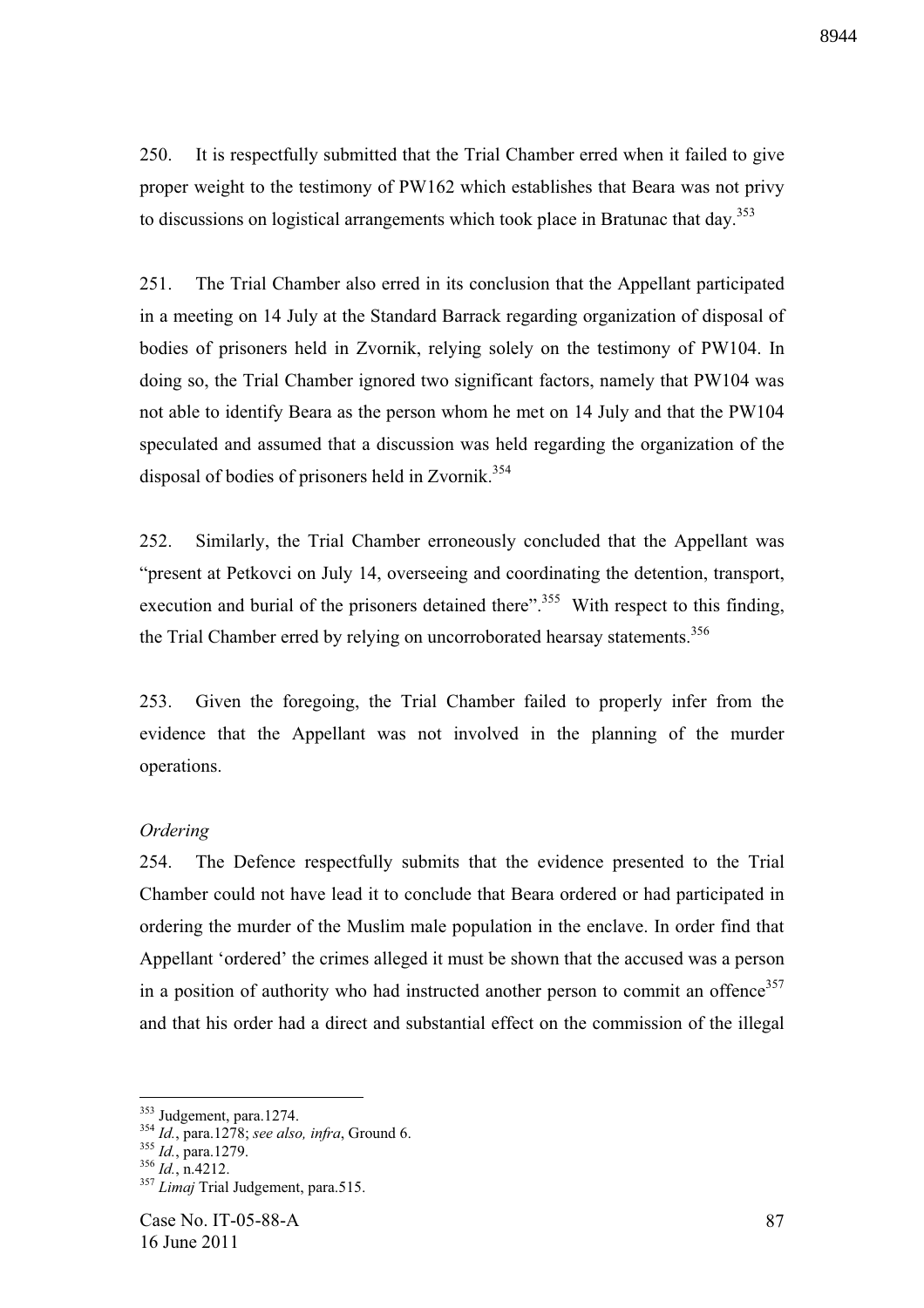act.<sup>358</sup> Furthermore, the evidence must establish "that the accused in issuing the order intended to bring about the commission of the crime, or was aware of the substantial likelihood that it would be committed in the execution of the order".<sup>359</sup>

255. It is respectfully submitted that the evidence tendered is vague, inconsistent and contradictory and, thus, the Trial Chamber erred when it relied upon such evidence to make its findings. The Trial Chamber relies upon the testimony of  $PW104^{360}$ , an intercepted conversation between Lucić and Beara in relation to the situation in Konjevic Polje,<sup>361</sup> the testimony of PW-161 in relation to Milici,<sup>362</sup> the testimony of witness Deronjic relating to Bratunac, $363$  and the testimony of witness  $[Redacted]$ ,<sup>364</sup>  $[Redacted]$ ,<sup>365</sup> It is respectfully submitted that the foregoing evidence and testimony should not be given any weight and any reliance thereto is misplaced and therefore erroneous.

256. A similar finding made by the Trial Chamber in *Dragoljub Milosevi* case was struck down on appeal. In that case, the Appeals Chamber clearly stated:

> … the Trial Chamber did not rely on any evidence that would identify a specific order issued by Milošević with respect to the campaign of shelling and sniping in Sarajevo as such. Rather, it relied on the nature of the campaign carried out in the context of a tight command to conclude that it could only "have been carried out on [Milošević's] instructions and orders". **The Appeals Chamber recalls that the** *actus reus* **of ordering cannot be established in the absence of a prior positive act because the very notion of "instructing"**, pivotal to the understanding of the question of "ordering", requires "a positive action by the person in a position of authority". The Appeals Chamber accepts that an order does not necessarily need to be explicit in relation to the consequences it will have. However, the Appeals Chamber is not satisfied that the Trial Chamber established beyond reasonable doubt that Milošević

<sup>358</sup> *Kamuhandu v. Prosecutor*, ICTR-99-54 ("*Kamuhandu*"), Appeals Judgement, 19 September 2005, para.75.

<sup>359</sup> *Prosecutor v Strugar*, IT-01-42 ("*Strugar*"), Trial Judgement, 31 January 2005, para. 333; *see also Limaj* Trial Judgement, para.515.

<sup>&</sup>lt;sup>360</sup> Judgement, para.1278.

<sup>361</sup> *Id.*, para.1257.

<sup>362</sup> *Id*, para.1267.

<sup>363</sup> *Id.*, para.1264.

 $364$  [Redacted].

 $365$  [Redacted].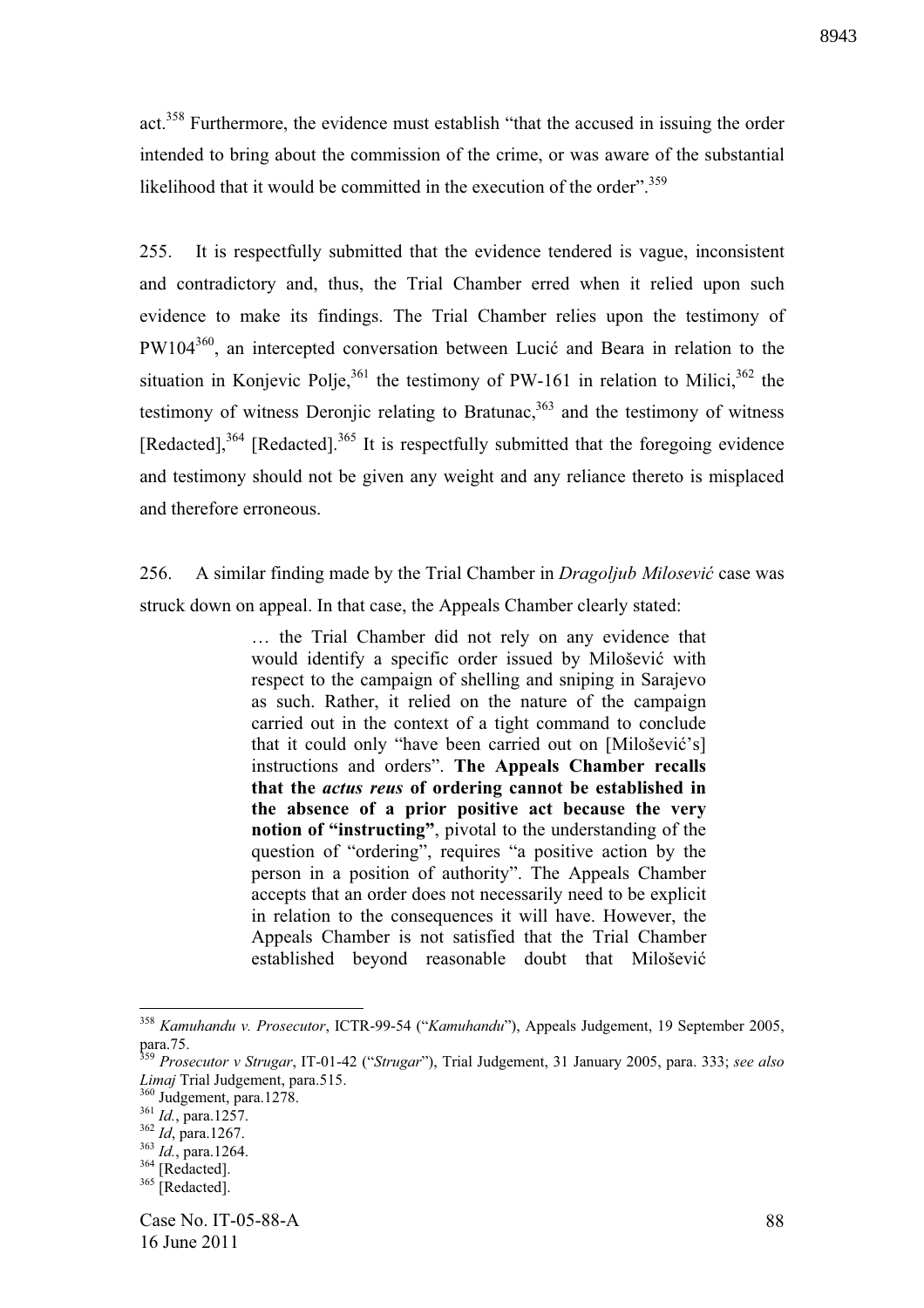instructed his troops to perform a campaign of sniping and shelling of the civilian population in Sarajevo as such.<sup>366</sup>

257. In the instant case, there was no evidence of a "positive act" upon which the Trial Chamber could reasonably rely in reaching its conclusion. Therefore, the Trial Chamber erred in its finding that the Appellant 'ordered' the killing operations.

258. The Trial Chamber has erred in law and abused its discretion in finding that the Appellant ordered and planned the murders of Bosnian Muslim males of Srebrenica.

# **ERRORS OF LAW AND FACT IN THE APPLICATION OF ARTICLE 5**

## **GROUND 24**

THE TRIAL CHAMBER ERRED AS A MATTER OF LAW AND ABUSED ITS DISCRETION IN FINDING THAT THE APPELLANT, LJUBISA BEARA, SATISFIES THE KNOWLEDGE REQUIREMENT FOR THE COMMISSION OF A CRIME UNDER ARTICLE 5 OF THE STATUTE; IT IGNORED ALL CREDIBLE TESTIMONY AND INFERENCES WHICH CONFLICTED WITH SUCH A FINDING IN VIOLATION OF THE PRINCIPLE OF PRESUMPTION OF INNOCENCE, THE PRINCIPLE OF BURDEN OF PROOF "BEYOND A REASONABLE DOUBT" AND, FURTHER, THE PRINCIPLE THAT ALL INFERENCES SHOULD BE MADE IN FAVOR OF APPELLANT. THIS CONSTITUTED A MISCARRIAGE OF JUSTICE, THEREBY VIOLATING APPELLANT LJUBISA BEARA'S RIGHT TO A FAIR TRIAL.

259. The Trial Chamber erred as a matter of law and abused its discretion by reaching the conclusion that "*Beara meets the knowledge requirement for the commission of a crime under Article 5 of the Statute*".<sup>367</sup> This conclusion fails to use *sufficient precision* to address the requirement that an accused should know that his acts form part of a criminal attack as required under Article 5.

260. The contested conclusion was, as follows:

<sup>&</sup>lt;sup>366</sup> Prosecutor v. D. Milošević, IT-98-29/1 ("D. Milošević"), Appeals Judgement, 12 November 2009, para.267 (emphasis added).

<sup>&</sup>lt;sup>367</sup> Judgement, para.1324.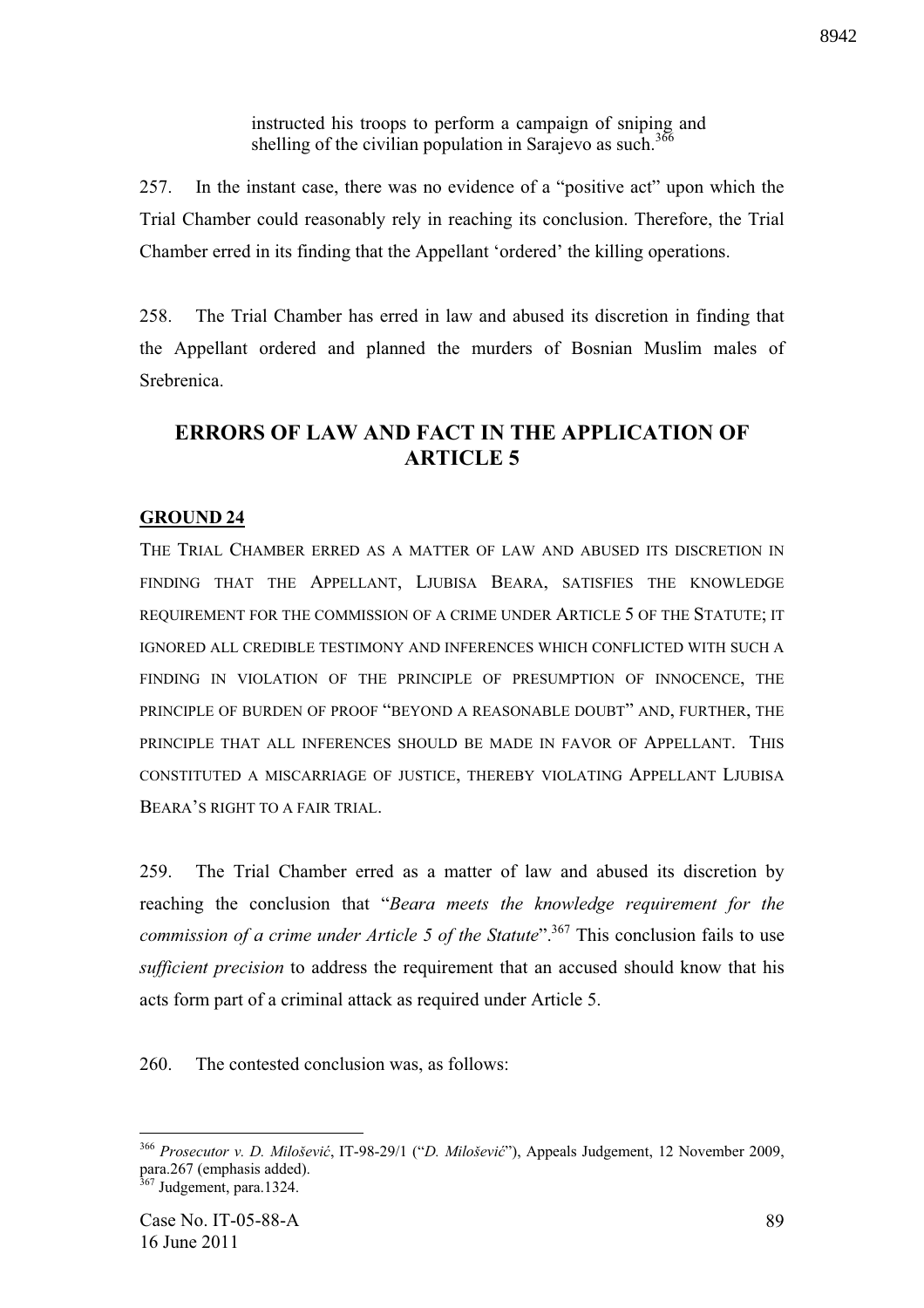As Chief of Security in the VRS Main Staff from 1992, *Beara had knowledge of the strategic goals* of the RS and VRS's leadership to remove the Bosnian Muslim population from Srebrenica and Žepa. His position required that he had intimate knowledge of Directive 7, Directive 7/1, the *Krivaja-95* Operation, and all orders pursuant to the implementation of Directive 7 that passed to subordinate security organs**.** From this, the Trial Chamber is satisfied beyond reasonable doubt that *Beara was well aware of the aim of the illegal purpose* of Directive 7, Directive 7/1, as well as Krivaja-95, and of the military action against a civilian population.<sup>368</sup>

261. This conclusion, as reached by the Trial Chamber, does not meet the standard set forth by the Appeals Chamber in *Blaški* – that *sufficient precision* must be used to address the requirement that an accused know that his acts form part of a criminal attack as required under Article  $5^{369}$  This finding must include that the accused not only knew about an illegal attack on a civilian population, but also that his acts formed a part of such attack.<sup>370</sup> It is not sufficient that an accused 'knowingly took the risk of participating in the implementation of the ideology, policy or plan'.<sup>371</sup> Mere negligence will not suffice for a finding of culpable *mens rea*, as it must be closer to a standard of recklessness.  $372$  Further, the term 'civilian', as it applies to Article 5 crimes, is defined under the laws of armed conflict and excludes combatants or persons *hors de combat*. 373

262. The evidence relied on by the Trial Chamber does not and cannot support a finding that Beara knew that his acts formed a part of a criminal attack, much less an attack on a civilian population. The Trial Chamber's reliance on such evidence constitutes and abuse of discretion and a miscarriage of justice.

263. In reaching its conclusion, the Trial Chamber relied on only one basis for inferring the Appellant's knowledge - his formal position in the VRS hierarchy.

<sup>&</sup>lt;u>.</u> <sup>368</sup> *Id.* (emphasis added).

<sup>&</sup>lt;sup>369</sup> Prosecutor v. Blaškić, IT-95-14 ("Blaškić"), Appeals Judgement, para 127.

<sup>370</sup> *Id.*, para.124.

<sup>371</sup> *Prosecutor v Šešelj*, IT-03-67 ("*Šešelj*"), Decision on Prosecution's Motion for Leave to File an Amended Indictment, 14 September 2007, para. 32, recalling *Blaški* Appeals Judgement, para.126. <sup>372</sup> *Prosecutor v Perišić*, IT-04-81 ("*Perišić"*), Decision on Preliminary Motions, 29 August 2005, para.

<sup>22.</sup> 

<sup>&</sup>lt;sup>373</sup> Prosecutor v Mrkšić et al., No. IT-95-13/1 ("Mrkšić et al."), Appeals Judgement, 5 May 2009, para. 35.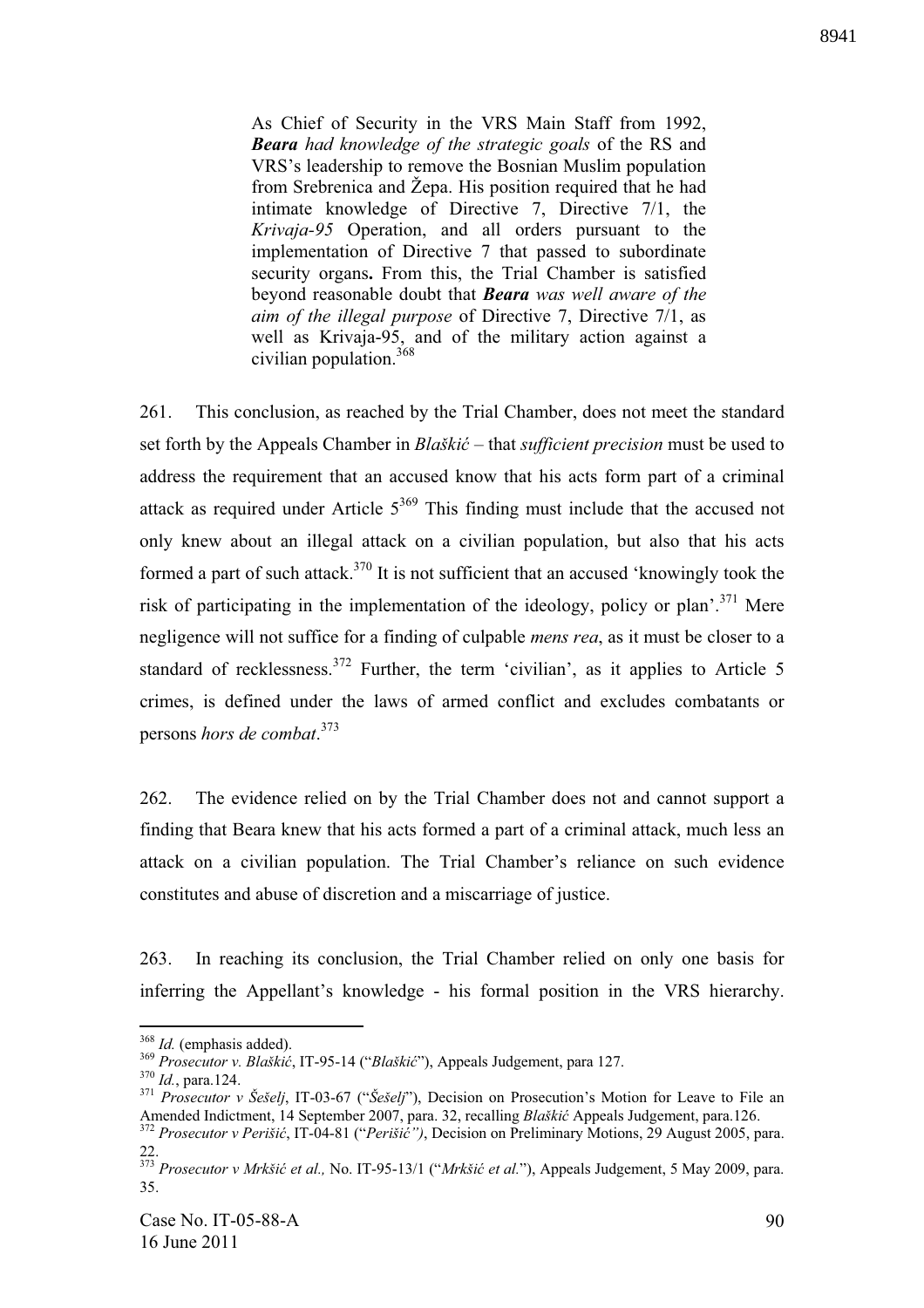Specifically, the Trial Chamber found: "*[a]s Chief of Security in the VRS Main Staff from 1992, Beara had knowledge of the strategic goals of the RS and VRS's leadership to remove the Bosnian Muslim population from Srebrenica and Žepa***".**<sup>374</sup> It is respectfully submitted that there is no credible evidence – direct or circumstantial – that establishes that the Appellant had any knowledge of these purported "strategic goals".

264. The Trial Chamber, respectfully, erred when it unreasonably concluded that "[h]is position required that he had intimate knowledge of Directive 7". The trial record is void of evidence linking Beara to Directive 7.

265. The Judgement delineates that Directive 7 was issued by Karadži $6^{375}$  and forwarded to the corps by the Chief of Staff of the Main Staff pursuant to the decision of the Supreme Commander.<sup>376</sup> The Trial Chamber failed to make any link between the Appellant and Directive 7.

266. Further, the Trial Chamber erroneously relies on the testimony of witness Milovanović, who provided background information on how combat reports were received, processed and shared at Main Staff meetings.<sup>377</sup> This testimony was of a general nature regarding the work and roles of the witness among others.<sup>378</sup> A closer examination of Milovanovic's testimony does nothing to support the erroneous findings of the Trial Chamber regarding Beara's purported knowledge.

267. The Trial Chamber could not have reasonably inferred, from the evidence adduced, that the Appellant had knowledge of an alleged goal of a widespread or systematic attack against a civilian population. It is respectfully submitted that the Trial Chamber's unreasonable inferences constitute an abuse of discretion as it is the only link to a finding of *mens rea* sufficient for Article 5 of the Statute.

<sup>&</sup>lt;sup>374</sup> Judgement, para.1324.

<sup>375</sup> *Id.*, paras 199-200.

<sup>376</sup> *Id.*

 $\frac{377}{1}$  T.12188-12189.  $378 \frac{1}{1}$ 

Case No. IT-05-88-A 16 June 2011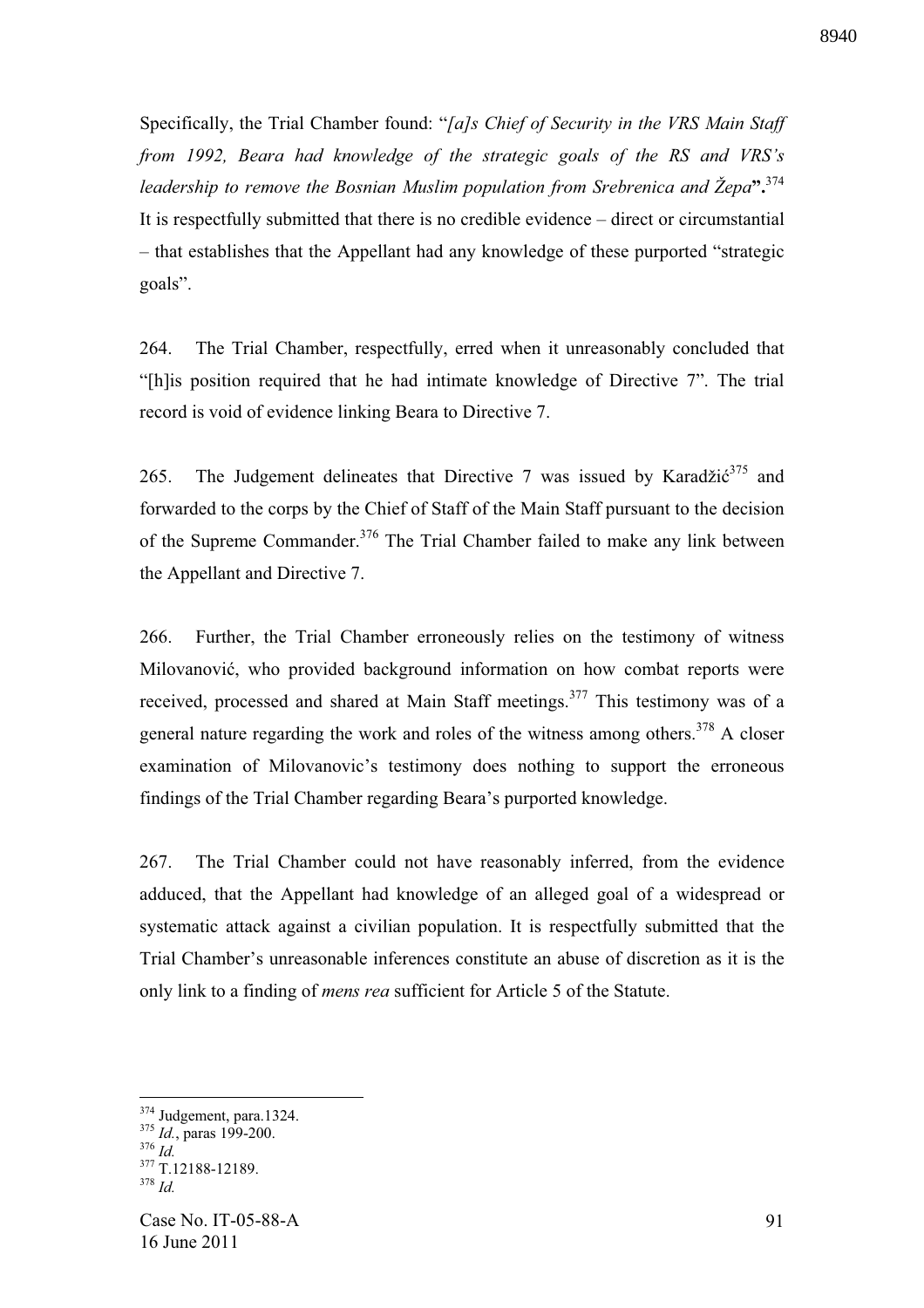## **GROUND 25**

THE TRIAL CHAMBER ERRED AS A MATTER OF LAW AND ABUSED ITS DISCRETION IN FINDING THAT THE ATTACK WAS WIDESPREAD AND SYSTEMATIC DIRECTED AGAINST A CIVILIAN POPULATION OF SREBRENICA AND ŽEPA AND IGNORED ALL CREDIBLE TESTIMONY AND INFERENCES WHICH CONFLICTED WITH SUCH A FINDING, IN VIOLATION OF THE PRINCIPLE OF PRESUMPTION OF INNOCENCE, THE PRINCIPLE OF BURDEN OF PROOF "BEYOND A REASONABLE DOUBT" AND FURTHER THE PRINCIPLE THAT ALL INFERENCES SHOULD BE MADE IN FAVOR OF APPELLANT, WHICH CONSTITUTED A MISCARRIAGE OF JUSTICE, THEREBY VIOLATING APPELLANT LJUBIŠA BEARA'S RIGHT TO A FAIR TRIAL.

268. As noted in the Notice of Appeal, the Defence asserts that the Trial Chamber erred in law and abused its discretion by finding that, for the purposes of a charge of extermination as a crime against humanity against Beara, the "widespread and systematic attack against civilian population" element of crimes against humanity was satisfied in relation to acts focused on by the Trial Chamber. In this respect the Trial Chamber found that:

"… the large-scale murders of Bosnian Muslim males from Srebrenica amounted to extermination as a crime against humanity punishable under Article 5. These murders were either within the common purpose of the JCE to Murder or were a natural and foreseeable consequence of it. Beara participated in the JCE to Murder and met the knowledge requirement for a crime against humanity."<sup>379</sup>

269. The focus of the inquiry of the Chamber in this respect was thus narrower, only on alleged large scale murders of Bosnian Muslim males, as opposed to incorporating also other actions taken against women, children, the elderly, i.e. against the totality of population of the enclave. In order for actions taken against this group to satisfy the challenged general requirement of crimes against humanity the Chamber had to show that actions taken against the military aged men were part of an alleged bigger widespread and systematic attack against civilians and understood as

<sup>&</sup>lt;sup>379</sup> Judgement, para.1325.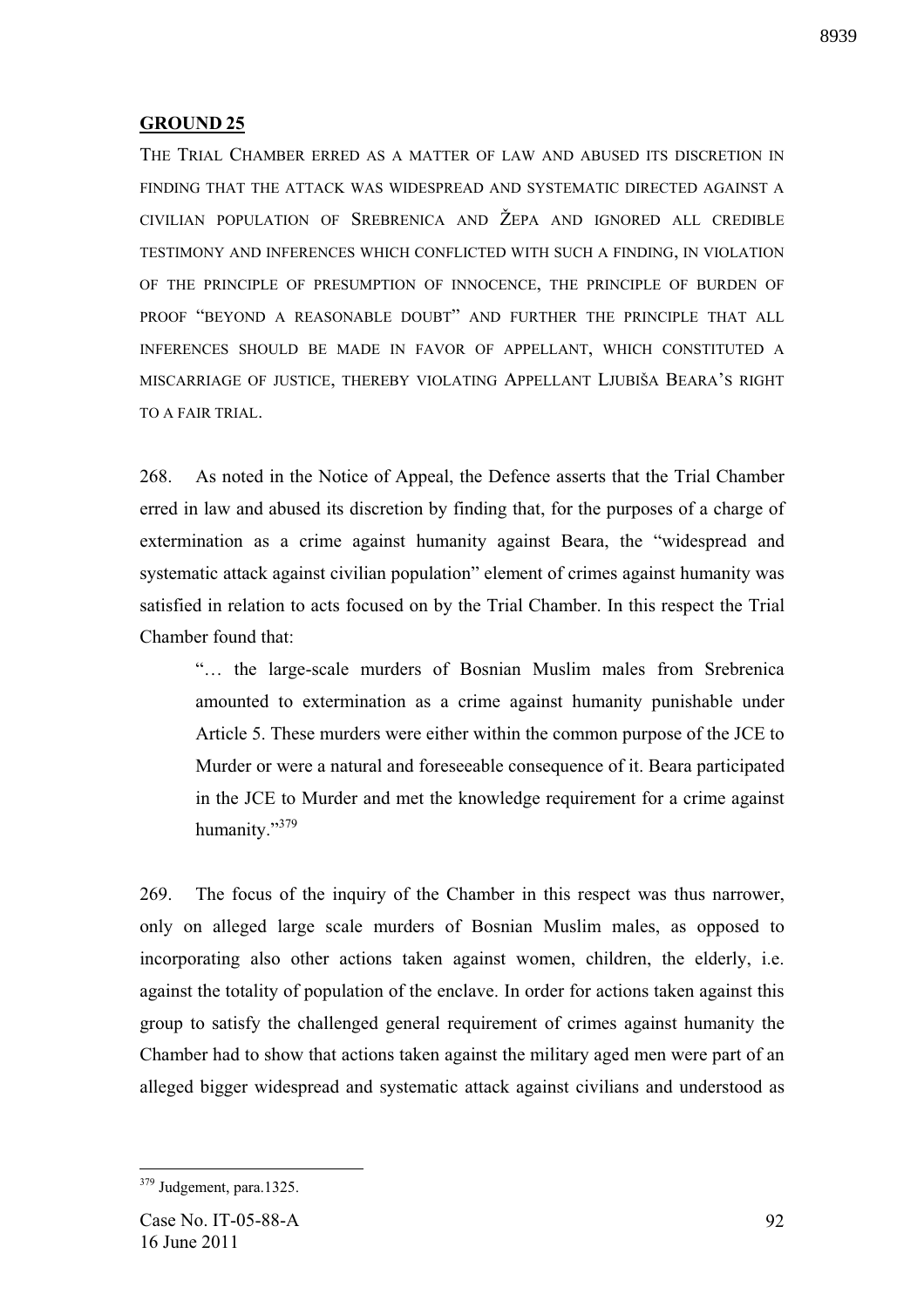such.<sup>380</sup> Yet, relevant paragraphs of the Judgement which are cited in support of a finding that the "killings were committed in the context of a widespread and systematic attack against the civilian population<sup>381</sup> do not at all deal with the issue of the nexus between a general alleged attack on the population of the enclave and actions taken against military aged men, $382$  and challenges raised by the Defence in its Final Brief that actions taken against the Muslim male population were taken with an understanding that they were being taken as part of legitimate military activities against potential combatants. That being said, paragraphs of the Judgement following the ones that were cited do touch upon this issue and the Defence will therefore deal with them with an assumption that they created a basis for the conclusions reached by the Trial Chamber.<sup>383</sup>

270. Thus, according to the Trial Chamber's findings that acts committed against men in Potočari should be considered as being part of a widespread and systematic attack on civilians because: a) the remaining male population in Potočari was civilian as members of the ABiH and the vast majority of the able-bodied men were not in Potočari but rather had left in the column heading towards Tuzla; and b) the fact that a selection process based on membership in the ABiH or any army forces and a genuine screening process for war criminals was never conducted.<sup>384</sup> Similarly, the attack on the column of men heading for Tuzla also fell within a context of a wider attack on the civilian population due to the fact that despite the military component within the column all of its members were attacked "indiscriminately", and the close

<sup>384</sup> Judgement, para.779.

<sup>380</sup> *Prosecutor v. Kunarac et al.*, IT-96-23 ("*Kunarac et al.*"), Appeals Judgement, 12 June 2002, para.85.

<sup>381</sup> Judgement, para.803; *see generally* paras.802-806.

<sup>&</sup>lt;sup>382</sup> Judgement, paras.760-761 & n.2903. "The Trial Chamber finds that it has been established beyond reasonable doubt that there was a widespread and systematic attack directed against the Bosnian Muslim civilian populations of Srebrenica and Zepa, commencing with the issuance of Directive 7. This attack had various components, including the strangulation of the enclaves through the restriction of humanitarian supplies, the gradual weakening and disabling of UNPROFOR, and a planned military assault on the enclaves, and culminated in the removal of thousands of people from Srebrenica and Zepa. This attack was widespread because of its large scale and number of victims; and it was systematic because of the organised nature of the actions taken against the victims and the improbability of their random occurrence. The attack in its various components was directed against United Nations protected enclaves, the raison d'etre for which was the establishment of a safe area for civilian residents. There can thus be no doubt that the populations of these enclaves were predominantly and in fact overwhelmingly civilian and the Trial Chamber so finds. While the Trial Chamber has found members of the ABiH were present in the enclaves prior to and during the attack, this does not in any way affect the fundamental civilian status of the enclaves."

<sup>383</sup> Judgement, paras.778-785.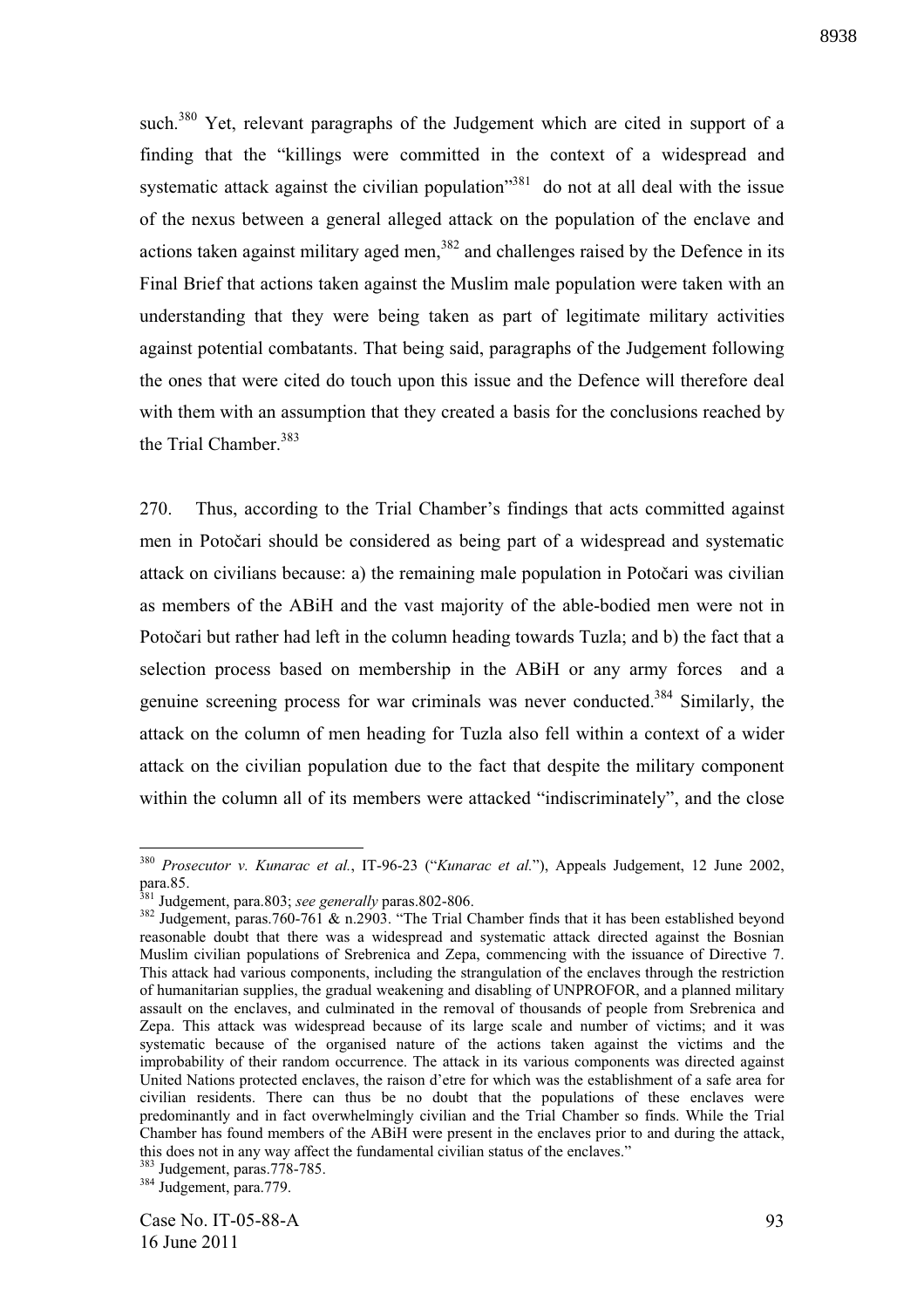temporal and geographical link to events in Srebrenica.<sup>385</sup> The Defence challenges the Trial Chamber's conclusion in both instances.

271. Namely, in the Trial Chamber's own finding an alleged widespread and systematic attack on a civilian population in the enclave began with the issuance of Directive  $7^{386}$ , which spelled out the illegitimate goal of creating unbearable conditions of total insecurity for the enclave residents.<sup>387</sup> However, it was equally established by the Trial Chamber that the said Directive at the same time spelled out legitimate military goals.<sup>388</sup> Thus, it was possible that actions taken vis-a-vis military aged men, both in Potočari and in the column heading for Tuzla, formed a part of the implementation of the legitimate goal of the Directive, as opposed to being the criminal actions taken against civilians. More importantly, persons involved in such actions would have thus acted with an understanding that they were taking actions against combatants pursuant to legitimate goals stated in Directive 7.

272. In relation to actions taken against men in Potočari, evidence was adduced at trial that suggest a contrary conclusion to the one reached by the Trial Chamber. Thus, in the Trial Chamber's own admission:

"There is evidence before the Trial Chamber that some efforts were made to screen the Bosnian Muslim prisoners: DutchBat members testified that Momir Nikolić, together with Colonel Vuković, did make some effort to check the identities of the detained men at Potočari, and that they did this with a list of alleged war criminals in their possession; Johannes Rutten testified that on 12 July at the White House, the VRS checked the men's fingers to see if they smelled of gunpowder and looked for military clothing or identification papers on them (Johannes Rutten, T.4853–4855, 30 Nov 2006)"<sup>389</sup>

273. Furthermore, in the Chamber's own finding the Appellant ordered such a process sometime on July 12 or 13, in relation to men detained by military police in

<sup>385</sup> *Id.*, paras.782-783.

<sup>386</sup> *Id.*, para.760.

<sup>387</sup> *Id.*, para.199.

<sup>388</sup> *Id.*, para.762. <sup>389</sup> *Id.*, n.3543.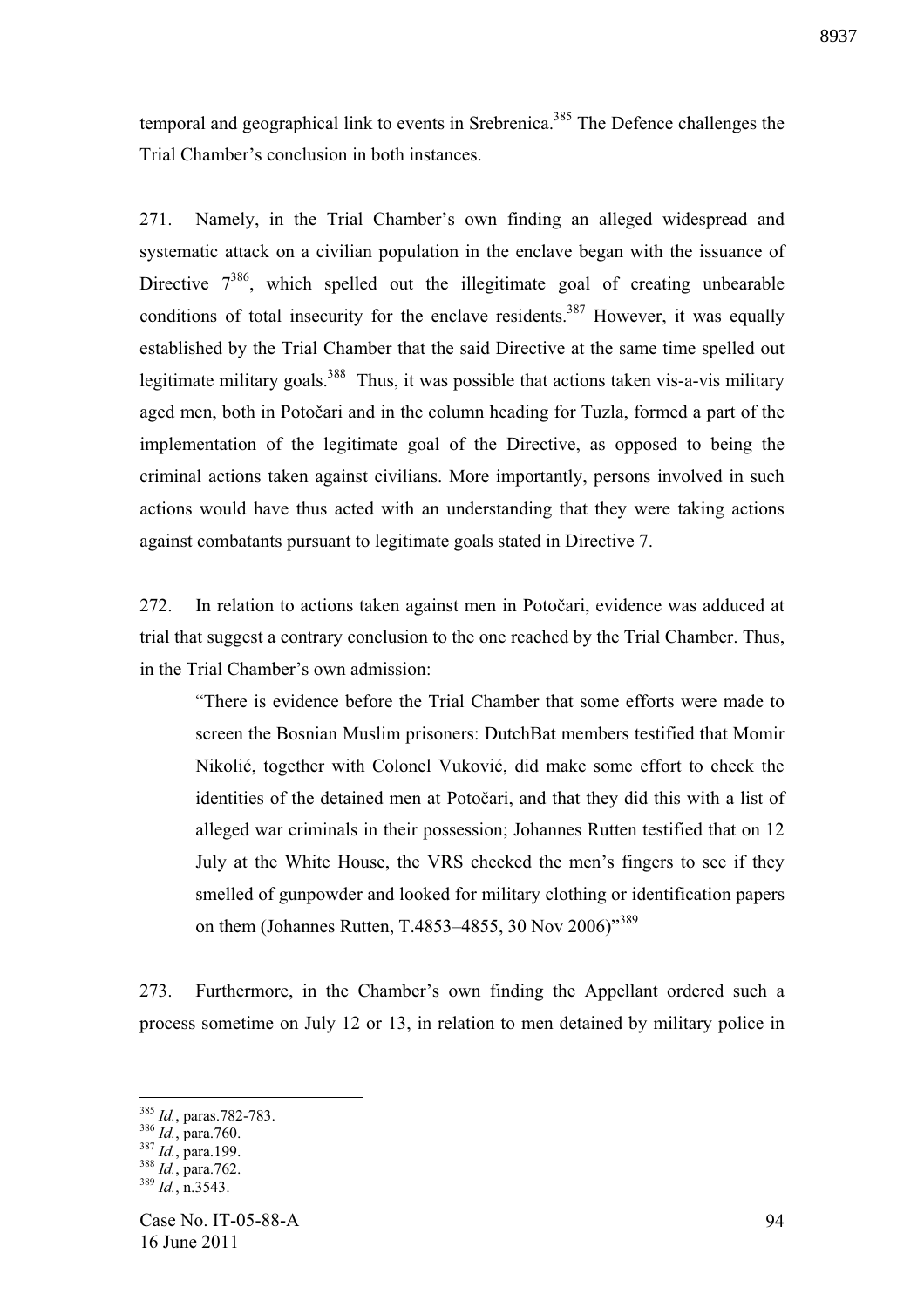Bratunac.<sup>390</sup> The Chamber however disregarded this and similar evidence and gave more weight in respect to this issue to, for example, statements made to that effect by Momir Nikolic in his Statement of facts and acceptance of responsibility disregarding

the highly contentious character of information provided through this Statement, as shown in other sections of this Appeal. Accordingly, when reaching a conclusion that men were not targeted as a potential military threat, the Chamber not only gave insufficient weight to evidence suggesting the contrary explanation but it also based its finding on evidence whose admissibility and credibility is questionable. The Chamber could not have therefore relied on this factor when finding, beyond reasonable doubt, that actions taken against Muslim males in Potočari were part of a widespread and systematic attack on the civilian population in the enclave.

274. Similarly, The Chamber could not have reached the same conclusion in relation to actions taken against the column of men fleeing for Tuzla. At the outset, the "civilian character" of the column cannot be said to have been proven beyond a reasonable doubt. The Chamber concluded that "there was a large component of civilians amongst those who were captured or surrendered was evident to all."<sup>391</sup> Yet, in its own words, it only found that approximately one third of the column was under armd and that some persons in the column were fully or partially dressed in military clothes.<sup>392</sup> It does not necessarily follow that those unarmed persons and those wearing civilian clothes were in fact civilians or persons *horse de combat.* Moreover, as highlighted by this Chamber in *Mrksic et al.* combatants and persons *horse de combat* are not, as a rule, covered by protection provided through Art.5 of the Statute.  $393$  Thus, "[t]he population against whom the attack is directed is considered civilian if it is predominantly civilian" and presence of *only a number* of non-civilians within it would not change such a character.<sup>394</sup> A group of people in which one third is known to be armed, with potentially more unarmed members or persons *horse de combat*  within it, and one which, as established, was organized and led by formal members of

<sup>390</sup> *Id.*, para.1256.

<sup>391</sup> *Id.*, para.783.

<sup>392</sup> *Id.*, para.270.

<sup>&</sup>lt;sup>393</sup> Mrkšić et al. Appeals Judgement, para.35.

<sup>&</sup>lt;sup>394</sup> "This means not only that the definition of civilian population includes individuals who may at one time have performed acts of resistance and persons *hors de combat* but also that the presence of a number of non-civilians cannot refute the predominantly civilian character of a population." *Prosecutor v. Naletili et al.*, IT-98-34 ("*Naletili et al.*"), Appeals Chamber Judgement, 3 May 2006, para.235.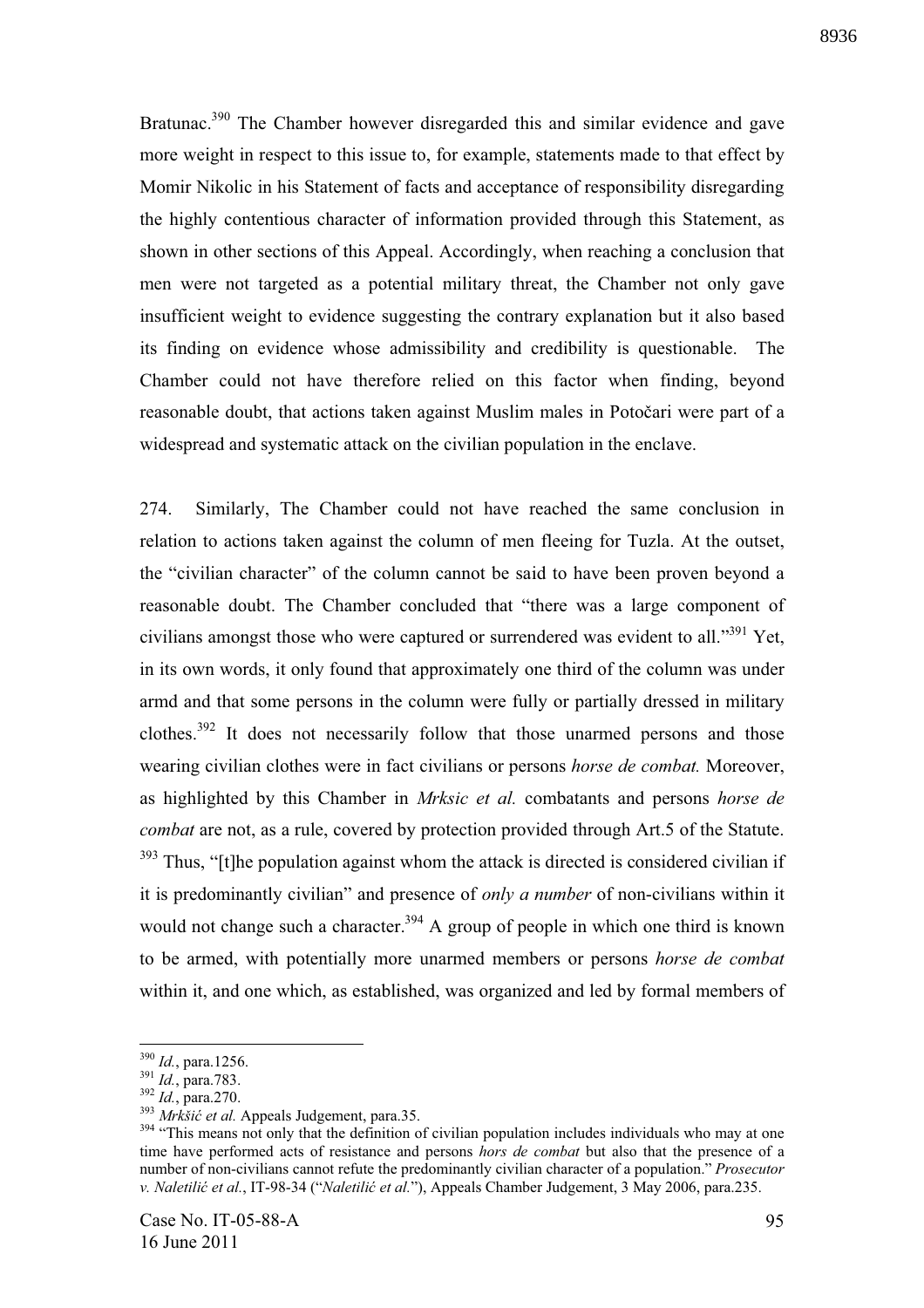an army division could not satisfy the requirement of being considered "civilian." The Trial Chamber therefore could not have reached such a conclusion based on the evidence before it without erring in law and abusing its discretion to that effect.

275. Furthermore, the Trial Chamber could not have found beyond reasonable doubt that those involved in the attack were not taking actions with an understanding that they were attacking combatants.<sup>395</sup> As highlighted at the outset, not all actions organized pursuant to Directive 7 were illegal as the Directive clearly outlined certain actions recognized as being legitimate combat goals. As the Trial Chamber itself established, the move of the column and the path it took was organized by the ABiH forces which on its face could have led to a logical conclusion that such an act is in fact an attempt of combatants operating in the enclave to hide within or flee the enclave, and the VRS force attacking it would have been seen as a logical military response.<sup>396</sup> Such a conclusion would have been furthermore strengthened by another established fact that members of armed forced were at the front and the rear of the column as it was moving.<sup>397</sup> The Trial Chamber could not have thus concluded that there was no evidence that "members of the Bosnian Serb Forces involved were operating under an assumption that they were taking custody of soldiers only"<sup>398</sup> without failing to give sufficient weight to factors relevant for such a determination.

276. In light of all of the above, namely that: a) not all actions taken pursuant to Directive 7 could have been considered illegal and part of an allegedly proclaimed attack on the civilian population, above all those taken against military aged men in the enclave; b) that evidence in relation to actions taken against Muslim males equally suggests that they were part of military activities against potential combatants thus negating that the only possible explanation would be that they were conducted with an understanding that they formed a part of a larger attack on the Muslim civilian population in the enclave; c) that the totality of evidence presented at trial does not speak in favour of the conclusion that the column of men that was heading for Tuzla was civilian in character, if assessed pursuant to the law on the matter; and d) that the evidence does not support a reasonable conclusion that an attack on the said column

<sup>&</sup>lt;sup>395</sup> Judgement, para.783.

<sup>396</sup> *Id.*, para.268.

<sup>397</sup> *Id.*, para.271.

<sup>398</sup> *Id.*, para.783.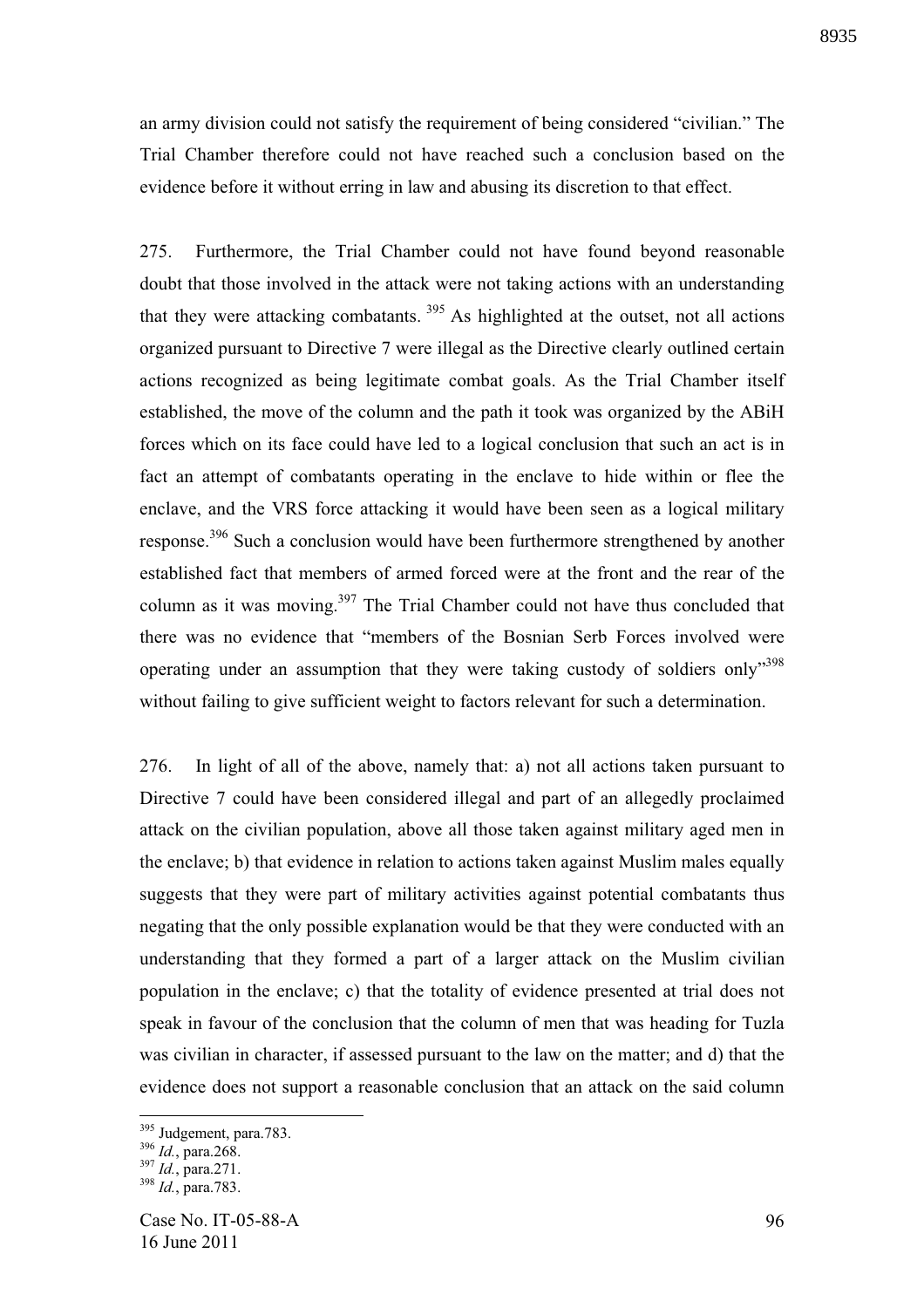neither objectively or subjectively (i.e., known to had been) a part of a widespread and systematic attack on the civilian population. Thus, said actions for which Beara was convicted could not have been considered by their "nature or consequences … objectively [form a] part of the attack<sup>399</sup> against civilians in the enclave and taken with knowledge that all relevant participants formed a part of such an attack.<sup>400</sup> The Trial Chamber therefore erred in law and abused its discretion in finding that actions taken against Muslim men in Potočari and against the column heading for Tuzla formed a part of a widespread and systematic attack on the civilian population in the enclave. By applying the law erroneously and abusing its discretion by reaching conclusions contrary to the relevant evidence, the Trial Chamber's findings led to a miscarriage of justice for the Appellant invalidating the Judgement in this part.

### **GROUND 26**

THE TRIAL CHAMBER ERRED AS A MATTER OF LAW AND ABUSED ITS DISCRETION IN FINDING THAT THE ATTACK ON THE COLUMN OF MEN WHO DEPARTED SREBRENICA EARLIER WAS PART OF THE CONTINUING WIDESPREAD AND SYSTEMATIC ATTACK AGAINST THE CIVILIAN POPULATION AND IGNORED ALL CREDIBLE TESTIMONY AND INFERENCES WHICH CONFLICTED WITH SUCH A FINDING, IN VIOLATION OF THE PRINCIPLE OF PRESUMPTION OF INNOCENCE, THE PRINCIPLE OF BURDEN OF PROOF "BEYOND A REASONABLE DOUBT" AND FURTHER THE PRINCIPLE THAT ALL INFERENCES SHOULD BE MADE IN FAVOR OF APPELLANT, WHICH CONSTITUTED A MISCARRIAGE OF JUSTICE, THEREBY VIOLATING APPELLANT LJUBIŠA BEARA'S RIGHT TO A FAIR TRIAL.

277. The arguments in support of Ground 26 are essentially identical to those in support of those found, *infra*, in Ground 25 and, thus, are hereby respectfully incorporated here.

#### **GROUND 27**

1

THE TRIAL CHAMBER ERRED AS A MATTER OF LAW AND ABUSED ITS DISCRETION WHEN IT FOUND APPELLANT, LJUBIŠA BEARA, GUILTY OF EXTERMINATION PURSUANT TO ARTICLE 5 OF THE STATUTE (SPECIFICALLY COUNT 3 OF THE INDICTMENT), WHEN IT MISAPPLIED, MISCONSTRUED AND MISINTERPRETED THE ELEMENT OF *ACTUS REUS*

<sup>399</sup> *Kunarac* Appeals Judgement, para.99.  $400$   $H_d$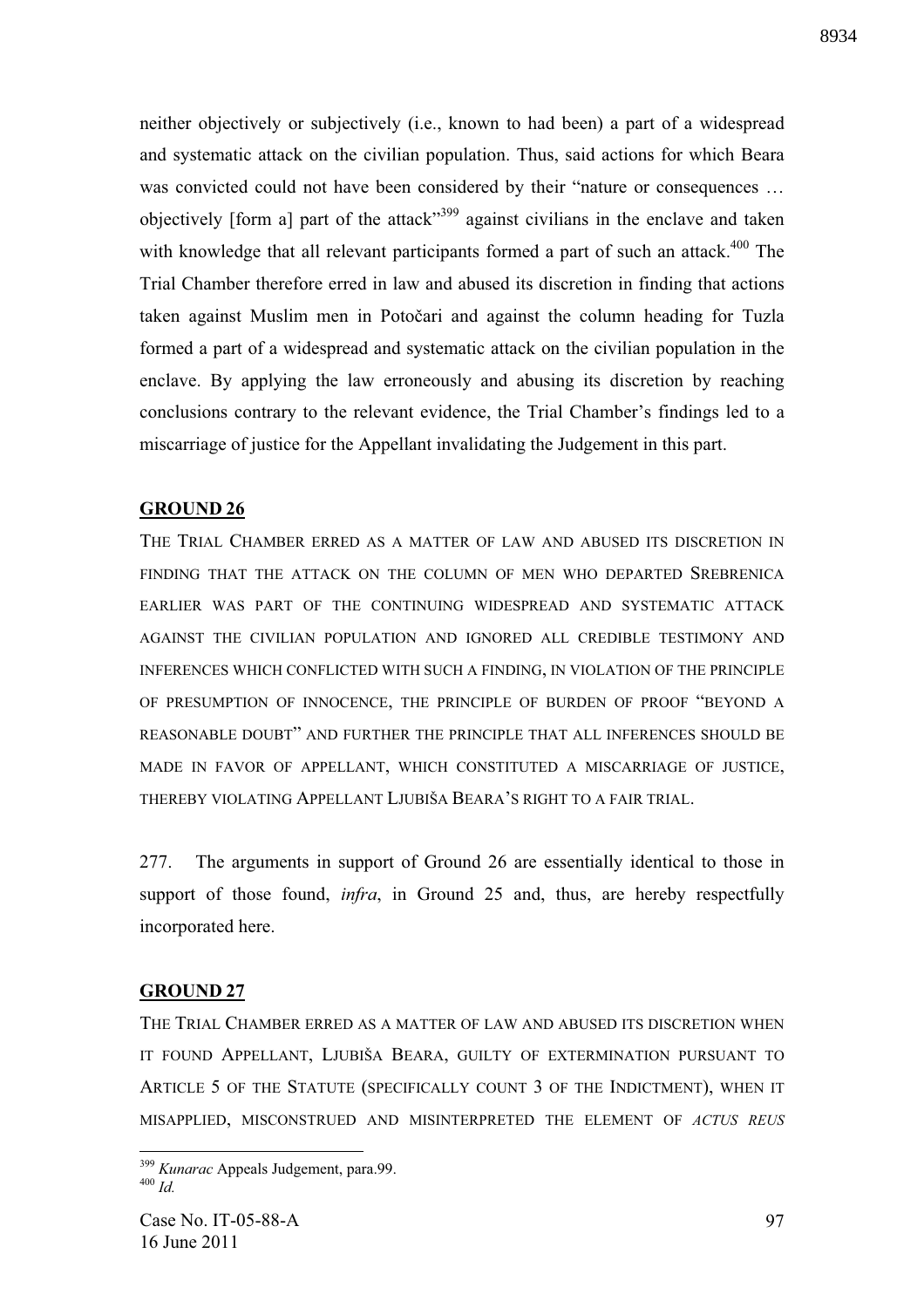REQUIRED FOR THE CRIME OF EXTERMINATION BY INCLUDING AS VICTIMS THE PERSONS THAT WERE TAKING ACTIVE PART IN HOSTILITIES OR/AND WERE NOT PART OF A WIDESPREAD AND SYSTEMATIC ATTACK ON A CIVILIAN POPULATION, IN DIRECT VIOLATION OF THE FUNDAMENTAL PRINCIPLES OF NON-RETROACTIVE APPLICATION OF SUBSTANTIVE CRIMINAL LAW NULLUM CRIMEN SINE LEGE.

278. In line with several of its previously presented challenges to the Trial Chamber's findings, namely grounds 24, 25 and 26 of the Notice of Appeal, the Defence also submits that the Trial Chamber erred in law and abused its discretion in finding that Beara committed extermination by finding that actions taken against perceived armed forces were crime against humanity.<sup>401</sup> Extermination as a crime against humanity requires mass killings or creation of conditions of life that lead to the mass killing of others, through ... act(s) or omission(s).<sup>402</sup> As a crime against humanity, extermination also requires that persons subject to such acts are civilians or considered civilian due to their predominantly civilian composition.<sup>403</sup> As highlighted previously, such Article 5 acts have to, by their nature or consequence, form a part of an overall attack against civilians.<sup>404</sup>

279. As outlined in Ground 25, the evidence before the Trial Chamber did not establish, beyond reasonable doubt, that actions taken against men in Potočari and namely those within the column of men heading for Tuzla were against civilians as part of a widespread or systematic attack on the civilian population in the enclave. On the contrary, the evidence presented at trial equally suggests that such actions could have been taken in pursuit of legitimate military goals as stated in Directive 7. According to the Trial Chamber's own findings, the enclave was never fully demilitarized as some of the group's residents were armed combatants.<sup>405</sup> These armed combatants and the continued fighting, in violation of an agreed ceasefire, suggest that the VRS had legitimate military cause in line with the military goals of Directive 7 to respond to this situation. Evidence presented at trial suggests that killings of men in Potočari and the attack on the column heading for Tuzla may have

<sup>401</sup> Judgement, paras.354-355, 378-382, 410-414, 424-445, 607-664, 793-796, 802-806 & 1325.

<sup>402</sup> *Vasiljevi* Trial Judgement, para 229.

<sup>&</sup>lt;sup>403</sup> Naletilić et al. Appeals Judgement, para.235.

<sup>404</sup> *Kunarac* Appeals Judgement, para.99.

<sup>405</sup> Judgement*,* para.98.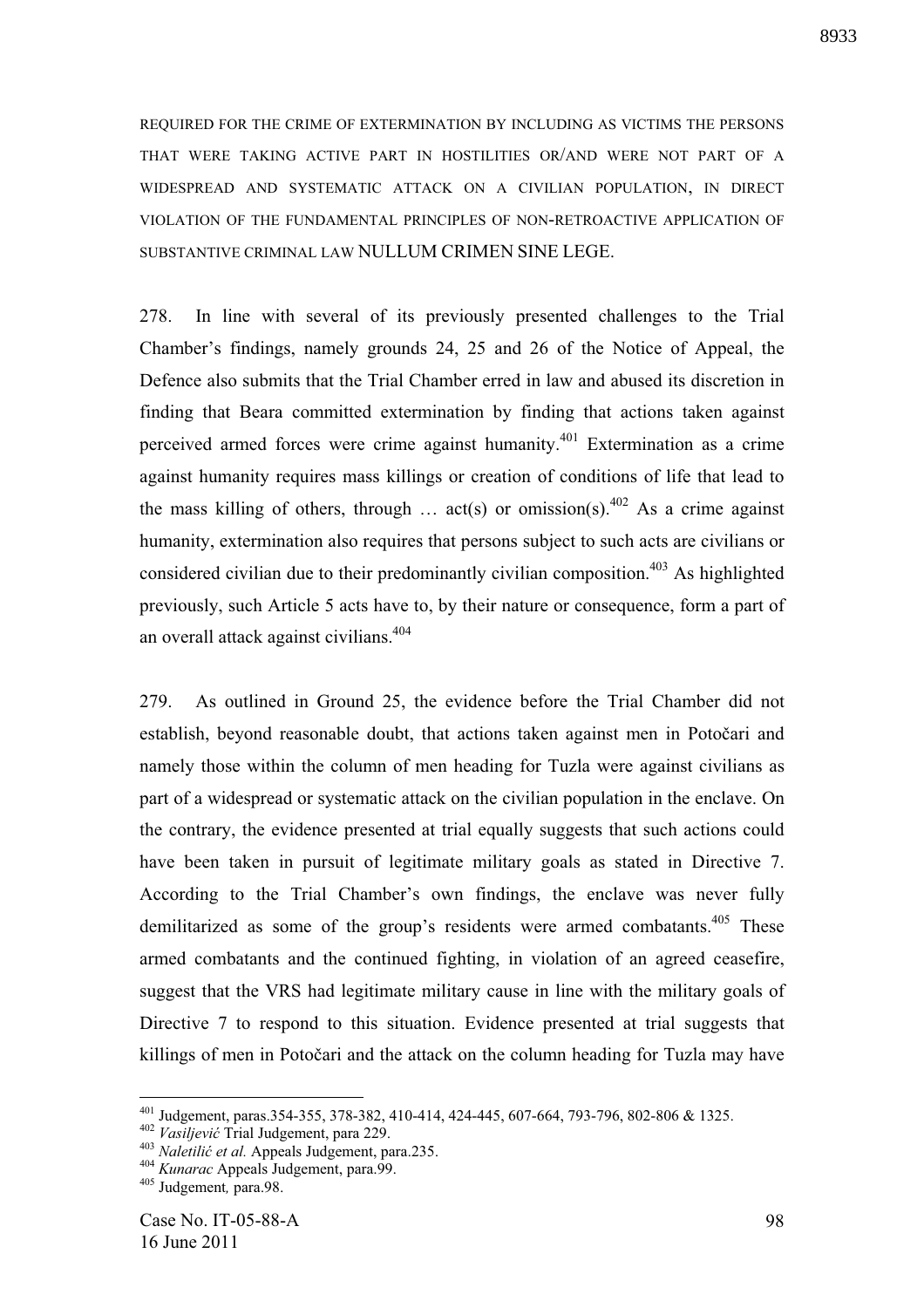likely been a part of such combat activities. It is respectfully submitted that, contrary to the Trial Chamber's findings, the evidence does not unequivocally show that the men who died in Potočari were victims of indiscriminate killings, but, perhaps, a perceived military threat. Witnesses have testified to the fact that in Potočari, VRS forces were screening individually for combatants and war criminals. Somewhere between 12 and 13 July, the Appellant himself requested that the men in the custody of the military police be screened for the purposes of determining whether they were combatants or potential war criminals.<sup>406</sup>

280. The Defence has furthermore shown that the column of men heading for Tuzla could not have been found to have had a civilian character based on the evidence and the relevant law. Furthermore, it was shown that the VRS did not perceive the column of men as having a civilian character. This column was comprised of armed men, members of official Muslim armed forces and, potentially, more unarmed combatants; it was organized and led by the 28th Division of the ABiH army and was protected from the rear by the ABiH Mountain Battalion.<sup>407</sup> The Prosecution's military expert, Richard Butler, conceded that the entire Muslim column, regardless of the civilian presence, was a legitimate military target; this was also acknowledged by the Prosecutor himself.<sup>408</sup> These admissions strongly support an inference that the VRS forces saw this column as a military maneuver and, thus, a cause for a military response. This conclusion is also supported by evidence.<sup>409</sup> Moreover, as adduced at trial, fractions of the column were directly engaged in fighting with VRS forces inflicting casualties to the VRS units.<sup> $410$ </sup> The same evidence shows that many column members lost their lives in combat action with the VRS forces.<sup>411</sup> All of this evidence weighs strongly in favor of the VRS's presumption that this column was a legitimate military maneuver requiring a military response. Further, independent documentary evidence from the United Nations and substantiating testimony confirm that approximately 3,000 Bosnian Muslim male combatants were killed during their trek

 $406$  Judgement, para.1256.

<sup>407</sup> *Id.*, paras.270-271. <sup>408</sup> T.20245 & T.3382.

<sup>409</sup> *See* P334.

<sup>410</sup> P1248 & P1212. <sup>411</sup> *Id.*

Case No. IT-05-88-A 16 June 2011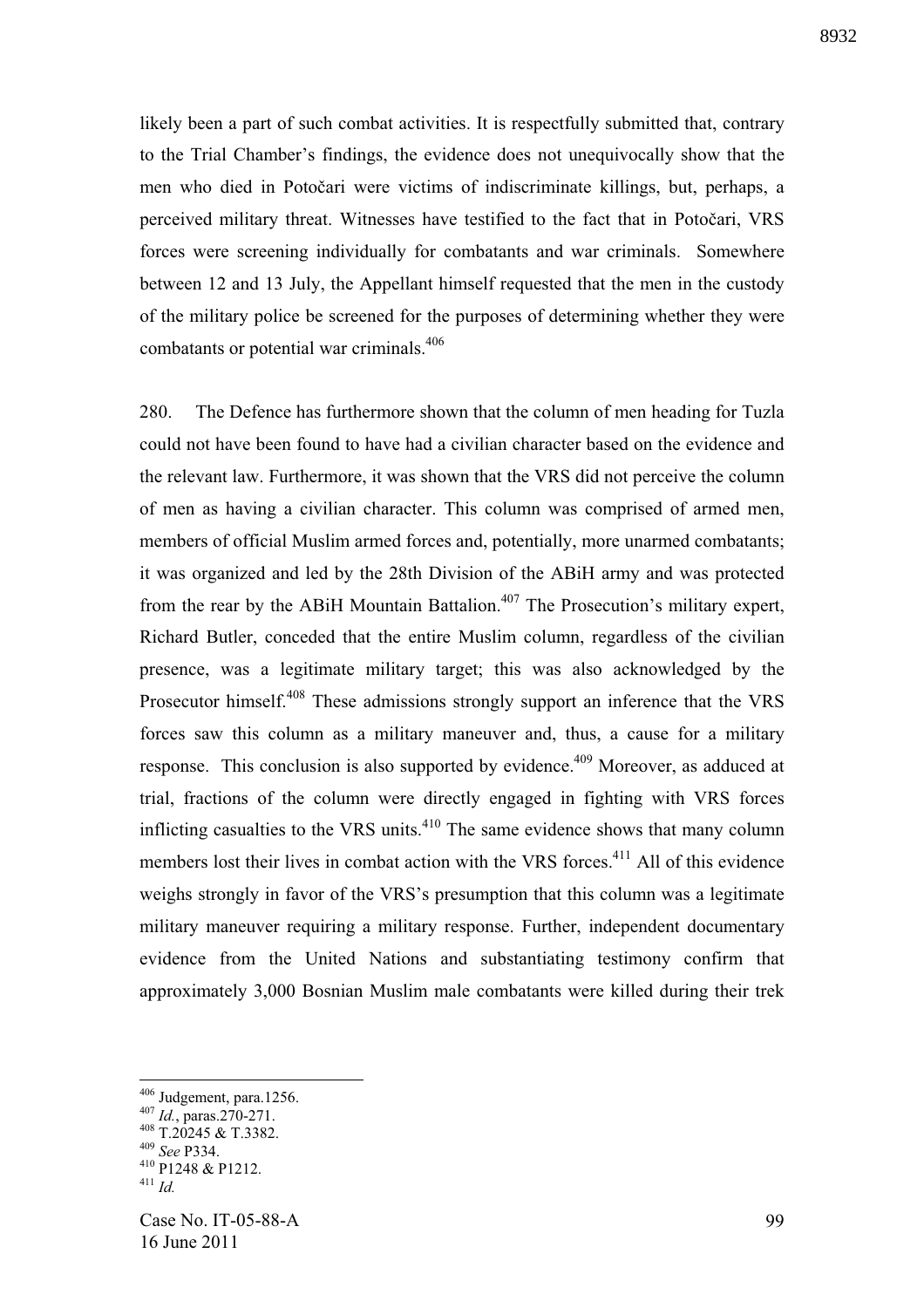towards Tuzla as a result of legitimate combat engagements, land mines and selfinflicted wounds, suicide. $412$ 

281. It is respectfully submitted that the evidence during trial does not support a finding that the only reasonable inference is that the VRS actions formed a part of an alleged attack on a civilian population in the enclave. As these attacks qualify as a confrontation and not as a 'widespread or systematic attack against a civilian population', the deaths or, respectfully, killings of men in Potočari and the attack on the Tuzla column could not qualify as acts of extermination pursuant to Article 5 of the Statute. By reaching a contrary conclusion, it is respectfully submitted that the Trial Chamber erred in law and impermissibly defined extermination and, thus, abused its discretion by failing to give sufficient or any weight to factors pointing to a contrary conclusion. As with all other grounds challenging the Trial Chamber's Article 5 findings, it is respectfully submitted that the Trial Chamber has invalidated the Judgement by acting in violation of the *nullum crimen sine lege* principle thereby causing prejudice to the Appellant.

### **GROUND 28**

THE TRIAL CHAMBER ERRED AS A MATTER OF LAW AND ABUSED ITS DISCRETION WHEN IT FOUND APPELLANT, LJUBIŠA BEARA, GUILTY OF EXTERMINATION PURSUANT TO ARTICLE 5 OF THE STATUTE (SPECIFICALLY COUNT 3 OF THE INDICTMENT) WHEN IT FAILED TO CONSIDER THE TOTALITY OF THE EVIDENCE OFFERED ON THE ISSUE OF APPELLANT LJUBIŠA BEARA'S *MENS REA* WHICH IS REQUIRED FOR THE CRIME OF EXTERMINATION IN VIOLATION OF HIS RIGHT TO A FAIR TRIAL.

282. In addition Ground 27, it is respectfully submitted that the Trial Chamber erred in law and abused its discretion in finding that the Appellant met the required *mens rea* for extermination.<sup>413</sup> In order for Beara to meet the *mens rea* requirement, the evidence presented at trial must have shown, beyond reasonable doubt, that he: a) intended mass killings or the creation of conditions of life that lead to the mass killing

<sup>1</sup>  $412$  1D347.

<sup>413</sup> Judgement, paras.1325 & 2105; *see also* paras.1299-1302.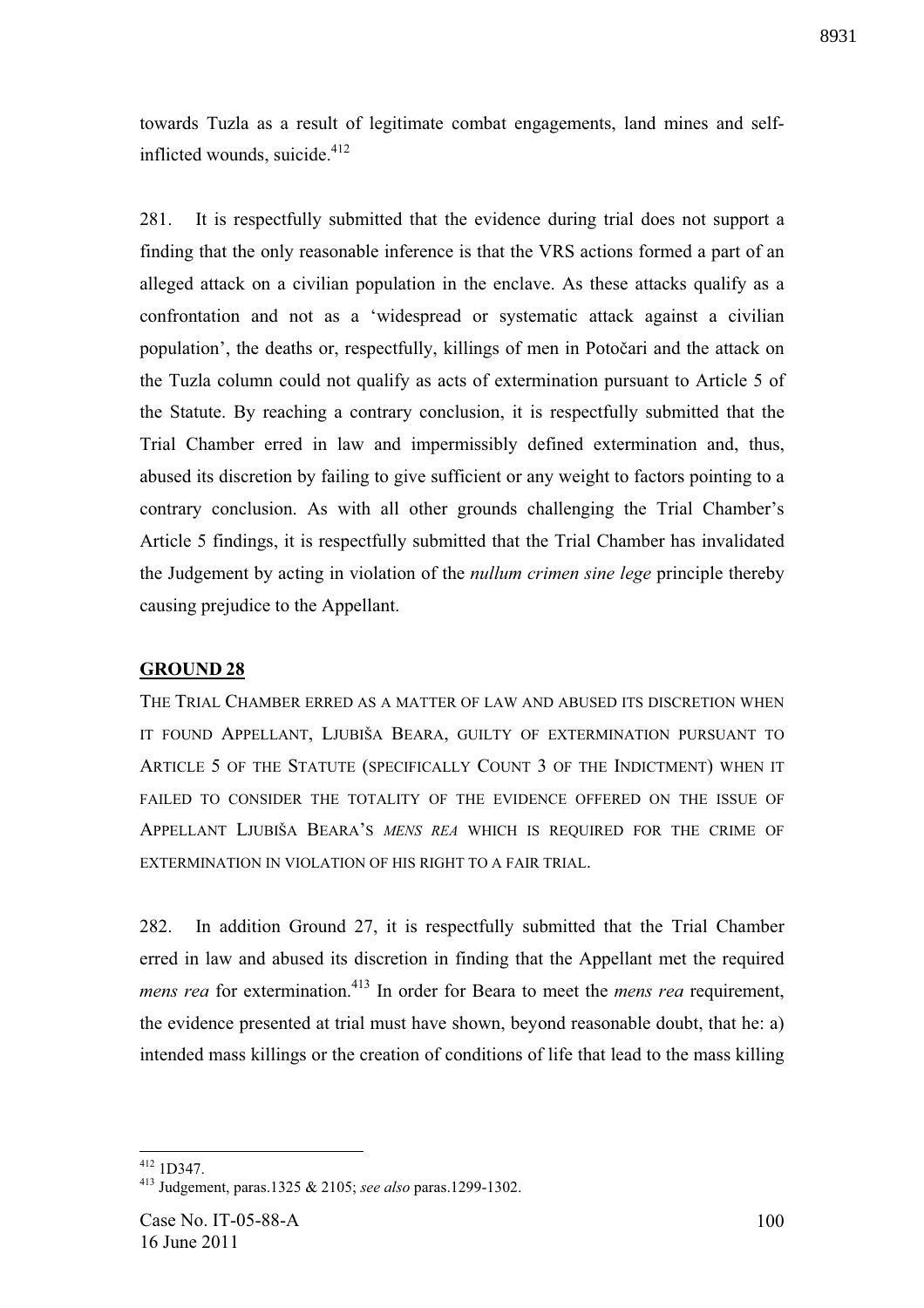through act(s) or omission(s);<sup>414</sup> and b) knew about the widespread or systematic attack directed against a civilian population and was aware that his acts formed a part of that attack.<sup>415</sup> The issue of whether Beara possessed the requisite knowledge for Article 5 conviction is discussed further in Ground 24 of this Appeal. The Defence reiterates that the Appellant could not have been found to possess knowledge of an attack on civilians in the enclave nor did he know that any of his acts were a part of such an attack, contrary to the Trial Chamber's finding. The Defence will further show how Beara did not have the required intent for these crimes.

283. According to the Trial Chamber, Beara, as an alleged member of the JCE to murder, possessed the required intent for a finding of liability pursuant to JCE I and/or III. $416$  This finding requires that the Appellant acted at all relevant times with the intent to kill or to create conditions of life that lead to mass killings<sup>417</sup> or with, at least, an awareness of the natural and foreseeable consequence of carrying out crimes common to the JCE to murder.  $418$ 

284. It is undisputed that the Appellant did not commit any murders himself. The Trial Chamber found that Beara extensively participated in the planning and implementation of the killing operations $419$  and that by his "actions and words" it was reasonable to conclude that he possessed an intent to murder.<sup>420</sup> The Defence respectfully submits that the evidence presented to the Trial Chamber does not support such a finding.

285. Namely, and as discussed in greater detail in Ground 19 of this Brief, the Appellant's presence and role in the planning of killing operations cannot be a reasonable conclusion based on the totality of evidence. There is no evidence of the Appellant's presence at or role in any events prior to 13 July.<sup>421</sup> His alleged involvement was inferred by the Trial Chamber solely based on his formal position in

<sup>414</sup> Prosecutor v. *Kayishema et al.,* ICTR-95-1 ("*Kayishema et al.*"), Trial Judgement, 21 May 1999, para.144; *Brđanin*, Trial Judgement, 1 September 2004, para.395.

<sup>415</sup> *Blaški* Appeals Judgement, para 124.

<sup>416</sup> Judgement, para.1325.

<sup>&</sup>lt;sup>417</sup> *Stakić*, Trial Judgement, 31 July 2003, para.641.

<sup>&</sup>lt;sup>418</sup> Blaškić Appeals Judgement, para.33.

<sup>419</sup> Judgement, paras.1299-1300.

<sup>420</sup> *Id.*, para.1301.

 $421$  Judgement, para.1299.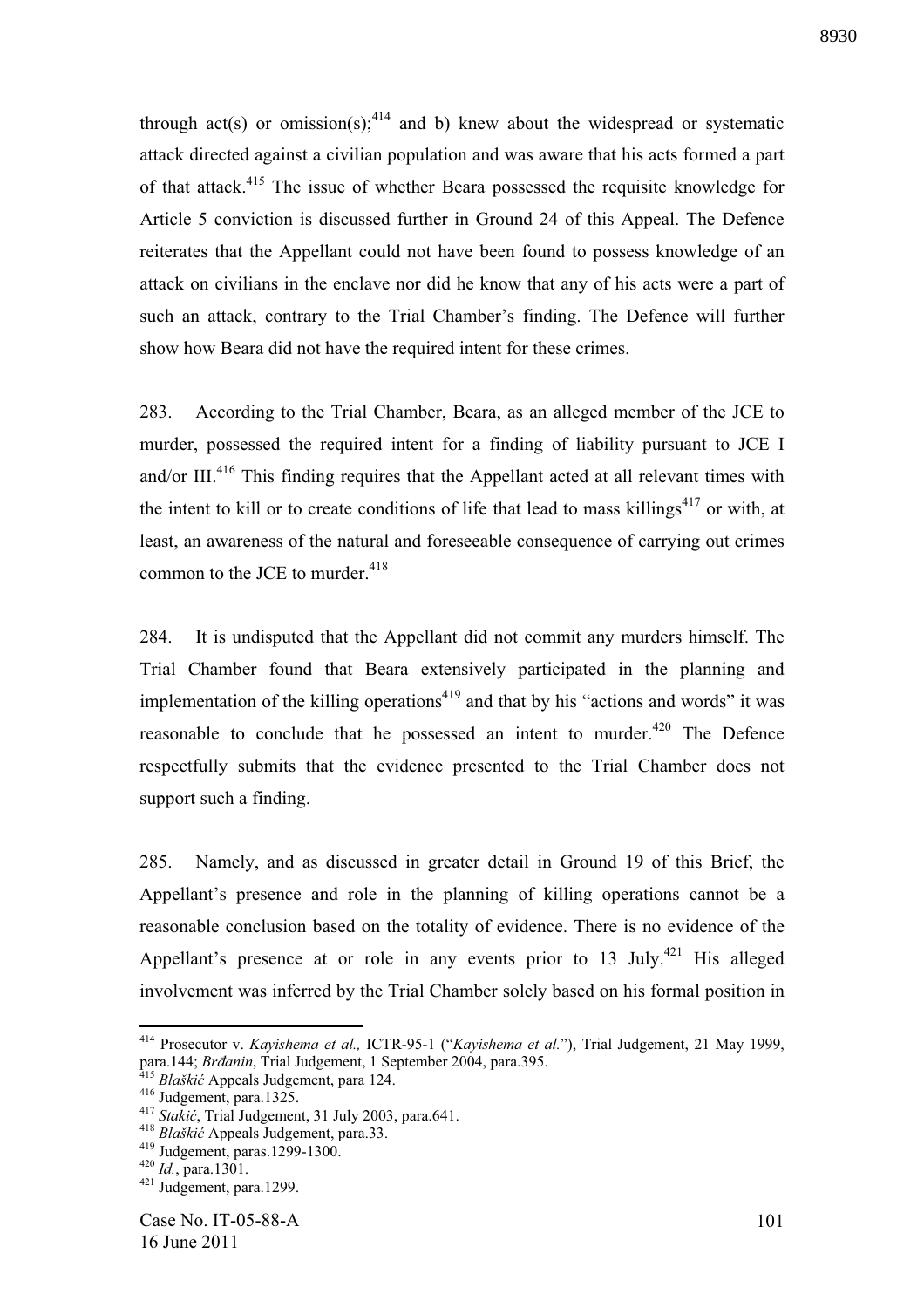the VRS hierarchy and the acts and words of persons officially subordinated to him.<sup>422</sup> These Trial Chamber inferences, it is respectfully submitted, are tenuous in absence of any other evidence to that effect and highly prejudicial to the Appellant. Likewise, the Trial Chamber found Beara's presence and role at the meetings of 13-14 July based on highly contentious testimony of witnesses such as Momir Nikolić, Deronjić, co-Appellant Borovčanin and Milorad Birčaković.<sup>423</sup> This is outlined further in Ground 6 of this Brief. As the Trial Chamber concluded that this evidence is "not consistent in every aspect and there are some discrepancies as to what was discussed and who participated in the meetings<sup> $124$ </sup> it is respectfully submitted that it could not have concluded as it did. Thus, it could not have relied on such evidence to infer, beyond reasonable doubt, the Appellant's state of mind.

286. Evidence of concrete actions taken by Beara in pursuit of an alleged plan to murder is equally problematic. Again, as shown in Ground 23 of this Brief, direct evidence of orders made by the Appellant do not involve the killing operation.<sup>425</sup> The intercept conversation with General Krstić does not, by its plain language or context, provide support for a conclusion of any order being issued by the Appellant. As noted in *Brdanin*, words of encouragement are not enough for a conviction unless they are "specific enough to constitute instructions". $426$ 

287. Testimony was presented to the Trial Chamber which shows that Beara was not present at meetings when concrete organizational matters were discussed.<sup>427</sup> Beara's presence at various execution locations<sup>428</sup>, his statements of intent<sup>429</sup> and his intended actions $430$  are all based on unreliable testimony. Any reason for use of logistical equipment was based on speculation as opposed to direct evidence of why he submitted a request.<sup>431</sup> As respectfully submitted in Grounds 5 and 6 of this Brief, the Trial Chamber relied on some intercept conversations as showing the culpability

<sup>422</sup> *Id.* 

<sup>423</sup> *Id.*, paras.1264-1271.

 $424$  *Id.*, n.4167.

<sup>425</sup> *See*, *infra*, Ground 23.

<sup>&</sup>lt;sup>426</sup> *Brdanin* Trial Chamber Judgement, para.468.

<sup>427</sup> Judgement, para.1274.

<sup>428</sup> *See, infra,* Ground 6; Judgement, para.1275 (Testimony of Deronjic); para.1272 (Testimony of Bircakovic).

<sup>429</sup> Judgement, para.1264.

<sup>&</sup>lt;sup>430</sup> *Id.*, para 1279.

<sup>431</sup> *Id.*, para.1278.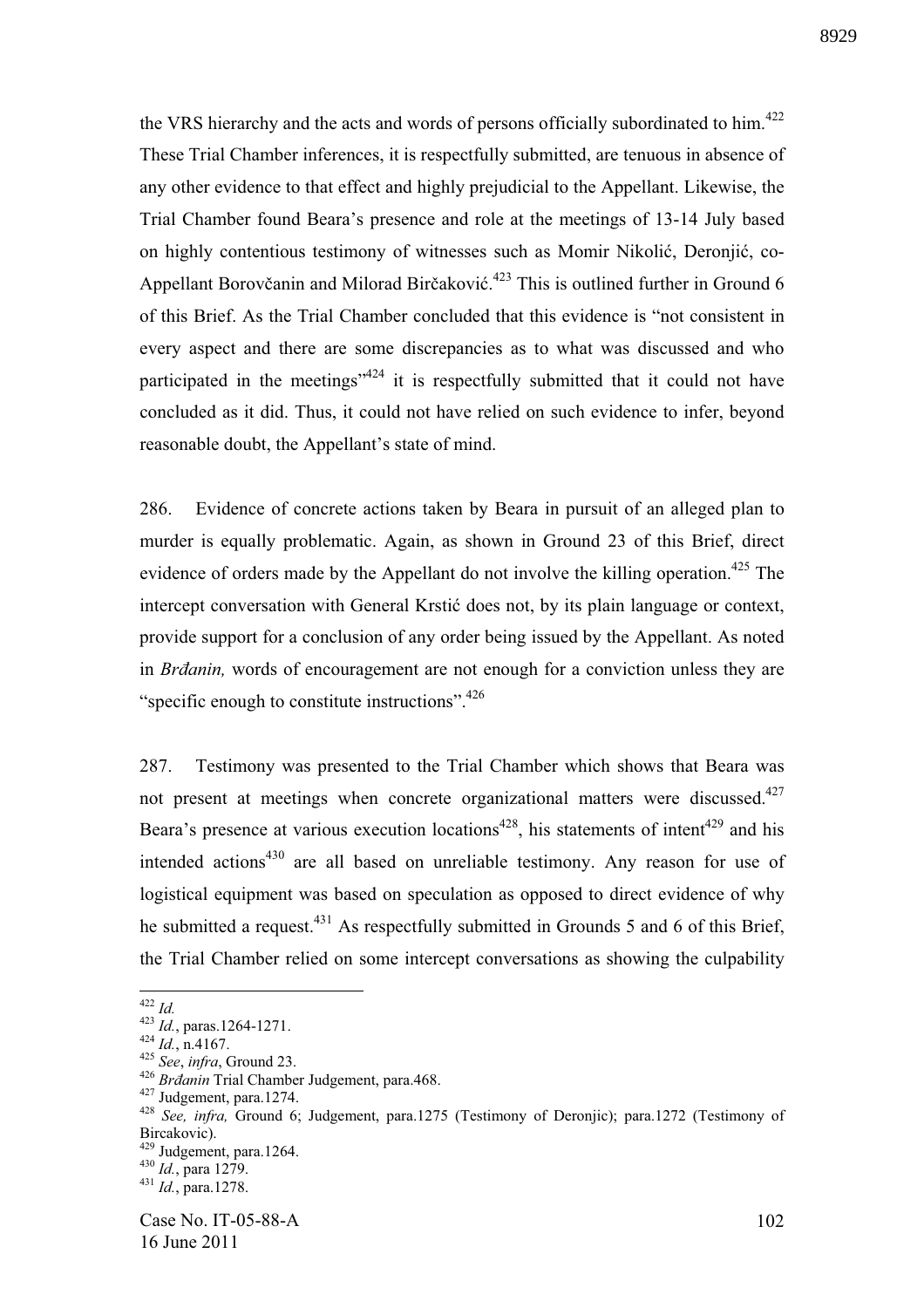of the Appellant<sup>432</sup>, while entirely dismissing others containing exculpatory evidence.<sup>433</sup> Similarly, it is respectfully submitted that the Trial Chamber accorded little to no weight to other exculpatory evidence that show Beara's true intent, such as Beara's requests to screen detained men for war criminals,<sup>434</sup> Beara's engagement in efforts to organize transportation of the men out of the enclave<sup>435</sup> and Beara's reasons for the detention of men (exchange, as opposed to execution). $436$ 

288. Thus, it is respectfully submitted that the Trial Chamber abused its discretion to the prejudice of the Appellant by making inferences from unreliable evidence and erroneously finding that Beara possessed the *mens rea* of extermination under Article 5 of the Statute.

### **GROUND 29**

THE TRIAL CHAMBER ERRED AS A MATTER OF LAW AND ABUSED ITS DISCRETION WHEN IT FOUND THE APPELLANT, LJUBIŠA BEARA, GUILTY OF PERSECUTIONS AND THAT HE ACTED WITH DISCRIMINATORY INTENT PURSUANT TO ARTICLE 5 OF THE STATUTE, (SPECIFICALLY COUNT 6 OF THE INDICTMENT), WHEN IT FAILED TO CONSIDER THE TOTALITY OF THE EVIDENCE ON THE ISSUE OF APPELLANT LJUBIŠA BEARA'S *MENS REA* IN VIOLATION OF THE PRINCIPLE OF PRESUMPTION OF INNOCENCE, THE PRINCIPLE OF BURDEN OF PROOF "BEYOND A REASONABLE DOUBT" AND FURTHER THE PRINCIPLE THAT ALL INFERENCES SHOULD BE MADE IN FAVOR OF APPELLANT, WHICH CONSTITUTED A MISCARRIAGE OF JUSTICE, THEREBY VIOLATING APPELLANT LJUBIŠA BEARA'S RIGHT TO A FAIR TRIAL.

289. The Defence also challenges the Chamber's finding of guilt of Beara for persecution under Article 5 of the Statute, namely the finding that the Appellant possessed the special discriminatory intent required for the crime of persecution. Persecution requires evidence to show specific intent to discriminate on political, racial or religious grounds.<sup>437</sup> And the intent to discriminate must be related to the

<sup>432</sup> *Id.*, paras.1257 & 1281.

<sup>433</sup> *Id.*, paras.1258-1259.

<sup>434</sup>*Id.*, para.1256.

<sup>435</sup> *Id.*, para.1262.

<sup>436</sup> *Id.*, para.1291.

<sup>&</sup>lt;sup>437</sup> *Kvočka* Appeals Judgement, para.460.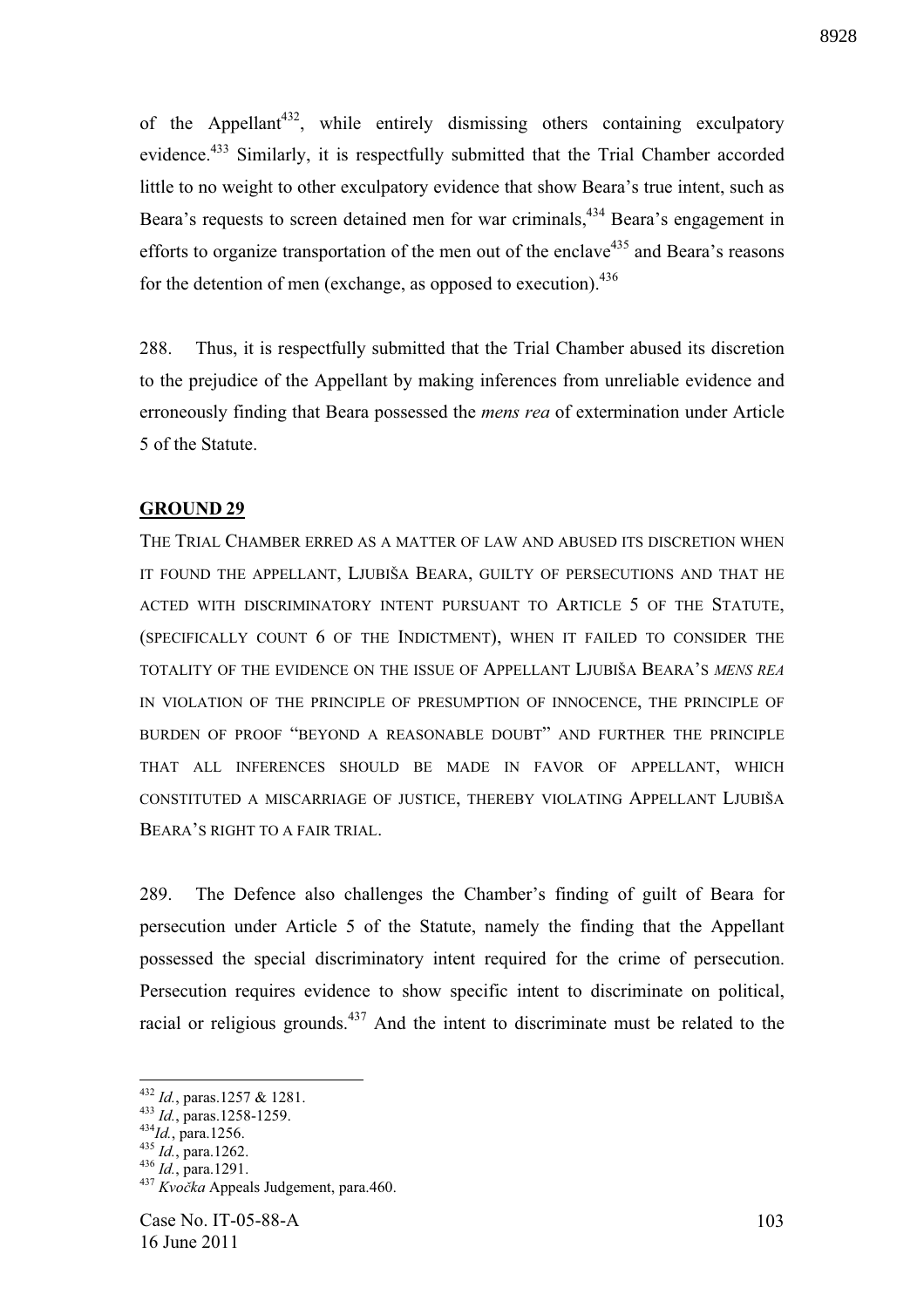particular act(s) charged as persecutions.<sup>438</sup> According to this Chamber's ruling in *Kvočka et al.* the evidence will have to show that an Appellant charged under the first mode of JCE liability, as Beara, shares the discriminatory intent of the joint criminal enterprise.<sup>439</sup> Failing that, an Appellant could only be held liable as an aider and abettor if he/she knowingly makes a substantial contribution to the crime.<sup>440</sup> However, for finding that an Appellant possessed discriminatory intent it has to be established that an Appellant consciously intended to discriminate, not that he was "merely aware that he is in fact acting in a discriminatory way".<sup>441</sup> Existence of such intent can only be inferred from **"**objective facts and the general conduct of an Appellant seen in its entirety. Only on rare occasions it will be possible to establish such an intent on documents laying down a perpetrator's own *mens rea*".<sup>442</sup>

290. The Defence submits that the Chamber could not have found, as it did, that Ljubiša Beara possessed required discriminatory intent for persecution based on evidence before it without erring in the application of above cited standards and abusing its discretion to the detriment of the Appellant. According to the Chamber's finding Beara was a member of the JCE to murder.<sup>443</sup> In order for the Appellant to be found guilty of persecution the evidence had to have shown that he acted with discriminatory intent. Yet the Chamber bases its finding of such intent in relation to Ljubiša Beara on the following facts: a) knowledge of the plan to murder members of a single ethnic group; b) his willing participation in that plan, and c) to some limited extent his use of pejorative language about Bosnian Muslims.<sup>444</sup> It moreover did so despite admitting that: a) the derogatory language mentioned was "mildly derogatory" and although "inappropriate" not an "unusual" occurrence, and b) it did hear from witnesses who testified to the fact that the Appellant was not intolerant of other ethnic groups.<sup>445</sup> However, as shown above, to be found guilty of persecution the Chamber had to have established that Beara shared the aim of the discriminatory policy<sup>446</sup> and

<sup>438</sup> *Blagojevi et al.*, Trial Judgement, 17 January 2005, para.584.

<sup>&</sup>lt;sup>439</sup> *Kvočka et al.*, Trial Judgement, 2 November 2001, para.110.

<sup>440</sup> *Id.*

<sup>441</sup> *Vasiljevi* Trial Judgement, para.248.

<sup>442</sup> *Prosecutor v. Kordi et al.*, IT-95-14/2 ("*Kordi et al.*"), Appeals Judgement, para.715.

<sup>443</sup> Judgement, para.1330.

<sup>444</sup> *Id.*, para.1331.

 $445$  *Id.* 

<sup>446</sup> *Kordi et al.* Trial Judgement, 26 February 2001, para.220.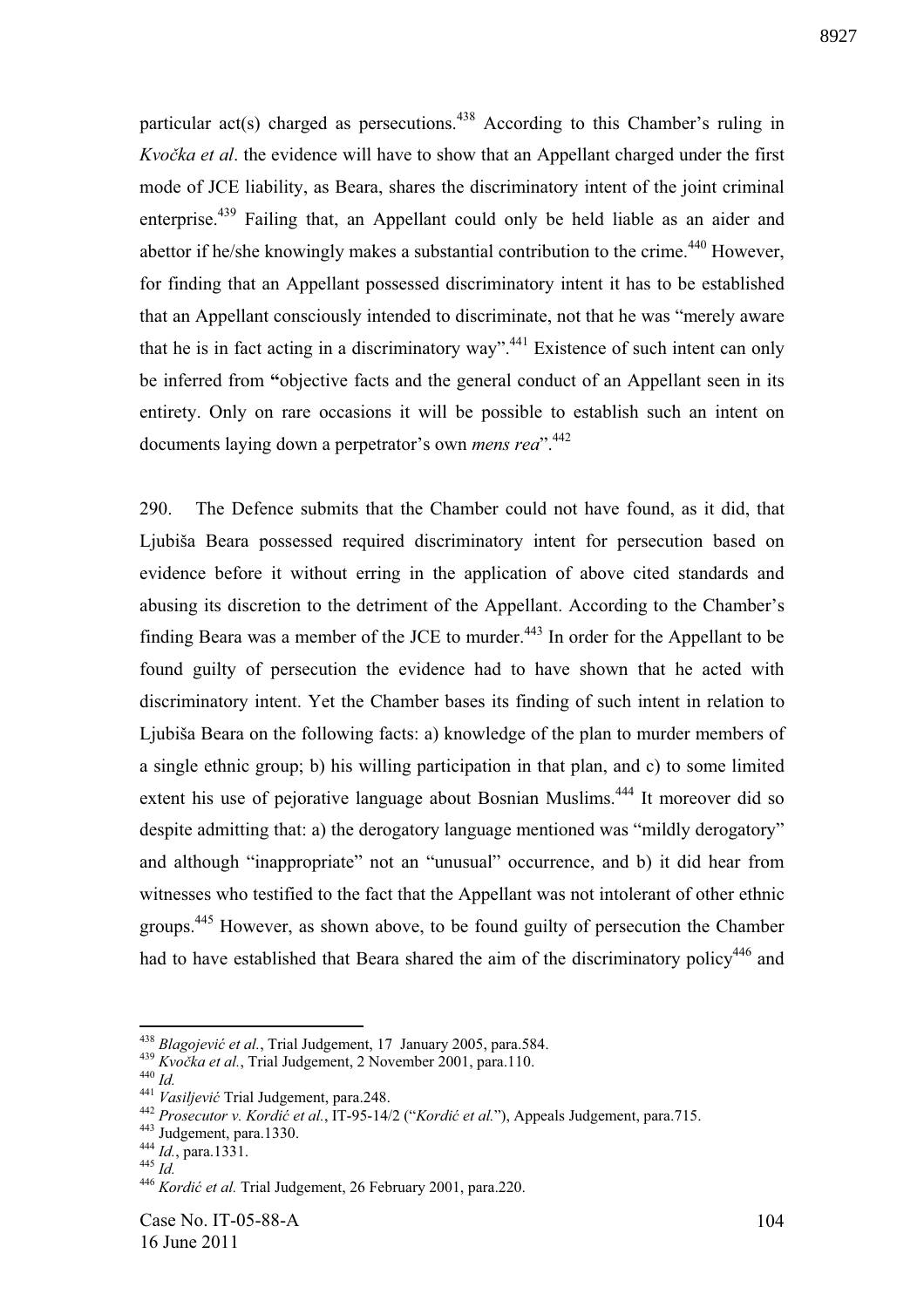had consciously intended to discriminate.<sup>447</sup> Knowledge of such a plan and substantial contribution to its implementation would have made him liable only as an aider and abettor, not as the principal perpetrator. And as shown in the section of this Appeal dealing with genocidal intent, planning and ordering and knowledge requirement of crimes against humanity, evidence in this case does not support a conclusion that Ljubiša Beara had such knowledge. It does not lend support to a finding, beyond reasonable doubt, that the Appellant was privy nor had in any way participated in the formulation of an illegal policy and operational plans for murdering Muslim men due to their ethnical affiliation or that he at any later stage became aware of such a plan or part of it through his actions. Furthermore, limited use of pejorative language could not have been a factor weighing in favor of a finding of discriminatory intent due to the Chamber's own conclusions pertaining to the language used.<sup>448</sup> It moreover could not have been given that much weight in face of evidence openly speaking to the contrary, i.e., Beara's lack of prejudice toward persons of other ethnicity. Namely, Chamber completely disregarded evidence to the contrary of Muslim witness 2D PW19.<sup>449</sup> Overall, it would be difficult to argue that based on the evidence before it the Chamber had objective facts to rely on from which the Appellant's discriminatory intent could have been inferred. Similarly, as discussed elsewhere in this Appeal, $450$ contentious character of evidence used by the Trial Chamber to establish the Appellant's actions and state of mind behind them does not lend support to an only reasonable conclusion that when acting at relevant times Ljubiša Beara conscientiously intended to discriminate, especially in light of evidence speaking to the contrary.

291. The Defence therefore respectfully submits that the Trial Chamber erred in law and abused its discretion in finding that Ljubiša Beara, as an alleged member of JCE to Murder, shared the discriminatory intent of other alleged members of the enterprise and that he acted with such intent. It reached a conclusion on the existence of such intent of a perpetrator by relying on factors relevant for aiding and abetting. It moreover relied on evidence which does not support an only reasonable inference to

<sup>447</sup> *Vasiljevi* Trial Judgement, para.248.

<sup>448</sup> Judgement, para.1331: The Chamber characterised the language used as "mildly derogatory" and not "unusual" at the time. <sup>449</sup> T.25634 & T.25640.

<sup>450</sup> *See, infra,* Grounds 5 & 6.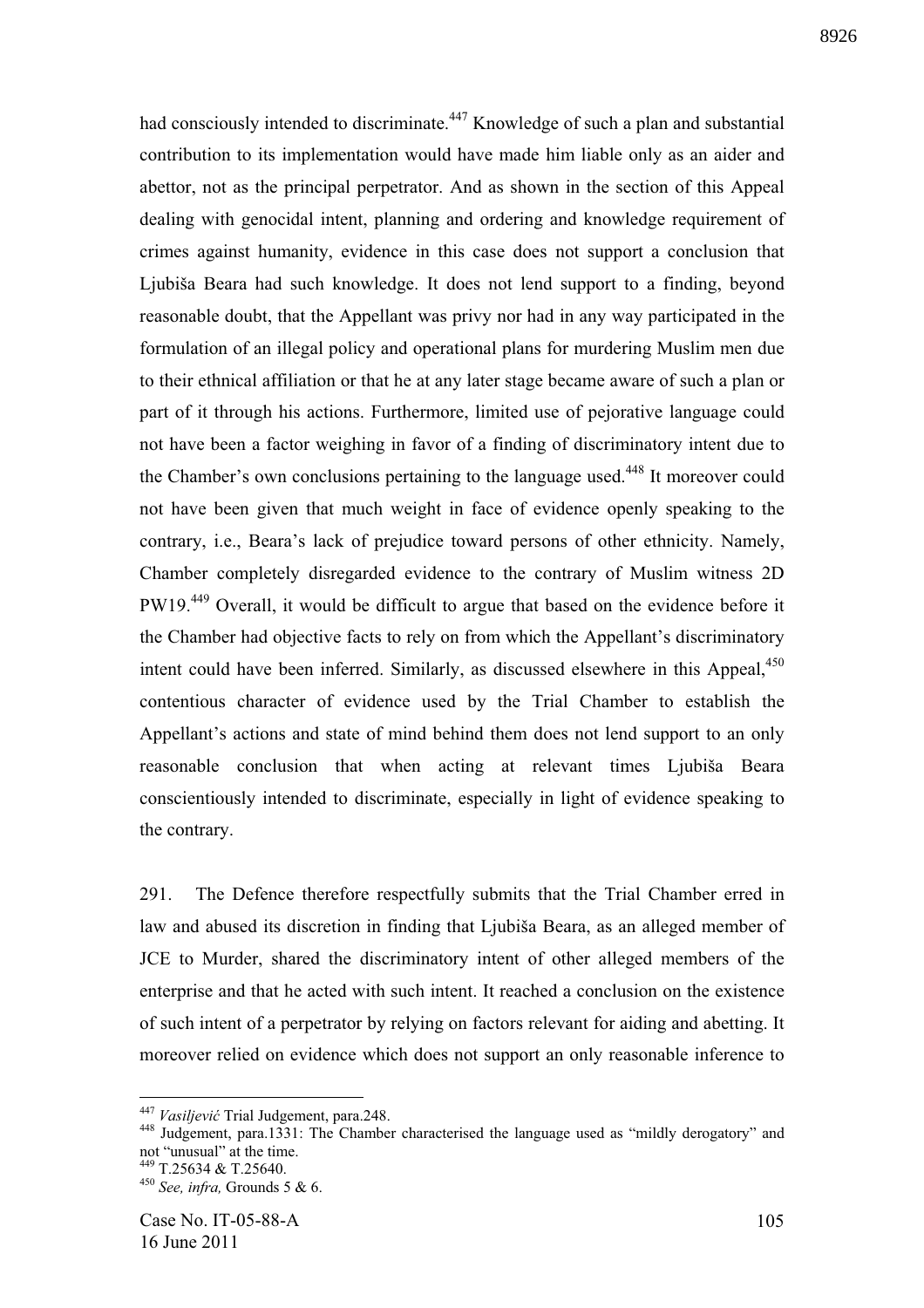that effect. It also disregarded or did not give sufficient weight to evidence showing that Ljubiša Beara never possessed such intent or that he even possessed knowledge that persons were being singled out for murder due to membership in a single ethnical group and had contributed to such a plan. The Chamber's finding therefore led to miscarriage of justice for the Appellant and had invalidated the Judgement in this part.

## **GROUND 30**

THE TRIAL CHAMBER ERRED AS A MATTER OF LAW AND ABUSED ITS DISCRETION IN FINDING THAT IT WAS FORESEEABLE TO THE APPELLANT, LJUBISA BEARA, THAT THE OPPORTUNISTIC KILLINGS WOULD BE CARRIED OUT WITH PERSECUTORY INTENT AND MISAPPLIED THE ELEMENT OF *MENS REA* REQUIRED FOR THE CRIME OF PERSECUTION BY ERRONEOUSLY FINDING THAT THE SPECIFIC INTENT CRIME CAN BE COMMITTED THROUGH THE THIRD CATEGORY OF JCE IN DIRECT VIOLATION OF THE FUNDAMENTAL PRINCIPLES OF NON-RETROACTIVE APPLICATION OF SUBSTANTIVE CRIMINAL LAW NULLUM CRIMEN SINE LEGE.

292. The Trial Chamber's application of JCE III is erroneous in a manner that renders the Judgement invalid. The Appellant in the present case was convicted by the Trial Chamber as a principal perpetrator for the crime of Article 5 persecutions through "opportunistic" killings. This finding of commission through the third form of JCE is impermissible as persecution requires an element of special intent that is not required for "opportunistic" crimes or those crimes of foreseeability falling under JCE III. The Trial Chamber's conclusion was erroneous and invalidates its finding because if the correct legal standard was applied, the Appellant could not be found guilty for persecution through "opportunistic" killings.

293. As previously argued before this Tribunal, but without final decision on the substantive issue $451$ , neither customary law nor the Statute of the ICTY permits an accused to be convicted for a special intent crime as a principal perpetrator through the third mode of JCE criminal liability. The Defense incorporates the prior arguments of the *Karadžić* Defense<sup>452</sup> and asserts that the findings of the Trial

<u>.</u>

<sup>&</sup>lt;sup>451</sup> *Karadžić*, Decision on Radovan Karadzic's Motions Challenging Jurisdiction (Omission Liability, JCE-III – Special Intent Crimes, Superior Responsibility), 25 June 2009, paras 33-37.

<sup>&</sup>lt;sup>452</sup>*Karadžić*. Preliminary Motion to Dismiss JCE III – Special-Intent Crimes, 27 March 2009.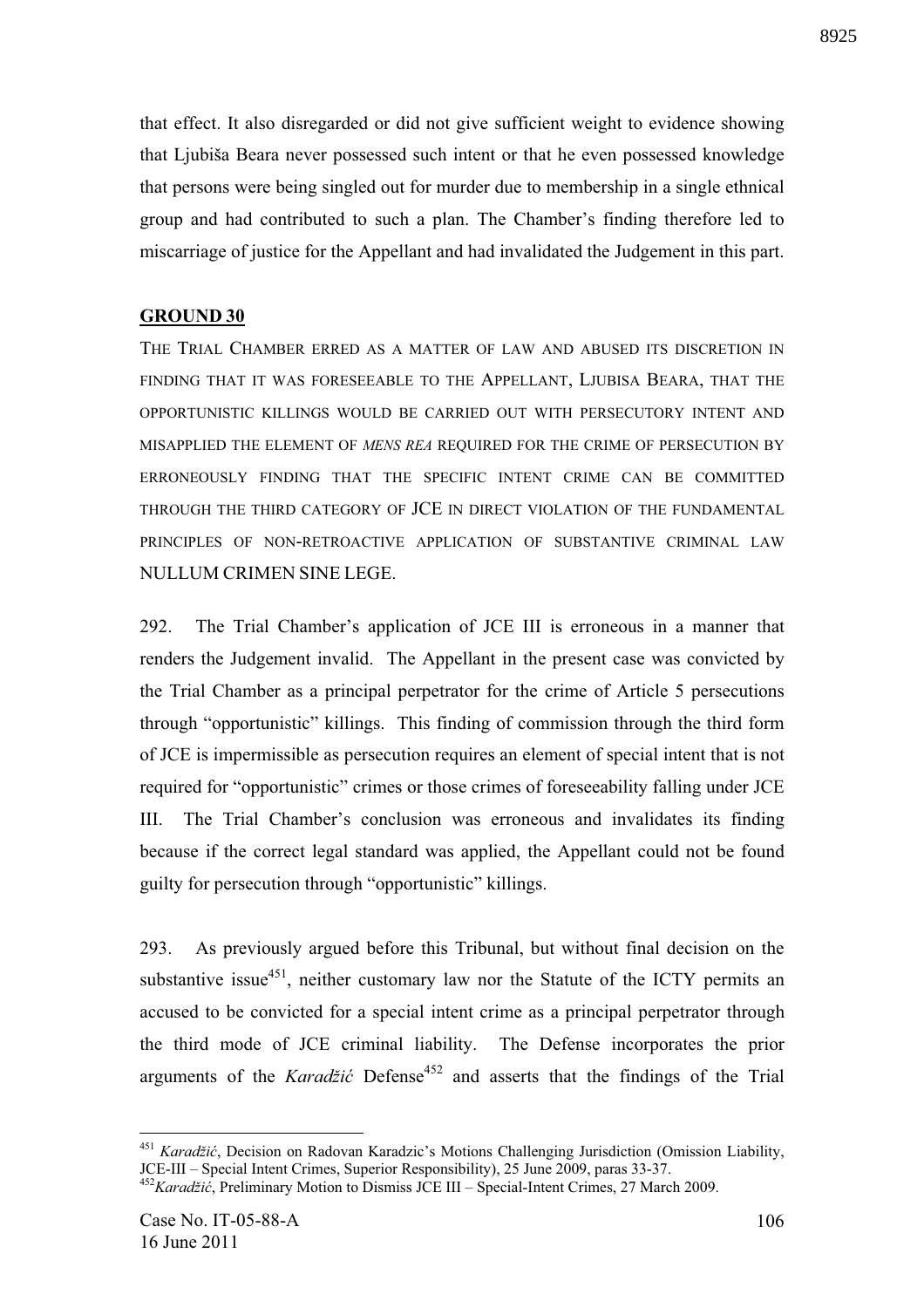Chamber are impermissible as determining that specific intent crimes could be committed through JCE III.

294. Joint criminal enterprise, as a mode of liability<sup>453</sup>, has varying *mens rea* requirements based on which version of JCE is applicable. For a finding of JCE III, a participant must participate in and further the criminal activity or the criminal purpose of a group; however, the intent requirement is only that "(i) it was *foreseeable* that such a crime might be perpetrated by one or other members of the group and (ii) the accused *willingly took that risk*."<sup>454</sup> The jurisprudence extends this liability to "opportunistic" crimes if they were a natural and foreseeable consequence, however, "to hold a member of a JCE responsible for crimes committed by non-members of the enterprise, it has to be shown that the crime can be imputed to one member of the joint criminal enterprise, and that this member – when using a principal perpetrator – acted in accordance with the common plan."<sup>455</sup> "In general, in the case of a third category joint criminal enterprise, the crimes must be committed by members of the joint criminal enterprise."<sup>456</sup>

295. Jurisprudence of the ICTY, however, shows that the matter of specific intent for non-specific actors and crimes has created diverging viewpoints. While the *Tadi*  Judgement established the three forms of JCE, it was silent on the specific issue of JCE III in relation to specific intent crimes.<sup>457</sup> Sometime later, the *Stakić* Trial Chamber rejected such compatibility, holding that "the application of a mode of liability cannot replace a core element of a crime". The *Stakić* Trial Chamber went on to find that:

> Conflating the third variant of joint criminal enterprise and the crime of genocide would result in the *dolus specialis*  being so watered down that it is extinguished. Thus, the Trial Chamber finds that in order to "commit" genocide, the elements of that crime, including the *dolus specialis* must be met. The notions of "escalation" to genocide, or genocide as a "natural and foreseeable consequence" of an enterprise not

<sup>&</sup>lt;sup>453</sup> Prosecutor v. Milutinović et al., IT-99-37-AR72, Decision on Dragoljub Ojdanić's Motion Regarding Application of Joint Criminal Enterprise, 21 May 2003, para.20.

<sup>454</sup> *Prosecutor v Krnojelac,* IT-97-25 ("*Krnojelac*"), Appeals Judgement, 17 September 2003, para.32.

<sup>455</sup> *Prosecutor v. Limaj et al.*, IT-03-66-A, Appeals Judgement, 27 September 2007, para.120 (recalling *Prosecutor* v. *Brāanin*, IT-99-36, Appeals Judgement, 3 April 2007, para.413).

<sup>456</sup> *Id.,* para. 119.

<sup>457</sup> *Prosecutor v. Tadi* , IT-94-01 ("*Tadi* "), Appeals Judgement, *see esp.* paras 195-206.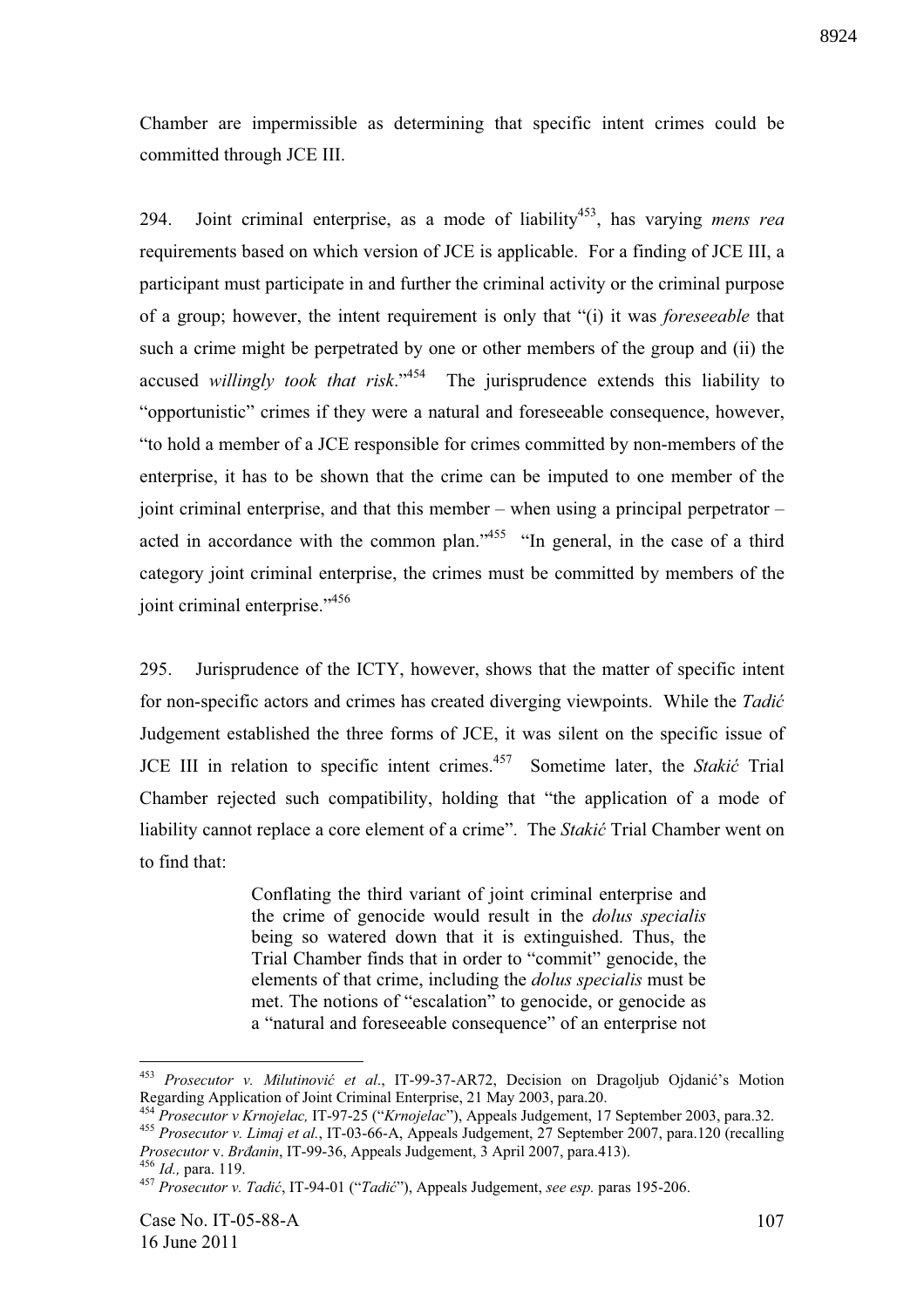aimed specifically at genocide are not compatible with the definition of genocide under Article  $4(3)(a)$ .<sup>458</sup>

296. This analysis of the *Staki* Trial Chamber was emphasized by the Trial Chamber in *Br!anin* in finding this mode of liability inapplicable to the specific intent crime of genocide and thus dropped such a charge based on the ICTY Rule 98*bis* hearing.<sup>459</sup> However, this Decision was struck down on Interlocutory Appeal and the count was reinstated.<sup>460</sup>

297. The reversal of the Trial Chamber's Decision in *Brdanin* was not a unanimous decision. Namely, the Honorable Judge Shahabuddeen dissented from this finding explaining that the third category of JCE cannot vary the elements of the crime.<sup> $461$ </sup> As explained by the Honorable Judge Shahabuddeen:

> An accused convicted of a crime under the third category of joint criminal enterprise need not be shown to have intended to commit the crime or even to have known with certainty that the crime was to be committed. Rather, it is sufficient that that accused entered into a joint criminal enterprise to commit a different crime with the awareness that the commission of that agreed upon crime made it reasonably foreseeable to him that the crime charged would be committed by other members of the joint criminal enterprise, and it was committed. That way of putting it suggests that a case brought under the third joint criminal enterprise category of *Tadić* may be a case in which intent is not shown and that nevertheless a conviction could be made. I am uneasy about that possibility.<sup>462</sup>

298. At Trial Judgement, Brđanin was acquitted of these reinstated charges<sup>463</sup>, however, the Trial Chamber alluded to the fact that the specific intent of the subordinates was sufficient to allow Article  $7(1)$  responsibility of the superiors.<sup>464</sup> The *Stakić* Appeals Chamber later recognized the *Brdanin* Decision in this respect, though was not itself faced with the issue.<sup>465</sup> It should be noted that, following the *Brāanin* Interlocutory Decision, the Appeals Chamber in *Krstić* found that awareness

<sup>&</sup>lt;sup>458</sup> *Prosecutor* v. *Stakić*, IT-97-24-T, Trial Judgement, 31 July 2003, para. 530.

<sup>&</sup>lt;sup>459</sup> *Brāanin*, Decision on Motion for Acquittal Pursuant to Rule 98*bis*, 28 November 2003, para. 56.

<sup>&</sup>lt;sup>460</sup> *Brdanin*, Decision on Interlocutory Appeal, 19 March 2004, para.7.

<sup>461</sup> *Id.*, Dissenting Opinion of Judge Shahabuddeen, para.4.

<sup>462</sup> *Id.*, para.1.

<sup>&</sup>lt;sup>463</sup> Br<sub>danin</sub>, Trial Judgement, 1 September 2004, para.709.

<sup>464</sup> *Id.*, para.721/731.

<sup>465</sup> *Staki* Appeal Judgement, para.38.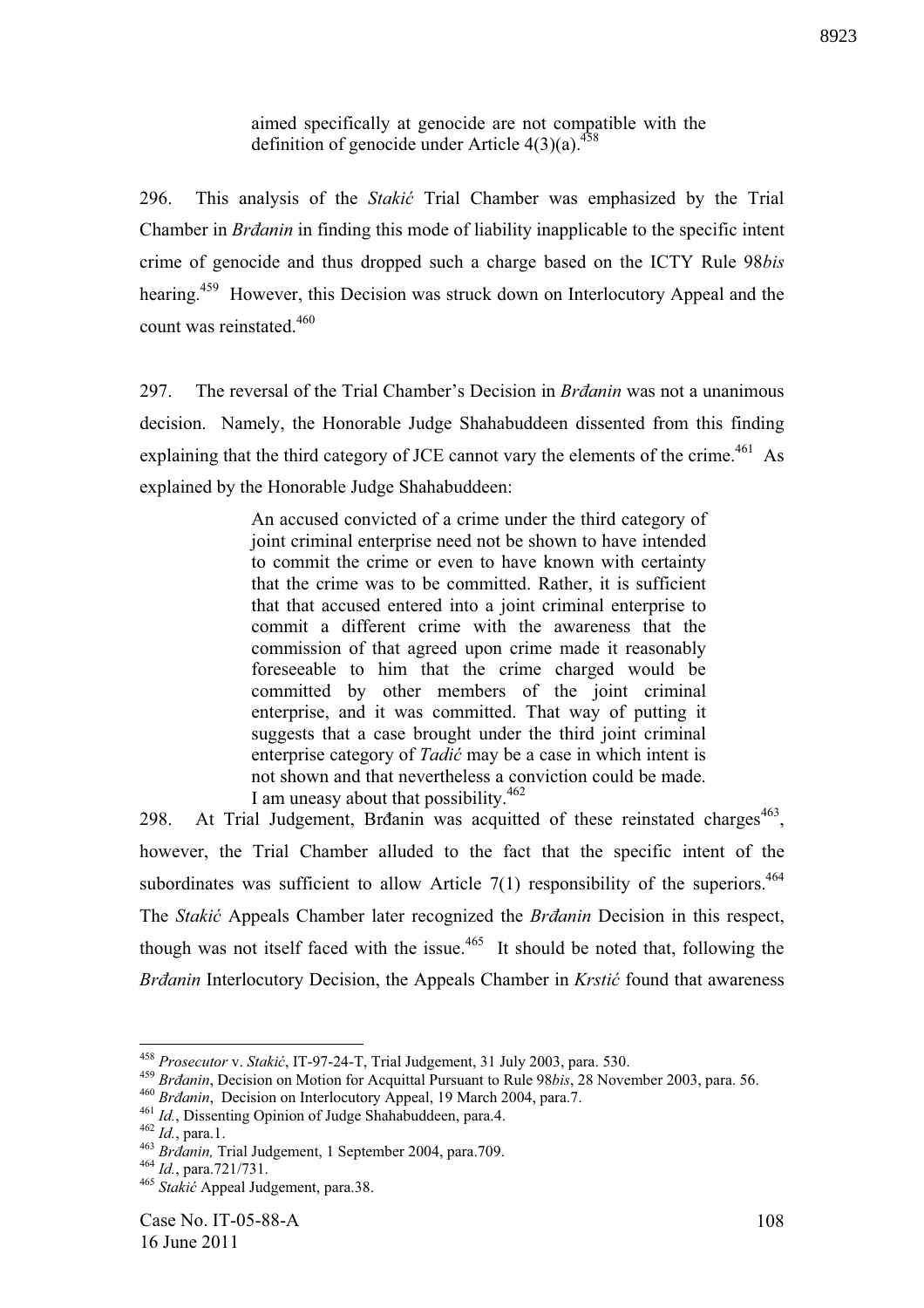of a genocidal intent of others does not itself extend that special intent to an accused<sup>466</sup>

299. In addition, other international courts have rejected the idea of a specific intent crime being committed through a JCE III mode of commission; moreover, they have either severely limited or entirely abolished the application of JCE III. While the *Tadić* Appeals Judgement cited Article 25(3)(d) of the International Criminal Court's Rome Statute as a support for the existence of the notion "common plan", the Rome Statute explicitly requires intent of the actor, namely "*[s]uch contribution shall be intentional...*".<sup>467</sup> The Prosecution of the ICC has recognized the specificity of the Rome Statute and how it "deliberately avoids the broader definitions found in, for example, Article 7(1) of the ICTY Statute."<sup>468</sup> In the case of *Lubanga*, the ICC has adopted a concept of co-perpetration which, unlike JCE, is based on the concept of control over the crime.<sup>469</sup> With regard to a JCE III mode of liability for specific intent crimes, the ICC has unequivocally rejected such compatibility, stating:

> The Chamber considers that co-perpetration based on joint control over the crime requires above all that the suspect fulfill the subjective elements of the crime with which he or she is charged, including any requisite *dolus specialis* or ulterior intent for the type of crime involved.<sup>470</sup>

300. More recently, the Extraordinary Chambers in the Courts of Cambodia have also abolished any possibility of this form of liability in that it has found that the third variant of JCE was not founded in customary international law as determined by the *Tadić* Chambers.<sup>471</sup> The ECCC, therefore, refuses to apply JCE III entirely.<sup>472</sup>

301. Likewise, scholars seem to agree that special intent crimes based on JCE III would be ill-founded. For example, former Appeals Chamber Judge Antonio Cassese

<sup>&</sup>lt;sup>466</sup> Prosecutor v. Krstić, IT-98-33-A, Appeals Judgement, para.134.

<sup>&</sup>lt;sup>467</sup> *Tadić* Appeals Judgement, para.222-223.

<sup>468</sup> *Prosecutor v. Thomas Lubanga Dyilo,* ICC-01/04-01/06, Pre-Trial Decision on the Confirmation of Charges, 29 January 2007, para.323.

<sup>469</sup> *Id.*, para.337-340; *see also*, *Prosecutor v. Germain Katanga and Mathieu Ngudjolo Chui*, ICC-01/04-01/07, Pre-Trial Decision on the confirmation of Charges, 30 September 2008, paras 466-486; *Prosecutor v. Jean Pierre Bemba Gombo*, ICC-01/05-01/08, Pre-Trial Decision Pursuant to Article 61(7)(a) and (b) of the Rome Statute on the Charges of the Prosecutor Against Jean-Pierre Bemba Gombo, 15 June 2009, paras 346-351.

<sup>470</sup> *Lubanga*, Decision on the Confirmation of Charges, para.349.

<sup>&</sup>lt;sup>471</sup> ECCC, Case File No.: 002/19-09-2007-ECCC/OCIJ, Pre-Trial Chamber, Decision on the Appeals Against the Co-Investigative Judges Order on Joint Criminal Enterprise (JCE), 20 May 2010, paras 77 and 83.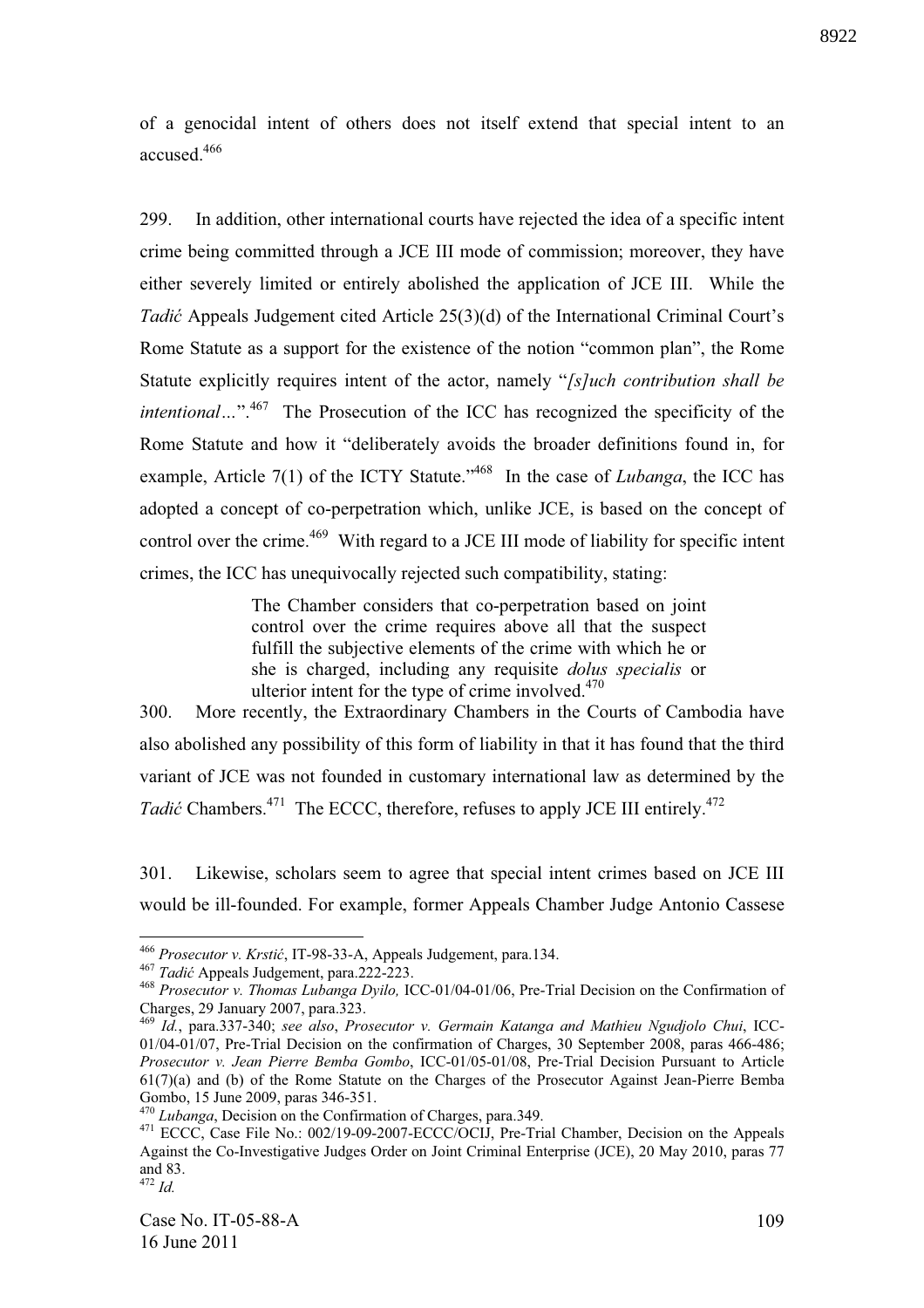notes the "logical impossibility" of special intent crime throughout JCE III: "one may not be held responsible for committing a crime that requires special intent (in addition to the intent needed for the underlying crime) unless that special intent can be proved, whatever mode of responsibility for the commission of crimes is relied upon... " $.473$ " Essentially, if the specific intent is found, the person must be found guilty under a JCE I or  $II^{474}$  This is substantiated by case law that has shown specific intent crimes – such as genocide – can be found under a JCE  $I^{475}$  However, as JCE III does not require a special intent, there can be no finding of persecution pursuant to that mode of liability; thus, all elements have not been met and, therefore, a finding of guilt can not stand.

302. The Trial Judgement's finding on this issue is exactly that "uneasy possibility" to which the Honorable Judge Shahabuddeen referred. The Trial Chamber has applied an impossible legal standard – a special persecutory intent JCE III foreseeability. The intent to participate in a JCE and the specific discriminatory intent of persecution are not one and the same; furthermore, the dubious nature of JCE III itself requires that its boundaries not be stretched to further limits. As these findings of the Trial Chamber do not outline how a *dolus eventualis* can suffice for the required *dolus specialis*, this finding is invalid and must be reversed.

## **ERRORS OF LAW AND FACT IN THE APPLICATION OF ARTICLE 3**

## **GROUND 31**

**T**HE TRIAL CHAMBER ERRED AS A MATTER OF LAW AND ABUSED ITS DISCRETION IN FINDING THE APPELLANT LJUBIŠA BEARA GUILTY OF MURDER PURSUANT TO ARTICLE 3, SPECIFICALLY COUNT 5 OF THE INDICTMENT WHEN IT MISAPPLIED THE DEFINITION OF MURDER TO INCLUDE A DISTINCTLY NEW AND BROADER DEFINITION OF MURDER NOT CONTEMPLATED BY THE STATUTE OR DECISIONAL AUTHORITY OF THE ICTY INCLUDING AS VICTIMS THE PERSONS THAT WERE TAKING ACTIVE PART IN HOSTILITIES IN DIRECT

<sup>473</sup> *See* Antonio Cassese, "The Proper Limits of Individual Responsibility under the Doctrine of Joint Criminal Enterprise", 5 JICJ 109, 2007, p.121.

<sup>474</sup> *Id.*

<sup>475</sup> *Se*e *Prosecutor v. Rwamakuba*, ICTR-98-44-AR72.4, Decision on Interlocutory Appeal Regarding Application of Joint Criminal Enterprise to the Crime of Genocide, 22 October 2004.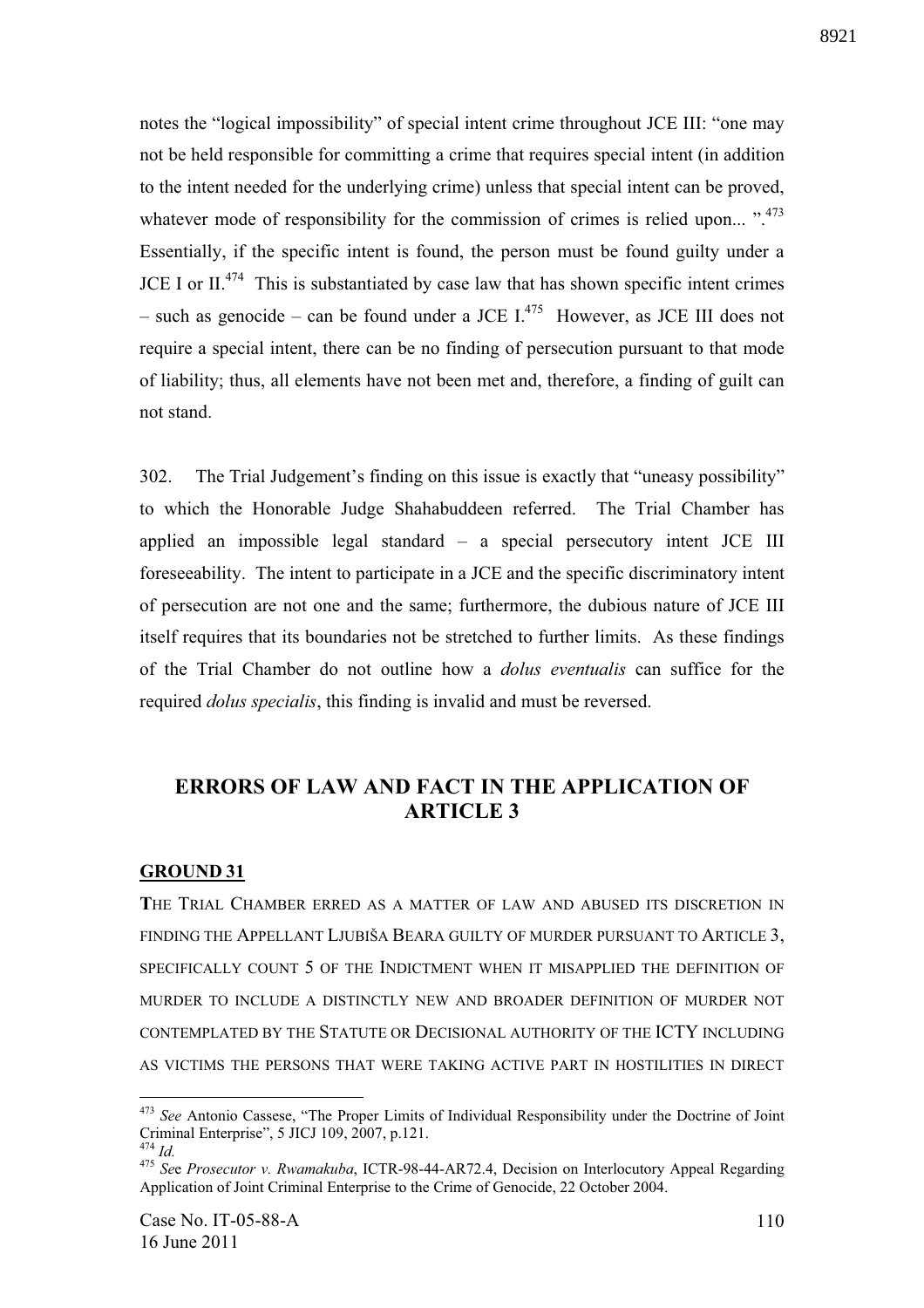VIOLATION OF THE FUNDAMENTAL PRINCIPLE OF NON-RETROACTIVE APPLICATION OF SUBSTANTIVE CRIMINAL LAW NULLUM CRIMEN SINE LEGE.

303. In *Kvočka et al.* this Chamber defined that a murder conviction under Article 3 of the Statute requires that the following factors are proven, beyond reasonable doubt, by the Prosecution:

1) the death of a victim taking no active part in the hostilities; 2) the death was the result of an act or omission of the Appellant or of one or more persons for whom the Appellant is criminally responsible; 3) the intent of the Appellant or of the person or persons for whom he is criminally responsible: a. to kill the victim; or b. to wilfully cause serious bodily harm which the perpetrator should reasonably have known might lead to death.<sup>476</sup>

304. Accordingly, one of the crucial elements for a murder conviction is that a victim was a person not taking active part in the hostilities at the time of his/her death.<sup>477</sup> This implies that the Prosecution must show that the perpetrator was aware or should have been aware of this status of the victim.<sup>478</sup> According to the analysis on the protection provided to civilians by Additional Protocol I to the Geneva Conventions in *Galić*:

"In case of doubt as to the status of a person, that person shall be considered to be a civilian. However, in such cases, the Prosecution must show that in the given circumstances a reasonable person could not have believed that the individual he or she attacked was a combatant."<sup>479</sup>

305. Such an assessment would have to be made on a case-by-case basis<sup>480</sup> based on factors such as victim's activity, whether or not he/she was carrying weapons, clothing, age and gender of the victim(s).<sup>481</sup> Membership in armed forces is seen as a "strong indicator" that a victim is directly participating in the hostilities, but is not "an indicator which in and of itself is sufficient to establish this".<sup>482</sup>

<sup>&</sup>lt;sup>476</sup> *Kvočka* Appeal Judgement, para. 261

<sup>477</sup> *See Kordi et al.*, Appeal Chamber Judgement, para.37; *Prosecutor v. Luki et al.*, IT-98-32/1, Trial Judgement, 20 July 2009, para. 903.<br> $\frac{478 \text{ Pucas}}{2000 \text{ Pucas}}$ 

<sup>478</sup> *Prosecutor v. Halilovi* , IT-01-48 ("*Halilovi* "), Trial Judgement, 16 November 2005, para.36. <sup>479</sup> *Gali* Trial Chamber Judgement, 5 December 2003, para.55.

<sup>&</sup>lt;sup>480</sup> Halilović Trial Judgement, para.34.

<sup>481</sup> *Id.*

 $482 \frac{100}{1}$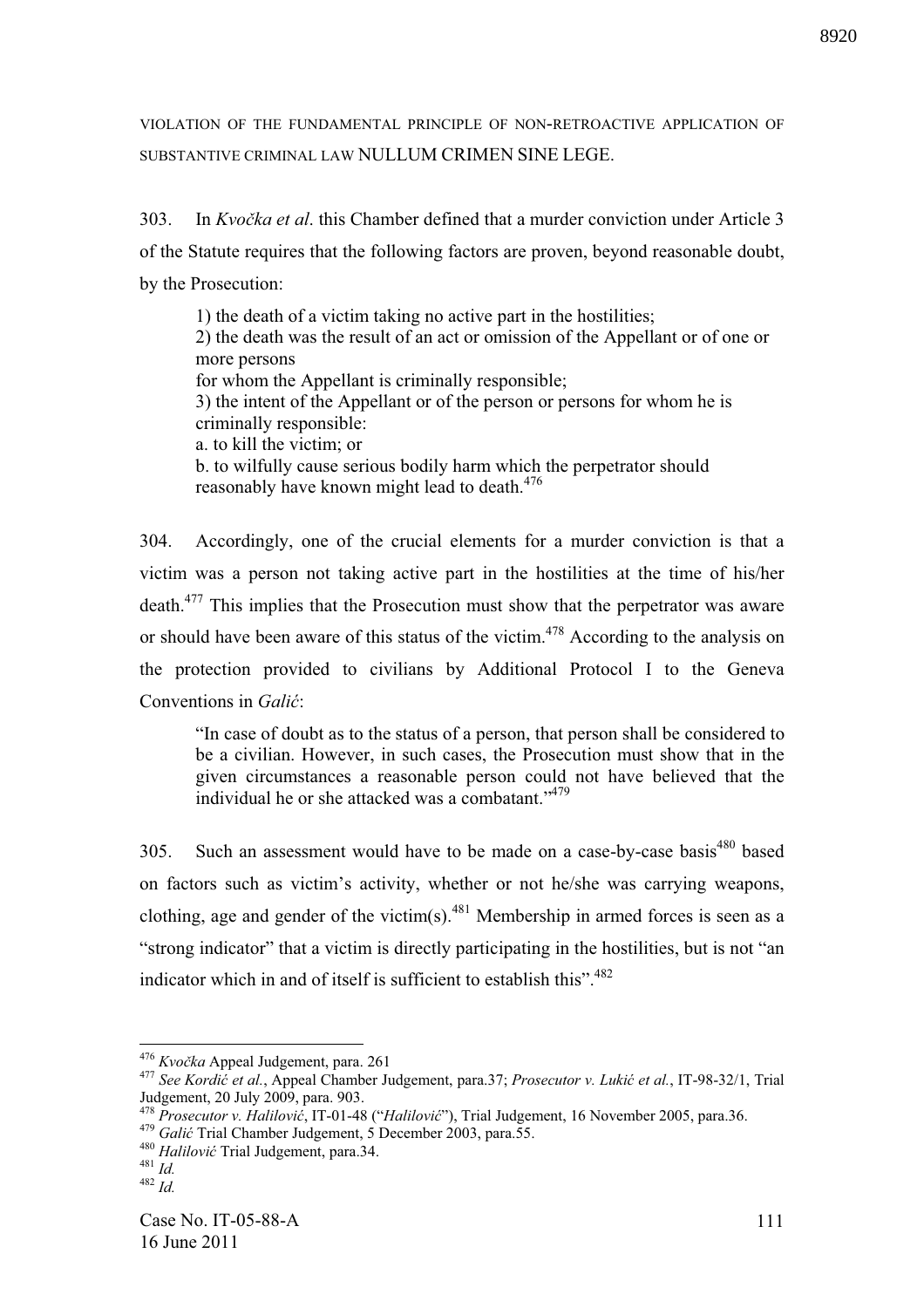306. Ljubiša Beara has been found guilty under Article 5 of the Statute for murder of Bosnian Muslim men in Potočari and members of the column of men retreating for Tuzla.<sup>483</sup> In the Trial Chamber's opinion the Appellant knew that the victims were taking no active part in the hostilities when the murders were committed.<sup>484</sup> However, as was discussed in more detail in the section of this Appeal dealing with the attack on the Bosnian Muslim males being part of a widespread or systematic attack on a civilian population, evidence in this case does not provide for such an inference as the only reasonable one for each incident covered by the Chamber, and particularly in relation to the column of men heading for Tuzla. In the course of the trial it has been established that the enclave was never fully demilitarized and that armed conflict between Serb and Bosnian Muslim forces resumed shortly before the events of July 1995.<sup>485</sup> It was thus reasonable to presume that army forces and volunteer combatants were hiding within the enclave amongst civilians and that future actions should be taken pursuant to the legitimate military goal of Directive 7, i.e. "carrying out combat operations to inflict on the enemy 'as many losses as possible both in personnel and equipment".<sup>486</sup> Specifically, for example in relation to the column of men heading for Tuzla - as stated by the Chamber itself, active army forces were very much present in the column, both heading it and keeping its back, and had even took lead in organizing the column and determined its route.<sup>487</sup> The column itself was only comprised of men, some were carrying weapons ranging from hunting rifles to semi automatic and automatic firearms, and some were dressed fully or partially in army clothes.<sup>488</sup> Testimonies of several witnesses show that even civilian clothing could not have been a relevant sign for recognizing civilians as opposed to combatants as due to various factors such as lack of camouflage uniforms.<sup>489</sup> Against such a backdrop, it would not have been reasonable to conclude that persons in the column being attacked were in fact not combatants. In light of the foregoing the attack on this column could not have been qualified as murder under Art. 5 of the Statute as it could not have been concluded, beyond reasonable doubt, that victims of that attack were person not taking active part in the hostilities.

<sup>&</sup>lt;sup>483</sup> Judgement, para.793.

<sup>484</sup> *Id.*, para.1327.

<sup>485</sup> *Id.*, paras.96-101.

<sup>486</sup> *Id.*, para.199.

<sup>487</sup> *Id.*, paras.268 & 271.

 $488$  Judgement, para.270.

<sup>489</sup> T.1094 (Transcript of Testimony of Mevludin Orić) & T.7140 (Transcript of Testimony of PW156).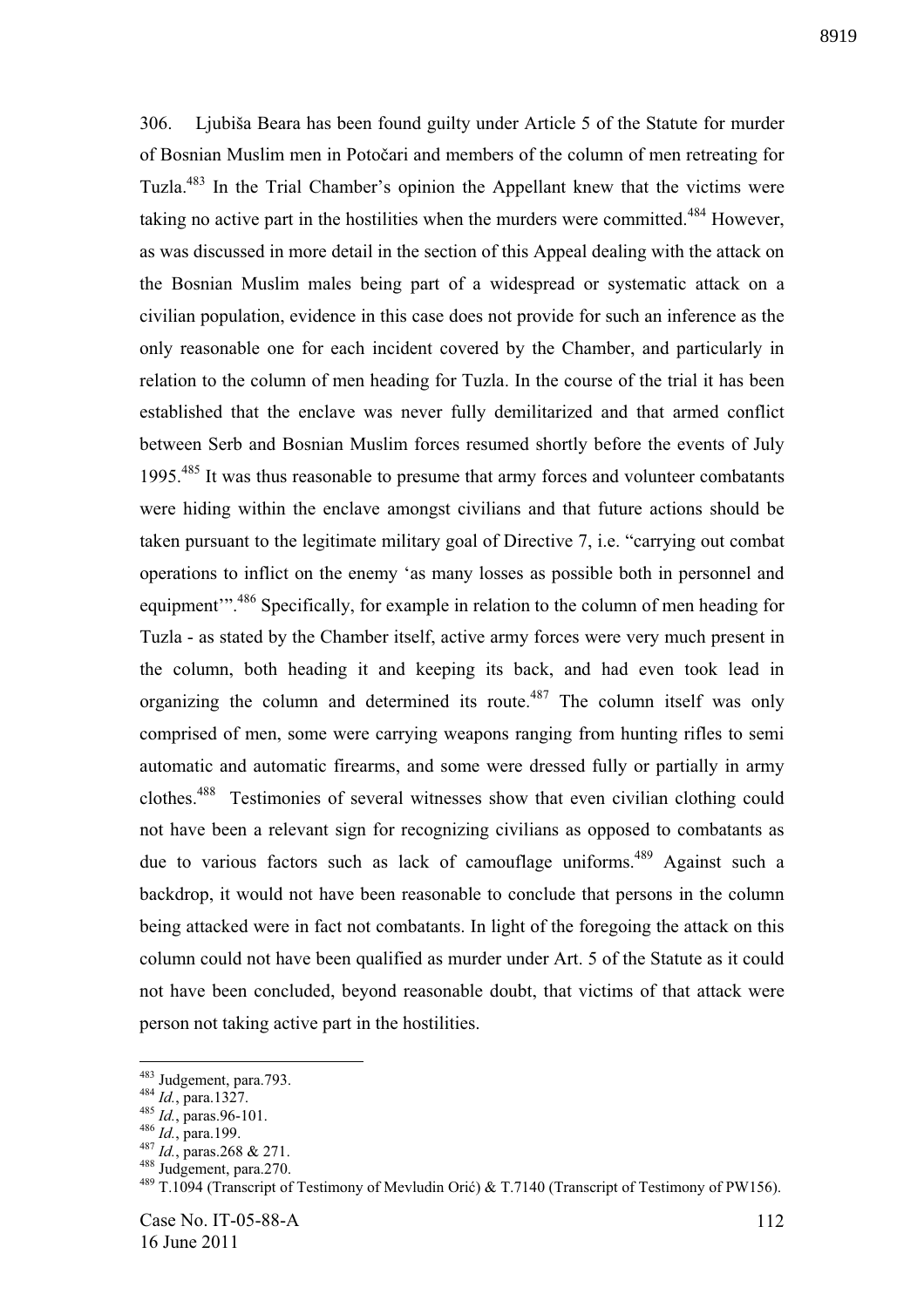307. Similarly, the evidence before the Chamber did not provide a basis for an only reasonable conclusion that victims in each instance listed by the Chamber<sup>490</sup> were in fact not taking active part in the hostilities at the time of their death or that their alleged attackers could have in each instance reasonably concluded that they were not combatants. As noted above, combatants were present in the enclave, hiding among civilians and were more often than not wearing civilian clothes. Evidence has been presented at trial that VRS forces and the Appellant himself made attempts to separate combatants and known war criminals from the rest of the population, $491$  but given the circumstances this might not have been an easy task at any given time. Testimony of forensic experts called both by the Prosecution and the Defence moreover suggests that it cannot be concluded, beyond reasonable doubt, that all victims whose bodies were dug up were in fact civilians or that they had not taken part in the hostilities at the time of their death.<sup>492</sup> The Trial Chamber could therefore not have concluded, beyond reasonable doubt, that persons listed as being killed were victims of murder under Article 5 of the Statute, as opposed to persons targeted due to their involvement in combat activities.

308. In conclusion, the Trial Chamber erred in law and abused its discretion in finding, beyond reasonable doubt, that all alleged victims of killing operations were in fact victims in the sense of murder as a crime against humanity under Art.5 of the Statute by disregarding or not giving enough weight to evidence to the contrary and thereby extending the application of Article 5 of the Statute to situations not covered by it. It thereby prejudiced the Appellant and invalidated the Judgement in relevant parts.

## **GROUND 32**

THE TRIAL CHAMBER ERRED AS A MATTER OF LAW AND ABUSED ITS DISCRETION WHEN IT FOUND APPELLANT, LJUBIŠA BEARA GUILTY OF MURDER PURSUANT TO ARTICLE 3 OF THE STATUTE (SPECIFICALLY COUNT 5 OF THE INDICTMENT) WHEN IT FAILED TO CONSIDER THE TOTALITY OF THE EVIDENCE ON THE ISSUE OF APPELLANT. LJUBIŠA

<u>.</u>

<sup>&</sup>lt;sup>490</sup> Judgement, para.794.

<sup>491</sup> Judgement, para.1256 & n.3543.

<sup>&</sup>lt;sup>492</sup> Beara Final Brief, paras.510-639.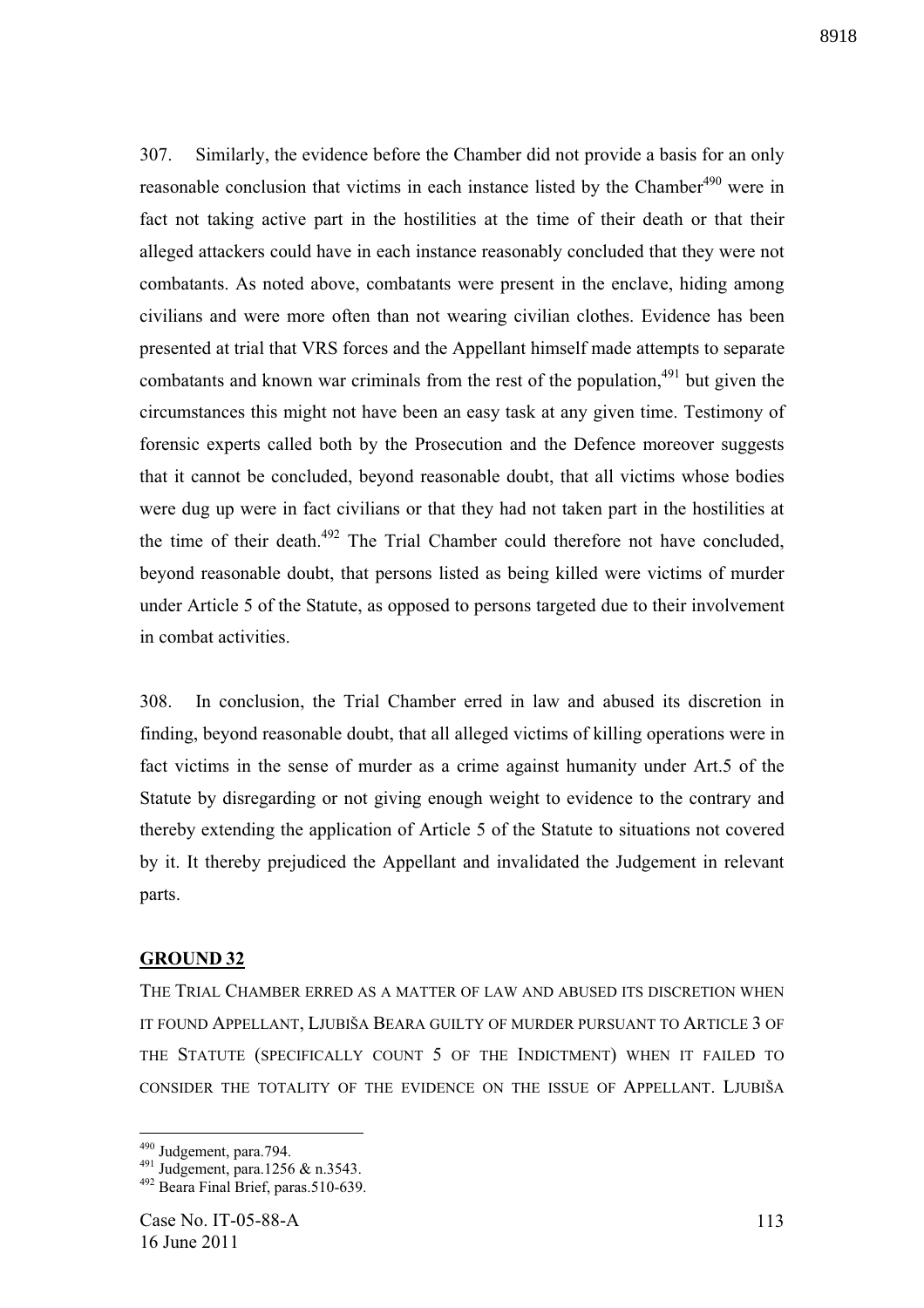BEARA'S MENS REA IN VIOLATION OF THE PRINCIPLE OF PRESUMPTION OF INNOCENCE, THE PRINCIPLE OF BURDEN OF PROOF "BEYOND A REASONABLE DOUBT" AND FURTHER THE PRINCIPLE THAT ALL INFERENCES SHOULD BE MADE IN FAVOR OF APPELLANT, WHICH CONSTITUTED A MISCARRIAGE OF JUSTICE, THEREBY VIOLATING APPELLANT LJUBIŠA BEARA'S RIGHT TO A FAIR TRIAL.

309. Beara's intent to murder was discussed previously in grounds relating to the genocide intent and such arguments are fully incorporated herein.

# **ERRORS OF LAW AND FACT BY THE TRIAL CHAMBER ON THE ISSUE OF SENTENCING**

## **GROUND 33**

THE TRIAL CHAMBER ERRED AS A MATTER OF LAW IN IMPOSING A LIFE SENTENCE ON APPELLANT LJUBIŠA BEARA BY FAILING TO CONSIDER THE TOTALITY OF THE EVIDENCE, THE LACK OF CREDIBLE EVIDENCE ADDUCED AGAINST APPELLANT LJUBISA BEARA AND THE LACK OF PURPORTED INVOLVEMENT BY APPELLANT, LJUBISA BEARA.

310. With respect to sentencing, the Trial Chamber even though it has considerable discretion, must not commit a discernible error.<sup> $493$ </sup> The Chamber must not venture outside its discretionary framework in imposing the sentence.<sup>494</sup> It is submitted that by imposing life sentence on Ljubisa Beara, the Trial Chamber committed a number of discernible errors, argued below, by which it ventured outside its discretionary framework which justifies the intervention of the Appeals Chamber.

311. The Trial Chamber first erred in defining Beara's nature and extent of involvement, when it found that the Appellant had a personal view of the staggering number of victims destined for execution based on his purported walk through Bratunac on the night of 13 July, his purported visits to the various execution sights and the extensive logistical challenges he faced.<sup>495</sup> Such conclusions as previously

<sup>493</sup> *Nikoli* Appeal Judgement, para.9; *Babi* Appeal Judgement, para.7.

<sup>&</sup>lt;sup>494</sup> Jokić, Judgement on Sentencing Appeal, 30 August 2005, para.8; *Nikolić*, Judgement on Sentencing Appeal, 8 March 2006, para.8; *Čelebici* Appeal Judgement, para.725.

 $\overline{\text{3}}$  Trial Chamber Judgement, para.2164;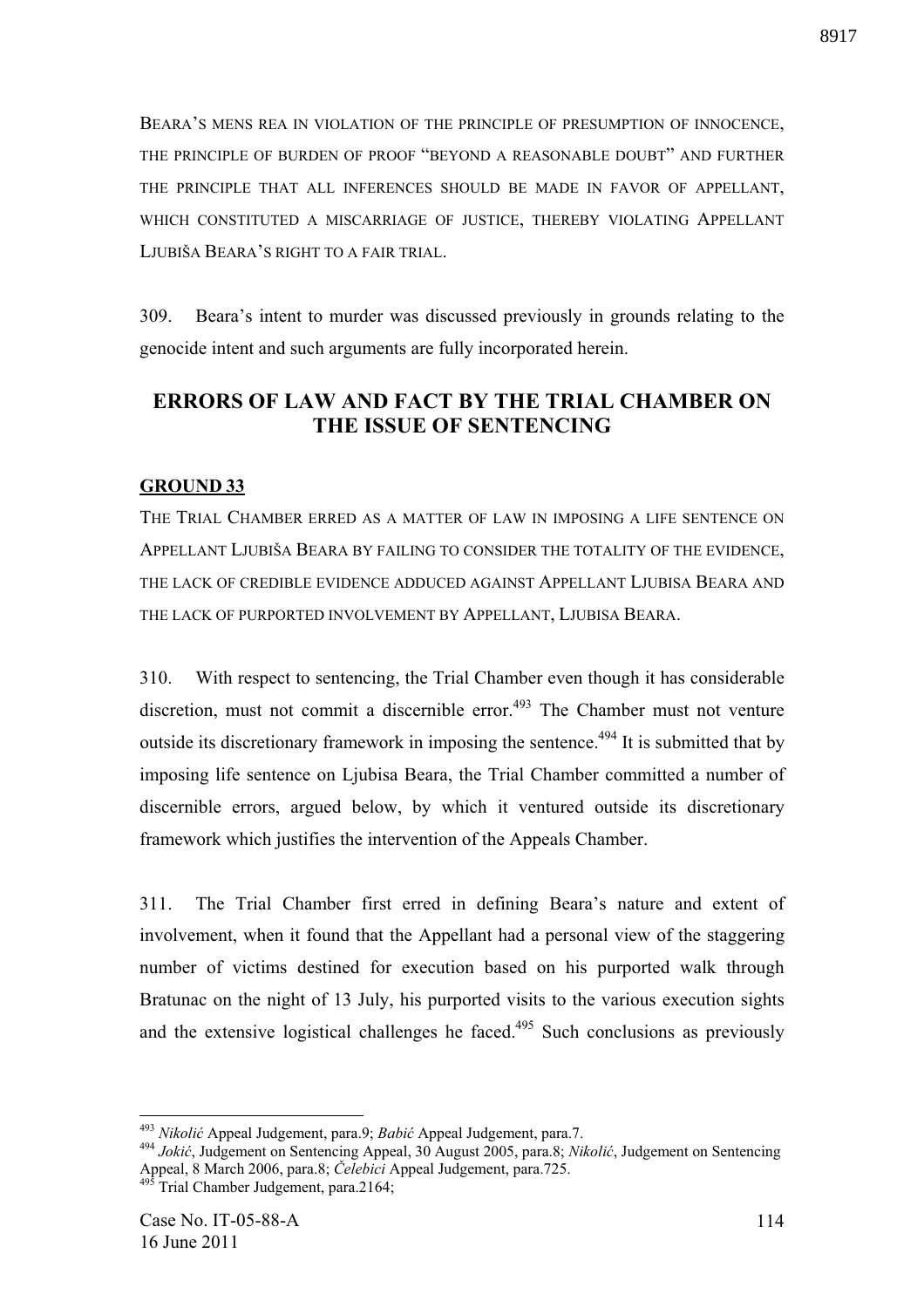discussed were based on unreliable and untrustworthy evidence, and would not be made by any reasonable Trial Chamber.

312. It was discussed previously that the Appellant purported walk through Bratunac on the night of 13 July had a completely different purpose then the one erroneously found by the Chamber.<sup>496</sup> As it was shown the Appellant clearly stated to Čelanović that according to what he knows, prisoners should be transferred in the morning to Kladanj. $497$  The Chamber further disregarded the part of Celanović's testimony when he stated that Beara did not make any derogatory remarks about Bosnian Muslims.<sup>498</sup> The Trial Chamber thus made a discernible error when it took only one aspect of Celanovic's testimony to support its conclusion regarding the extent of the Appellants participation in JCE to murder.

313. Further, in relation to the conclusion that Beara visited various execution sites and faced extensive logistical challenges it was also shown that such conclusions are based on dubious testimony and unreliable intercept evidence.<sup>499</sup> Even if one accepts that Beara was on the cross road close to the Petkovci School, no evidence was adduced during the trial that Beara went into the School or helped in the crimes perpetrated in the School.

314. Similarly, regarding the logistical challenges it was not proven beyond reasonable doubt that any logistical challenges Beara allegedly faced were supposed to assist in the murder operation. It was not established beyond reasonable doubt that conversations in relation to machinery mentioned by witnesses PW161, PW162 and PW104 were used with knowledge that executions are being committed. As it was shown witnesses acknowledged that bodies from the woods (Ravni Buljim, Kamenica and Pobudje) were being buried in mass graves using this machinery<sup>500</sup> as a result of legitimate combat engagement.

<sup>496</sup> *See*, *infra*, Grounds 15 & 16.

<sup>497</sup> Zlatan Celanovic, T6638, 6641;

<sup>498</sup> Zlatan Celanovic, T6683;

<sup>499</sup> *See*, *infra*, Grounds 4-6.

<sup>500</sup> PW161, T9556 and T9538.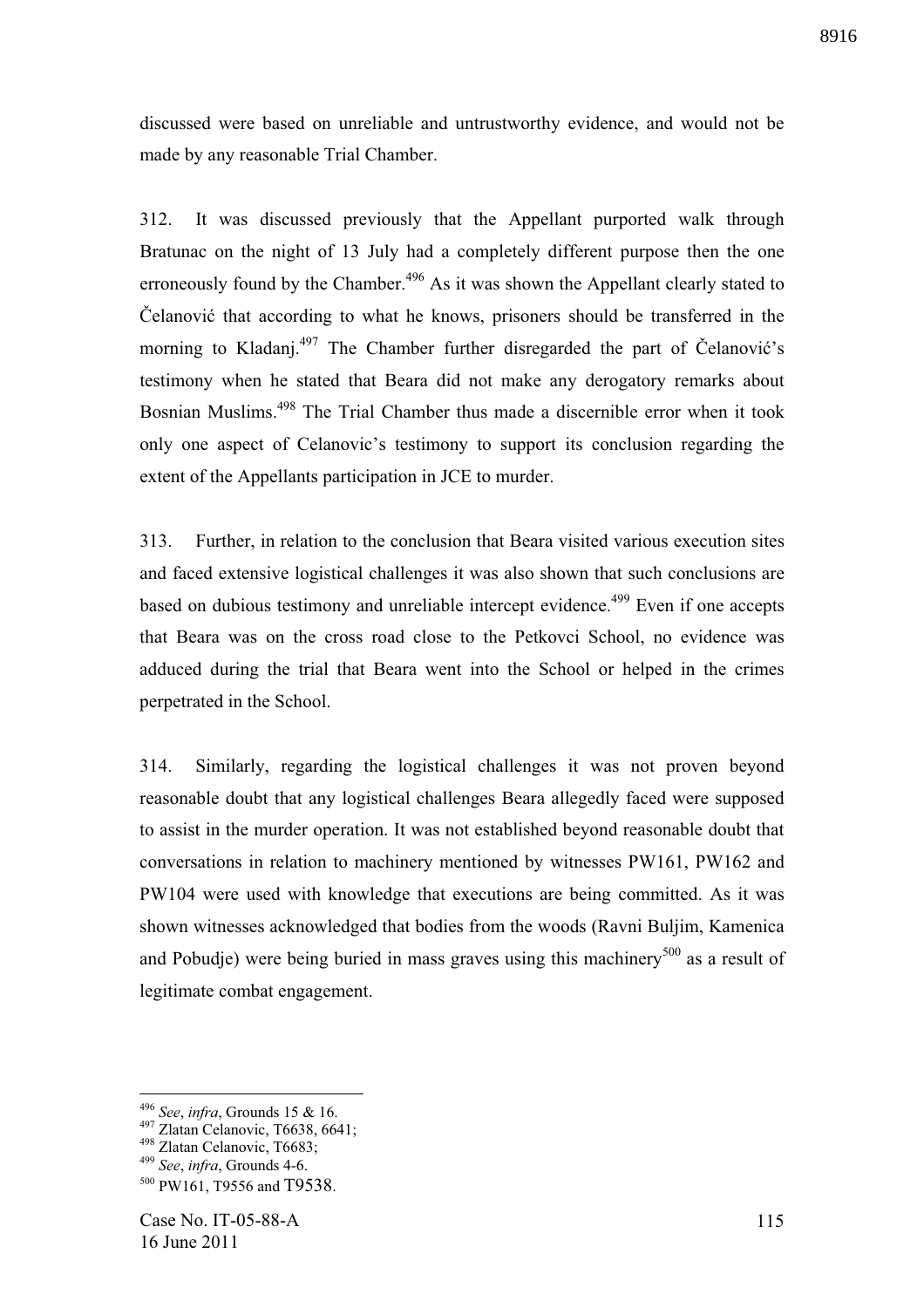315. Moreover, the Trial Chamber made a discernible error when completely disregarded the fact that Beara did not directly or personally commit any of the crimes he was found guilty of.

316. The Trial Chamber made an error in law when it did not apply the standard imposed by the Appeal Chamber that "only those matters which are proved beyond reasonable doubt against an accused may be the subject of an accused's sentence or taken into account in aggravation of that sentence."<sup>501</sup> As shown, none of the conclusion made by the Chamber to support the alleged nature and extent of Beara's involvement was proved beyond a reasonable doubt which constitutes discernible error by the Chamber which invalidates the Judgement.

317. Moreover, the Trial Chamber failed to give an adequately reasoned opinion as required by Article 25 of the Statute of the Tribunal.

## **GROUND 34**

THE TRIAL CHAMBER ERRED AS A MATTER OF LAW AND VIOLATED THE PRINCIPLE OF NULLUM CRIMEN, NULLA POENA SINE PRAEVIA LEGE POENALI IN IMPOSING A LIFE SENTENCE ON APPELLANT LJUBISA BEARA.

318. The principle that no crime committed and no punishment meted out, without a violation of penal law as it existed at the time of the violation is affirmed in national criminal codes of many countries and in most important international treaties. Hence, the principle is recognized in the European Convention of Human Rights,<sup>502</sup> the Rome Statute of the International Criminal Court,<sup>503</sup> and the International Covenant on Civil and Political Rights.<sup>504</sup>

319. Determining the punishment for the crimes committed in 1995 in the former Yugoslavia one has to look at the range of penalties in the laws in place in Yugoslavia.

<sup>&</sup>lt;sup>501</sup> *Čelibici* Appeal Judgement, 20 Feb 2001, para.763.

<sup>502</sup> European Convention of Human Rights, Article 7(1).

<sup>&</sup>lt;sup>503</sup> Rome Statute of the International Criminal Court, Articles 22 and 23.

<sup>504</sup> International Covenant on Civil and Political Rights, Article 15.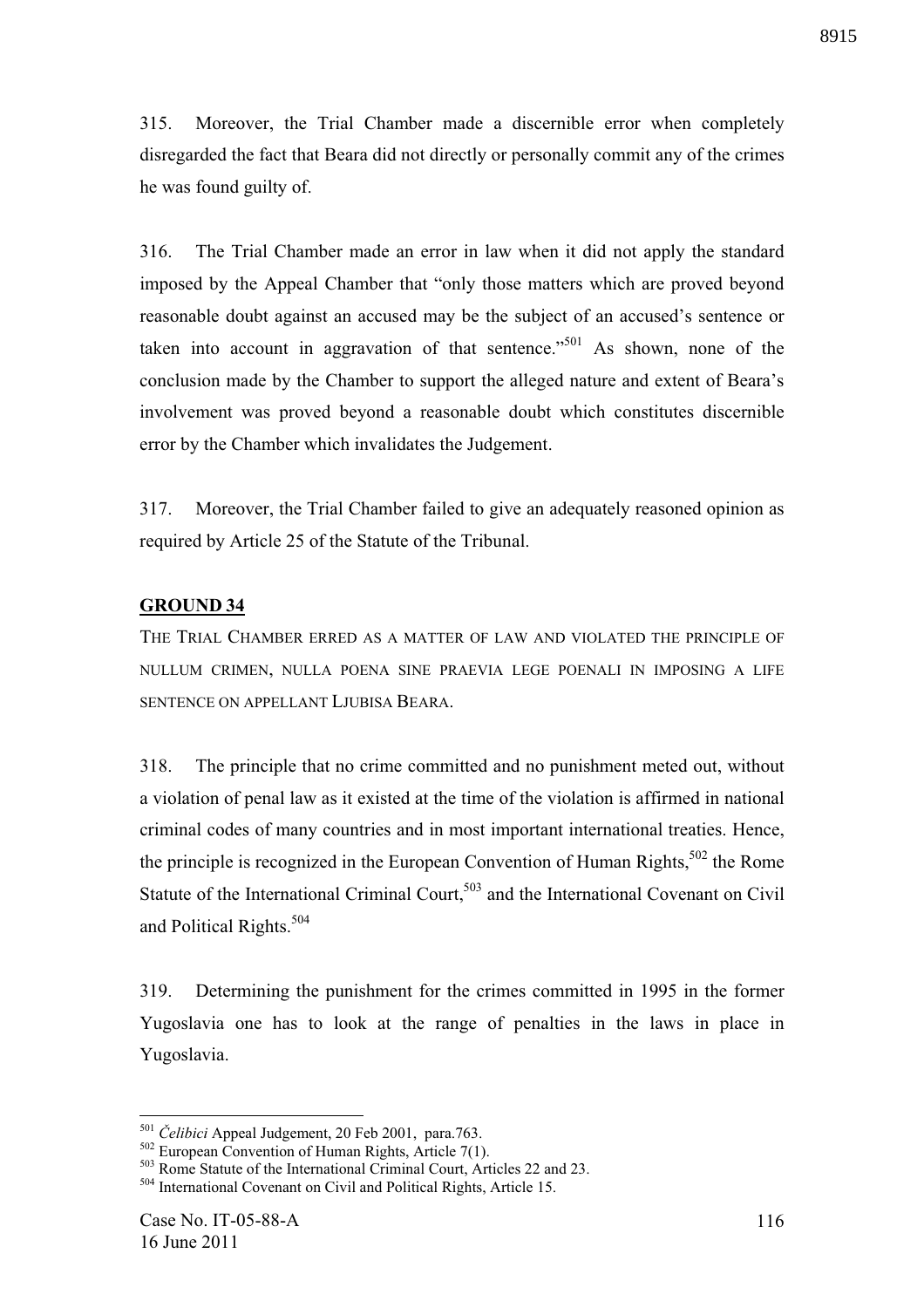320. Sentencing practice also notes that in addition to the relevant law of the former Yugoslavia in force when the crime was committed, the Trial Chamber is required to consider how the law evolved subsequently. However, the Trial Chamber failed to consider and note that the subsequent practice of the Courts in Serbia, even today, recognized that the harshest penalty for the crimes in question is 20 years of prison. Legal scholars, such M. Cherif Bassiouni and Peter Manikas have also argued that in order to comply with the legal principle prohibiting *ex post facto* laws, the maximum custodial sentence for crimes within the Tribunal's jurisdiction should not exceed 20 years, in accordance with the Criminal Code of the former Yugoslavia, which was in effect at the time these crimes were committed. Thus, permitting a higher penalty and

failing to limit sentences to 20 years' imprisonment would "violate the principles of legality and the prohibition against *ex post facto* laws."<sup>505</sup>

321. It is respectfully submitted that that insofar as the error of the Trial Chamber is discernible, a new trial, or in the alternative a substantial reduction of the sentence to comply with the sentencing procedures of the Former Yugoslavia is mandated.

## **GROUND 35**

THE TRIAL CHAMBER ERRED AS A MATTER OF LAW AND VIOLATED ARTICLE 7 OF THE INTERNATIONAL COVENANT WHICH PROHIBITS CRUEL, INHUMANE AND DEGRADING PUNISHMENT WHILE IMPOSING A LIFE SENTENCE ON APPELLANT, LJUBISA BEARA.

322. As explained by William Schabas, the Yugoslavian lawmakers were clear in indicating that the maximum custodial sentence should be 20 years, as they viewed life imprisonment as a cruel punishment and thus abolished life sentences. Likewise, other European States, including Norway, Spain and Portugal view life imprisonment as cruel on the basis that perpetual detention is a form of cruel, inhuman and degrading punishment and have eliminated this sentence, instead opting for maximum prison terms of 25 years. $506$ 

<sup>505</sup> M. Cherif Bassiouni and Peter Manikas, *The Law of the International Criminal Tribunal for the Former Yugoslavia* (1995) 701-702.

<sup>506</sup> William A. Schabas, "Sentencing by International Tribunals: A Human Rights Approach" 7 *Duke Journal of Comparative and International Law* 461, 480 (1997).; *See* Jean Pradel, *Droit Penal Compare* (1995) 576.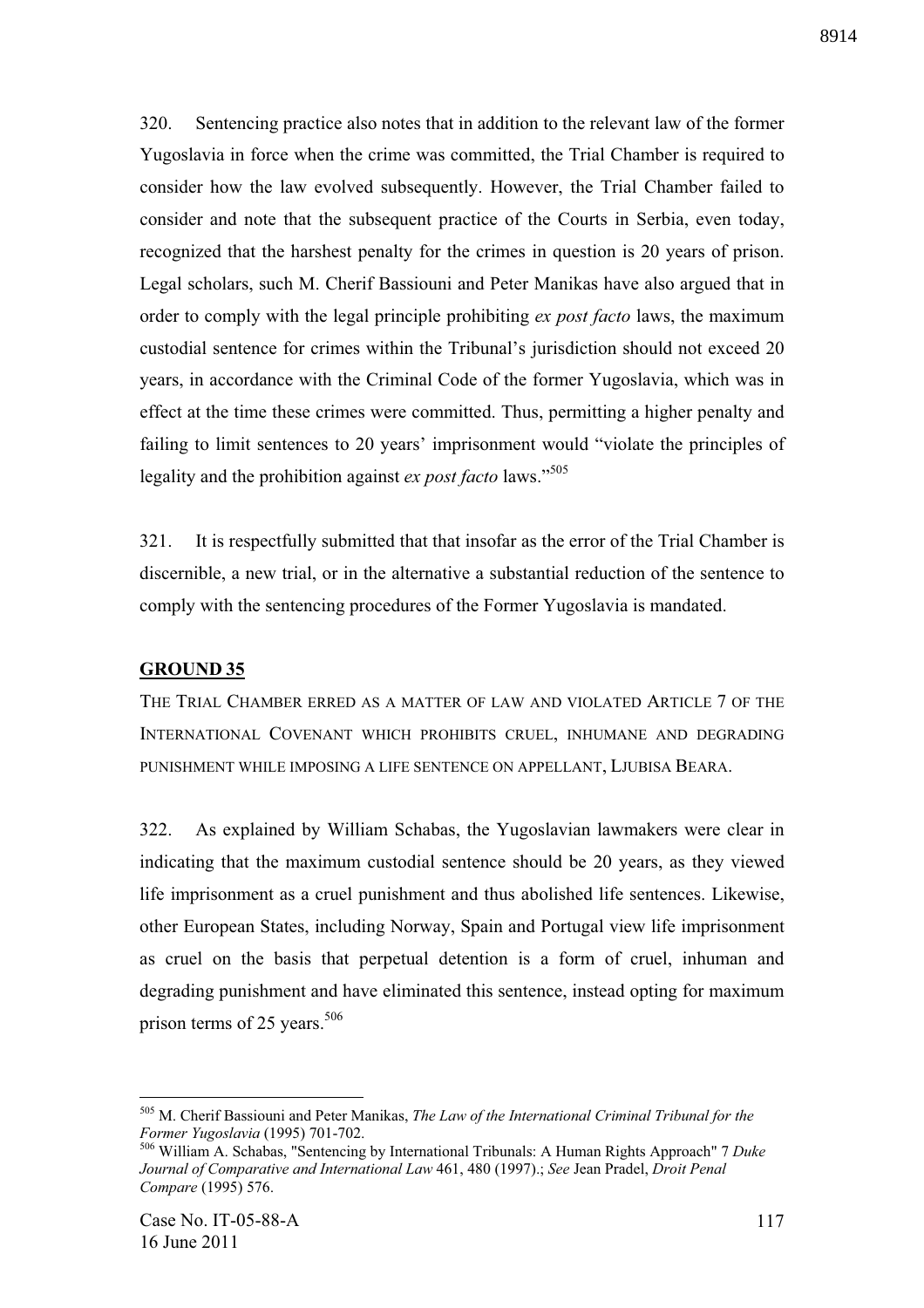323. Article 7 of the International Covenant on Civil and Political Rights (ICCPR) states that "no one shall be subjected to torture or to cruel, inhuman or degrading treatment or punishment."<sup>507</sup> Further, Article 10(3) of the ICCPR goes on to explain that "the penitentiary system shall comprise treatment of prisoners the essential aim of which shall be their reformation and social rehabilitation."<sup>508</sup> Reading Article 7 and Article 10 in conjunction, it is clear that the concept of a strictly punitive punishment of life imprisonment is at odds with the ICCPR. Perpetual detention, in the form of life imprisonment, is not only cruel, inhuman and degrading, but it also places prisoners in a situation in which the aims of reformation and social rehabilitation become unlikely goals, as they are presented with little motivation when faced with the prospect of lifelong detention.

324. In rendering a maximum sentence of life imprisonment against Appellant Ljubiša Beara, the Trial Chamber has pursued a form of punitive retribution, instead of pursuing the aims of reformation and rehabilitation, as specified in the ICCPR. As a result of the punitive nature of this sentence, it must be categorized as cruel, inhuman and degrading and is therefore in violation of the ICCPR.

## **GROUND 36**

THE TRIAL CHAMBER ERRED AS A MATTER OF LAW AND ABUSED ITS DISCRETION WHEN IT DID NOT ADEQUATELY, PROPERLY AND SUFFICIENTLY CONTEMPLATE AND CONSIDER THE SENTENCING PRACTICES OF THE FORMER SFRY AS GUIDANCE IN SENTENCING WHILE IMPOSING A LIFE SENTENCE ON APPELLANT, LJUBISA BEARA.

325. As set forth herein above, the legal principle expressed in the maxim *nullum crimen, nulla poena sine praevia lege poenal* requires that the Trial Chamber take into account the laws and respective punishments for crimes as they existed in the Former Yugoslavia during the time period the crimes were allegedly committed by the Appellant.

326. In discussing the sentencing practices in the Courts of the Former Yugoslavia, the Trial Chamber erroneously refers to sentencing practices that came into effect

<sup>1</sup> <sup>507</sup> International Covenant on Civil and Political Rights, Article 7.

<sup>508</sup> International Covenant on Civil and Political Rights, Article 10(3).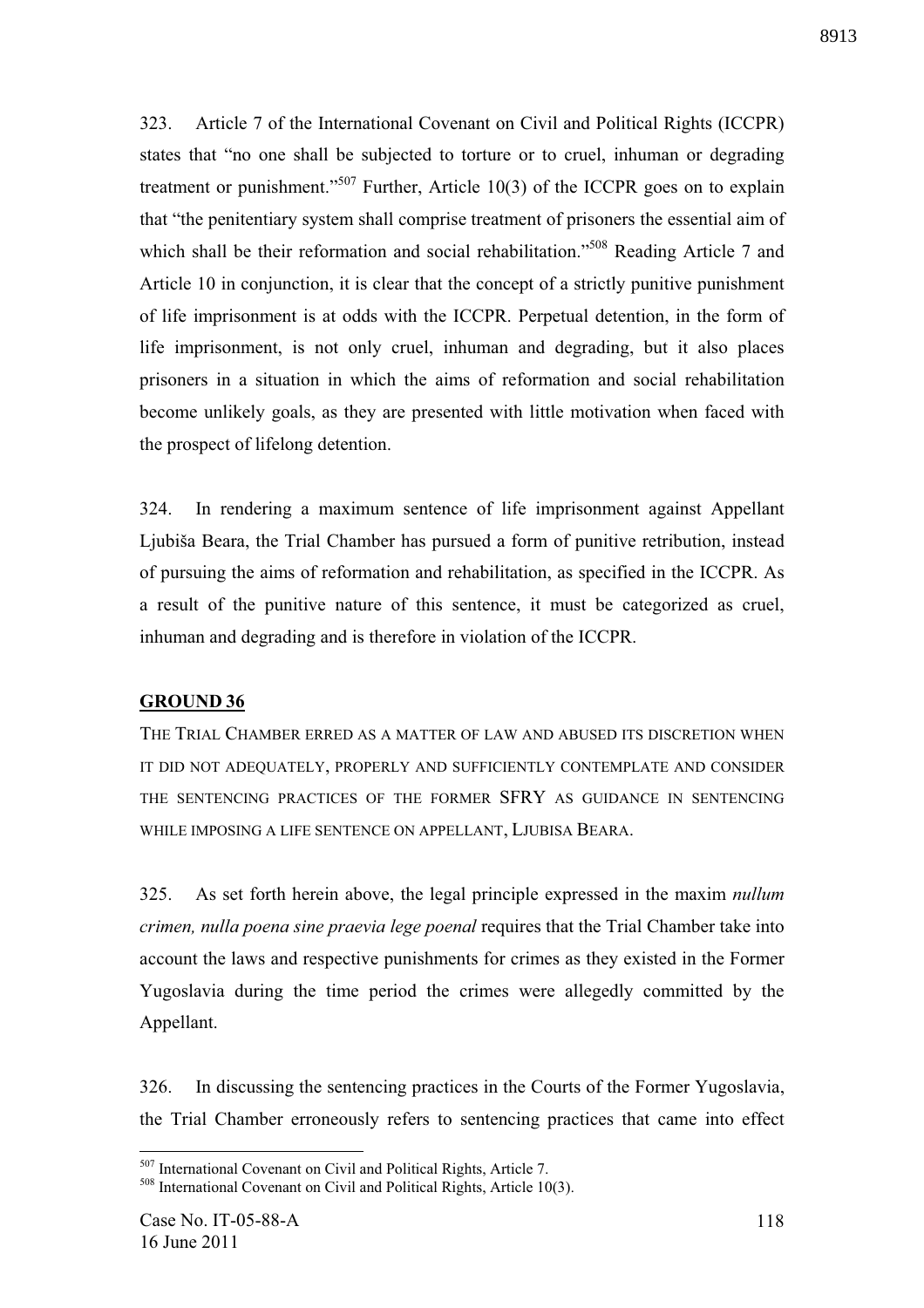outside the dates of the crimes that were allegedly committed by the Appellant, explaining that in 1998, the Federation of BiH imposed a maximum custodial sentence of 20—40 years and that in October 2000, Republika Srpska imposed a maximum custodial sentence of life imprisonment.<sup>509</sup> The legal principle expressed in the maxim *nullum crimen, nulla poena sine praevia lege poenal* explicitly prohibits *ex post facto* laws, and thus amendments made to sentencing practices outside the date the crimes were allegedly committed is irrelevant, as the only relevant sentencing practices that need to be considered are those that were in effect at the time when the crimes were allegedly committed, which in this case was a maximum prison sentence of 20 years.

327. It is well established that an Accused has the basic right to be fully informed and have notice of the nature of the charges against him, as well as the potential punishment available.<sup>510</sup>

328. While erroneously misapplying the maximum sentence allowable under the Criminal Code of the Former Yugoslavia, the Trial Chamber has denied Appellant Ljubiša Beara the right to be fully informed and have notice of the laws and penalties that would be applied to him. The Trial Chamber's attempt to impose a life sentence, when the Criminal Code of the former Yugoslavia explicitly indicates that the maximum custodial sentence is 20 years, is a direct violation of the principles of legality and the prohibition against *ex post facto* laws.

#### **GROUND 37**

<u>.</u>

THE TRIAL CHAMBER ERRED AS A MATTER OF LAW AND ABUSED ITS DISCRETION WHEN IT DID NOT ADEQUATELY, PROPERLY AND SUFFICIENTLY CONTEMPLATE AND CONSIDER THE SENTENCING PRACTICES IN THE INTERNATIONAL CRIMINAL TRIBUNAL FOR THE

<sup>509</sup> Trial Judgement, para 2146.

<sup>&</sup>lt;sup>510</sup> *Prosecutor v. Erdemović*, IT-96-22, Appeals Judgement, 7 October 1997, para 27, separate opinions of Judges Vohrah and McDonald [Stating that the Appellant's plea was not the result of an informed choice, as he did understand the severity of the charges against him and he did not understand the consequences of pleading guilty and the potential punishment he would face. Thus, they found the Appellant must be entitled to replead to the charges after having full knowledge of the nature of the charges and the gravity of punishment available for crimes against humanity, as opposed to war crimes.]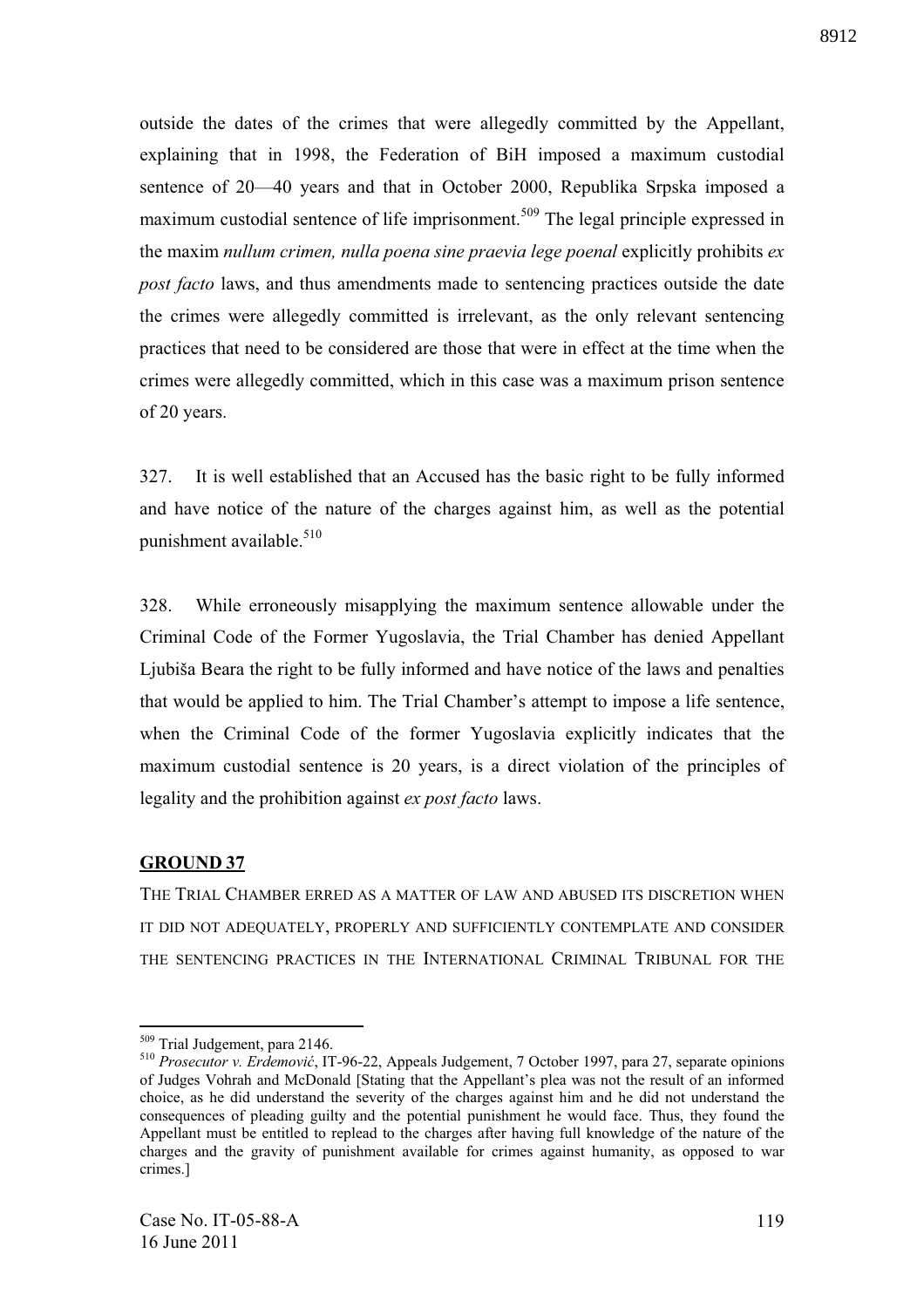FORMER YUGOSLAVIA WHILE IMPOSING A LIFE SENTENCE ON APPELLANT, LJUBISA BEARA.

329. The Trial Chamber discussed the submission of the Prosecution in relation to the responsibility of Blagojević in relation to Beara,  $511$  but found no importance to this submission considering the evidence on Beara's authority and role in the events. First, as previously argued, the Trial Chamber erred when relying on Beara's authority and role surrounding the events which were not proven beyond a reasonable doubt which is known requirement to use certain facts as an aggravating circumstance. Further, in any case the Trial Chamber erred because it failed to appreciate the sentencing practice of the ICTY, more specifically the sentences imposed on Blagojević, Jokić, Erdemović and Deronjić sentences<sup>512</sup> among others as required by sentencing practice.<sup>513</sup>

## **GROUND 38**

THE TRIAL CHAMBER ERRED AS A MATTER OF LAW AND ABUSED ITS DISCRETION WHEN IT EXCLUSIVELY RELIED ON THE FACTORS OF DETERRENCE AND RETRIBUTION TO IMPOSE ITS SENTENCE AGAINST APPELLANT, LJUBISA BEARA.

330. The Trial Chamber's imposition of a life sentence against Appellant Beara was based exclusively and solely on an unfair reliance upon the principles of retribution and deterrence as the sole determinative factors to be evaluated.<sup>514</sup>

331. The Trial Chamber ignored other important factors relating to sentencing, including: reintegration into society, proportionality and consistency. The Trial Chamber briefly mentions the sentencing purpose of rehabilitation, but appears to disregard and give minimal consideration to rehabilitation, explaining that "[i]n light of the serious nature of the crimes committed under the Tribunal's jurisdiction, it has not played a predominant role in sentencing."<sup>515</sup>

<sup>&</sup>lt;sup>511</sup> Trial Chamber Judgement, para.2170;

<sup>512</sup> See Blagojevic Trial Judgement, dated 17 January 2005; also see Erdemovic Sentencing Judgement, dated 5 March 1998;

<sup>513</sup> See Celebici Appeal Judgement, para.757; Milosevic Appeal Judgement, para.326; Strugar Appeal Judgement, paras  $348 - 349$ ;

<sup>&</sup>lt;sup>514</sup> Trial Judgement, para 2128-2129.

<sup>515</sup> Trial Judgement, para 2130.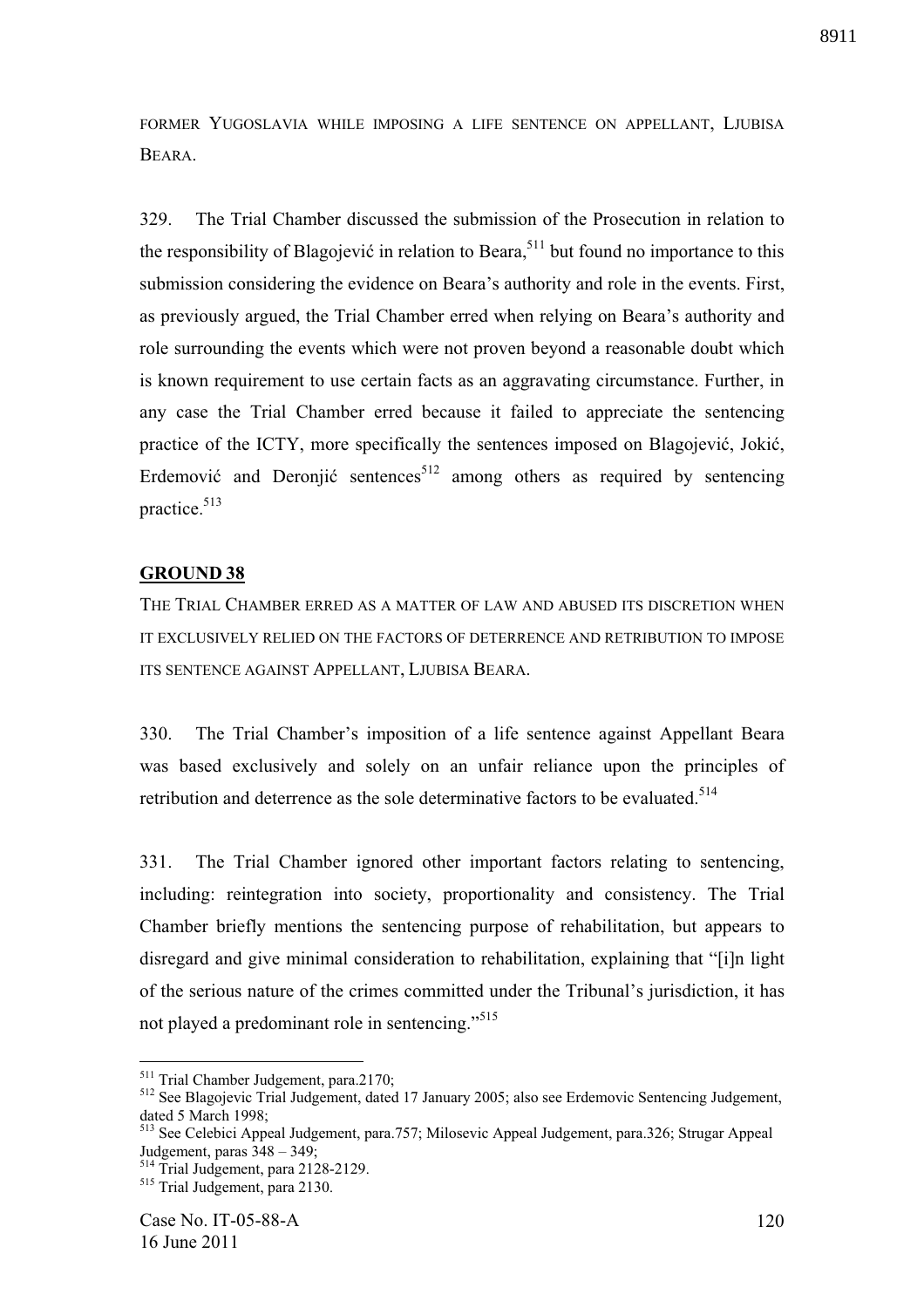332. By focusing solely on the principles of retribution and deterrence and failing to take into consideration other sentencing factors, particularly in dismissing rehabilitation, the Trial Chambers Judgement is not well-balanced and appears particularly punitive and should thus be reversed.

## **GROUND 39**

THE TRIAL CHAMBER ERRED AS A MATTER OF LAW AND ABUSED ITS DISCRETION WHEN IT FAILED TO ADEQUATELY AND APPROPRIATELY CONSIDER AND GIVE ANY WEIGHT TO THE MITIGATING EVIDENCE OFFERED BY THE DEFENCE WHILE IMPOSING A LIFE SENTENCE AGAINST APPELLANT, LJUBISA BEARA.

333. The Trial Chamber erred when it gave very limited weight to all of the mitigating circumstances argued by the Defence. $516$ 

334. The mitigating circumstances presented by the Appellant were accepted in the practice of the ICTY. Hence, the good character and assistance to victims,  $517$ surrender to the Tribunal<sup>518</sup>, the age of the accused,<sup>519</sup> were considered as mitigating factors by the ICTY Chambers.

335. In reality the Trial Chamber failed to give any weight to any of the recognized mitigating factors. This can be seen from the fact that Appellant received the harshest possible sentence.

336. The Trial Chamber further erred when it failed to adequately consider other mitigating factors offered by the Defence or that were on the record such as: prior good character and lack of criminal record,<sup>520</sup> good character after the events,<sup>521</sup>

 $516$  Judgement, paras  $2167 - 2170$ ;

<sup>517</sup> *Sikirica* Trial Chamber Judgement, para.195; *Blagojevi* Trial Chamber Judgement, para.854; *Krnojelac* Trial Chamber Judgement, para.518.

<sup>518</sup> *Kunarac* Trial Chamber, para.868; *Plavsi* sentencing Judgement paras 83-84; *Joki* Trial Chamber Judgement para. 857.

<sup>519</sup> *Ojdani et al*., Trial Chamber Judgement, para.1188; *Krajišnik* Appeal Chamber Judgement, para.1164.

<sup>520</sup> See on prior good character and lack of criminal record: *Erdemovic*, Judgement, para.16, *Krsti*  Appeal Judgement, para.273; *Aleksovski* Trial Judgement, para.236.

<sup>521</sup> *Blagojevi* Trial Judgement, paras 858-860; *Bralo*, Trial Judgement, para.72; *Plavsi* Sentencing Judgement para.94.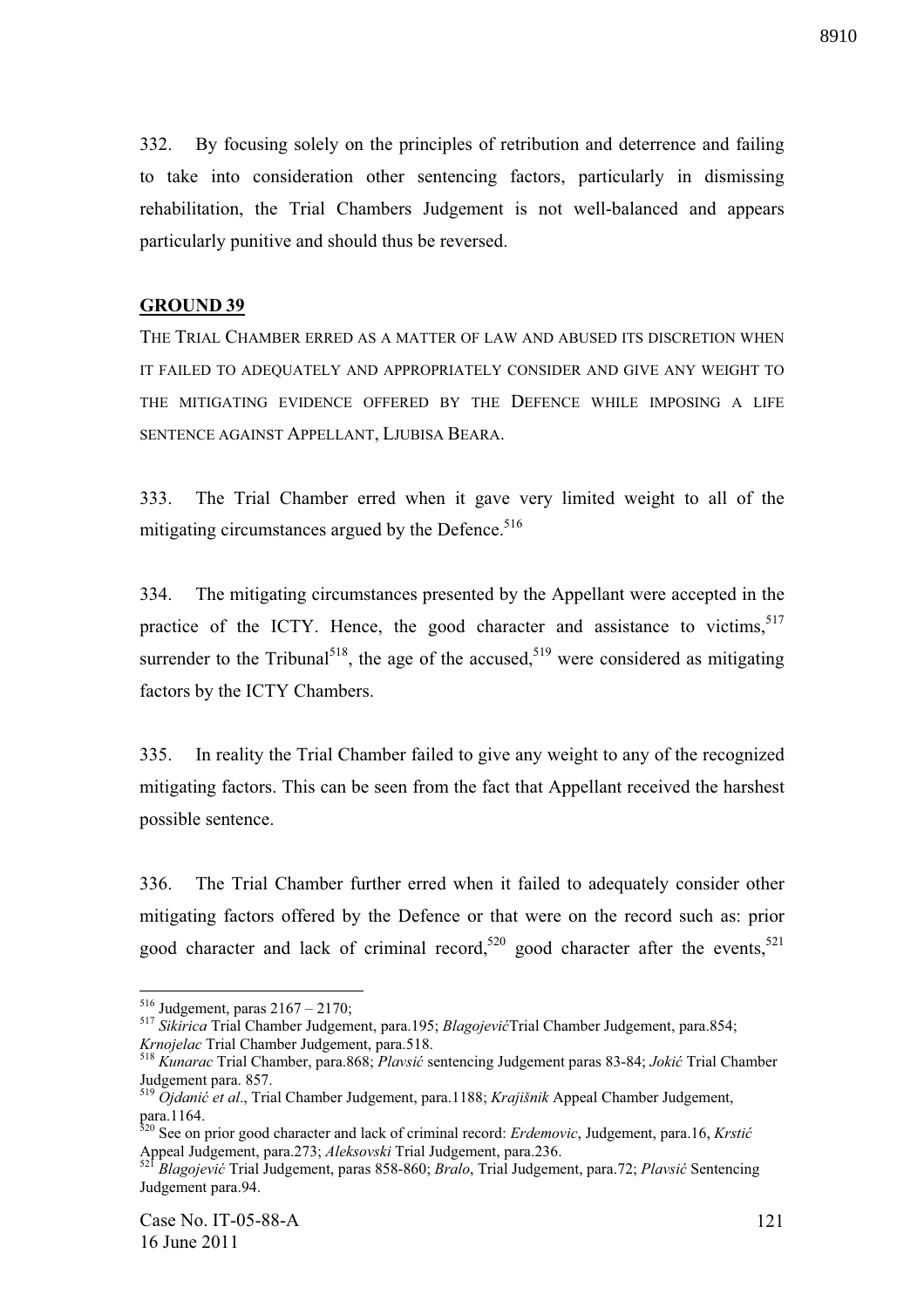conduct and demeanour while in detention that were recognized before in the practice of the ICTY as mitigating circumstances. $522$ 

337. Although the Trial Chamber noted the good behaviour of the accused and lack of prior criminal record for all accused in general,  $523$  it obviously failed to give to this mitigating factor any weight in relation to the Appellant.

338. Further, the Chamber failed to consider Beara's public plea to other fugitive indictees to surrender as a further mitigating circumstance.<sup>524</sup> It is submitted that the Chamber completely failed to consider such behaviour as proof of his remorse $525$  and his good behaviour after the events.

339. It is respectfully submitted that the Trial Chamber imposed the maximum sentence against Beara because it did not reasonably and properly evaluate and weigh all the mitigating factors that were presented during the trial proceedings.

## **GROUND 40**

THE TRIAL CHAMBER ERRED AS A MATTER OF LAW AND ABUSED ITS DISCRETION WHEN IT CONSIDERED AGGRAVATING FACTORS IN IMPOSING A LIFE SENTENCE AGAINST APPELLANT, LJUBISA BEARA.

340. The Trial Chamber erred in law when it identified the aggravating circumstances and gave them undue weight in imposing the sentence to Appellant. The Chamber failed to prove the existence of aggravating circumstances beyond reasonable doubt as required by previous sentencing practice of the ICTY.<sup>526</sup>

341. First, the Chamber erred when it found that willing participation of the Accused constitutes an aggravating factor and distinguished it from the voluntariness which is a necessary component of the crime,<sup>527</sup> and as such cannot be considered in

<sup>522</sup> *D. Nikoli* , Trial Judgement, para. 268; *Hadzihasanovi* Trial Judgement, para.2074.

 $523$  Judgement, paras.  $2155 - 2156$ .

 $524$  Judgement, para.2168.

<sup>525</sup> *Bratanin* Appeal Judgement, para.177: the Appeal Chamber found that the Accused do not have to explicitly state this during his testimony, but that the Defence can express this to the victims. Hence, Beara's appeal to other co-accused should be seen as sign of respect express to the victims.

<sup>526</sup> *Blaski* Appeal Judgement, para.686; *#elebici* Appeal Judgement, para.697.

 $527 \text{Judgement}$ , para.2154.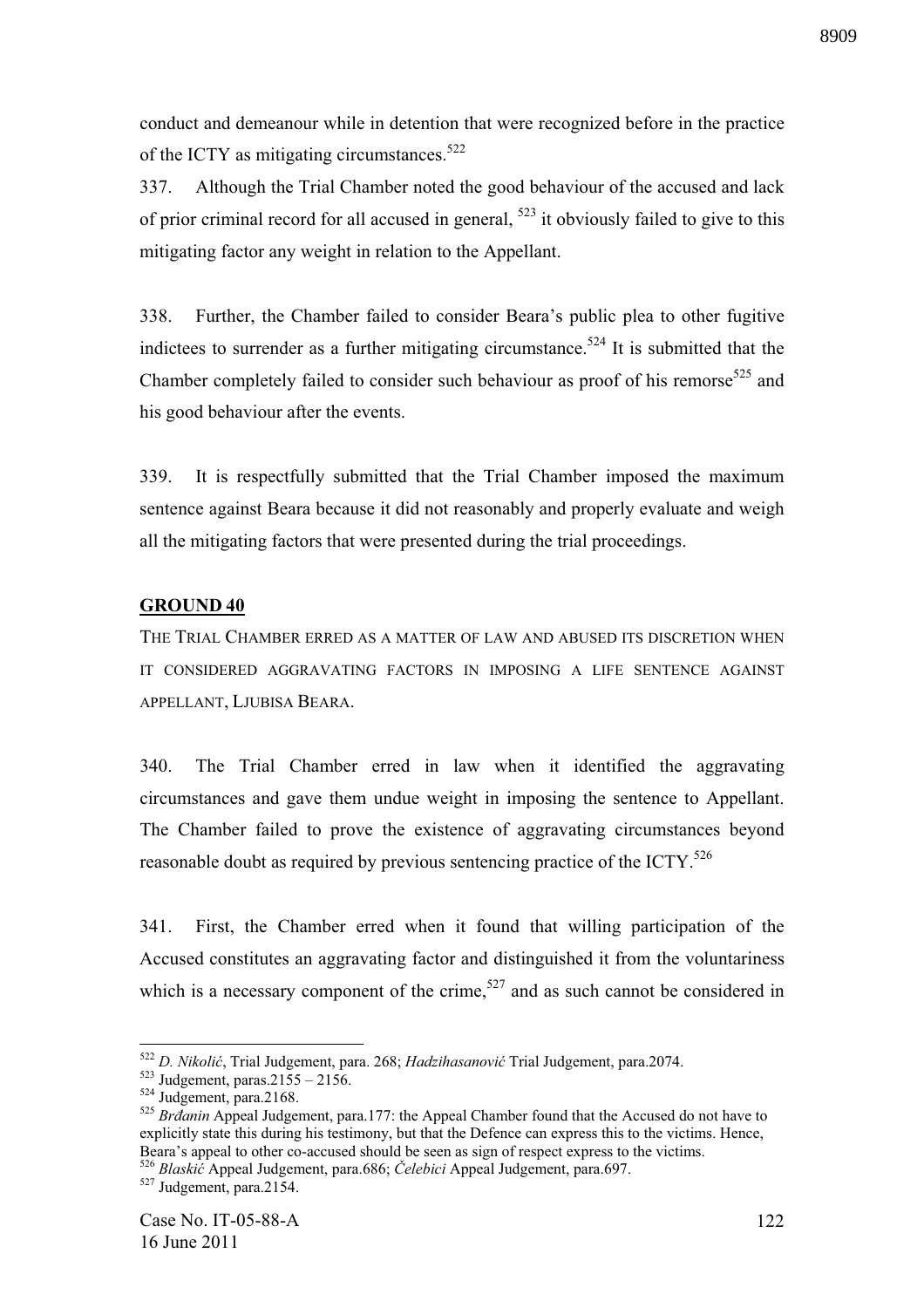aggravation of sentence. The Trial Chamber cited no authority to support its finding that willing participation and willingness are two different concepts. It is submitted that willing participation is part of the subjective element of most crimes the Appellant was found guilty of. In addition, willing participation is also part of the subjective element of JCE responsibility that was the type of responsibility which the Appellant was convicted.

342. The Trial Chamber committed an error in law because in reality it considered twice the aggravating circumstances. First it gave them unduly weight and based on that choose an inadequate and harsh sentence and then used them to completely negate the mitigating circumstances. It is respectfully submitted that in such way the Trial Chamber made error in law that invalidate the sentence imposed on the Appellant.

343. Further, the Trial Chamber made an error when it found that Beara abused his position of authority to orchestrate the crimes.<sup>528</sup> As argued herein in this brief<sup>529</sup> the Trial Chamber made its finding about Beara's involvement based on unreliable evidence and by drawing impermissible inferences and conclusions from circumstantial evidence.

344. Trial Chamber also erred when it relied on the alleged conversation with Deronjić to claim that Beara's action were "cold and calculated" as an aggravating factor.<sup>530</sup> The Trial Chamber is relying solely on the alleged conversation with Deronjić to support its characterization of Beara's attitude and the testimony of this conversation is not only disputed but said testimony was untested by cross examination and was previously found by other Trial Chambers to be untrustworthy and unreliable. Further, this same testimony of Deronjić was rejected for these very reasons in the Karadžić case.

345. As a result of the Trial Chamber erroneously applying the foregoing as aggravating factor, the Trial Chamber erred as a matter of law and abused its

<u>.</u>

<sup>&</sup>lt;sup>528</sup> Judgement, para.2165.

<sup>529</sup> *See, infra,* Grounds 4-6.

<sup>&</sup>lt;sup>530</sup> Judgement, para 2166.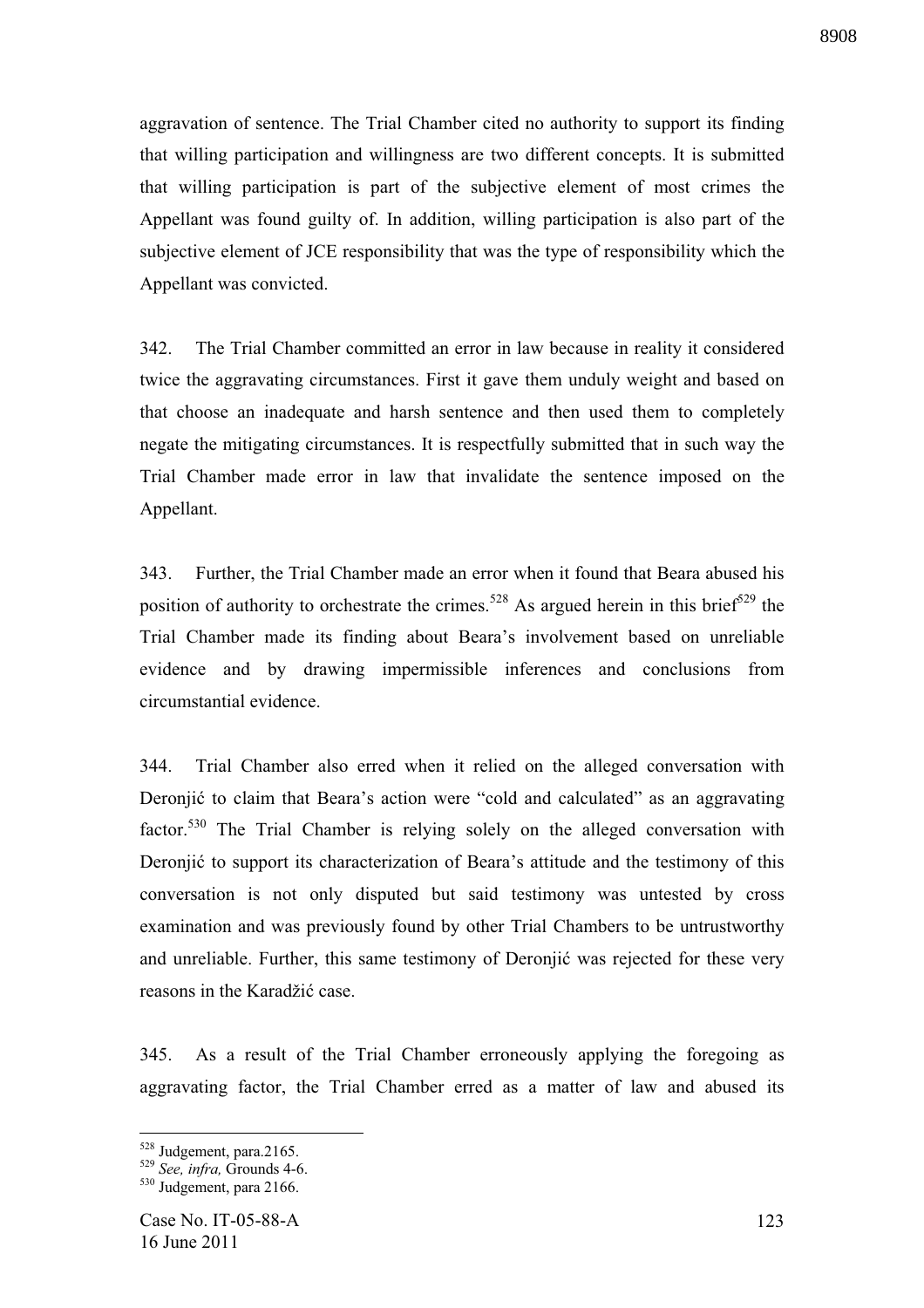discretion which constituted a discernible error as a well as a miscarriage of justice when imposing a life sentence on Beara.

## **GROUND 41**

THE TRIAL CHAMBER ERRED AS A MATTER OF LAW AND ABUSED ITS DISCRETION IN IMPOSING EXCESSIVE AND DISPROPORTIONATE SENTENCE IN COMPARISON TO THE SENTENCES IMPOSED ON THOSE OF HIS CO-ACCUSED WHILE FAILING TO GIVE ANY WEIGHT TO APPELLANT LJUBISA BEARA'S CONDUCT BEFORE, DURING AND AFTER THE WAR, AND TO HIS CORRECT BEHAVIOUR DURING TRIAL AND IN UNITED NATION DETENTION UNIT.

346. It is respectfully submitted that the Trial Chamber erred when it imposed to other co-accused in the instant proceedings disproportionate lower sentences as compared to the life sentence imposed on Appellant.

347. Further, the Trial Chamber erred when it imposed an excessive sentence on the Appellant. It is respectfully submitted that the sentences imposed against various commanders and MUP personnel, given the evidence, as well as the arguments and recommendations by the prosecution that Beara was an empty vessel and was not able to coordinate any troops or equipment, warrants a drastic reduction in the life sentence imposed.

It is respectfully submitted that based on the forgoing 41 errors or law and fact that were committed by the Trial Chamber that the Honorable Appellate Chamber grant Appellant, Ljubisa Beara, a new trial, enter an order dismissing the charges or substantially reduce the life sentence imposed.

Word count: 39,229

Respectfully submitted,

Case No. IT-05-88-A 16 June 2011